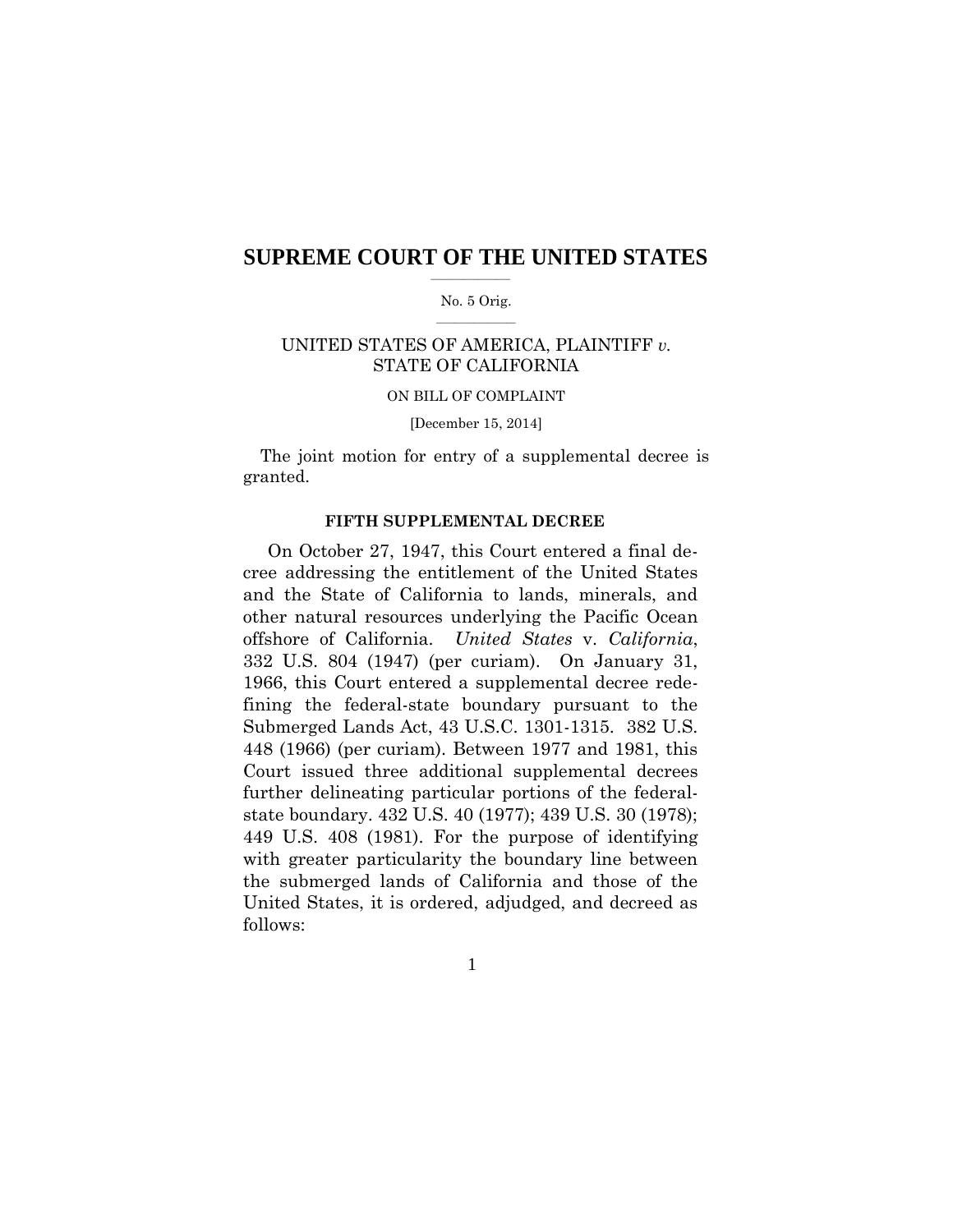1. As against the United States, with the exceptions provided by Section 5 of the Submerged Lands Act, 43 U.S.C. 1313, the State of California is entitled to all lands, minerals, and other natural resources underlying the Pacific Ocean, bounded on the south by the international boundary with the United Mexican States and on the north by the boundary between the States of California and Oregon and an extension thereof, that lie landward of the lines described in paragraph 3 below.

2. As against the State of California, the United States is entitled to all lands, minerals, and other natural resources underlying the Pacific Ocean, bounded on the south by the international boundary with the United Mexican States and on the north by the boundary between the States of California and Oregon and an extension thereof, that lie seaward of the lines described in paragraph 3 below.

3. The federal-state boundary lines, referred to in paragraphs 1 and 2 above, are located as follows:

## **EXHIBIT A**

Location of the Fixed Offshore Boundary Between the United States and California that is Parallel to the Coastline of Mainland California.

|                     |            | <b>NAD 83/WGS 84</b><br>UTM ZONE 11 (meters)<br>x-coordinate y-coordinate |
|---------------------|------------|---------------------------------------------------------------------------|
| <b>BEGINNING AT</b> | 482577.890 | 3599275.555                                                               |
| BY ARC CENTERED AT  | 488133.576 | 3599216.475                                                               |
| TО                  | 482623.800 | 3599931.673                                                               |
| BY STRAIGHT LINE TO | 482614.890 | 3599955.433                                                               |
| BY ARC CENTERED AT  | 487607.655 | 3602392.938                                                               |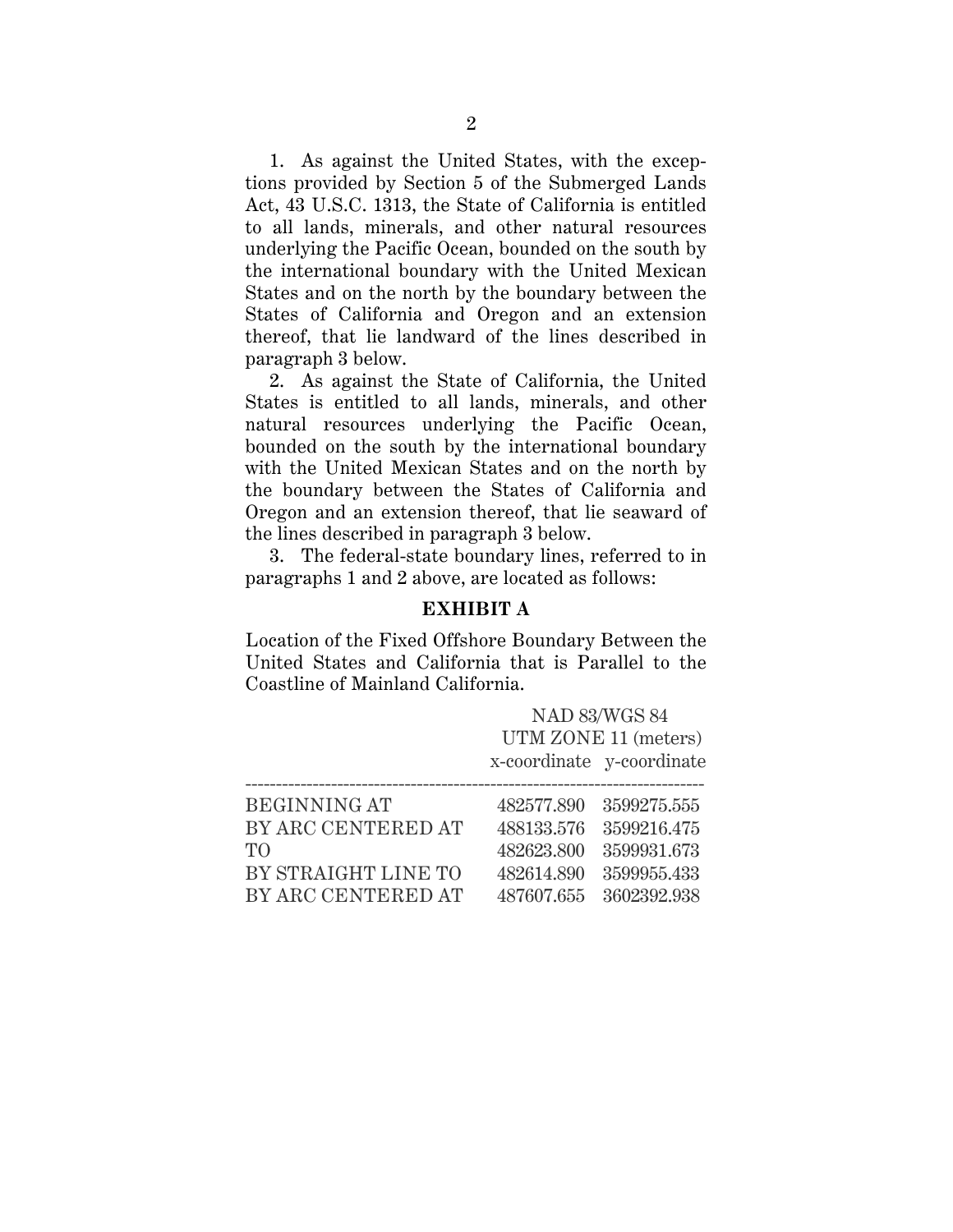| T <sub>O</sub>      | 482190.149 | 3601160.149 |
|---------------------|------------|-------------|
| BY STRAIGHT LINE TO | 482057.613 | 3601742.580 |
| BY ARC CENTERED AT  | 487475.119 | 3602975.369 |
| T <sub>O</sub>      | 481971.082 | 3602217.271 |
| BY STRAIGHT LINE TO | 481943.171 | 3602419.914 |
| BY ARC CENTERED AT  | 487447.208 | 3603178.012 |
| T <sub>O</sub>      | 481894.818 | 3603378.270 |
| BY STRAIGHT LINE TO | 481914.263 | 3603917.406 |
| BY ARC CENTERED AT  | 487466.653 | 3603717.148 |
| T <sub>O</sub>      | 481920.114 | 3604041.242 |
| BY STRAIGHT LINE TO | 481923.174 | 3604093.622 |
| BY ARC CENTERED AT  | 487277.352 | 3605577.508 |
| T <sub>O</sub>      | 481905.559 | 3606996.303 |
| BY STRAIGHT LINE TO | 481858.994 | 3607334.978 |
| BY STRAIGHT LINE TO | 481788.241 | 3607715.408 |
| BY STRAIGHT LINE TO | 481731.131 | 3607968.326 |
| BY STRAIGHT LINE TO | 481703.033 | 3608056.988 |
| BY STRAIGHT LINE TO | 481618.711 | 3608304.764 |
| BY STRAIGHT LINE TO | 481536.931 | 3608518.804 |
| BY ARC CENTERED AT  | 486726.995 | 3610501.824 |
| T <sub>O</sub>      | 481485.415 | 3608659.279 |
| BY STRAIGHT LINE TO | 481449.447 | 3608761.598 |
| BY STRAIGHT LINE TO | 481400.342 | 3608885.098 |
| BY STRAIGHT LINE TO | 481253.973 | 3609252.905 |
| BY ARC CENTERED AT  | 479107.866 | 3614377.684 |
| T <sub>O</sub>      | 480417.557 | 3608978.254 |
| BY STRAIGHT LINE TO | 478593.245 | 3608535.747 |
| BY ARC CENTERED AT  | 477283.554 | 3613935.177 |
| TO <sup>1</sup>     | 473138.881 | 3610235.066 |
| BY ARC CENTERED AT  | 476985.230 | 3614244.397 |
| T <sub>O</sub>      | 471495.327 | 3613389.938 |
| BY STRAIGHT LINE TO | 471474.280 | 3613525.165 |
| BY ARC CENTERED AT  | 476964.183 | 3614379.624 |
| T <sub>O</sub>      | 471424.734 | 3613951.088 |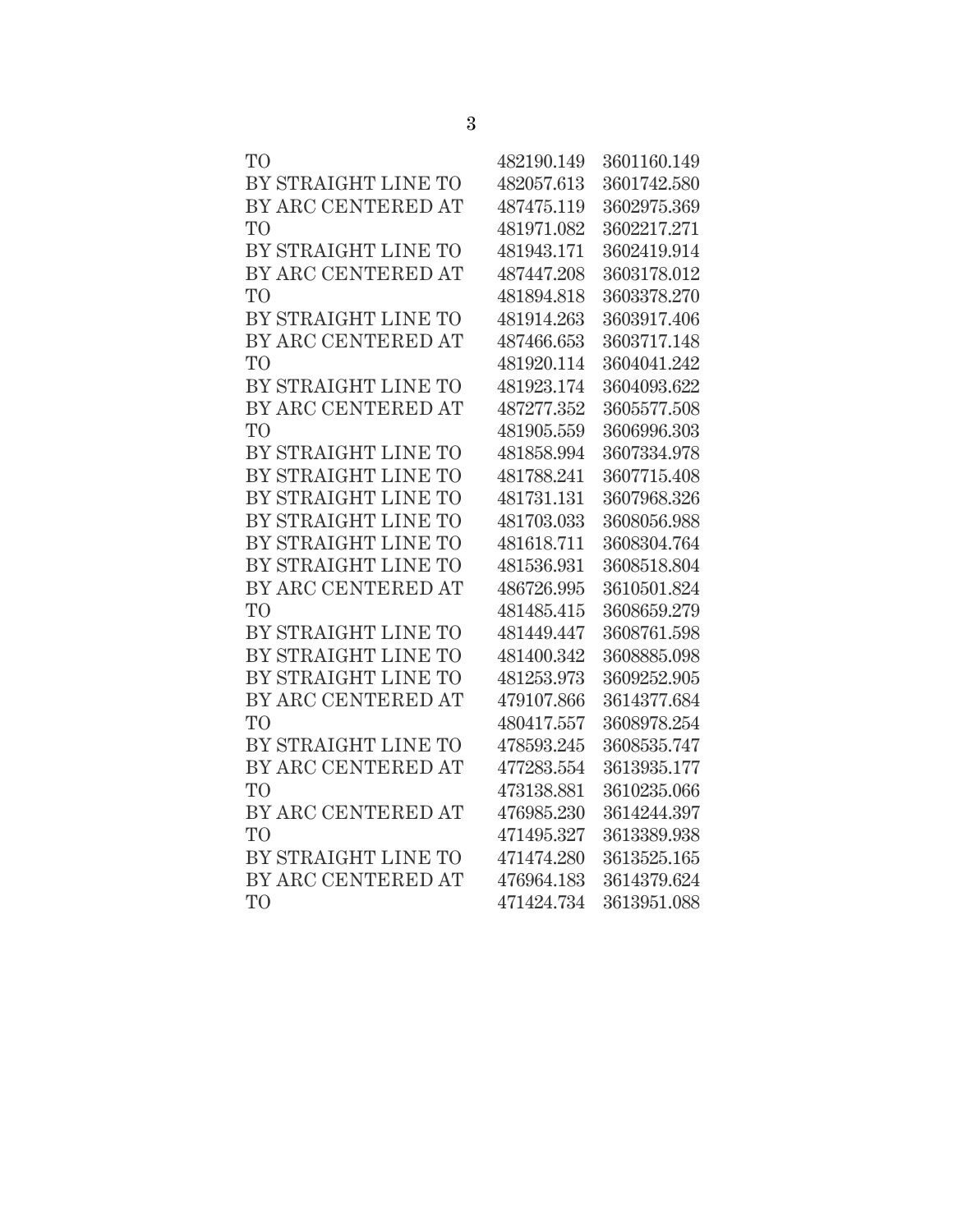| BY ARC CENTERED AT  | 476566.210 | 3616056.881 |
|---------------------|------------|-------------|
| T <sub>O</sub>      | 471092.107 | 3615106.443 |
| BY ARC CENTERED AT  | 476241.559 | 3617192.655 |
| T <sub>O</sub>      | 470944.447 | 3615516.426 |
| BY STRAIGHT LINE TO | 470917.826 | 3615600.552 |
| BY ARC CENTERED AT  | 476214.938 | 3617276.781 |
| T <sub>O</sub>      | 470789.262 | 3616080.462 |
| BY ARC CENTERED AT  | 476169.820 | 3617465.646 |
| T <sub>O</sub>      | 470726.835 | 3616350.723 |
| BY ARC CENTERED AT  | 476048.335 | 3617947.838 |
| T <sub>O</sub>      | 470492.780 | 3618018.150 |
| BY STRAIGHT LINE TO | 470493.196 | 3618051.035 |
| BY ARC CENTERED AT  | 476034.957 | 3618448.555 |
| T <sub>O</sub>      | 470479.620 | 3618534.385 |
| BY ARC CENTERED AT  | 475972.092 | 3619372.172 |
| T <sub>O</sub>      | 470420.343 | 3619154.879 |
| BY ARC CENTERED AT  | 475945.130 | 3619742.979 |
| T <sub>O</sub>      | 470395.820 | 3619470.404 |
| BY ARC CENTERED AT  | 475894.077 | 3620269.346 |
| T <sub>O</sub>      | 470384.686 | 3619551.188 |
| BY STRAIGHT LINE TO | 470371.660 | 3619651.121 |
| BY ARC CENTERED AT  | 475791.677 | 3620872.821 |
| T <sub>O</sub>      | 470316.911 | 3621819.432 |
| BY ARC CENTERED AT  | 475872.732 | 3621774.846 |
| T <sub>O</sub>      | 470384.442 | 3622639.608 |
| BY ARC CENTERED AT  | 475608.548 | 3624531.130 |
| T <sub>O</sub>      | 470426.825 | 3626535.846 |
| BY ARC CENTERED AT  | 474840.829 | 3629910.118 |
| T <sub>O</sub>      | 470204.890 | 3626847.896 |
| BY ARC CENTERED AT  | 474311.547 | 3630590.155 |
| T <sub>O</sub>      | 469945.048 | 3627154.631 |
| BY ARC CENTERED AT  | 474234.304 | 3630686.121 |
| T <sub>O</sub>      | 469520.211 | 3627745.634 |
| BY ARC CENTERED AT  | 473897.519 | 3631167.375 |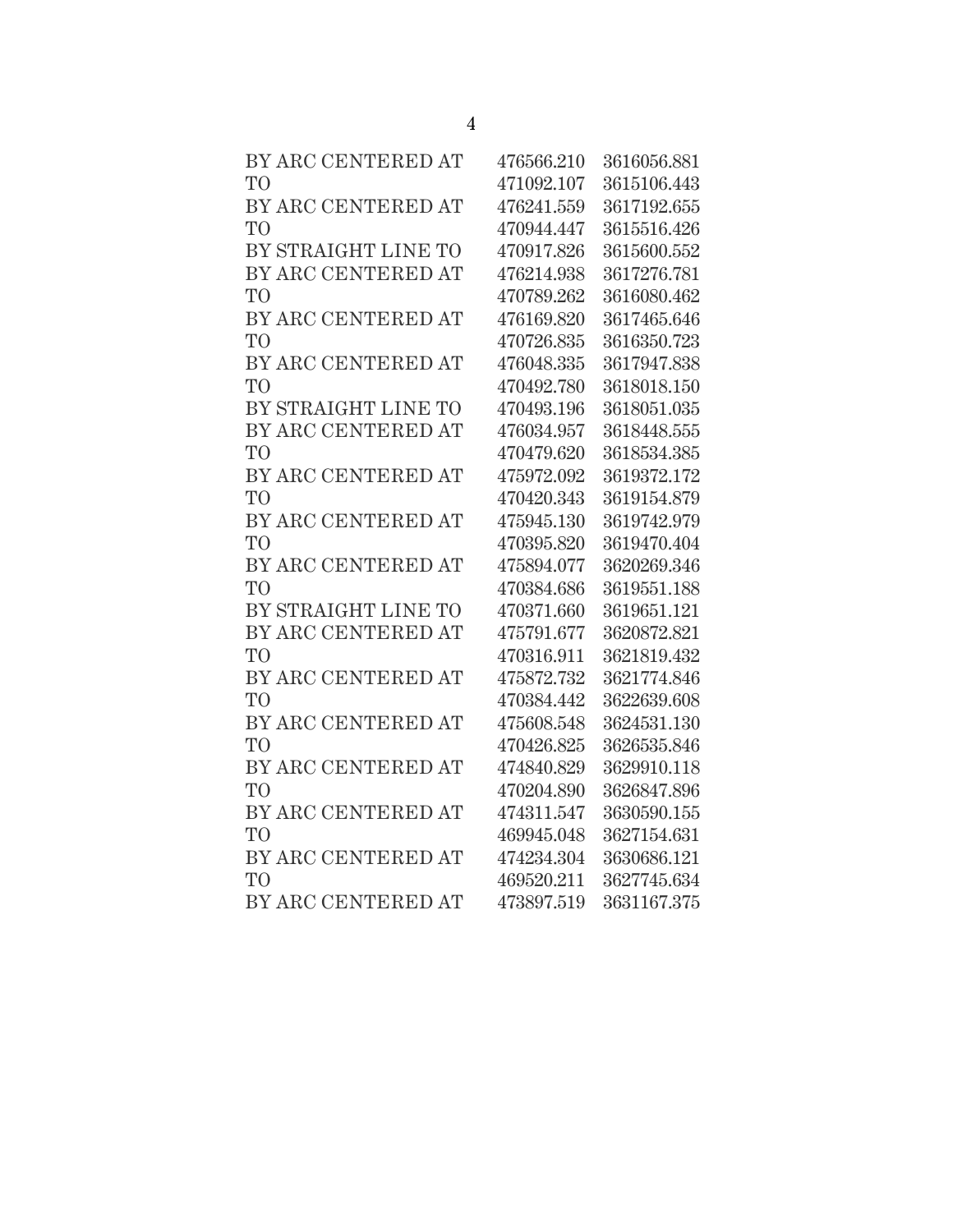| T <sub>O</sub>      | 468899.765 | 3628740.114 |
|---------------------|------------|-------------|
| BY ARC CENTERED AT  | 473766.097 | 3631421.150 |
| T <sub>O</sub>      | 468667.640 | 3629213.238 |
| BY ARC CENTERED AT  | 473693.200 | 3631582.391 |
| T <sub>O</sub>      | 468161.677 | 3631061.444 |
| BY ARC CENTERED AT  | 473649.146 | 3631931.396 |
| T <sub>O</sub>      | 468103.932 | 3631585.369 |
| BY ARC CENTERED AT  | 473548.994 | 3632690.101 |
| T <sub>O</sub>      | 468000.041 | 3632410.354 |
| BY ARC CENTERED AT  | 473543.273 | 3632786.807 |
| T <sub>O</sub>      | 467987.286 | 3632798.994 |
| BY ARC CENTERED AT  | 473502.216 | 3633473.299 |
| T <sub>O</sub>      | 468057.897 | 3634581.690 |
| BY ARC CENTERED AT  | 473569.866 | 3633883.594 |
| T <sub>O</sub>      | 468595.137 | 3636357.700 |
| BY ARC CENTERED AT  | 473803.439 | 3634423.089 |
| T <sub>O</sub>      | 470479.536 | 3638875.145 |
| BY ARC CENTERED AT  | 474302.327 | 3634843.346 |
| T <sub>O</sub>      | 470680.292 | 3639056.421 |
| BY ARC CENTERED AT  | 476222.626 | 3639445.869 |
| T <sub>O</sub>      | 470667.354 | 3639535.821 |
| BY STRAIGHT LINE TO | 470652.464 | 3639635.949 |
| BY ARC CENTERED AT  | 475923.403 | 3641392.747 |
| T <sub>O</sub>      | 470571.866 | 3639899.366 |
| BY ARC CENTERED AT  | 475803.284 | 3641770.569 |
| T <sub>O</sub>      | 470371.412 | 3640602.705 |
| BY ARC CENTERED AT  | 475796.091 | 3641803.537 |
| T <sub>O</sub>      | 470348.071 | 3640713.487 |
| BY STRAIGHT LINE TO | 470286.490 | 3641021.266 |
| BY ARC CENTERED AT  | 475734.510 | 3642111.316 |
| T <sub>O</sub>      | 470189.482 | 3641762.319 |
| BY STRAIGHT LINE TO | 470146.992 | 3642437.421 |
| BY ARC CENTERED AT  | 475692.020 | 3642786.418 |
| T <sub>O</sub>      | 470145.253 | 3642466.249 |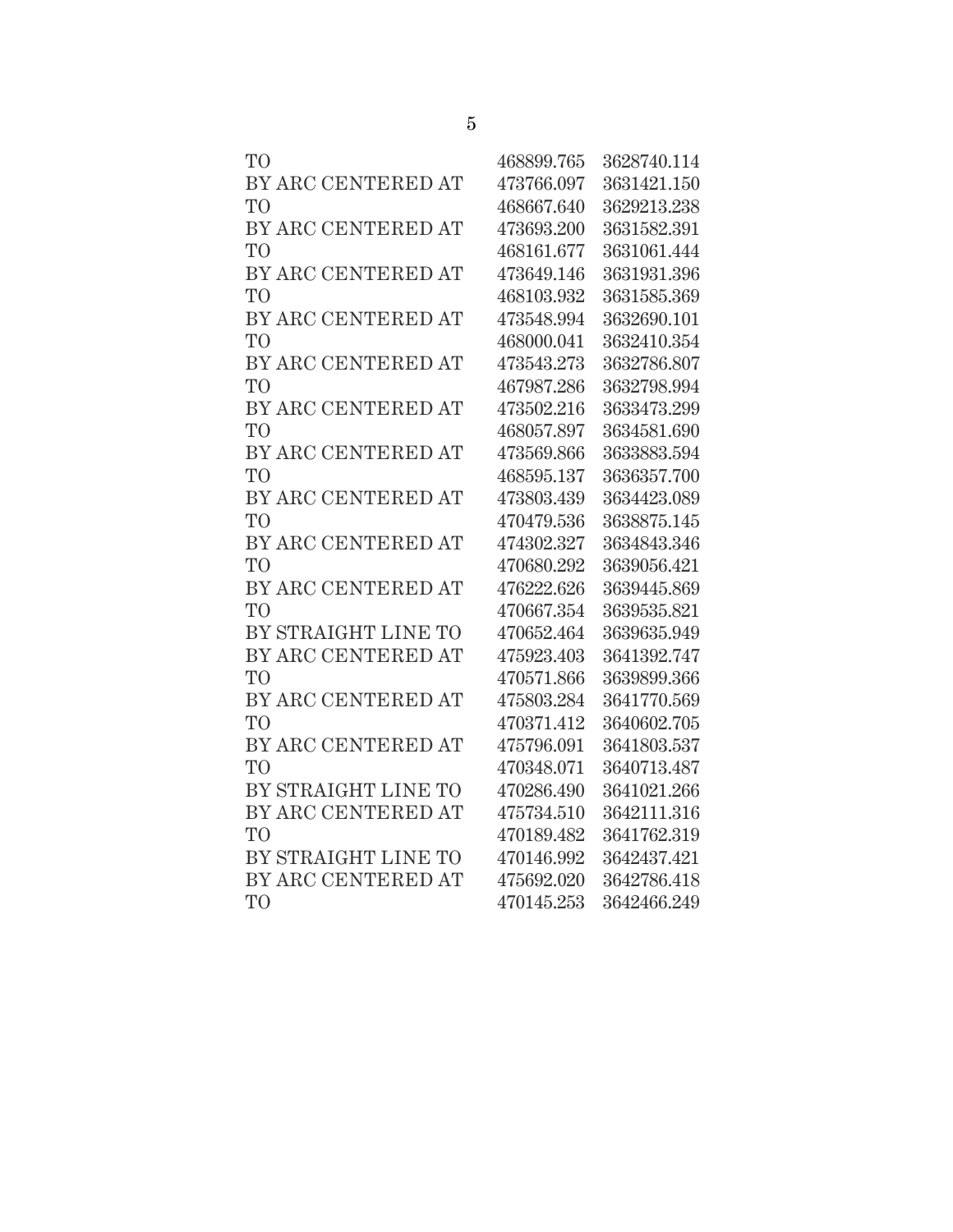| BY STRAIGHT LINE TO | 470130.100 | 3642728.754 |
|---------------------|------------|-------------|
| BY STRAIGHT LINE TO | 470116.441 | 3642846.530 |
| BY ARC CENTERED AT  | 475580.902 | 3643850.923 |
| T <sub>O</sub>      | 470105.057 | 3642910.573 |
| BY STRAIGHT LINE TO | 470051.681 | 3643221.390 |
| BY STRAIGHT LINE TO | 469985.548 | 3643568.435 |
| BY ARC CENTERED AT  | 475443.335 | 3644608.481 |
| T <sub>O</sub>      | 469980.400 | 3643595.821 |
| BY STRAIGHT LINE TO | 469864.250 | 3643948.697 |
| BY ARC CENTERED AT  | 475141.717 | 3645685.787 |
| T <sub>O</sub>      | 469824.222 | 3644075.387 |
| BY STRAIGHT LINE TO | 469722.772 | 3644410.372 |
| BY ARC CENTERED AT  | 475040.267 | 3646020.772 |
| T <sub>O</sub>      | 469677.104 | 3644569.697 |
| BY STRAIGHT LINE TO | 469553.127 | 3645027.915 |
| BY ARC CENTERED AT  | 474916.290 | 3646478.990 |
| T <sub>O</sub>      | 469420.359 | 3645664.200 |
| BY STRAIGHT LINE TO | 469358.339 | 3646082.538 |
| BY ARC CENTERED AT  | 474854.270 | 3646897.328 |
| T <sub>O</sub>      | 469308.912 | 3646553.614 |
| BY STRAIGHT LINE TO | 469281.865 | 3646989.985 |
| BY STRAIGHT LINE TO | 469273.254 | 3647060.151 |
| BY ARC CENTERED AT  | 474664.221 | 3648404.253 |
| T <sub>O</sub>      | 469240.532 | 3647198.957 |
| BY STRAIGHT LINE TO | 469209.132 | 3647340.254 |
| BY STRAIGHT LINE TO | 469197.344 | 3647377.183 |
| BY ARC CENTERED AT  | 474490.209 | 3649066.773 |
| T <sub>O</sub>      | 469091.378 | 3647754.616 |
| BY STRAIGHT LINE TO | 469027.946 | 3648015.605 |
| BY ARC CENTERED AT  | 474426.777 | 3649327.762 |
| T <sub>O</sub>      | 468902.520 | 3648734.704 |
| BY STRAIGHT LINE TO | 468869.695 | 3649040.459 |
| BY STRAIGHT LINE TO | 468866.033 | 3649064.963 |
| BY ARC CENTERED AT  | 473983.824 | 3651227.682 |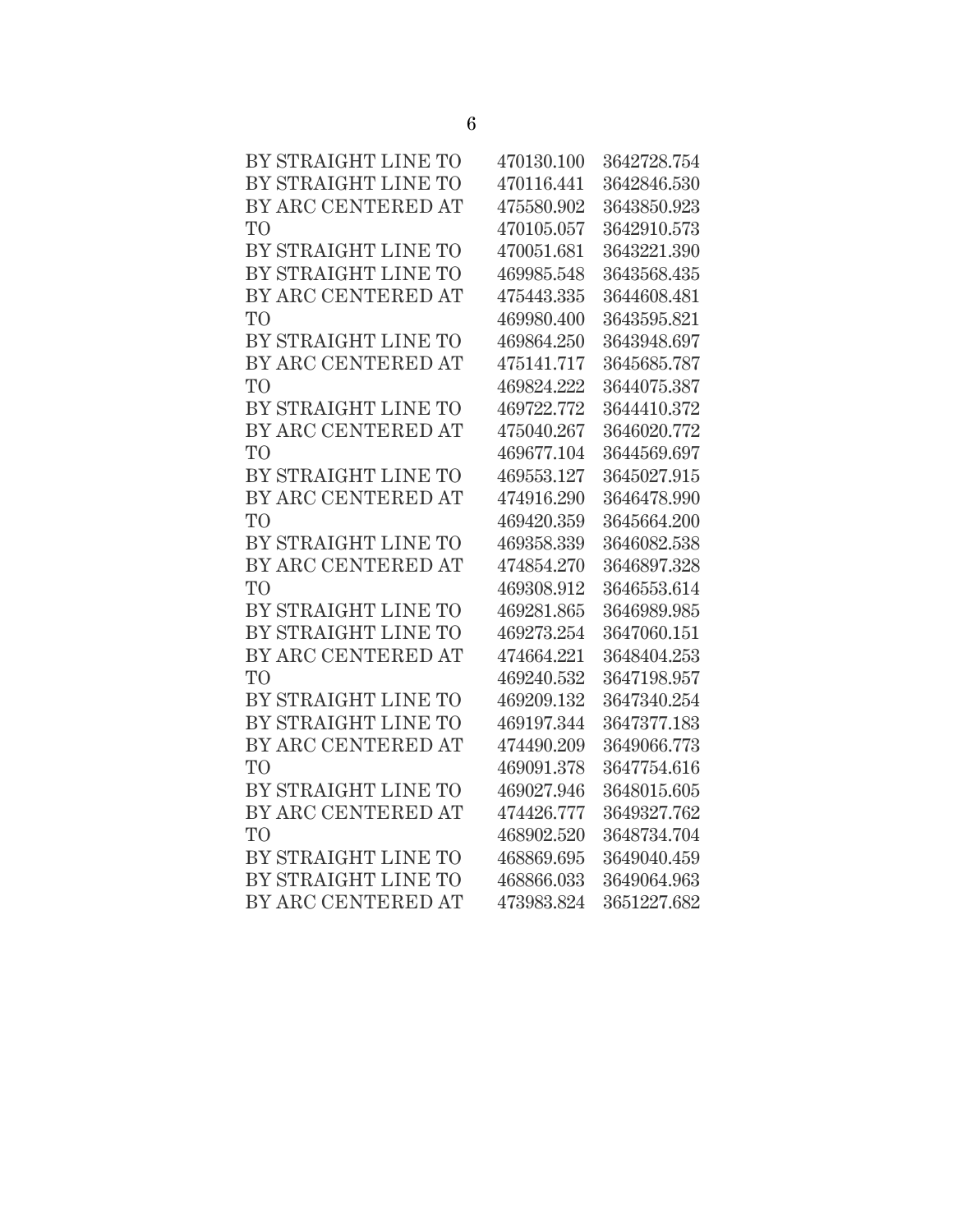| TO <sup></sup>      | 468561.977 | 3650014.130 |
|---------------------|------------|-------------|
| BY ARC CENTERED AT  | 473932.226 | 3651438.756 |
| TO                  | 468399.569 | 3650929.989 |
| BY ARC CENTERED AT  | 473566.575 | 3652972.337 |
| TO                  | 468228.097 | 3651432.926 |
| BY ARC CENTERED AT  | 473285.325 | 3653733.704 |
| TО                  | 468112.688 | 3651705.659 |
| BY STRAIGHT LINE TO | 468087.927 | 3651768.814 |
| BY ARC CENTERED AT  | 472484.575 | 3655165.669 |
| TО                  | 467698.705 | 3652343.510 |
| BY STRAIGHT LINE TO | 467594.665 | 3652519.943 |
| BY ARC CENTERED AT  | 472380.535 | 3655342.102 |
| TО                  | 466952.903 | 3654154.689 |
| BY STRAIGHT LINE TO | 466866.234 | 3654550.852 |
| BY STRAIGHT LINE TO | 466764.580 | 3655001.925 |
| BY STRAIGHT LINE TO | 466391.163 | 3656172.030 |
| BY ARC CENTERED AT  | 471471.769 | 3658420.715 |
| TО                  | 466236.395 | 3656560.608 |
| BY ARC CENTERED AT  | 471379.126 | 3658663.334 |
| TО                  | 466124.397 | 3656858.628 |
| BY STRAIGHT LINE TO | 465993.679 | 3657239.239 |
| BY STRAIGHT LINE TO | 465739.528 | 3657945.297 |
| BY ARC CENTERED AT  | 470967.170 | 3659827.024 |
| <b>TO</b>           | 465520.988 | 3658727.824 |
| BY STRAIGHT LINE TO | 465380.559 | 3659423.604 |
| BY STRAIGHT LINE TO | 465368.269 | 3659463.982 |
| BY STRAIGHT LINE TO | 465272.296 | 3659729.901 |
| BY ARC CENTERED AT  | 470498.352 | 3661616.029 |
| <b>TO</b>           | 465247.541 | 3659799.957 |
| BY STRAIGHT LINE TO | 465166.750 | 3660033.548 |
| BY STRAIGHT LINE TO | 465040.001 | 3660344.120 |
| BY ARC CENTERED AT  | 470184.099 | 3662443.499 |
| TО                  | 464920.889 | 3660663.681 |
| BY STRAIGHT LINE TO | 464655.800 | 3661447.592 |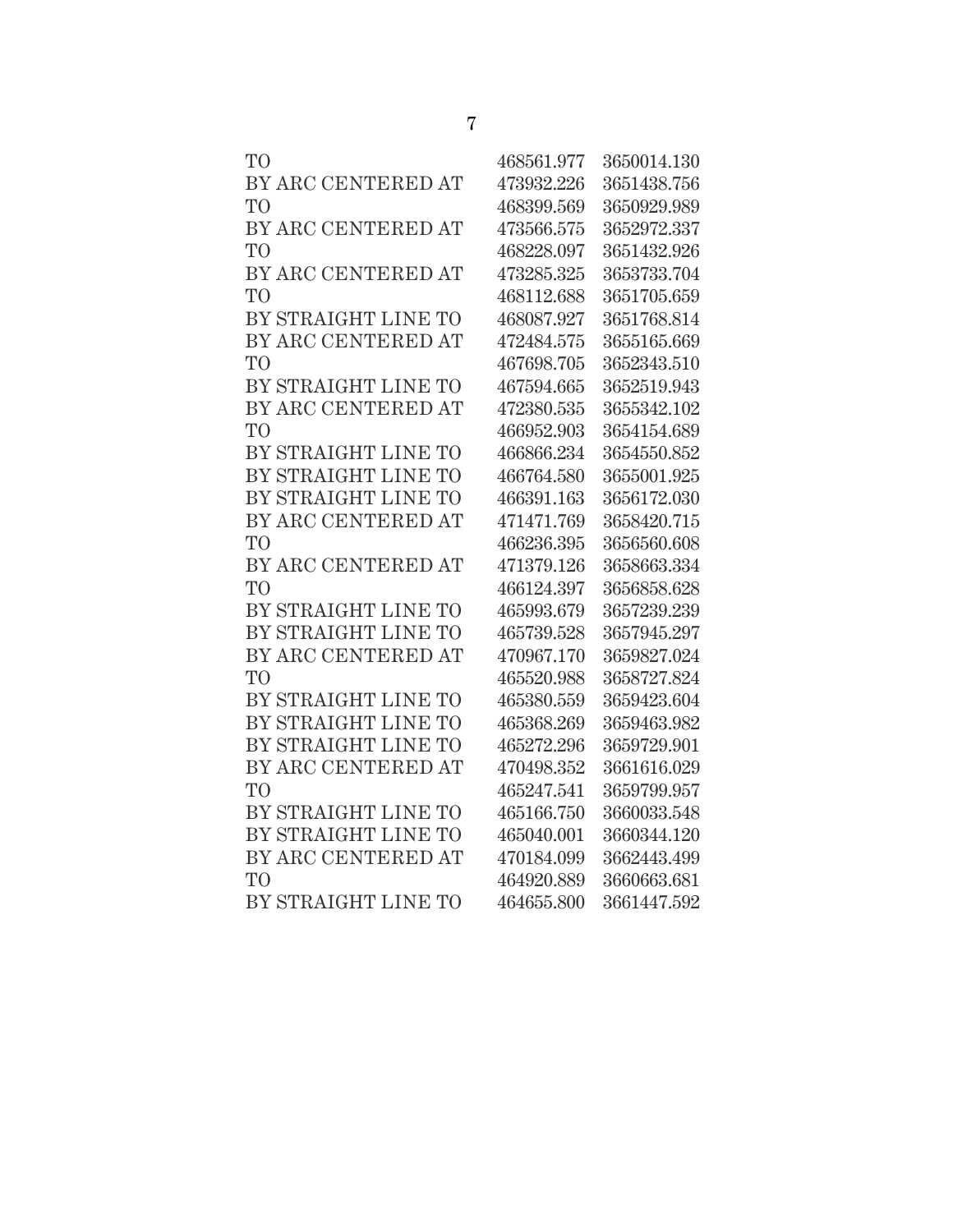| BY ARC CENTERED AT  | 469919.010 | 3663227.410 |
|---------------------|------------|-------------|
| T <sub>O</sub>      | 464654.953 | 3661450.097 |
| BY STRAIGHT LINE TO | 464449.773 | 3662057.801 |
| BY ARC CENTERED AT  | 468961.168 | 3665300.709 |
| T <sub>O</sub>      | 464372.914 | 3662167.490 |
| BY ARC CENTERED AT  | 468649.982 | 3665713.731 |
| <b>TO</b>           | 463684.398 | 3663221.320 |
| BY STRAIGHT LINE TO | 463543.823 | 3663501.385 |
| BY ARC CENTERED AT  | 468509.407 | 3665993.796 |
| T <sub>O</sub>      | 463313.754 | 3664025.464 |
| BY STRAIGHT LINE TO | 463308.166 | 3664040.216 |
| BY ARC CENTERED AT  | 468229.011 | 3666619.832 |
| T <sub>O</sub>      | 463106.337 | 3664468.705 |
| BY ARC CENTERED AT  | 467810.376 | 3667425.249 |
| <b>TO</b>           | 462989.145 | 3664663.933 |
| BY ARC CENTERED AT  | 467571.737 | 3667805.427 |
| T <sub>O</sub>      | 462826.418 | 3664915.603 |
| BY STRAIGHT LINE TO | 462383.557 | 3665642.816 |
| BY STRAIGHT LINE TO | 462198.393 | 3665905.288 |
| BY ARC CENTERED AT  | 466738.362 | 3669108.070 |
| <b>TO</b>           | 462038.792 | 3666144.428 |
| BY STRAIGHT LINE TO | 461725.263 | 3666641.604 |
| BY ARC CENTERED AT  | 466424.833 | 3669605.246 |
| <b>TO</b>           | 461707.899 | 3666669.319 |
| BY STRAIGHT LINE TO | 461646.277 | 3666743.964 |
| BY ARC CENTERED AT  | 465930.917 | 3670281.053 |
| T <sub>O</sub>      | 461353.168 | 3667132.506 |
| BY STRAIGHT LINE TO | 461066.497 | 3667549.304 |
| BY STRAIGHT LINE TO | 460610.716 | 3668141.954 |
| BY ARC CENTERED AT  | 465014.910 | 3671529.020 |
| T <sub>O</sub>      | 460558.586 | 3668210.841 |
| BY STRAIGHT LINE TO | 460153.189 | 3668755.290 |
| BY STRAIGHT LINE TO | 459824.638 | 3669148.229 |
| BY ARC CENTERED AT  | 464086.989 | 3672712.145 |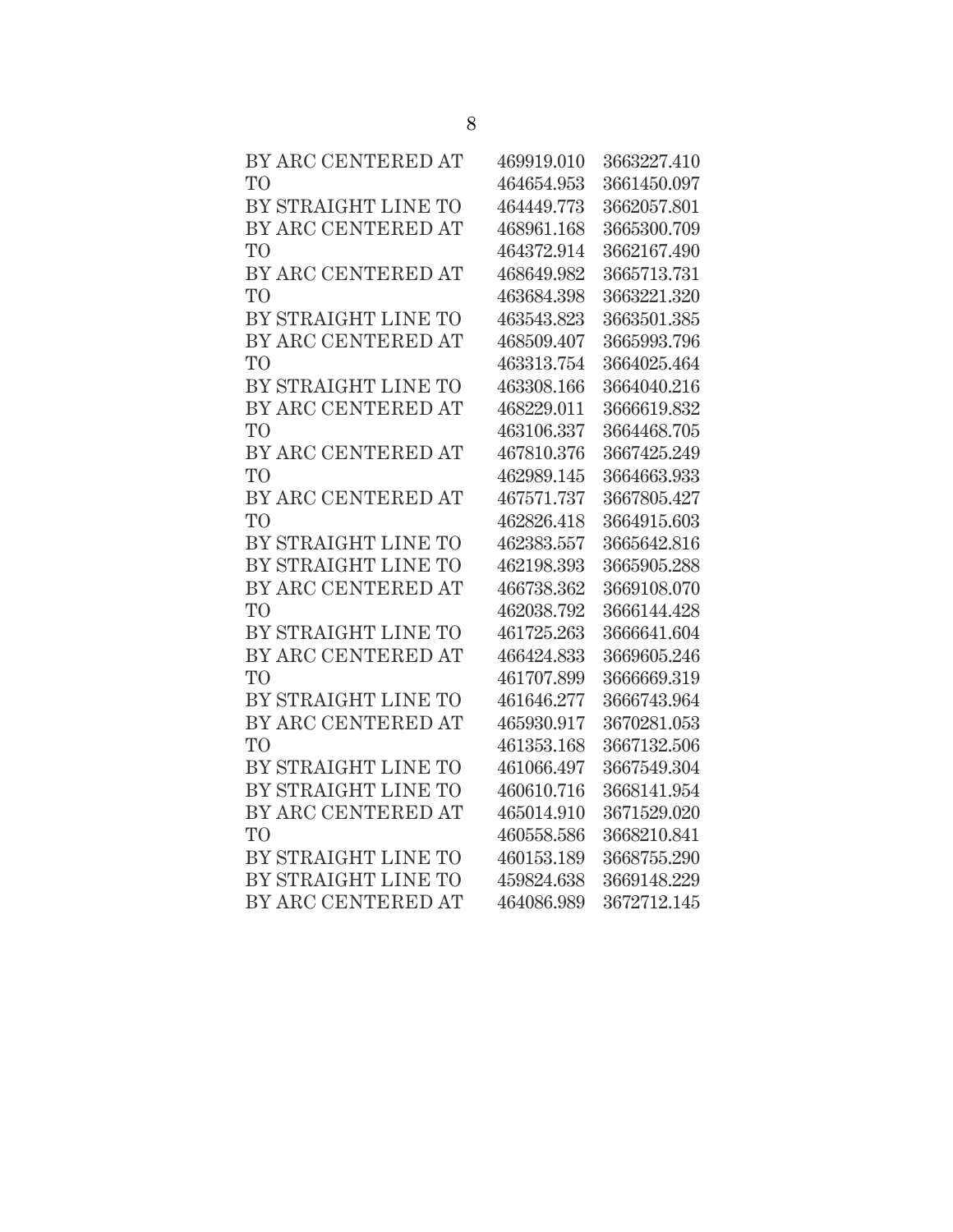| TО                  | 459816.944 | 3669157.451 |
|---------------------|------------|-------------|
| BY ARC CENTERED AT  | 462385.638 | 3674084.006 |
| T <sub>O</sub>      | 457172.705 | 3672161.906 |
| BY ARC CENTERED AT  | 462185.279 | 3674558.412 |
| T <sub>O</sub>      | 456699.603 | 3673677.224 |
| BY ARC CENTERED AT  | 461165.870 | 3676982.007 |
| T <sub>O</sub>      | 456646.235 | 3673750.593 |
| BY STRAIGHT LINE TO | 456144.110 | 3674452.893 |
| BY ARC CENTERED AT  | 460663.745 | 3677684.307 |
| T <sub>O</sub>      | 456047.710 | 3674592.163 |
| BY STRAIGHT LINE TO | 455529.130 | 3675366.313 |
| BY ARC CENTERED AT  | 460145.165 | 3678458.457 |
| T <sub>O</sub>      | 455521.948 | 3675377.062 |
| BY STRAIGHT LINE TO | 454947.919 | 3676238.315 |
| BY ARC CENTERED AT  | 459571.136 | 3679319.710 |
| T <sub>O</sub>      | 454891.790 | 3676324.237 |
| BY STRAIGHT LINE TO | 454386.091 | 3677114.209 |
| BY STRAIGHT LINE TO | 453570.289 | 3678276.175 |
| BY STRAIGHT LINE TO | 452886.562 | 3679214.687 |
| BY ARC CENTERED AT  | 457377.229 | 3682486.238 |
| T <sub>O</sub>      | 452861.431 | 3679249.464 |
| BY STRAIGHT LINE TO | 452212.848 | 3680154.337 |
| BY STRAIGHT LINE TO | 451796.473 | 3680734.240 |
| BY ARC CENTERED AT  | 456309.613 | 3683974.718 |
| T <sub>O</sub>      | 451763.263 | 3680781.000 |
| BY STRAIGHT LINE TO | 451637.205 | 3680960.447 |
| BY STRAIGHT LINE TO | 451418.668 | 3681243.475 |
| BY ARC CENTERED AT  | 455816.298 | 3684639.058 |
| T <sub>O</sub>      | 451308.057 | 3681391.767 |
| BY STRAIGHT LINE TO | 451046.131 | 3681755.401 |
| BY STRAIGHT LINE TO | 450530.739 | 3682426.085 |
| BY ARC CENTERED AT  | 454936.203 | 3685811.498 |
| T <sub>O</sub>      | 450360.882 | 3682659.424 |
| BY STRAIGHT LINE TO | 450335.266 | 3682696.606 |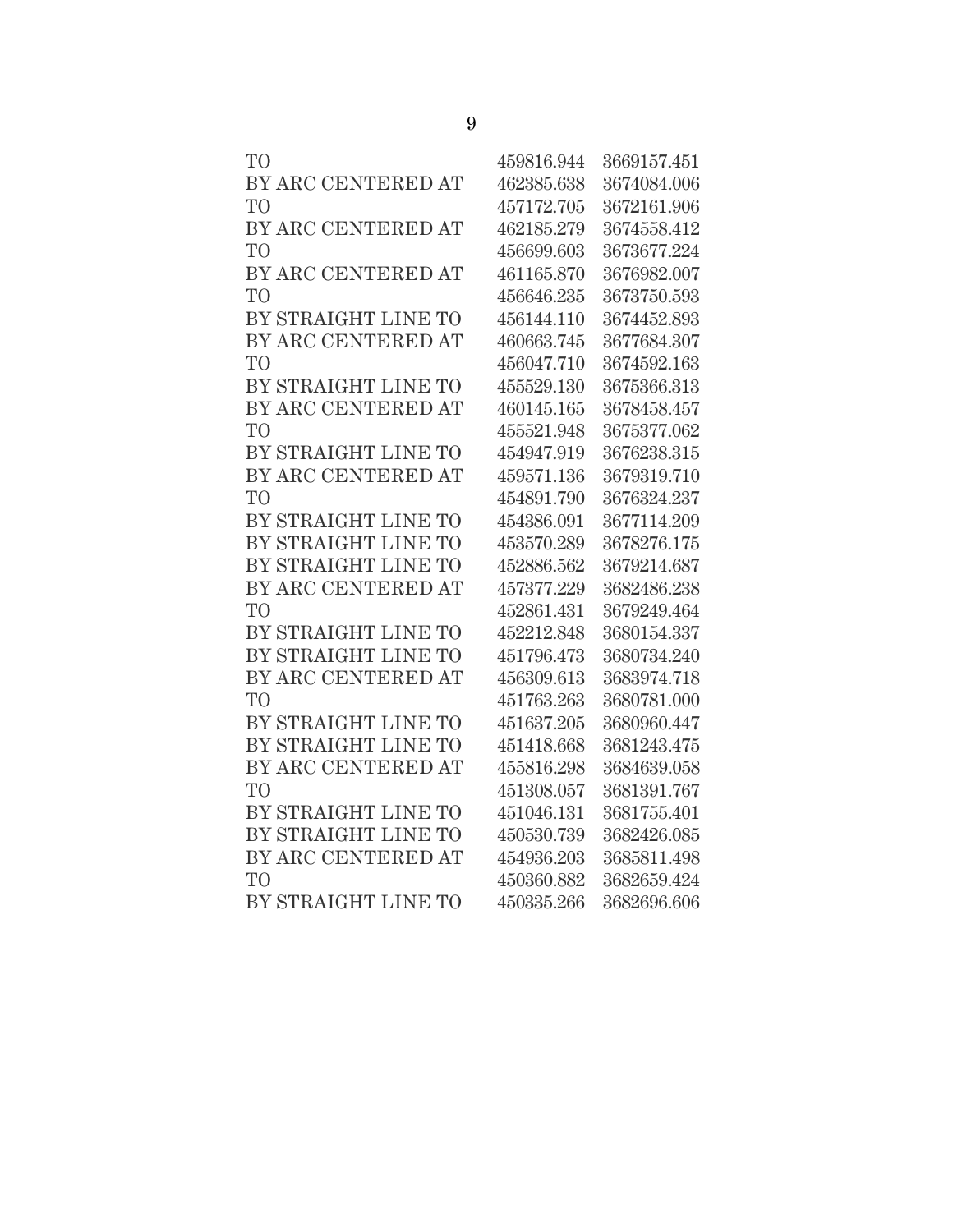| BY STRAIGHT LINE TO | 449789.403 | 3683354.558 |
|---------------------|------------|-------------|
| BY STRAIGHT LINE TO | 449309.279 | 3683912.128 |
| BY STRAIGHT LINE TO | 448735.659 | 3684559.394 |
| BY STRAIGHT LINE TO | 448424.349 | 3684883.618 |
| BY STRAIGHT LINE TO | 448263.034 | 3685044.588 |
| BY STRAIGHT LINE TO | 448049.835 | 3685229.491 |
| BY STRAIGHT LINE TO | 447344.169 | 3685811.996 |
| BY ARC CENTERED AT  | 450881.106 | 3690096.761 |
| T <sub>O</sub>      | 447264.290 | 3685879.205 |
| BY STRAIGHT LINE TO | 446669.287 | 3686389.457 |
| BY ARC CENTERED AT  | 450286.103 | 3690607.013 |
| T <sub>O</sub>      | 446569.131 | 3686477.454 |
| BY STRAIGHT LINE TO | 446110.690 | 3686890.092 |
| BY STRAIGHT LINE TO | 445820.222 | 3687144.288 |
| BY ARC CENTERED AT  | 448308.542 | 3692111.923 |
| T <sub>O</sub>      | 445283.059 | 3687451.924 |
| BY STRAIGHT LINE TO | 445277.444 | 3687455.570 |
| BY ARC CENTERED AT  | 447692.505 | 3692459.230 |
| TO                  | 444387.157 | 3687993.381 |
| BY STRAIGHT LINE TO | 444128.186 | 3688185.055 |
| BY STRAIGHT LINE TO | 444119.830 | 3688190.207 |
| BY ARC CENTERED AT  | 447035.780 | 3692919.517 |
| T <sub>O</sub>      | 443728.792 | 3688454.882 |
| BY ARC CENTERED AT  | 445264.398 | 3693794.456 |
| T <sub>O</sub>      | 443714.161 | 3688459.111 |
| BY STRAIGHT LINE TO | 443532.553 | 3688511.879 |
| BY ARC CENTERED AT  | 445082.790 | 3693847.224 |
| T <sub>O</sub>      | 441512.919 | 3689589.859 |
| BY ARC CENTERED AT  | 444755.312 | 3694101.624 |
| T <sub>O</sub>      | 441017.740 | 3689990.701 |
| BY ARC CENTERED AT  | 444534.195 | 3694292.291 |
| T <sub>O</sub>      | 440032.759 | 3691035.573 |
| BY STRAIGHT LINE TO | 439943.039 | 3691159.584 |
| BY ARC CENTERED AT  | 444444.475 | 3694416.302 |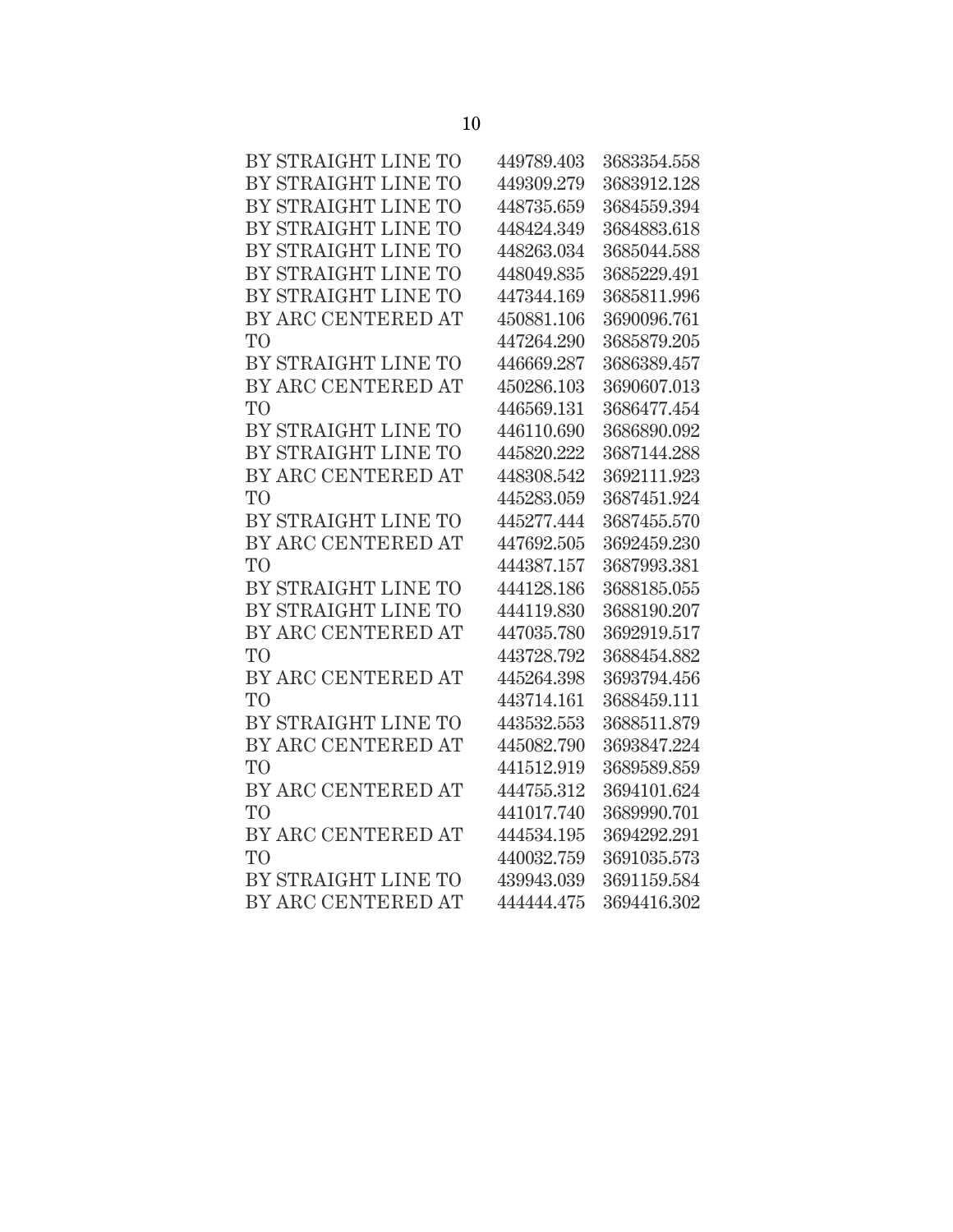| T <sub>O</sub>     | 439636.590 | 3691631.813 |
|--------------------|------------|-------------|
| BY ARC CENTERED AT | 442605.842 | 3696327.841 |
| T <sub>O</sub>     | 438838.990 | 3692243.730 |
| BY ARC CENTERED AT | 442588.629 | 3696343.650 |
| T <sub>O</sub>     | 437609.872 | 3693877.658 |
| BY ARC CENTERED AT | 441134.537 | 3698172.524 |
| T <sub>O</sub>     | 436021.565 | 3695998.437 |
| BY ARC CENTERED AT | 438003.160 | 3701189.046 |
| T <sub>O</sub>     | 435311.987 | 3696328.313 |
| BY ARC CENTERED AT | 435721.345 | 3701869.212 |
| T <sub>O</sub>     | 433976.418 | 3696594.332 |
| BY ARC CENTERED AT | 433673.780 | 3702142.083 |
| T <sub>O</sub>     | 429849.087 | 3698112.088 |
| BY ARC CENTERED AT | 433337.601 | 3702436.369 |
| T <sub>O</sub>     | 428084.409 | 3700627.194 |
| BY ARC CENTERED AT | 433323.171 | 3702477.738 |
| T <sub>O</sub>     | 427914.371 | 3701207.299 |
| BY ARC CENTERED AT | 431902.465 | 3705075.663 |
| T <sub>O</sub>     | 427827.015 | 3701299.442 |
| BY ARC CENTERED AT | 431807.930 | 3705175.194 |
| T <sub>O</sub>     | 427168.551 | 3702118.186 |
| BY ARC CENTERED AT | 431628.049 | 3705432.098 |
| T <sub>O</sub>     | 426825.996 | 3702637.563 |
| BY ARC CENTERED AT | 431456.061 | 3705708.660 |
| T <sub>O</sub>     | 426423.507 | 3703354.400 |
| BY ARC CENTERED AT | 430692.511 | 3706910.345 |
| T <sub>O</sub>     | 425965.610 | 3703990.492 |
| BY ARC CENTERED AT | 429337.647 | 3708406.203 |
| T <sub>O</sub>     | 425249.239 | 3704644.015 |
| BY ARC CENTERED AT | 429327.921 | 3708416.745 |
| T <sub>O</sub>     | 424511.989 | 3705646.197 |
| BY ARC CENTERED AT | 427662.649 | 3710222.492 |
| T <sub>O</sub>     | 423252.813 | 3706842.776 |
| BY ARC CENTERED AT | 425243.107 | 3712030.055 |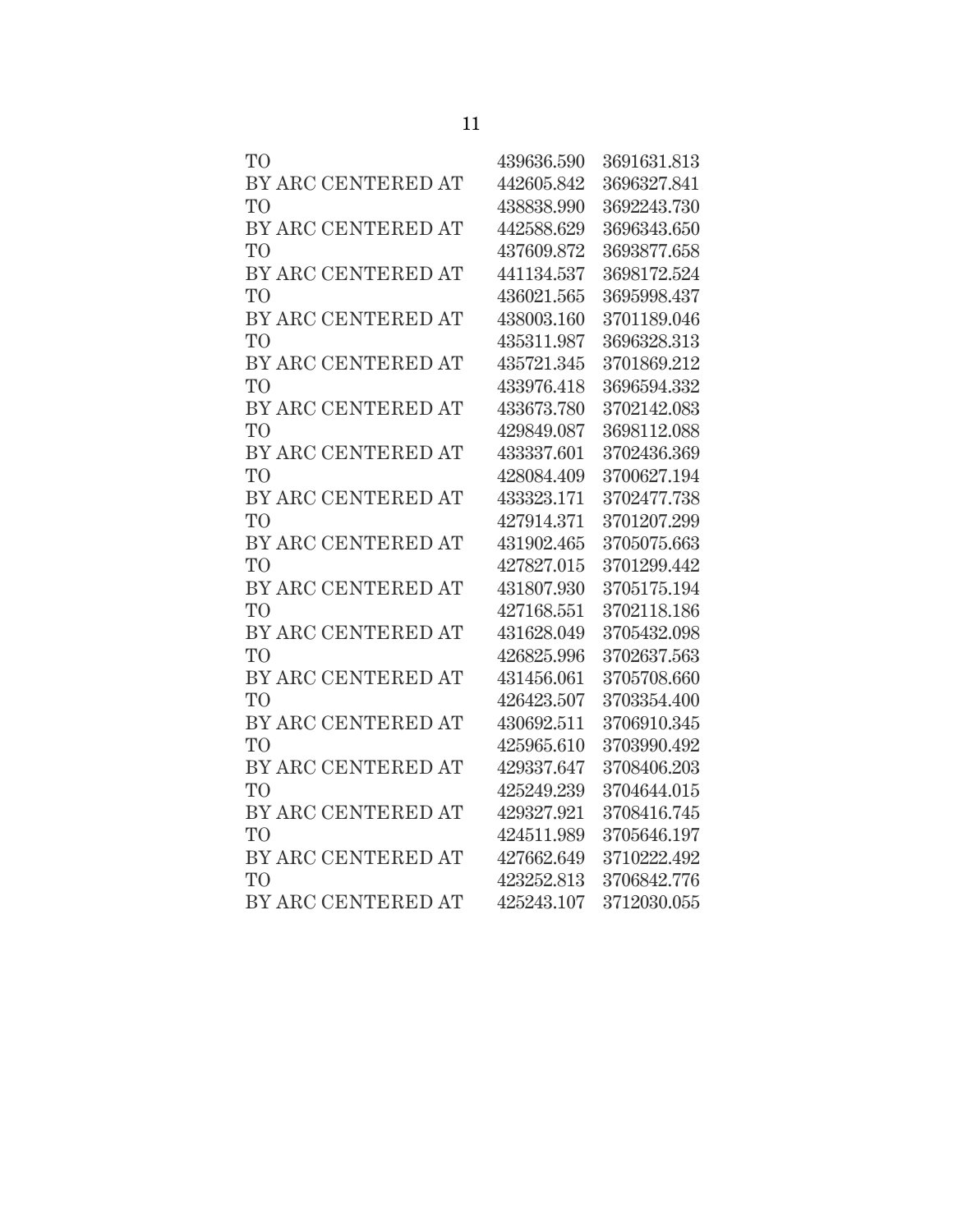| 423045.606 | 3706927.102 |
|------------|-------------|
| 425205.576 | 3712046.054 |
| 421729.857 | 3707711.482 |
| 423746.027 | 3712888.759 |
| 419131.609 | 3709794.202 |
| 422564.060 | 3714163.117 |
| 419066.390 | 3709846.239 |
| 422488.221 | 3714223.476 |
| 417927.509 | 3711050.301 |
| 420764.523 | 3715827.380 |
| 417787.612 | 3711136.204 |
| 419968.271 | 3716246.376 |
| 417215.131 | 3711420.471 |
| 418390.740 | 3716850.672 |
| 414335.579 | 3713052.672 |
| 415406.168 | 3718504.550 |
| 413734.648 | 3713205.950 |
| 413563.012 | 3713260.096 |
| 413893.309 | 3718806.269 |
| 410954.903 | 3714090.879 |
| 410885.700 | 3714134.003 |
| 413824.106 | 3718849.393 |
| 409051.141 | 3716005.462 |
| 411081.903 | 3721177.033 |
| 406620.867 | 3717865.192 |
| 409698.409 | 3722490.975 |
| 406292.676 | 3718101.200 |
| 405954.273 | 3718363.745 |
| 405569.160 | 3718647.785 |
| 408867.022 | 3723119.165 |
| 405451.775 | 3718736.788 |
| 405121.690 | 3718994.029 |
| 404921.736 | 3719132.307 |
| 408081.937 | 3723702.019 |
|            |             |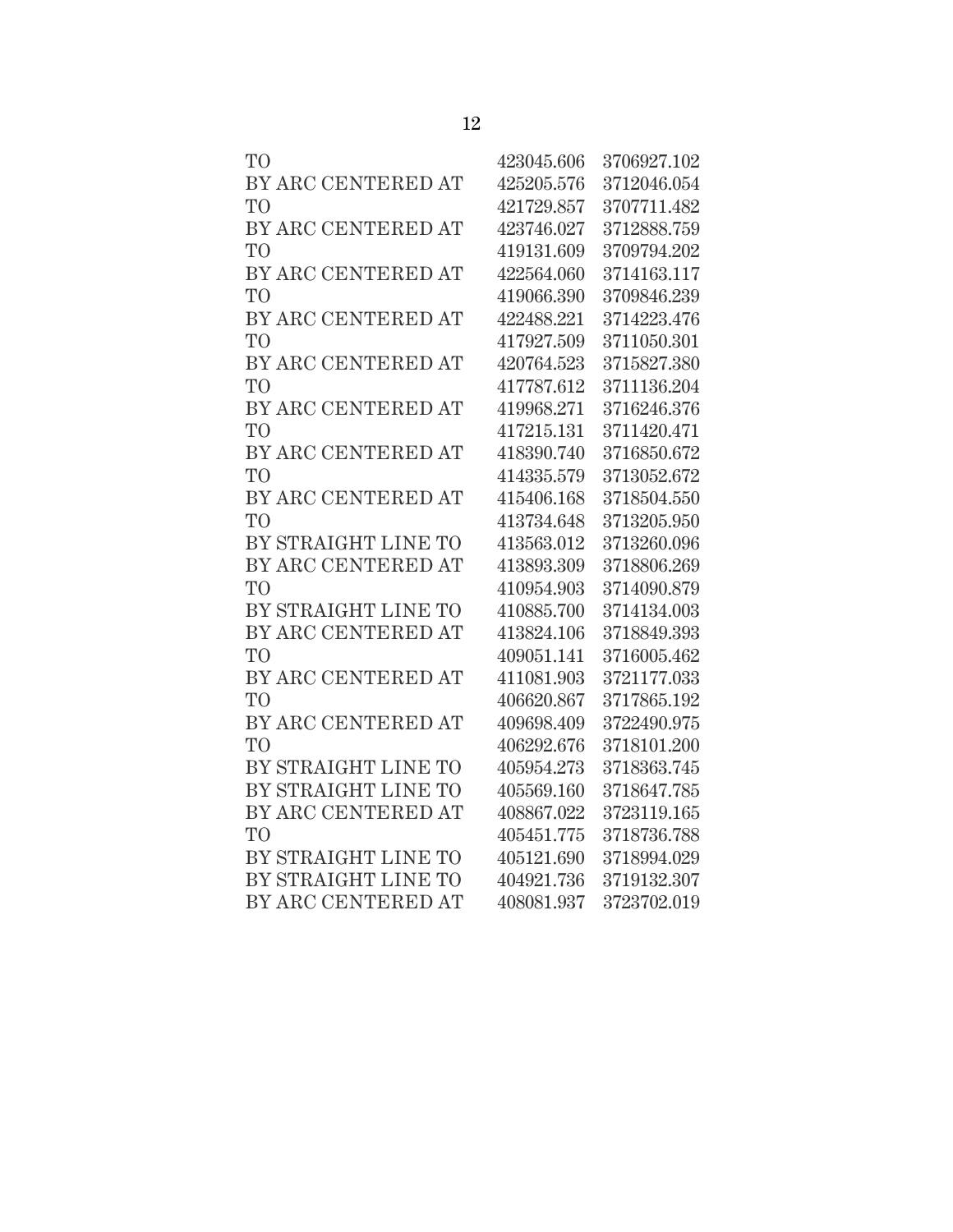| TO <sup>1</sup>     | 404702.408 | 3719292.039 |
|---------------------|------------|-------------|
| BY STRAIGHT LINE TO | 404224.099 | 3719658.585 |
| BY ARC CENTERED AT  | 407114.168 | 3724403.755 |
| TO <sup>1</sup>     | 403381.074 | 3720288.765 |
| BY STRAIGHT LINE TO | 403113.721 | 3720531.306 |
| BY ARC CENTERED AT  | 406846.815 | 3724646.296 |
| T <sub>O</sub>      | 402939.981 | 3720695.881 |
| BY STRAIGHT LINE TO | 402600.310 | 3721031.804 |
| BY STRAIGHT LINE TO | 402561.881 | 3721066.404 |
| BY ARC CENTERED AT  | 405590.059 | 3725724.652 |
| TO <sup>1</sup>     | 401488.679 | 3721976.610 |
| BY ARC CENTERED AT  | 405176.827 | 3726131.932 |
| TO <sup>1</sup>     | 401261.984 | 3722189.453 |
| BY STRAIGHT LINE TO | 400842.441 | 3722606.055 |
| BY ARC CENTERED AT  | 404757.284 | 3726548.534 |
| T <sub>O</sub>      | 400599.677 | 3722862.962 |
| BY STRAIGHT LINE TO | 399875.142 | 3723680.293 |
| BY ARC CENTERED AT  | 404032.749 | 3727365.865 |
| T <sub>O</sub>      | 399810.096 | 3723755.001 |
| BY STRAIGHT LINE TO | 399258.281 | 3724400.310 |
| BY ARC CENTERED AT  | 403480.934 | 3728011.174 |
| T <sub>O</sub>      | 399016.215 | 3724704.299 |
| BY STRAIGHT LINE TO | 398814.408 | 3724976.765 |
| BY STRAIGHT LINE TO | 398741.537 | 3725072.370 |
| BY ARC CENTERED AT  | 403160.298 | 3728440.409 |
| T <sub>O</sub>      | 398678.546 | 3725156.656 |
| BY STRAIGHT LINE TO | 398371.172 | 3725576.168 |
| BY STRAIGHT LINE TO | 397863.322 | 3726233.270 |
| BY STRAIGHT LINE TO | 397558.155 | 3726570.150 |
| BY STRAIGHT LINE TO | 397435.143 | 3726702.963 |
| BY STRAIGHT LINE TO | 397402.959 | 3726735.868 |
| BY STRAIGHT LINE TO | 395242.971 | 3726506.945 |
| BY ARC CENTERED AT  | 394657.408 | 3732032.002 |

| × | ۰,<br>۰. |
|---|----------|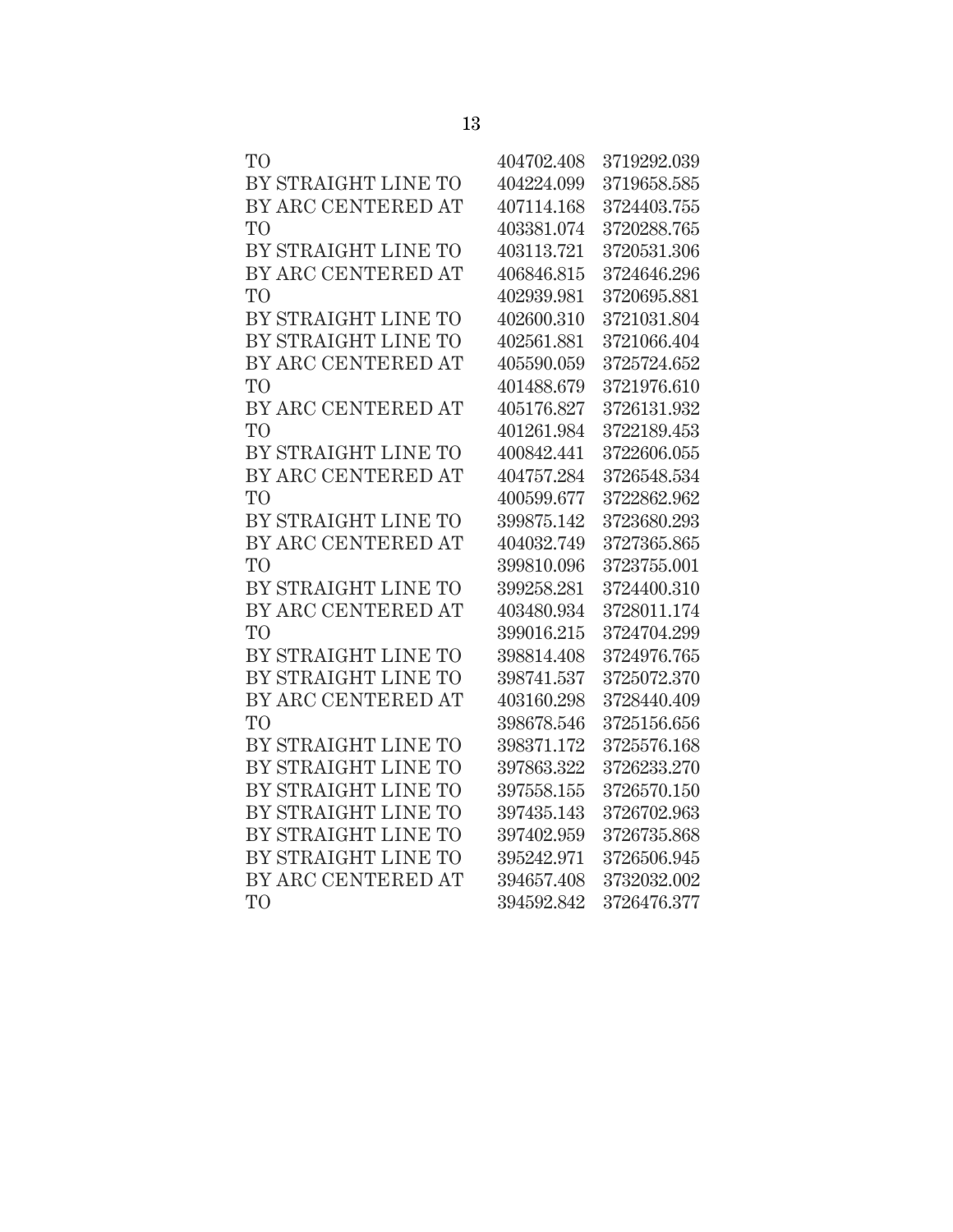| BY STRAIGHT LINE TO | 390553.760 | 3726523.318 |
|---------------------|------------|-------------|
| BY ARC CENTERED AT  | 390618.326 | 3732078.943 |
| TО                  | 390484.099 | 3726524.565 |
| BY STRAIGHT LINE TO | 389943.145 | 3726537.637 |
| BY STRAIGHT LINE TO | 389202.423 | 3726544.350 |
| BY STRAIGHT LINE TO | 386572.993 | 3725558.841 |
| BY ARC CENTERED AT  | 384623.066 | 3730761.429 |
| TO <sup>T</sup>     | 386549.281 | 3725550.016 |
| BY STRAIGHT LINE TO | 385975.417 | 3725337.907 |
| BY STRAIGHT LINE TO | 384686.678 | 3724848.875 |
| BY ARC CENTERED AT  | 382715.515 | 3730043.454 |
| TО                  | 383364.655 | 3724525.506 |
| BY STRAIGHT LINE TO | 383196.279 | 3724505.698 |
| BY ARC CENTERED AT  | 382547.139 | 3730023.646 |
| TО                  | 381635.108 | 3724543.013 |
| BY STRAIGHT LINE TO | 381509.202 | 3724563.965 |
| BY ARC CENTERED AT  | 382421.233 | 3730044.598 |
| TO <sup>1</sup>     | 381229.272 | 3724617.963 |
| BY ARC CENTERED AT  | 380598.163 | 3730138.003 |
| TО                  | 380682.698 | 3724582.646 |
| BY ARC CENTERED AT  | 380533.778 | 3730136.650 |
| TO <sup>T</sup>     | 380311.392 | 3724585.102 |
| BY ARC CENTERED AT  | 380326.821 | 3730141.081 |
| TO                  | 380038.757 | 3724592.554 |
| BY ARC CENTERED AT  | 380050.641 | 3730148.541 |
| TO                  | 377739.547 | 3725096.019 |
| BY ARC CENTERED AT  | 380017.102 | 3730163.748 |
| TО                  | 376670.495 | 3725728.733 |
| BY ARC CENTERED AT  | 377956.007 | 3731133.971 |
| TО                  | 375456.405 | 3726172.003 |
| BY ARC CENTERED AT  | 377898.700 | 3731162.427 |
| TО                  | 374327.581 | 3726906.109 |
| BY ARC CENTERED AT  | 376683.991 | 3731937.656 |
| TО                  | 374156.989 | 3726989.586 |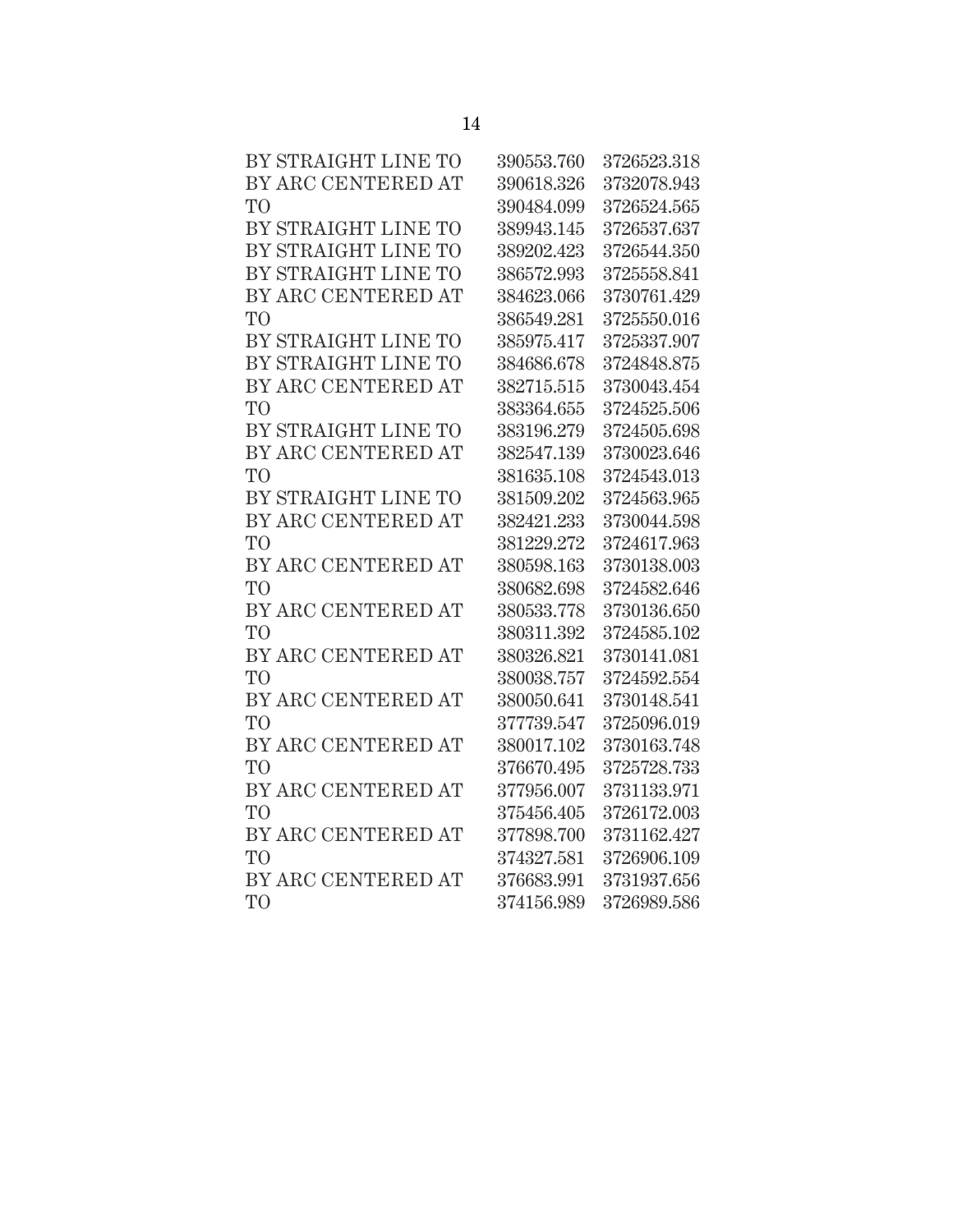| BY ARC CENTERED AT  | 376168.767 | 3732168.571 |
|---------------------|------------|-------------|
| T <sub>O</sub>      | 373556.517 | 3727264.972 |
| BY ARC CENTERED AT  | 374828.764 | 3732673.347 |
| T <sub>O</sub>      | 372087.101 | 3727840.913 |
| BY STRAIGHT LINE TO | 372010.957 | 3727884.113 |
| BY ARC CENTERED AT  | 374752.620 | 3732716.547 |
| T <sub>O</sub>      | 371417.813 | 3728272.652 |
| BY ARC CENTERED AT  | 370519.804 | 3733755.600 |
| T <sub>O</sub>      | 370257.251 | 3728205.807 |
| BY STRAIGHT LINE TO | 370138.668 | 3728211.417 |
| BY ARC CENTERED AT  | 370401.221 | 3733761.210 |
| T <sub>O</sub>      | 368458.564 | 3728555.903 |
| BY ARC CENTERED AT  | 370180.140 | 3733838.451 |
| T <sub>O</sub>      | 368107.019 | 3728683.715 |
| BY ARC CENTERED AT  | 369106.178 | 3734149.135 |
| T <sub>O</sub>      | 367683.902 | 3728778.263 |
| BY ARC CENTERED AT  | 369085.148 | 3734154.660 |
| T <sub>O</sub>      | 363568.122 | 3733497.731 |
| BY ARC CENTERED AT  | 369084.224 | 3734162.374 |
| T <sub>O</sub>      | 363556.895 | 3733598.659 |
| BY ARC CENTERED AT  | 369007.129 | 3734677.589 |
| T <sub>O</sub>      | 363501.421 | 3733931.723 |
| BY ARC CENTERED AT  | 368049.507 | 3737122.969 |
| T <sub>O</sub>      | 362773.521 | 3735381.387 |
| BY ARC CENTERED AT  | 367696.203 | 3737957.496 |
| T <sub>O</sub>      | 362430.631 | 3736184.678 |
| BY STRAIGHT LINE TO | 362404.683 | 3736261.748 |
| BY ARC CENTERED AT  | 367670.255 | 3738034.566 |
| T <sub>O</sub>      | 362161.242 | 3738755.616 |
| BY ARC CENTERED AT  | 367676.322 | 3738082.541 |
| T <sub>O</sub>      | 363130.845 | 3741277.503 |
| BY ARC CENTERED AT  | 368059.637 | 3738713.102 |
| T <sub>O</sub>      | 363175.689 | 3741361.911 |
| BY ARC CENTERED AT  | 368078.384 | 3738747.964 |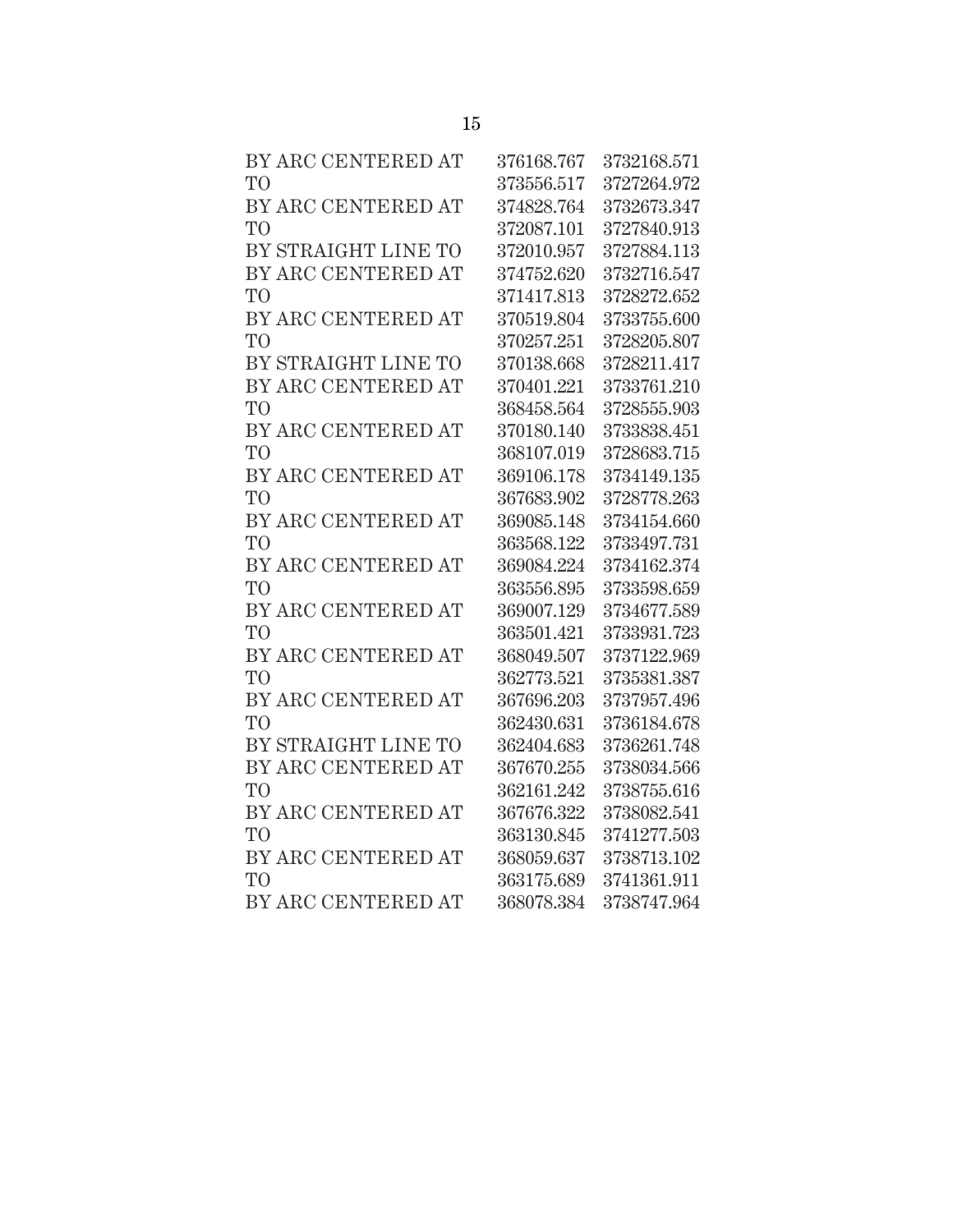| T <sub>O</sub>      | 363339.162 | 3741647.777 |
|---------------------|------------|-------------|
| BY ARC CENTERED AT  | 368174.276 | 3738910.842 |
| T <sub>O</sub>      | 363788.616 | 3742321.872 |
| BY STRAIGHT LINE TO | 363953.615 | 3742534.016 |
| BY ARC CENTERED AT  | 368339.275 | 3739122.986 |
| T <sub>O</sub>      | 364459.336 | 3743099.820 |
| BY ARC CENTERED AT  | 368602.630 | 3739398.165 |
| T <sub>O</sub>      | 364587.706 | 3743238.676 |
| BY ARC CENTERED AT  | 369379.169 | 3740426.022 |
| T <sub>O</sub>      | 365165.144 | 3744046.951 |
| BY ARC CENTERED AT  | 370338.745 | 3746072.535 |
| T <sub>O</sub>      | 365080.126 | 3744279.196 |
| BY ARC CENTERED AT  | 370299.638 | 3746183.358 |
| T <sub>O</sub>      | 364764.315 | 3746662.253 |
| BY STRAIGHT LINE TO | 364510.233 | 3747358.852 |
| BY STRAIGHT LINE TO | 364373.585 | 3747717.311 |
| BY STRAIGHT LINE TO | 364251.563 | 3747992.435 |
| BY STRAIGHT LINE TO | 364028.009 | 3748459.530 |
| BY ARC CENTERED AT  | 369039.598 | 3750858.095 |
| T <sub>O</sub>      | 363897.564 | 3748753.666 |
| BY STRAIGHT LINE TO | 363647.516 | 3749364.642 |
| BY ARC CENTERED AT  | 368789.550 | 3751469.071 |
| T <sub>O</sub>      | 363569.652 | 3749565.968 |
| BY STRAIGHT LINE TO | 363292.596 | 3750325.888 |
| BY STRAIGHT LINE TO | 363082.000 | 3750857.615 |
| BY ARC CENTERED AT  | 367750.572 | 3753869.851 |
| T <sub>O</sub>      | 362377.308 | 3752456.640 |
| BY ARC CENTERED AT  | 367259.312 | 3755109.029 |
| T <sub>O</sub>      | 361996.154 | 3753329.055 |
| BY ARC CENTERED AT  | 366597.471 | 3756443.059 |
| T <sub>O</sub>      | 361513.157 | 3754202.772 |
| BY ARC CENTERED AT  | 365053.916 | 3758484.379 |
| T <sub>O</sub>      | 361488.450 | 3754223.324 |
| BY STRAIGHT LINE TO | 361338.251 | 3754349.004 |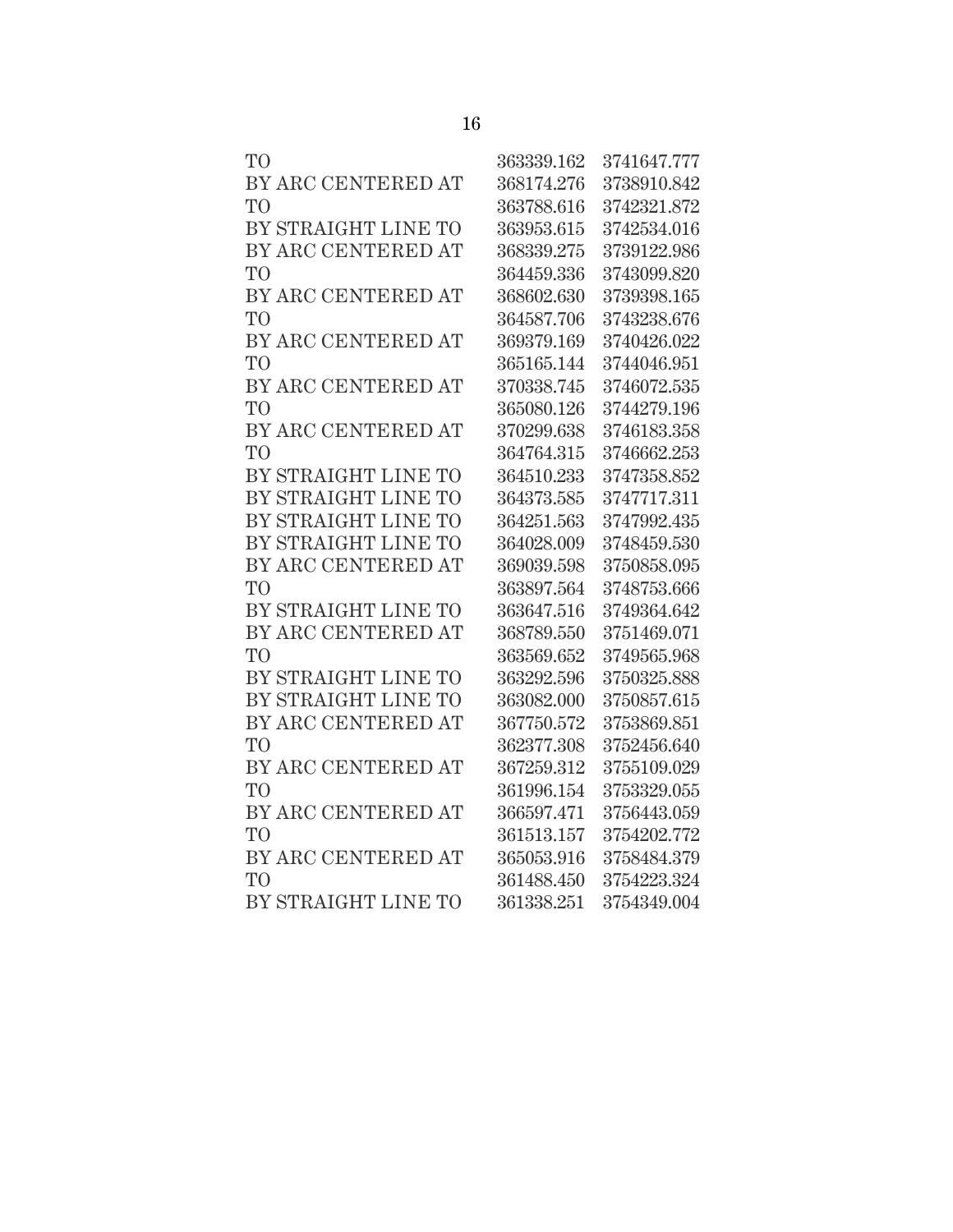| BY ARC CENTERED AT  | 364903.717 | 3758610.059 |
|---------------------|------------|-------------|
| T <sub>O</sub>      | 360004.927 | 3755988.800 |
| BY STRAIGHT LINE TO | 359865.387 | 3756249.582 |
| BY ARC CENTERED AT  | 364764.177 | 3758870.841 |
| T <sub>O</sub>      | 359473.083 | 3757175.713 |
| BY STRAIGHT LINE TO | 359403.773 | 3757392.054 |
| BY ARC CENTERED AT  | 364694.867 | 3759087.182 |
| T <sub>O</sub>      | 359254.394 | 3757960.067 |
| BY ARC CENTERED AT  | 363610.249 | 3761409.076 |
| T <sub>O</sub>      | 358998.533 | 3758310.493 |
| BY STRAIGHT LINE TO | 358904.054 | 3758451.109 |
| BY ARC CENTERED AT  | 363515.770 | 3761549.692 |
| T <sub>O</sub>      | 358602.960 | 3758954.805 |
| BY ARC CENTERED AT  | 361364.190 | 3763776.086 |
| T <sub>O</sub>      | 357347.252 | 3759937.682 |
| BY STRAIGHT LINE TO | 356921.172 | 3760383.580 |
| BY ARC CENTERED AT  | 360938.110 | 3764221.984 |
| T <sub>O</sub>      | 355908.898 | 3761860.594 |
| BY ARC CENTERED AT  | 356400.693 | 3767394.785 |
| T <sub>O</sub>      | 355022.486 | 3762012.436 |
| BY ARC CENTERED AT  | 353877.448 | 3767449.165 |
| T <sub>O</sub>      | 354341.105 | 3761912.545 |
| BY STRAIGHT LINE TO | 354204.462 | 3761901.102 |
| BY ARC CENTERED AT  | 353740.805 | 3767437.722 |
| T <sub>O</sub>      | 352938.226 | 3761939.995 |
| BY ARC CENTERED AT  | 351650.023 | 3767344.592 |
| T <sub>O</sub>      | 352810.734 | 3761911.187 |
| BY ARC CENTERED AT  | 351425.507 | 3767291.734 |
| T <sub>O</sub>      | 352069.002 | 3761773.125 |
| BY ARC CENTERED AT  | 351369.477 | 3767284.912 |
| T <sub>O</sub>      | 350547.429 | 3761790.062 |
| BY ARC CENTERED AT  | 351093.742 | 3767319.138 |
| T <sub>O</sub>      | 350279.517 | 3761823.124 |
| BY ARC CENTERED AT  | 349821.525 | 3767360.215 |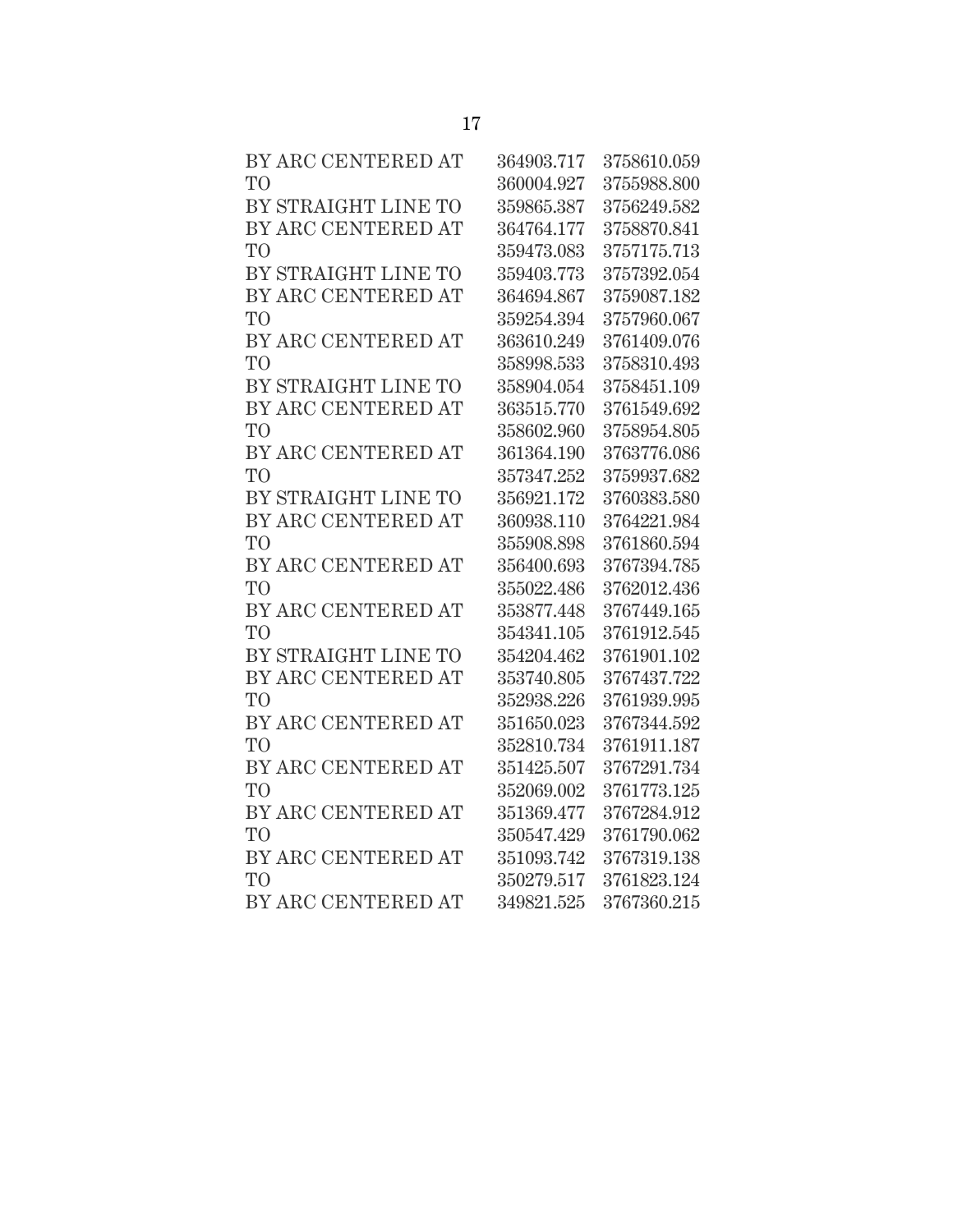| TО                  | 349542.409 | 3761811.230 |
|---------------------|------------|-------------|
| BY ARC CENTERED AT  | 348999.567 | 3767340.648 |
| TO <sup>T</sup>     | 348242.319 | 3761836.494 |
| BY STRAIGHT LINE TO | 348140.958 | 3761850.439 |
| BY ARC CENTERED AT  | 348898.206 | 3767354.593 |
| TO <sup></sup>      | 347599.618 | 3761952.482 |
| BY ARC CENTERED AT  | 347792.693 | 3767505.126 |
| TО                  | 347497.336 | 3761956.982 |
| BY ARC CENTERED AT  | 344653.684 | 3766730.113 |
| TO <sup>1</sup>     | 346785.070 | 3761599.194 |
| BY ARC CENTERED AT  | 344636.636 | 3766722.998 |
| TО                  | 346088.219 | 3761359.972 |
| BY ARC CENTERED AT  | 344621.689 | 3766718.930 |
| TO                  | 345193.948 | 3761192.479 |
| BY ARC CENTERED AT  | 344603.956 | 3766717.065 |
| TО                  | 343645.704 | 3761244.325 |
| BY ARC CENTERED AT  | 342578.912 | 3766696.947 |
| TO <sup>T</sup>     | 342448.904 | 3761142.468 |
| BY ARC CENTERED AT  | 342450.660 | 3766698.468 |
| <b>TO</b>           | 341071.898 | 3761316.261 |
| BY ARC CENTERED AT  | 341437.410 | 3766860.225 |
| TО                  | 340650.746 | 3761360.198 |
| BY ARC CENTERED AT  | 341273.824 | 3766881.150 |
| TO <sup>T</sup>     | 340373.040 | 3761398.657 |
| BY ARC CENTERED AT  | 337897.557 | 3766372.702 |
| <b>TO</b>           | 338831.259 | 3760895.720 |
| BY ARC CENTERED AT  | 334417.190 | 3764269.905 |
| TО                  | 336682.761 | 3759196.807 |
| BY ARC CENTERED AT  | 333150.169 | 3763485.155 |
| TO <sup>1</sup>     | 336361.489 | 3758951.221 |
| BY ARC CENTERED AT  | 333077.118 | 3763432.520 |
| TO <sup></sup>      | 330939.947 | 3758304.008 |
| BY ARC CENTERED AT  | 333060.046 | 3763439.601 |
| TО                  | 328076.995 | 3760982.298 |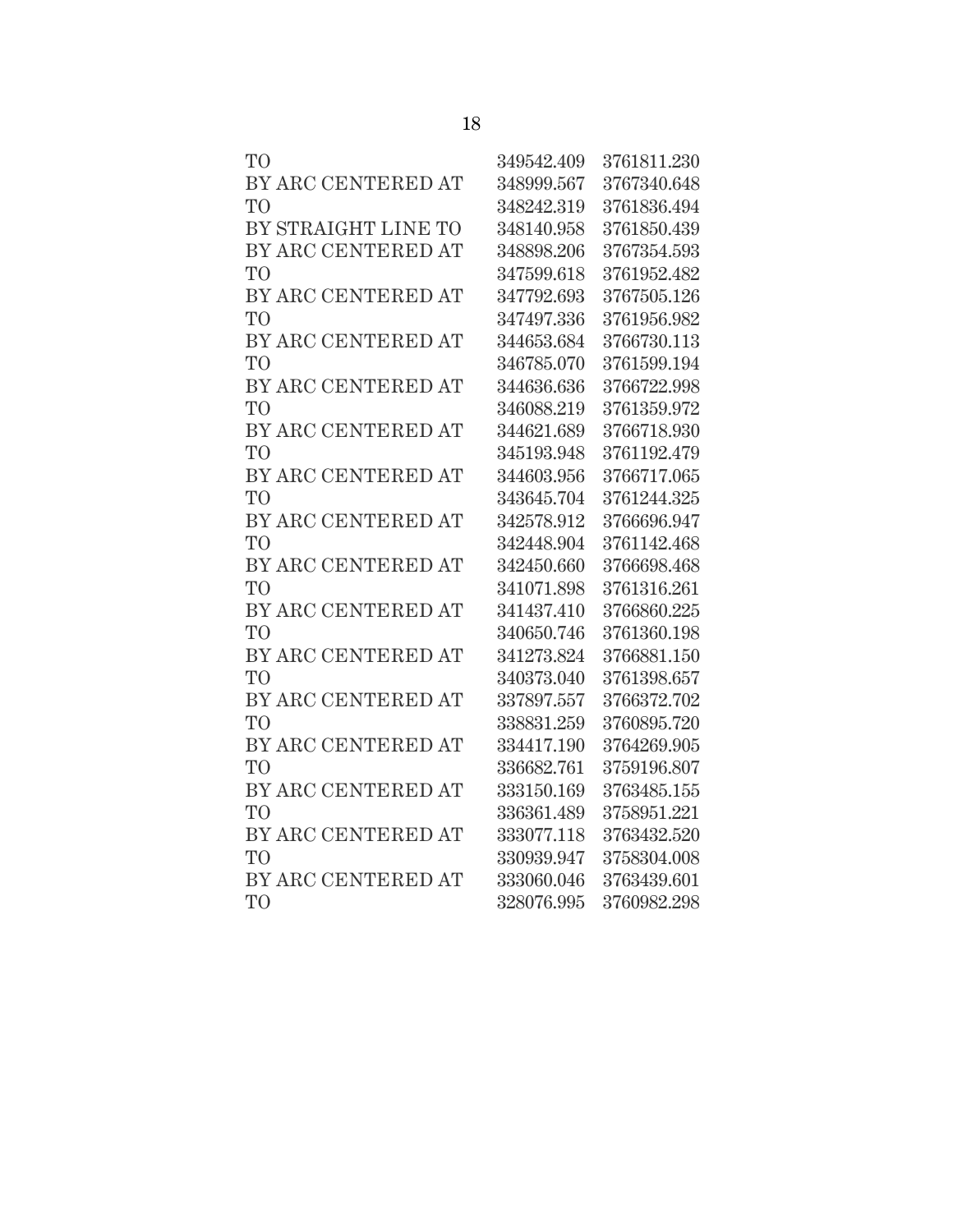| BY ARC CENTERED AT  | 332410.508 | 3764459.337 |
|---------------------|------------|-------------|
| T <sub>O</sub>      | 327920.175 | 3761187.328 |
| BY STRAIGHT LINE TO | 327595.782 | 3761495.407 |
| BY STRAIGHT LINE TO | 327115.401 | 3761915.287 |
| BY STRAIGHT LINE TO | 326942.817 | 3762062.652 |
| BY ARC CENTERED AT  | 328118.574 | 3767492.821 |
| <b>TO</b>           | 326240.903 | 3762263.721 |
| BY ARC CENTERED AT  | 327347.419 | 3767708.421 |
| T <sub>O</sub>      | 326229.087 | 3762266.136 |
| BY ARC CENTERED AT  | 326423.762 | 3767818.724 |
| T <sub>O</sub>      | 325663.042 | 3762315.049 |
| BY ARC CENTERED AT  | 325802.273 | 3767869.304 |
| T <sub>O</sub>      | 324124.118 | 3762572.802 |
| BY ARC CENTERED AT  | 325018.345 | 3768056.368 |
| T <sub>O</sub>      | 323364.726 | 3762752.155 |
| BY ARC CENTERED AT  | 323906.764 | 3768281.651 |
| T <sub>O</sub>      | 322773.990 | 3762842.353 |
| BY ARC CENTERED AT  | 323738.043 | 3768314.075 |
| T <sub>O</sub>      | 322738.278 | 3762848.766 |
| BY ARC CENTERED AT  | 323228.789 | 3768383.071 |
| T <sub>O</sub>      | 321653.924 | 3763054.944 |
| BY ARC CENTERED AT  | 321221.130 | 3768594.062 |
| T <sub>O</sub>      | 319321.411 | 3763372.931 |
| BY ARC CENTERED AT  | 320990.177 | 3768672.399 |
| T <sub>O</sub>      | 319082.631 | 3763454.123 |
| BY ARC CENTERED AT  | 319520.611 | 3768992.833 |
| T <sub>O</sub>      | 316282.943 | 3764477.676 |
| BY ARC CENTERED AT  | 319444.163 | 3769046.683 |
| T <sub>O</sub>      | 315729.952 | 3764914.641 |
| BY ARC CENTERED AT  | 319420.201 | 3769068.097 |
| T <sub>O</sub>      | 315499.507 | 3765131.437 |
| BY ARC CENTERED AT  | 318697.362 | 3769674.878 |
| T <sub>O</sub>      | 315218.016 | 3765343.217 |
| BY ARC CENTERED AT  | 316763.642 | 3770679.899 |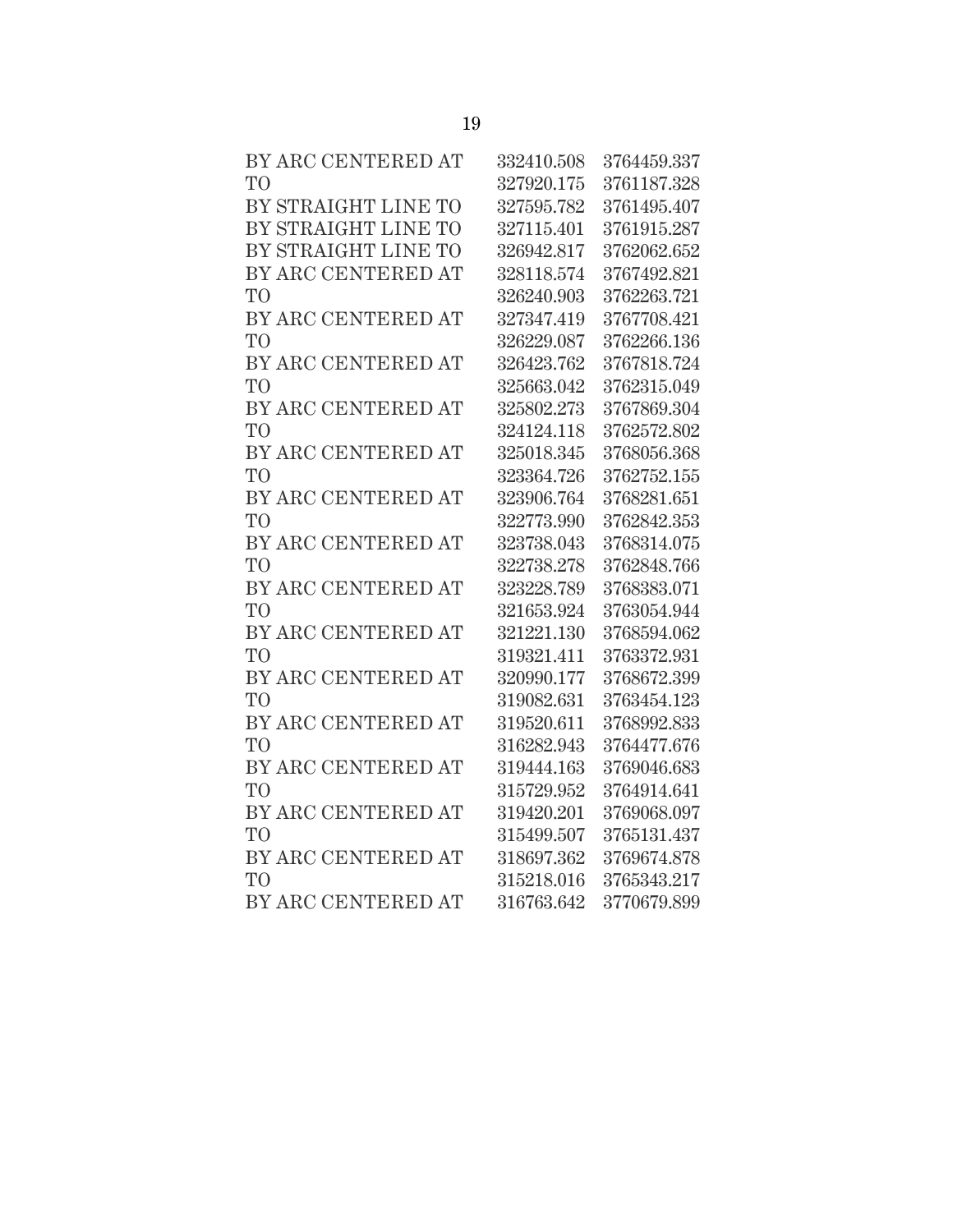| TO <sup>1</sup>     | 314202.855 | 3765749.229 |
|---------------------|------------|-------------|
| BY ARC CENTERED AT  | 314850.594 | 3771267.342 |
| T <sub>O</sub>      | 312506.912 | 3766229.853 |
| BY STRAIGHT LINE TO | 312239.272 | 3766354.372 |
| BY ARC CENTERED AT  | 314582.954 | 3771391.861 |
| T <sub>O</sub>      | 311146.295 | 3767026.256 |
| BY STRAIGHT LINE TO | 311143.024 | 3767028.831 |
| BY ARC CENTERED AT  | 313861.221 | 3771874.503 |
| T <sub>O</sub>      | 310004.083 | 3767875.551 |
| BY ARC CENTERED AT  | 310619.605 | 3773397.350 |
| T <sub>O</sub>      | 309299.249 | 3768000.518 |
| BY ARC CENTERED AT  | 309885.168 | 3773525.537 |
| T <sub>O</sub>      | 308131.775 | 3768253.464 |
| BY STRAIGHT LINE TO | 308031.156 | 3768286.928 |
| BY ARC CENTERED AT  | 309784.549 | 3773559.001 |
| <b>TO</b>           | 306375.619 | 3769171.709 |
| BY ARC CENTERED AT  | 305346.069 | 3774631.486 |
| T <sub>O</sub>      | 304292.950 | 3769176.206 |
| BY STRAIGHT LINE TO | 304074.836 | 3769218.312 |
| BY ARC CENTERED AT  | 305127.955 | 3774673.592 |
| T <sub>O</sub>      | 303406.231 | 3769391.092 |
| BY STRAIGHT LINE TO | 303209.345 | 3769455.263 |
| BY ARC CENTERED AT  | 304931.069 | 3774737.763 |
| T <sub>O</sub>      | 302781.542 | 3769614.417 |
| BY STRAIGHT LINE TO | 302397.173 | 3769775.682 |
| BY STRAIGHT LINE TO | 302080.961 | 3769870.276 |
| BY ARC CENTERED AT  | 303673.318 | 3775193.202 |
| TO <sup>1</sup>     | 301147.626 | 3770244.463 |
| BY STRAIGHT LINE TO | 300891.379 | 3770375.244 |
| BY ARC CENTERED AT  | 303417.071 | 3775323.983 |
| T <sub>O</sub>      | 300332.656 | 3770702.780 |
| BY STRAIGHT LINE TO | 300171.063 | 3770810.635 |
| BY ARC CENTERED AT  | 303255.478 | 3775431.838 |
| T <sub>O</sub>      | 299755.337 | 3771116.963 |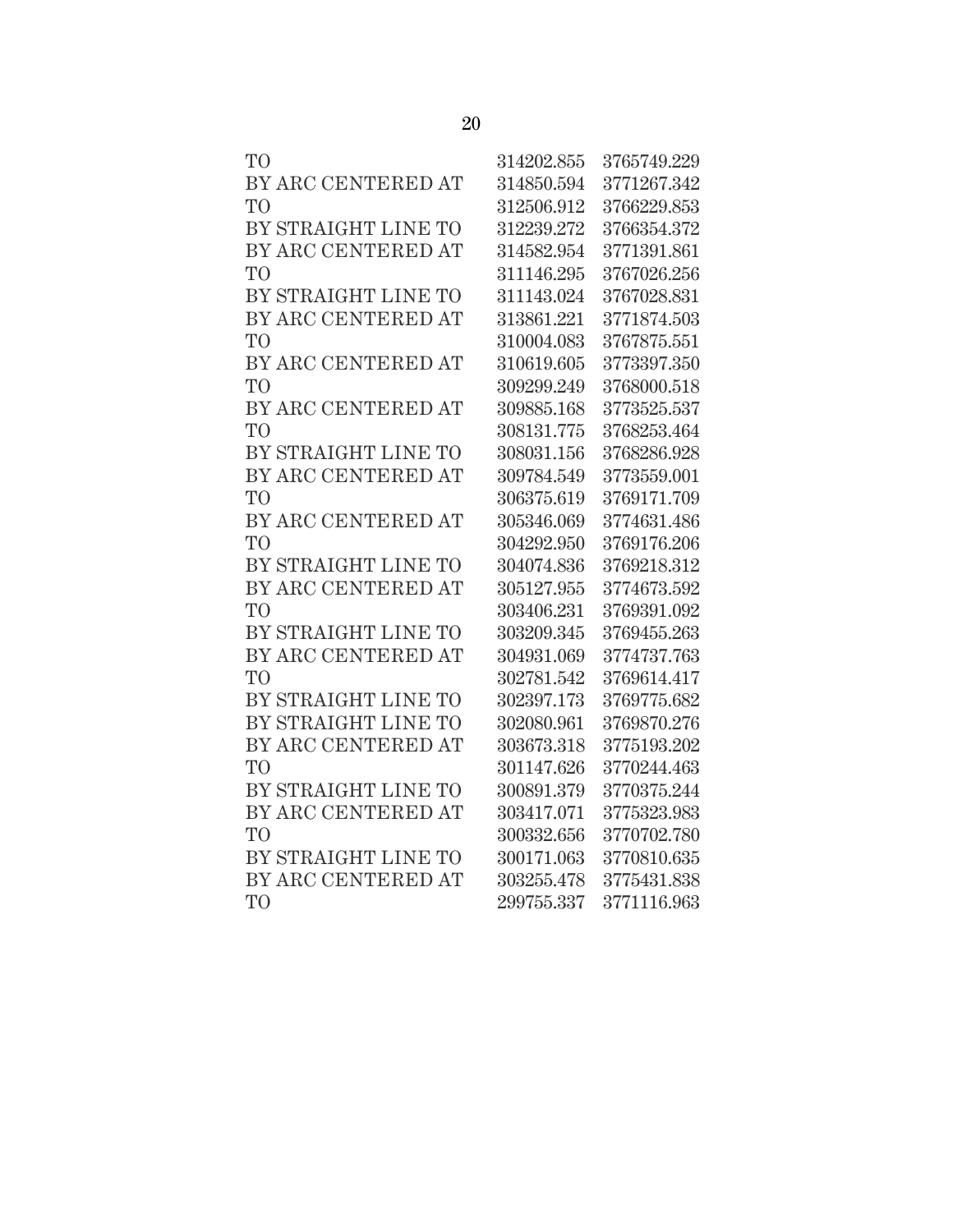| BY STRAIGHT LINE TO | 299655.872     | 3771197.647 |
|---------------------|----------------|-------------|
| BY STRAIGHT LINE TO | 299469.453     | 3771340.025 |
| BY STRAIGHT LINE TO | 299201.500     | 3771534.429 |
| BY ARC CENTERED AT  | 302464.213     | 3776031.522 |
| TО                  | 298875.189     | 3771790.291 |
| BY STRAIGHT LINE TO | 298704.137     | 3771935.039 |
| BY ARC CENTERED AT  | 302293.161     | 3776176.270 |
| TO                  | 298582.052     | 3772041.441 |
| BY STRAIGHT LINE TO | 298141.387     | 3772436.949 |
| BY STRAIGHT LINE TO | 297626.034     | 3772833.760 |
| BY ARC CENTERED AT  | 301015.652     | 3777235.989 |
| TО                  | 297592.958     | 3772859.427 |
| BY STRAIGHT LINE TO | 296884.077     | 3773413.808 |
| BY ARC CENTERED AT  | $300306.771\,$ | 3777790.370 |
| TО                  | 296539.264     | 3773706.863 |
| BY STRAIGHT LINE TO | 296108.080     | 3774104.680 |
| BY ARC CENTERED AT  | 299875.587     | 3778188.187 |
| TО                  | 296086.433     | 3774124.759 |
| BY STRAIGHT LINE TO | 295476.574     | 3774693.454 |
| BY ARC CENTERED AT  | 296053.433     | 3780219.426 |
| TО                  | 294708.985     | 3774828.545 |
| BY STRAIGHT LINE TO | 294316.420     | 3774926.448 |
| BY ARC CENTERED AT  | 295660.868     | 3780317.329 |
| TO                  | 291255.251     | 3776932.115 |
| BY ARC CENTERED AT  | 294385.246     | 3781522.569 |
| TО                  | 289614.267     | 3778675.307 |
| BY STRAIGHT LINE TO | 289265.728     | 3779259.332 |
| BY ARC CENTERED AT  | 294036.707     | 3782106.594 |
| TО                  | 288485.709     | 3782342.300 |
| BY STRAIGHT LINE TO | 288259.079     | 3782864.672 |
| BY ARC CENTERED AT  | 293356.061     | 3785075.986 |
| TО                  | 288230.254     | 3782932.336 |
| BY STRAIGHT LINE TO | 287944.819     | 3783614.854 |
| BY STRAIGHT LINE TO | 287707.020     | 3784102.443 |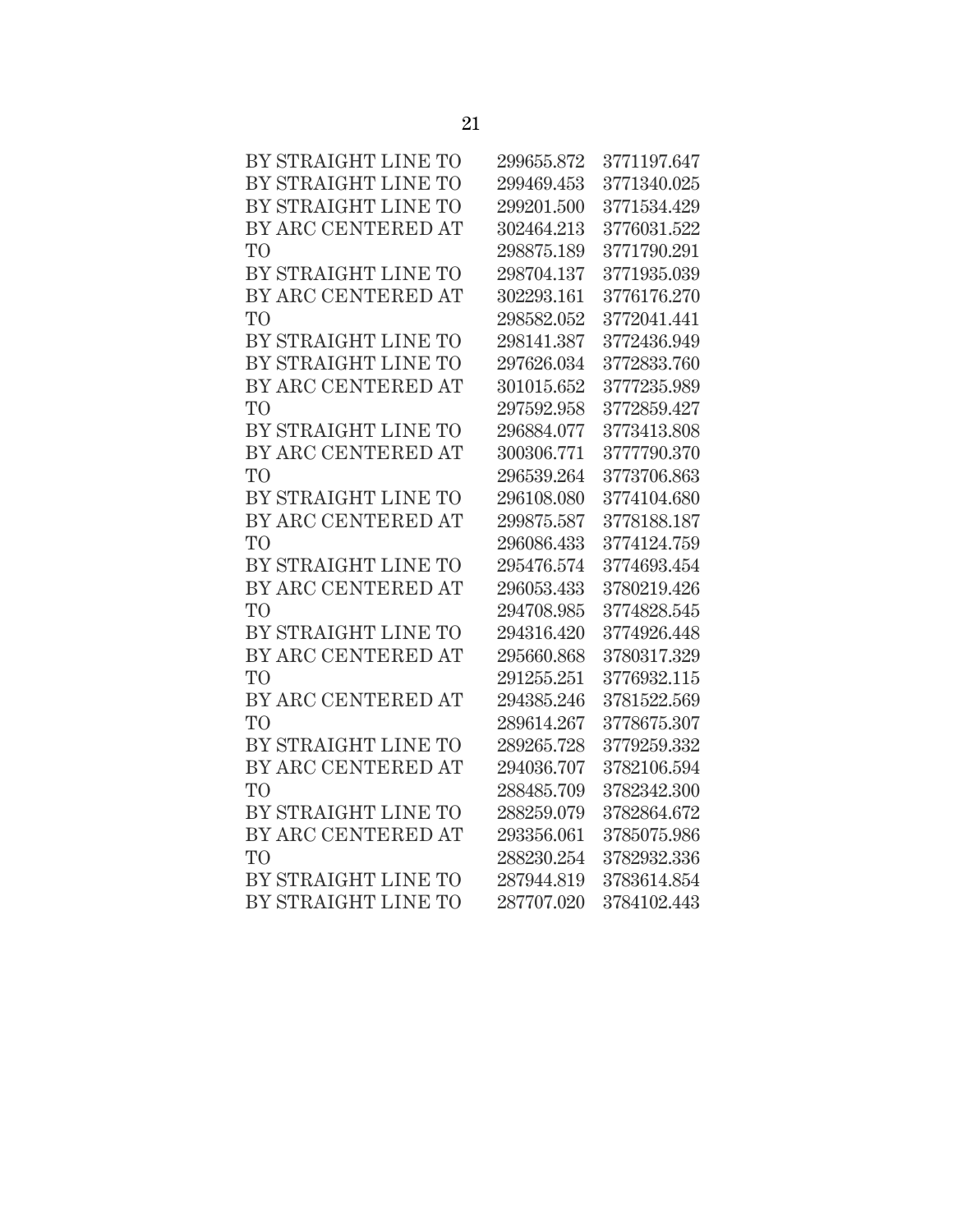| BY ARC CENTERED AT  | 292700.774 | 3786537.922 |
|---------------------|------------|-------------|
| T <sub>O</sub>      | 287559.991 | 3784430.438 |
| BY STRAIGHT LINE TO | 287380.800 | 3784867.540 |
| BY STRAIGHT LINE TO | 287170.188 | 3785358.650 |
| BY ARC CENTERED AT  | 292276.444 | 3787548.463 |
| TО                  | 287066.653 | 3785617.864 |
| BY STRAIGHT LINE TO | 286869.943 | 3786148.693 |
| BY ARC CENTERED AT  | 292079.734 | 3788079.292 |
| T <sub>O</sub>      | 286748.889 | 3786513.651 |
| BY STRAIGHT LINE TO | 286538.803 | 3787228.973 |
| BY STRAIGHT LINE TO | 286292.986 | 3788059.709 |
| BY STRAIGHT LINE TO | 286278.865 | 3788095.963 |
| BY ARC CENTERED AT  | 291456.026 | 3790112.430 |
| T <sub>O</sub>      | 286136.573 | 3788508.510 |
| BY ARC CENTERED AT  | 291349.913 | 3790429.506 |
| T <sub>O</sub>      | 286058.889 | 3788734.160 |
| BY ARC CENTERED AT  | 290708.408 | 3791775.723 |
| T <sub>O</sub>      | 285577.393 | 3789644.568 |
| BY ARC CENTERED AT  | 287555.356 | 3794836.562 |
| T <sub>O</sub>      | 284838.125 | 3789990.348 |
| BY STRAIGHT LINE TO | 284771.666 | 3790027.611 |
| BY ARC CENTERED AT  | 287488.897 | 3794873.825 |
| T <sub>O</sub>      | 284136.796 | 3790442.961 |
| BY ARC CENTERED AT  | 287244.878 | 3795048.280 |
| T <sub>O</sub>      | 283288.792 | 3791147.188 |
| BY ARC CENTERED AT  | 286727.728 | 3795511.000 |
| T <sub>O</sub>      | 282863.710 | 3791518.694 |
| BY ARC CENTERED AT  | 285382.203 | 3796471.101 |
| T <sub>O</sub>      | 282784.040 | 3791560.023 |
| BY STRAIGHT LINE TO | 282492.301 | 3791714.365 |
| BY ARC CENTERED AT  | 285090.464 | 3796625.443 |
| T <sub>O</sub>      | 281872.851 | 3792095.972 |
| BY STRAIGHT LINE TO | 281534.737 | 3792336.159 |
| BY ARC CENTERED AT  | 284752.350 | 3796865.630 |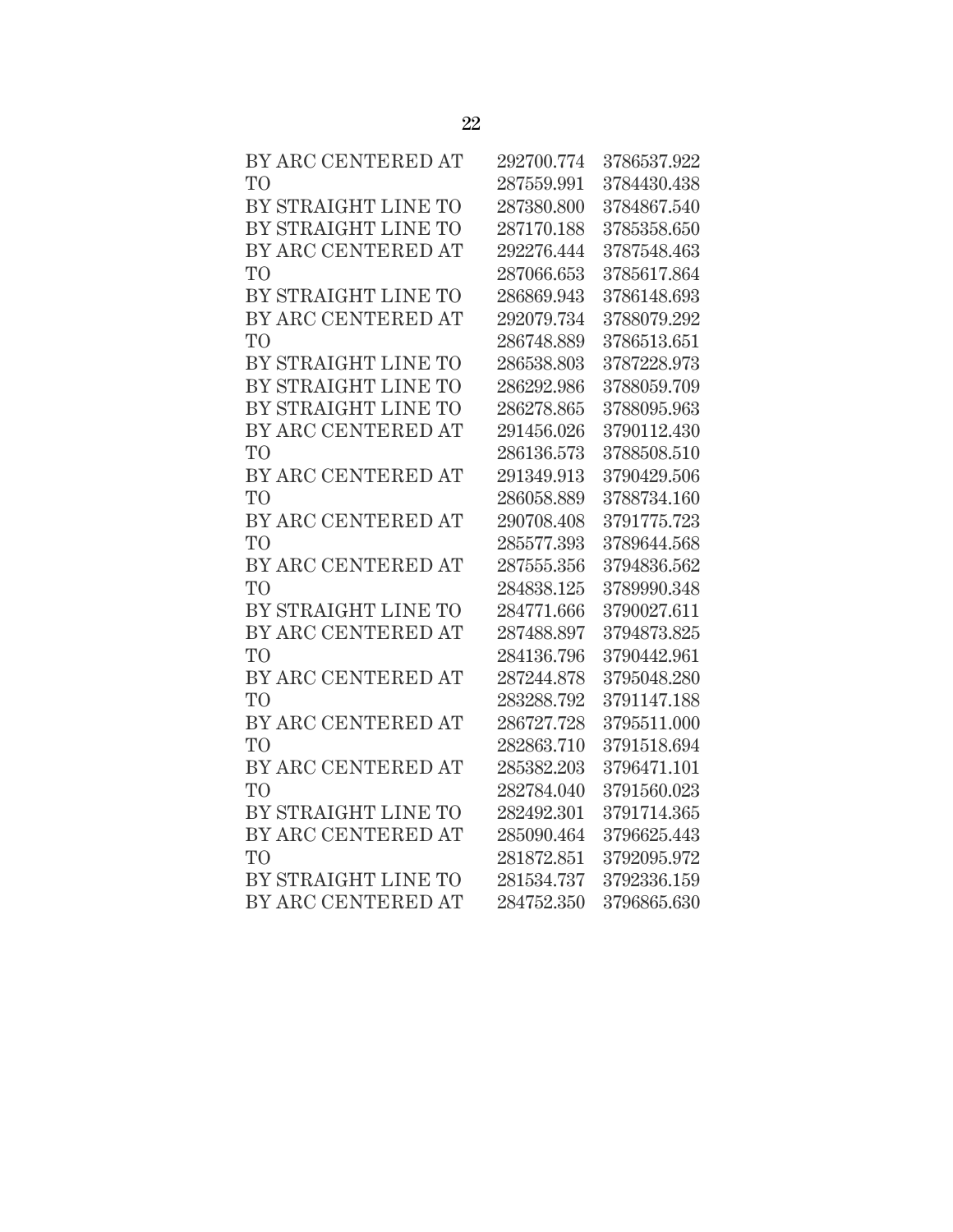| T <sub>O</sub>      | 280165.148 | 3793730.871 |
|---------------------|------------|-------------|
| BY STRAIGHT LINE TO | 280013.411 | 3793952.913 |
| BY ARC CENTERED AT  | 284600.613 | 3797087.672 |
| T <sub>O</sub>      | 279791.118 | 3794305.965 |
| BY STRAIGHT LINE TO | 279734.507 | 3794403.843 |
| BY ARC CENTERED AT  | 280269.365 | 3799934.039 |
| T <sub>O</sub>      | 279725.241 | 3794404.747 |
| BY STRAIGHT LINE TO | 279593.554 | 3794417.706 |
| BY ARC CENTERED AT  | 280137.678 | 3799946.998 |
| T <sub>O</sub>      | 277709.640 | 3794949.622 |
| BY STRAIGHT LINE TO | 277592.292 | 3795006.637 |
| BY ARC CENTERED AT  | 280020.330 | 3800004.013 |
| T <sub>O</sub>      | 276380.293 | 3795806.482 |
| BY STRAIGHT LINE TO | 276294.060 | 3795881.262 |
| BY ARC CENTERED AT  | 279934.097 | 3800078.793 |
| T <sub>O</sub>      | 275467.439 | 3796774.537 |
| BY STRAIGHT LINE TO | 275311.013 | 3796985.992 |
| BY ARC CENTERED AT  | 279777.671 | 3800290.248 |
| T <sub>O</sub>      | 274958.039 | 3797526.142 |
| BY ARC CENTERED AT  | 278042.499 | 3802147.315 |
| T <sub>O</sub>      | 274102.234 | 3798230.243 |
| BY STRAIGHT LINE TO | 274066.767 | 3798265.920 |
| BY ARC CENTERED AT  | 278007.032 | 3802182.992 |
| T <sub>O</sub>      | 273634.610 | 3798755.010 |
| BY ARC CENTERED AT  | 277729.160 | 3802510.512 |
| T <sub>O</sub>      | 273411.657 | 3799013.612 |
| BY ARC CENTERED AT  | 275316.294 | 3804232.951 |
| T <sub>O</sub>      | 272383.627 | 3799513.989 |
| BY ARC CENTERED AT  | 275290.848 | 3804248.670 |
| T <sub>O</sub>      | 270922.808 | 3800815.105 |
| BY ARC CENTERED AT  | 272129.152 | 3806238.561 |
| T <sub>O</sub>      | 269565.757 | 3801309.246 |
| BY ARC CENTERED AT  | 272053.655 | 3806277.093 |
| T <sub>O</sub>      | 268217.631 | 3802257.882 |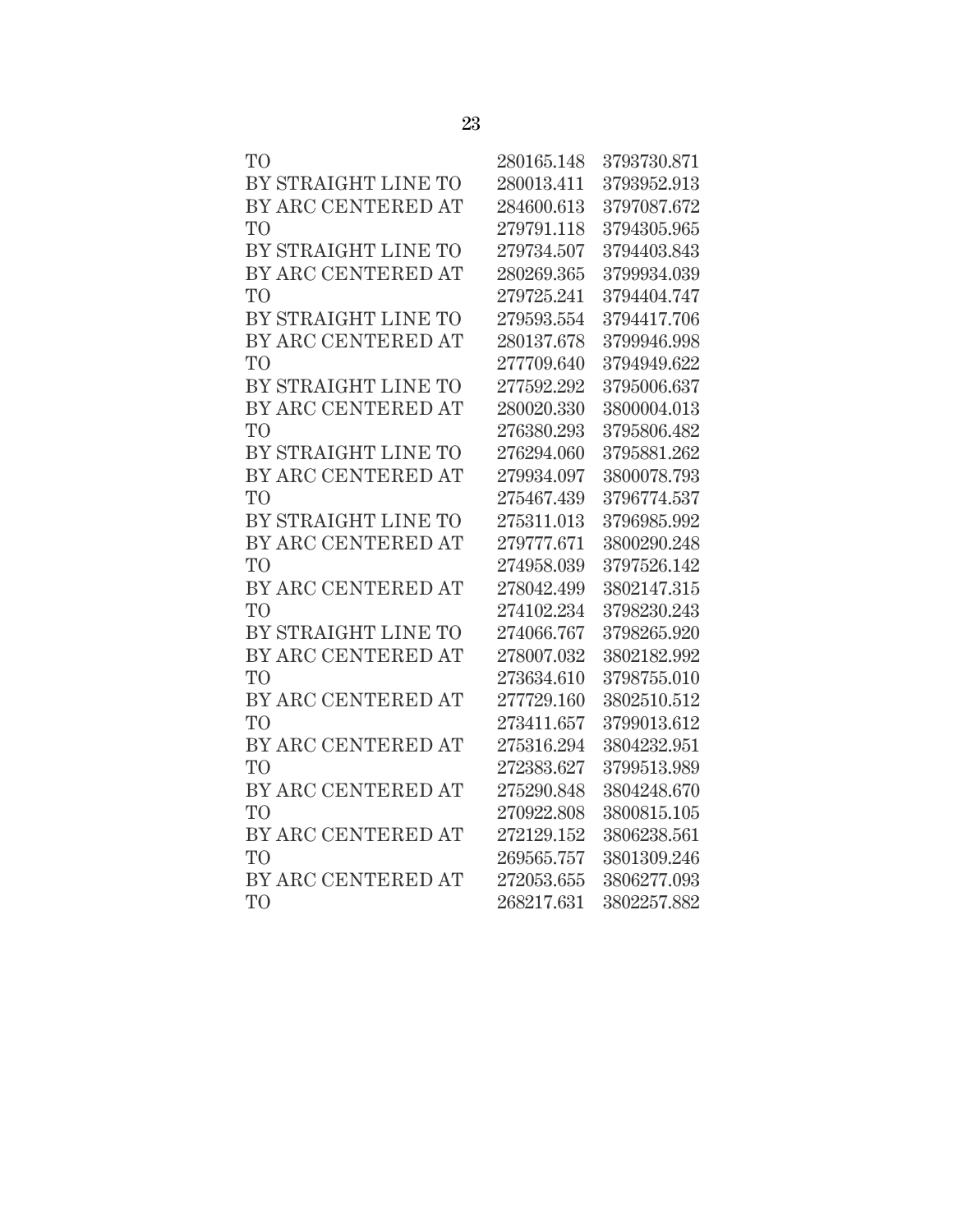| BY ARC CENTERED AT  | 269561.456 | 3807648.918 |
|---------------------|------------|-------------|
| T <sub>O</sub>      | 268012.991 | 3802313.059 |
| BY ARC CENTERED AT  | 269218.793 | 3807736.635 |
| T <sub>O</sub>      | 267490.578 | 3802456.255 |
| BY ARC CENTERED AT  | 268579.562 | 3807904.489 |
| T <sub>O</sub>      | 265642.537 | 3803188.238 |
| BY ARC CENTERED AT  | 266189.144 | 3808717.285 |
| T <sub>O</sub>      | 261657.613 | 3805502.574 |
| BY ARC CENTERED AT  | 263178.832 | 3810846.265 |
| T <sub>O</sub>      | 261455.879 | 3805564.166 |
| BY ARC CENTERED AT  | 262801.080 | 3810954.859 |
| T <sub>O</sub>      | 260306.215 | 3805990.508 |
| BY STRAIGHT LINE TO | 260195.698 | 3806046.049 |
| BY ARC CENTERED AT  | 262690.563 | 3811010.400 |
| T <sub>O</sub>      | 259985.291 | 3806157.500 |
| BY ARC CENTERED AT  | 259096.944 | 3811642.021 |
| T <sub>O</sub>      | 259335.007 | 3806091.124 |
| BY ARC CENTERED AT  | 257687.128 | 3811397.123 |
| T <sub>O</sub>      | 257943.680 | 3805847.049 |
| BY STRAIGHT LINE TO | 257619.505 | 3805832.064 |
| BY ARC CENTERED AT  | 257362.953 | 3811382.138 |
| T <sub>O</sub>      | 256651.021 | 3805871.939 |
| BY STRAIGHT LINE TO | 256582.253 | 3805880.824 |
| BY ARC CENTERED AT  | 257294.185 | 3811391.023 |
| T <sub>O</sub>      | 256359.651 | 3805914.183 |
| BY ARC CENTERED AT  | 252950.420 | 3810301.241 |
| T <sub>O</sub>      | 255533.536 | 3805382.232 |
| BY STRAIGHT LINE TO | 255175.826 | 3805194.388 |
| BY ARC CENTERED AT  | 252592.710 | 3810113.397 |
| T <sub>O</sub>      | 254735.984 | 3804987.433 |
| BY ARC CENTERED AT  | 251621.228 | 3809588.240 |
| T <sub>O</sub>      | 254590.215 | 3804892.045 |
| BY ARC CENTERED AT  | 251584.562 | 3809564.858 |
| T <sub>O</sub>      | 254129.478 | 3804625.978 |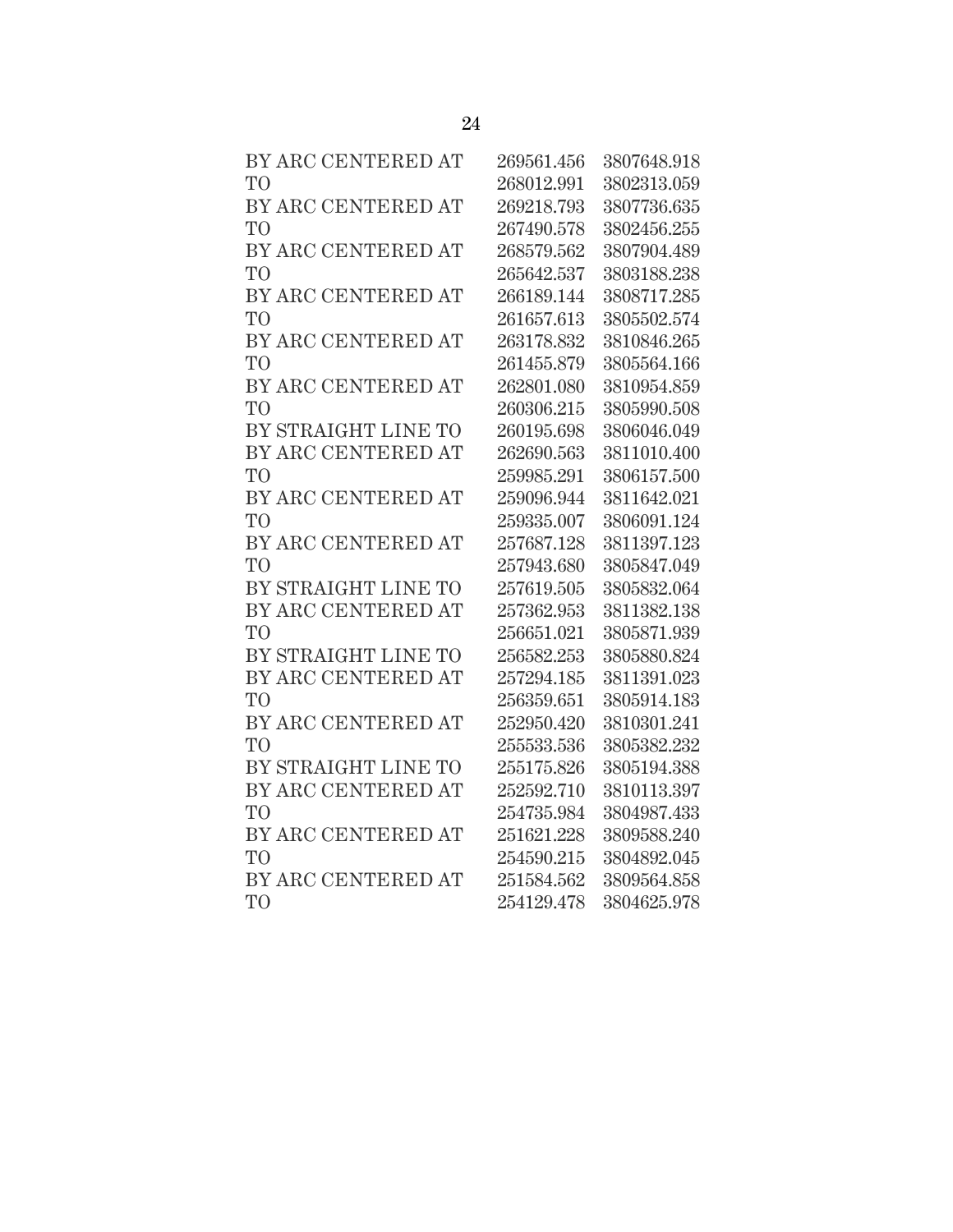| BY ARC CENTERED AT  | 251398.347 | 3809464.372 |
|---------------------|------------|-------------|
| T <sub>O</sub>      | 253379.022 | 3804273.412 |
| BY ARC CENTERED AT  | 251236.344 | 3809399.626 |
| T <sub>O</sub>      | 253095.324 | 3804163.852 |
| BY ARC CENTERED AT  | 251021.750 | 3809318.406 |
| T <sub>O</sub>      | 252455.775 | 3803950.659 |
| BY STRAIGHT LINE TO | 252413.807 | 3803939.447 |
| BY ARC CENTERED AT  | 250979.782 | 3809307.194 |
| T <sub>O</sub>      | 251089.970 | 3803752.287 |
| BY ARC CENTERED AT  | 250716.688 | 3809295.733 |
| T <sub>O</sub>      | 249973.487 | 3803789.665 |
| BY ARC CENTERED AT  | 249559.088 | 3809330.189 |
| T <sub>O</sub>      | 248801.299 | 3803826.109 |
| BY ARC CENTERED AT  | 249197.105 | 3809367.993 |
| T <sub>O</sub>      | 246956.488 | 3804283.824 |
| BY ARC CENTERED AT  | 249137.219 | 3809393.966 |
| T <sub>O</sub>      | 246227.363 | 3804660.904 |
| BY ARC CENTERED AT  | 248406.584 | 3809771.690 |
| T <sub>O</sub>      | 245746.137 | 3804894.072 |
| BY ARC CENTERED AT  | 247246.057 | 3810243.780 |
| T <sub>O</sub>      | 244468.911 | 3805431.650 |
| BY ARC CENTERED AT  | 246315.545 | 3810671.791 |
| T <sub>O</sub>      | 243708.216 | 3805765.573 |
| BY ARC CENTERED AT  | 245699.301 | 3810952.549 |
| T <sub>O</sub>      | 243106.827 | 3806038.466 |
| BY ARC CENTERED AT  | 245152.071 | 3811204.326 |
| T <sub>O</sub>      | 242570.871 | 3806284.312 |
| BY ARC CENTERED AT  | 242022.142 | 3811813.148 |
| T <sub>O</sub>      | 241992.131 | 3806257.229 |
| BY ARC CENTERED AT  | 238632.880 | 3810682.675 |
| T <sub>O</sub>      | 241045.489 | 3805677.832 |
| BY ARC CENTERED AT  | 238537.751 | 3810635.693 |
| T <sub>O</sub>      | 236405.160 | 3805505.275 |
| BY ARC CENTERED AT  | 235452.665 | 3810979.020 |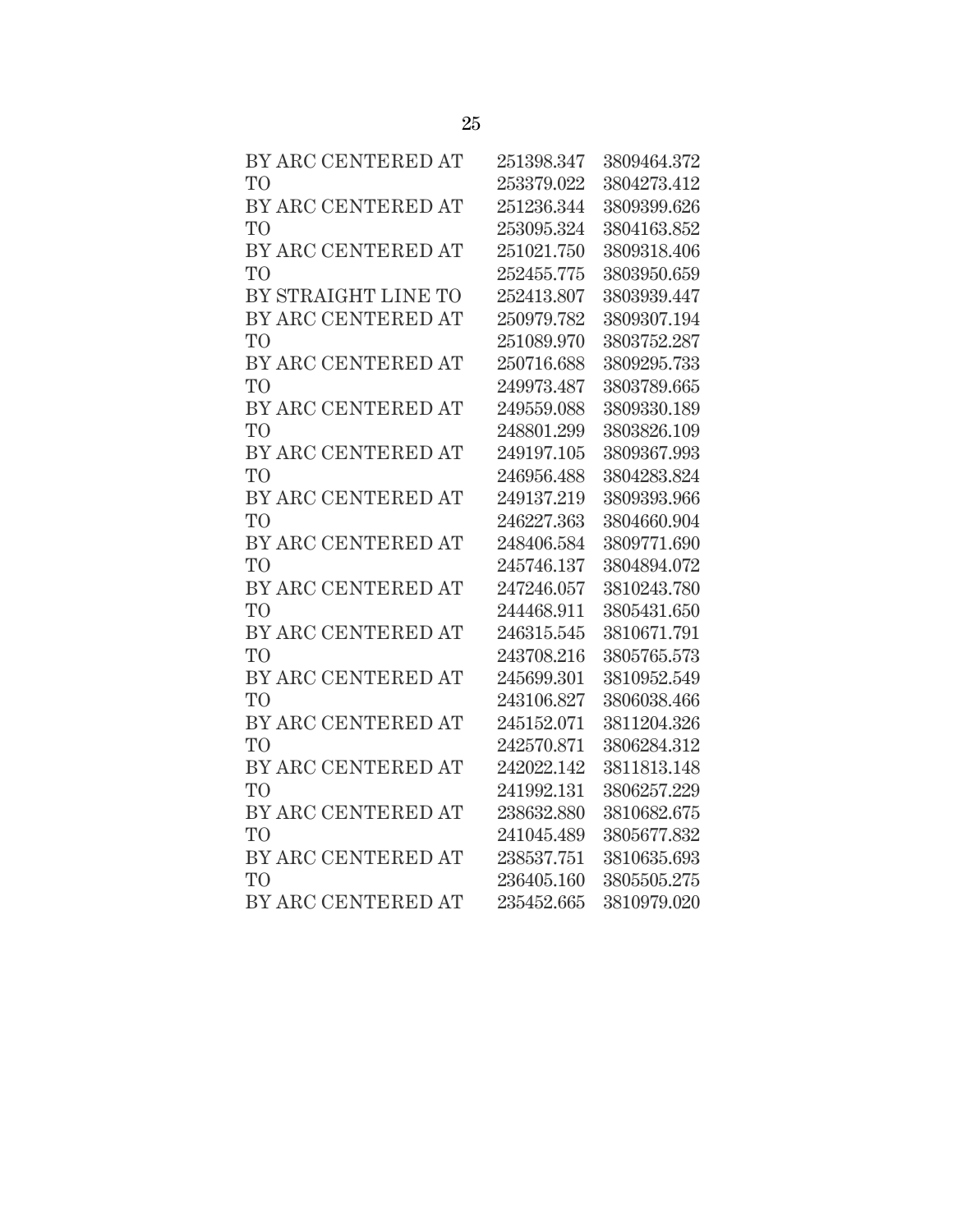| TO <sup>1</sup>     | 233501.203 | 3805777.008 |
|---------------------|------------|-------------|
| BY STRAIGHT LINE TO | 233420.267 | 3805807.370 |
| BY ARC CENTERED AT  | 235371.729 | 3811009.382 |
| T <sub>O</sub>      | 232207.519 | 3806442.445 |
| BY STRAIGHT LINE TO | 232113.763 | 3806507.404 |
| BY ARC CENTERED AT  | 235277.973 | 3811074.341 |
| T <sub>O</sub>      | 231254.502 | 3807242.786 |
| BY STRAIGHT LINE TO | 231160.927 | 3807341.048 |
| BY ARC CENTERED AT  | 235184.398 | 3811172.603 |
| TO                  | 230852.157 | 3807693.979 |
| BY ARC CENTERED AT  | 233401.273 | 3812630.693 |
| T <sub>O</sub>      | 230151.619 | 3808124.155 |
| BY STRAIGHT LINE TO | 230133.353 | 3808137.327 |
| BY ARC CENTERED AT  | 233280.275 | 3812716.193 |
| T <sub>O</sub>      | 230041.698 | 3808201.688 |
| BY ARC CENTERED AT  | 233163.261 | 3812797.880 |
| T <sub>O</sub>      | 230020.917 | 3808215.871 |
| BY ARC CENTERED AT  | 233107.602 | 3812835.558 |
| TO <sup>1</sup>     | 229658.828 | 3808479.517 |
| BY ARC CENTERED AT  | 232900.216 | 3812992.004 |
| T <sub>O</sub>      | 229433.641 | 3808650.116 |
| BY ARC CENTERED AT  | 228923.577 | 3814182.653 |
| T <sub>O</sub>      | 228654.839 | 3808633.156 |
| BY STRAIGHT LINE TO | 228574.964 | 3808637.024 |
| BY ARC CENTERED AT  | 228843.702 | 3814186.521 |
| T <sub>O</sub>      | 227526.533 | 3808788.910 |
| BY STRAIGHT LINE TO | 227154.793 | 3808879.625 |
| BY ARC CENTERED AT  | 228471.962 | 3814277.236 |
| T <sub>O</sub>      | 226939.332 | 3808936.807 |
| BY STRAIGHT LINE TO | 226798.172 | 3808977.318 |
| BY ARC CENTERED AT  | 228330.802 | 3814317.747 |
| T <sub>O</sub>      | 224650.007 | 3810155.910 |
| BY ARC CENTERED AT  | 227244.233 | 3815069.069 |
| T <sub>O</sub>      | 224210.698 | 3810414.308 |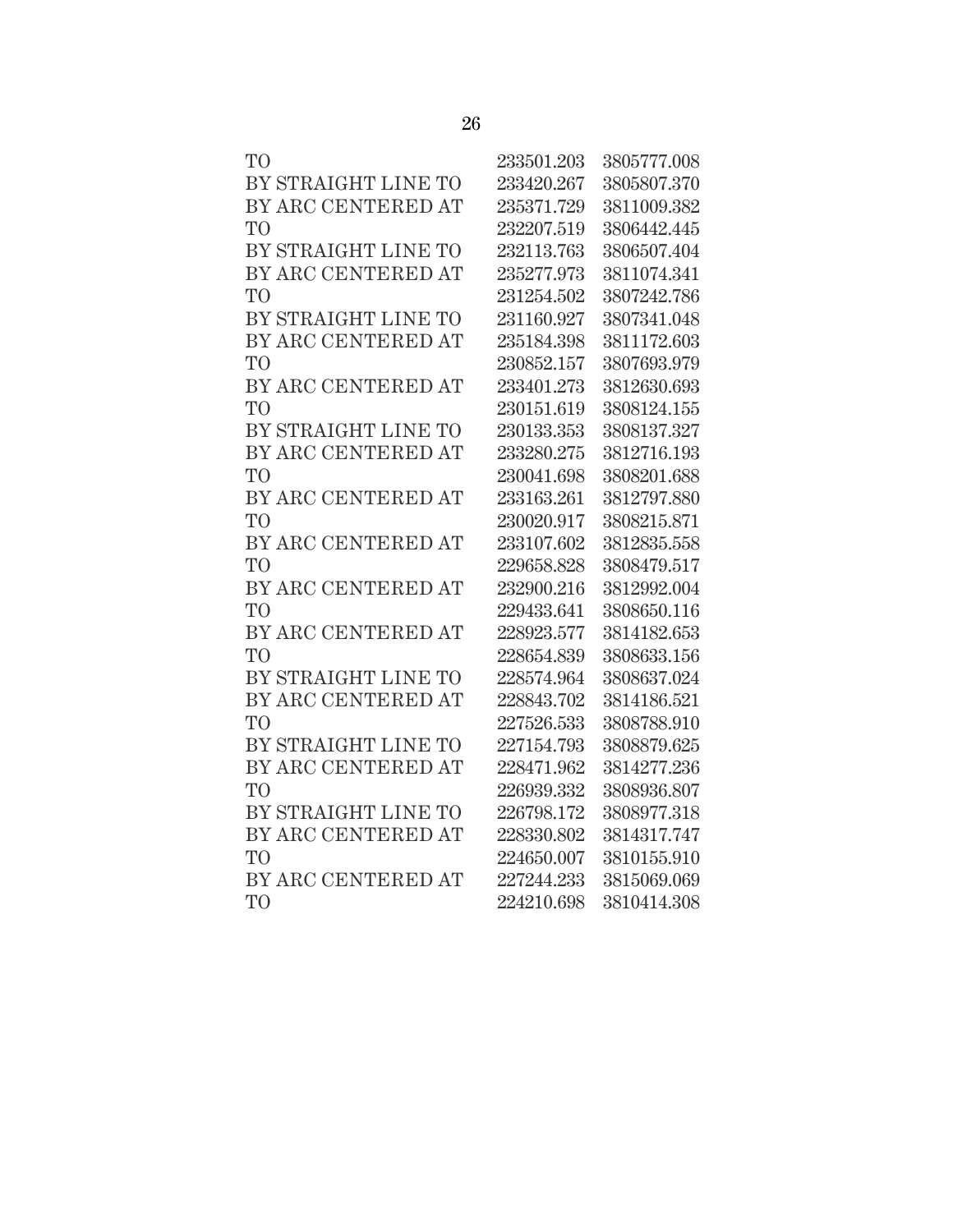# NAD 83/WGS 84 UTM ZONE 10 (meters) x-coordinate y-coordinate

| <b>BEGINNING AT</b> | 775789.302 | 3810414.307 |
|---------------------|------------|-------------|
| BY ARC CENTERED AT  | 778542.029 | 3815240.573 |
| T <sub>O</sub>      | 775427.164 | 3810639.839 |
| BY ARC CENTERED AT  | 776577.588 | 3816075.431 |
| T <sub>O</sub>      | 774790.702 | 3810814.616 |
| BY ARC CENTERED AT  | 776521.584 | 3816094.122 |
| T <sub>O</sub>      | 773626.214 | 3811352.185 |
| BY ARC CENTERED AT  | 773483.567 | 3816906.353 |
| T <sub>O</sub>      | 772588.864 | 3811422.865 |
| BY STRAIGHT LINE TO | 772494.388 | 3811438.280 |
| BY ARC CENTERED AT  | 773389.091 | 3816921.768 |
| T <sub>O</sub>      | 771455.901 | 3811712.938 |
| BY ARC CENTERED AT  | 770343.732 | 3817156.486 |
| T <sub>O</sub>      | 769871.003 | 3811620.634 |
| BY ARC CENTERED AT  | 768793.174 | 3817071.085 |
| T <sub>O</sub>      | 769813.475 | 3811609.572 |
| BY ARC CENTERED AT  | 768666.168 | 3817045.823 |
| T <sub>O</sub>      | 768722.870 | 3811490.112 |
| BY ARC CENTERED AT  | 768281.157 | 3817028.526 |
| T <sub>O</sub>      | 768056.688 | 3811477.062 |
| BY ARC CENTERED AT  | 767503.906 | 3817005.495 |
| T <sub>O</sub>      | 766317.686 | 3811577.602 |
| BY STRAIGHT LINE TO | 765989.109 | 3811629.121 |
| BY ARC CENTERED AT  | 766849.731 | 3817118.061 |
| T <sub>O</sub>      | 765223.299 | 3811805.448 |
| BY STRAIGHT LINE TO | 764972.784 | 3811882.142 |
| BY ARC CENTERED AT  | 766599.216 | 3817194.755 |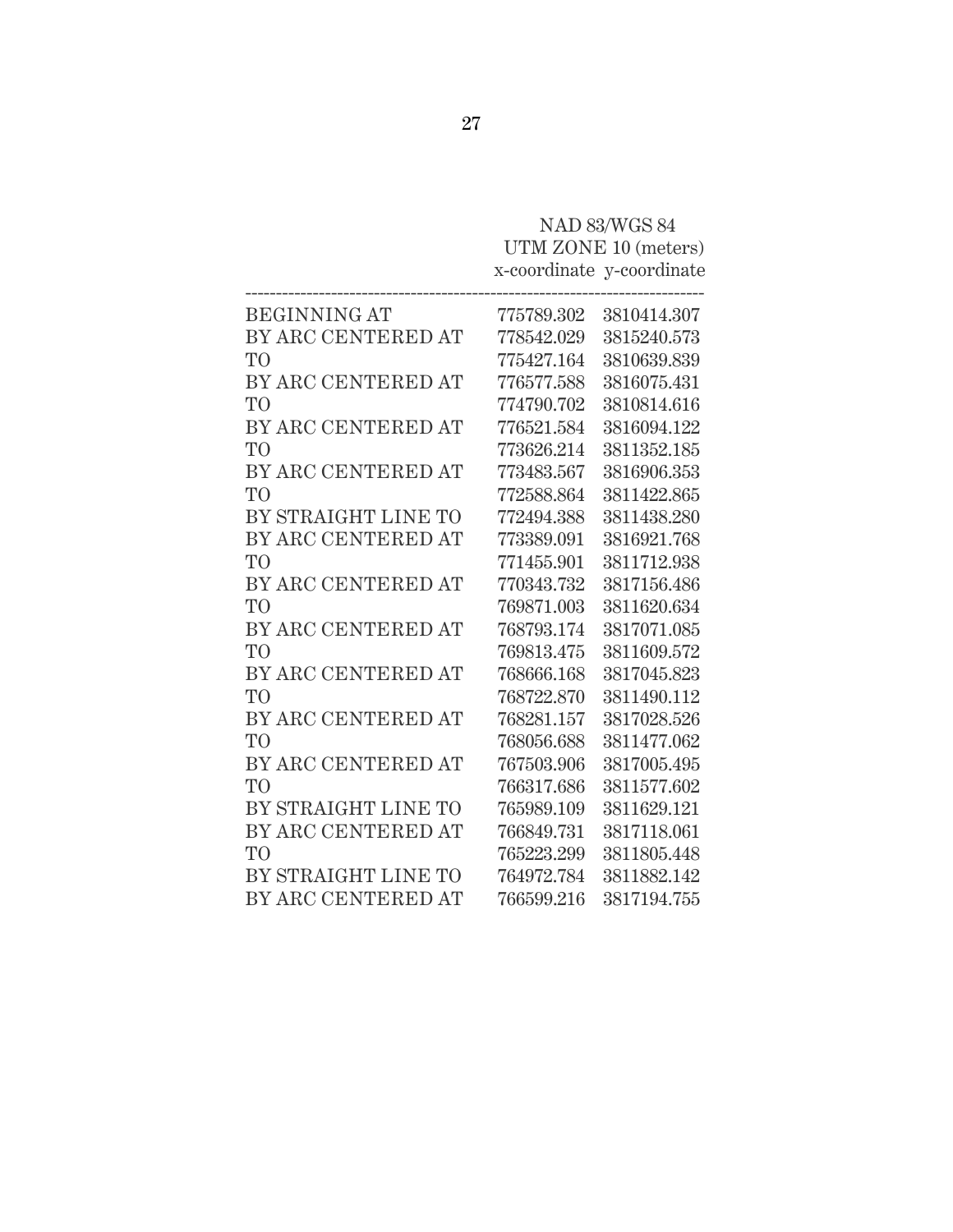| TO <sup>1</sup>     | 764259.253 | 3812155.538 |
|---------------------|------------|-------------|
| BY ARC CENTERED AT  | 766151.721 | 3817379.301 |
| T <sub>O</sub>      | 763706.586 | 3812390.268 |
| BY ARC CENTERED AT  | 765765.934 | 3817550.522 |
| T <sub>O</sub>      | 763382.758 | 3812531.597 |
| BY STRAIGHT LINE TO | 763137.898 | 3812647.866 |
| BY ARC CENTERED AT  | 764423.282 | 3818053.134 |
| T <sub>O</sub>      | 762899.866 | 3812710.069 |
| BY STRAIGHT LINE TO | 762825.586 | 3812731.248 |
| BY STRAIGHT LINE TO | 762766.729 | 3812742.546 |
| BY STRAIGHT LINE TO | 762724.581 | 3812749.742 |
| BY ARC CENTERED AT  | 760910.566 | 3818001.264 |
| T <sub>O</sub>      | 761726.789 | 3812505.546 |
| BY ARC CENTERED AT  | 760074.051 | 3817810.034 |
| T <sub>O</sub>      | 759223.021 | 3812319.598 |
| BY ARC CENTERED AT  | 758462.725 | 3817823.332 |
| T <sub>O</sub>      | 759192.503 | 3812315.468 |
| BY STRAIGHT LINE TO | 759136.517 | 3812308.050 |
| BY ARC CENTERED AT  | 758406.739 | 3817815.914 |
| T <sub>O</sub>      | 757550.585 | 3812326.275 |
| BY ARC CENTERED AT  | 758037.941 | 3817860.859 |
| T <sub>O</sub>      | 757548.792 | 3812326.433 |
| BY ARC CENTERED AT  | 756838.659 | 3817836.864 |
| T <sub>O</sub>      | 756880.347 | 3812281.020 |
| BY ARC CENTERED AT  | 756802.144 | 3817836.470 |
| T <sub>O</sub>      | 756581.440 | 3812284.855 |
| BY STRAIGHT LINE TO | 756413.100 | 3812291.548 |
| BY STRAIGHT LINE TO | 756358.147 | 3812290.995 |
| BY ARC CENTERED AT  | 756302.272 | 3817846.714 |
| T <sub>O</sub>      | 756196.608 | 3812291.719 |
| BY STRAIGHT LINE TO | 755769.386 | 3812299.845 |
| BY STRAIGHT LINE TO | 755561.800 | 3812302.090 |
| BY ARC CENTERED AT  | 753723.727 | 3817545.240 |
| T <sub>O</sub>      | 754560.760 | 3812052.653 |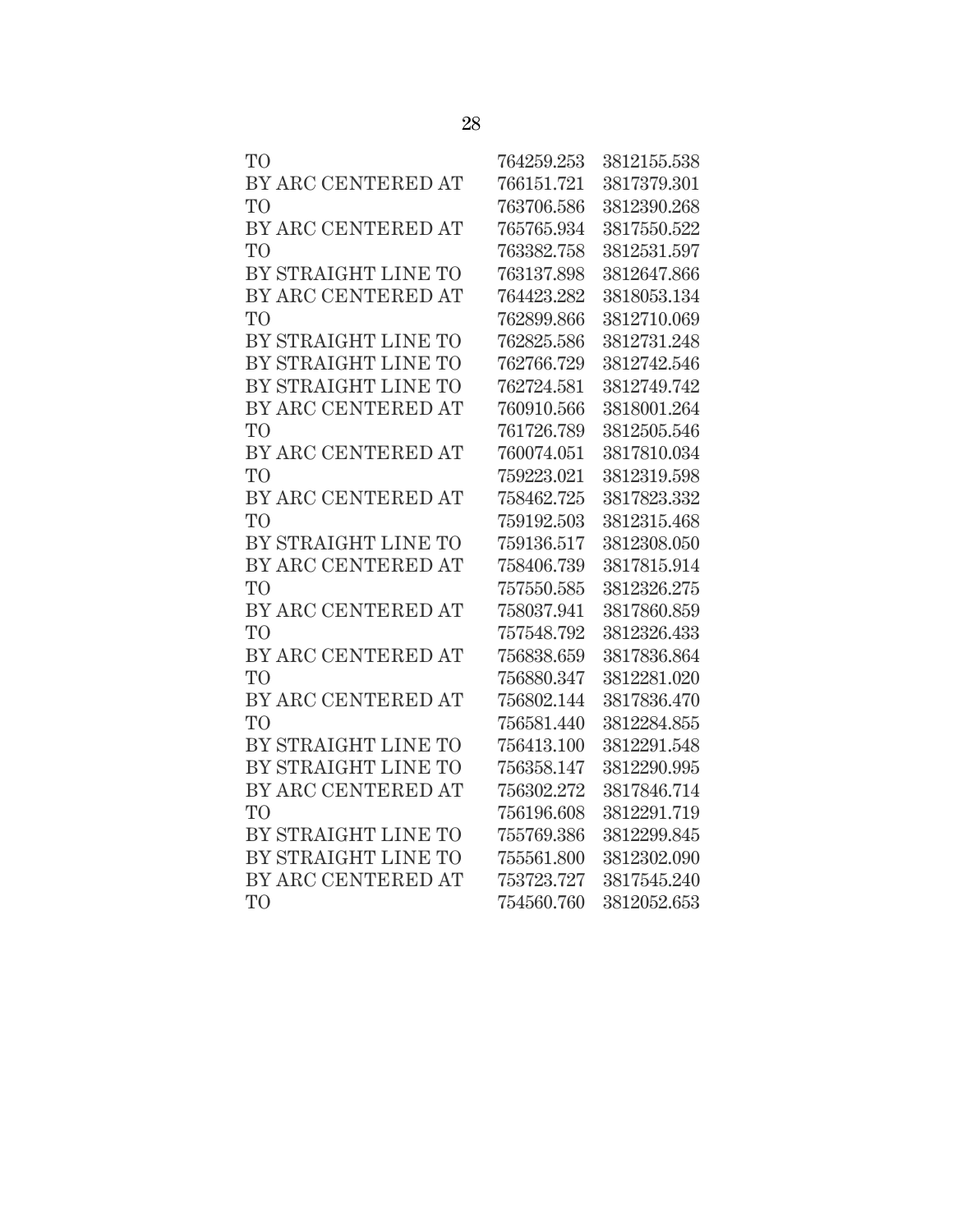| BY STRAIGHT LINE TO | 754464.614 | 3812038.001  |
|---------------------|------------|--------------|
| BY ARC CENTERED AT  | 753627.581 | 3817530.588  |
| <b>TO</b>           | 754390.185 | 3812027.174  |
| BY ARC CENTERED AT  | 753559.400 | 3817520.709  |
| T <sub>O</sub>      | 753824.987 | 3811971.060  |
| BY ARC CENTERED AT  | 752932.367 | 3817454.888  |
| T <sub>O</sub>      | 753591.483 | 3811938.122  |
| BY ARC CENTERED AT  | 752881.457 | 3817448.567  |
| T <sub>O</sub>      | 752925.639 | 3811892.743  |
| BY STRAIGHT LINE TO | 752675.891 | 3811865.256  |
| BY ARC CENTERED AT  | 752068.077 | 3817387.909  |
| <b>TO</b>           | 752305.654 | 3811836.991  |
| BY ARC CENTERED AT  | 751553.894 | 3817341.897  |
| <b>TO</b>           | 751631.489 | 3811786.439  |
| BY ARC CENTERED AT  | 751310.210 | 3817333.142  |
| T <sub>O</sub>      | 751012.092 | 3811785.146  |
| BY ARC CENTERED AT  | 750116.868 | 3817268.549  |
| T <sub>O</sub>      | 750954.447 | 3811776.045\ |
| BY STRAIGHT LINE TO | 750883.225 | 3811765.184  |
| BY ARC CENTERED AT  | 750045.646 | 3817257.688  |
| T <sub>O</sub>      | 750546.324 | 3811724.293  |
| BY ARC CENTERED AT  | 749947.828 | 3817247.964  |
| <b>TO</b>           | 748974.676 | 3811777.853  |
| BY ARC CENTERED AT  | 747657.708 | 3817175.513  |
| T <sub>O</sub>      | 748586.238 | 3811697.651  |
| BY ARC CENTERED AT  | 746974.934 | 3817014.872  |
| T <sub>O</sub>      | 748466.835 | 3811662.922  |
| BY STRAIGHT LINE TO | 748252.854 | 3811603.273  |
| BY ARC CENTERED AT  | 746760.953 | 3816955.223  |
| T <sub>O</sub>      | 748247.160 | 3811601.689  |
| BY ARC CENTERED AT  | 746198.188 | 3816766.072  |
| T <sub>O</sub>      | 747194.703 | 3811300.169  |
| BY STRAIGHT LINE TO | 747111.583 | 3811285.015  |
| BY ARC CENTERED AT  | 746115.068 | 3816750.918  |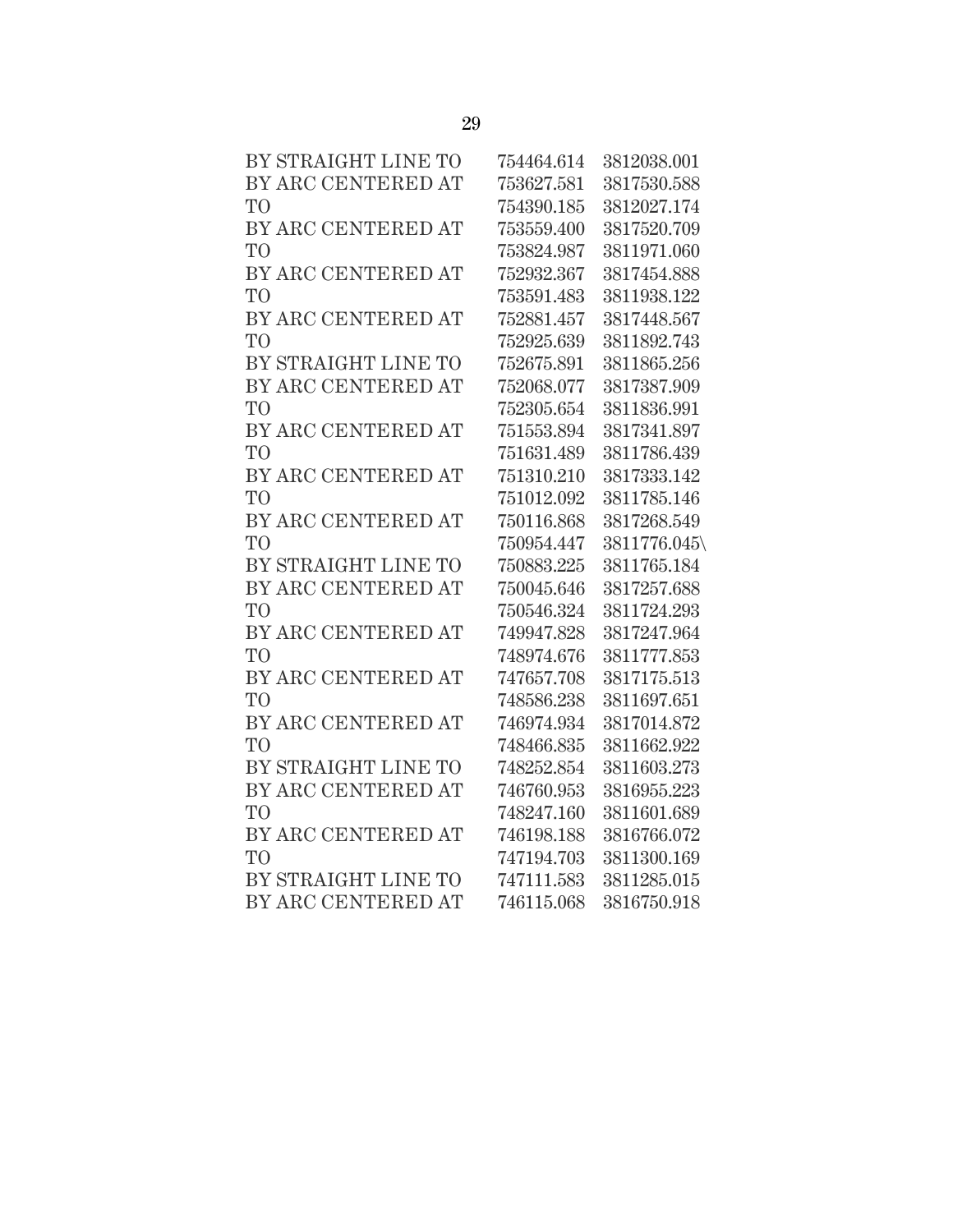| T <sub>O</sub>      | 747106.287 | 3811284.052 |
|---------------------|------------|-------------|
| BY ARC CENTERED AT  | 744716.557 | 3816299.860 |
| T <sub>O</sub>      | 746715.454 | 3811115.890 |
| BY ARC CENTERED AT  | 744583.859 | 3816246.722 |
| T <sub>O</sub>      | 745464.336 | 3810760.932 |
| BY ARC CENTERED AT  | 744185.683 | 3816167.796 |
| TО                  | 744491.984 | 3810620.246 |
| BY STRAIGHT LINE TO | 744396.084 | 3810614.951 |
| BY ARC CENTERED AT  | 744089.783 | 3816162.501 |
| T <sub>O</sub>      | 744195.404 | 3810607.505 |
| BY ARC CENTERED AT  | 742826.309 | 3815992.179 |
| T <sub>O</sub>      | 743656.365 | 3810498.533 |
| BY STRAIGHT LINE TO | 743550.272 | 3810482.503 |
| BY ARC CENTERED AT  | 742720.216 | 3815976.149 |
| T <sub>O</sub>      | 743024.424 | 3810428.483 |
| BY STRAIGHT LINE TO | 742573.729 | 3810403.769 |
| BY ARC CENTERED AT  | 742269.521 | 3815951.435 |
| T <sub>O</sub>      | 742554.696 | 3810402.758 |
| BY STRAIGHT LINE TO | 742116.717 | 3810380.248 |
| BY ARC CENTERED AT  | 741831.542 | 3815928.925 |
| T <sub>O</sub>      | 741730.770 | 3810373.839 |
| BY ARC CENTERED AT  | 741059.403 | 3815889.127 |
| T <sub>O</sub>      | 741313.533 | 3810338.942 |
| BY ARC CENTERED AT  | 740289.824 | 3815799.817 |
| T <sub>O</sub>      | 741289.085 | 3810334.416 |
| BY STRAIGHT LINE TO | 740966.984 | 3810275.525 |
| BY ARC CENTERED AT  | 739967.723 | 3815740.926 |
| T <sub>O</sub>      | 740532.967 | 3810213.754 |
| BY STRAIGHT LINE TO | 740436.161 | 3810203.854 |
| BY ARC CENTERED AT  | 739870.917 | 3815731.026 |
| T <sub>O</sub>      | 740126.316 | 3810180.899 |
| BY STRAIGHT LINE TO | 740020.971 | 3810176.052 |
| BY ARC CENTERED AT  | 739269.403 | 3815680.984 |
| T <sub>O</sub>      | 739600.136 | 3810134.837 |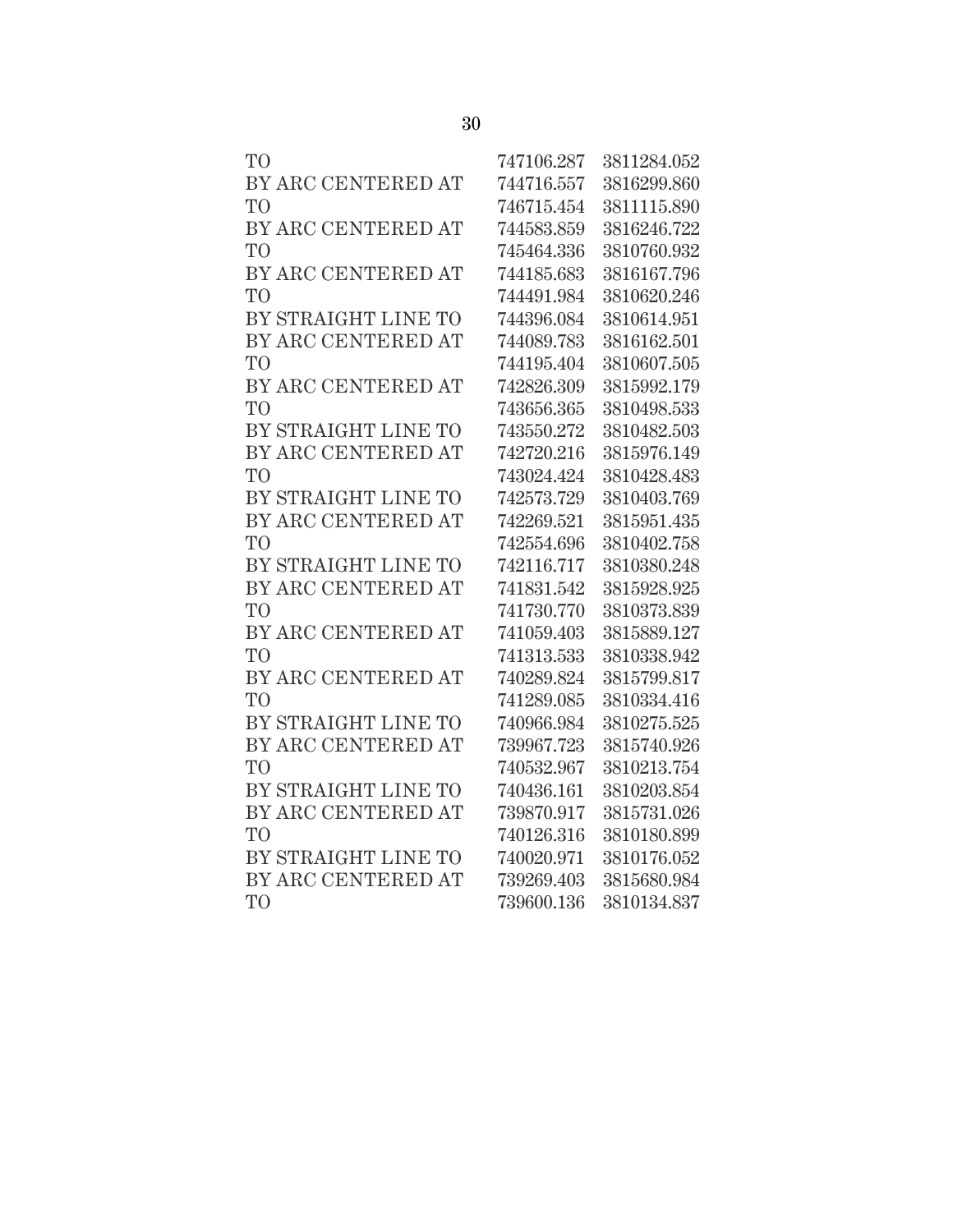| BY ARC CENTERED AT  | 736966.344 | 3815026.899 |
|---------------------|------------|-------------|
| T <sub>O</sub>      | 738526.071 | 3809694.321 |
| BY STRAIGHT LINE TO | 738419.835 | 3809663.248 |
| BY ARC CENTERED AT  | 736860.108 | 3814995.826 |
| T <sub>O</sub>      | 737266.568 | 3809454.714 |
| BY STRAIGHT LINE TO | 737092.684 | 3809441.959 |
| BY ARC CENTERED AT  | 736686.224 | 3814983.071 |
| T <sub>O</sub>      | 737056.015 | 3809439.391 |
| BY ARC CENTERED AT  | 734078.026 | 3814129.883 |
| T <sub>O</sub>      | 736608.945 | 3809183.815 |
| BY ARC CENTERED AT  | 734023.056 | 3814101.367 |
| T <sub>O</sub>      | 733488.141 | 3808571.177 |
| BY ARC CENTERED AT  | 733936.519 | 3814109.055 |
| T <sub>O</sub>      | 731687.399 | 3809028.642 |
| BY ARC CENTERED AT  | 732189.168 | 3814561.938 |
| T <sub>O</sub>      | 726925.629 | 3812783.093 |
| BY ARC CENTERED AT  | 731904.055 | 3815249.752 |
| T <sub>O</sub>      | 726350.103 | 3815400.605 |
| BY ARC CENTERED AT  | 730593.702 | 3818986.829 |
| T <sub>O</sub>      | 726014.024 | 3815841.088 |
| BY ARC CENTERED AT  | 729829.145 | 3819880.146 |
| T <sub>O</sub>      | 724724.703 | 3817686.107 |
| BY ARC CENTERED AT  | 729802.084 | 3819942.063 |
| T <sub>O</sub>      | 724393.795 | 3818669.450 |
| BY STRAIGHT LINE TO | 724344.503 | 3818841.607 |
| BY ARC CENTERED AT  | 727834.135 | 3823164.986 |
| T <sub>O</sub>      | 724252.699 | 3818917.345 |
| BY ARC CENTERED AT  | 727344.330 | 3823533.724 |
| T <sub>O</sub>      | 723839.935 | 3819222.303 |
| BY ARC CENTERED AT  | 726086.955 | 3824303.645 |
| T <sub>O</sub>      | 723639.852 | 3819315.577 |
| BY ARC CENTERED AT  | 724648.657 | 3824779.225 |
| T <sub>O</sub>      | 723584.277 | 3819326.131 |
| BY ARC CENTERED AT  | 724424.730 | 3824818.196 |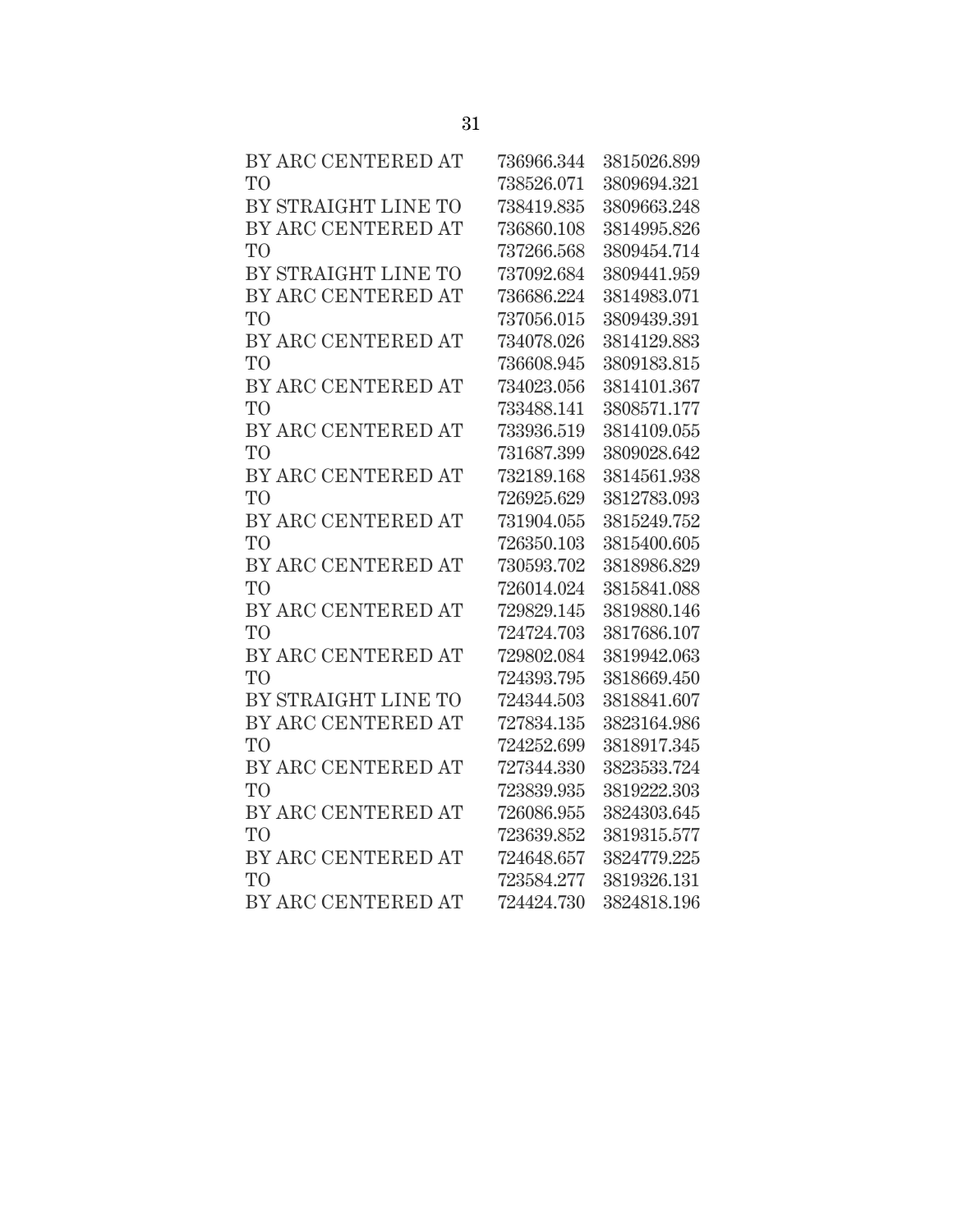| TO <sup></sup>      | 720996.109 | 3820446.275 |
|---------------------|------------|-------------|
| BY ARC CENTERED AT  | 723598.684 | 3825355.016 |
| TO <sup>T</sup>     | 720639.233 | 3820652.805 |
| BY ARC CENTERED AT  | 719364.571 | 3826060.612 |
| TO <sup>T</sup>     | 719095.785 | 3820511.117 |
| BY ARC CENTERED AT  | 718605.559 | 3826045.448 |
| TO <sup>T</sup>     | 718533.330 | 3820489.918 |
| BY ARC CENTERED AT  | 718587.953 | 3826045.649 |
| <b>TO</b>           | 717793.969 | 3820546.674 |
| BY ARC CENTERED AT  | 718022.234 | 3826097.983 |
| TO <sup></sup>      | 715435.576 | 3821180.836 |
| BY ARC CENTERED AT  | 717319.634 | 3826407.638 |
| TO <sup>1</sup>     | 713441.640 | 3822428.907 |
| BY ARC CENTERED AT  | 716801.868 | 3826853.611 |
| TO <sup></sup>      | 713064.050 | 3822742.911 |
| BY ARC CENTERED AT  | 716357.999 | 3827217.175 |
| TО                  | 711506.564 | 3824509.277 |
| BY ARC CENTERED AT  | 715337.049 | 3828533.767 |
| TO <sup>T</sup>     | 709781.071 | 3828549.230 |
| BY ARC CENTERED AT  | 715337.068 | 3828543.941 |
| TO <sup>T</sup>     | 710206.335 | 3830675.775 |
| BY ARC CENTERED AT  | 715659.584 | 3831739.360 |
| TO <sup></sup>      | 711743.749 | 3835680.854 |
| BY ARC CENTERED AT  | 717027.493 | 3833962.952 |
| <b>TO</b>           | 712399.413 | 3837037.039 |
| BY ARC CENTERED AT  | 717677.665 | 3835302.337 |
| TО                  | 712436.238 | 3837145.318 |
| BY ARC CENTERED AT  | 717846.464 | 3835880.964 |
| TO <sup>T</sup>     | 712509.559 | 3837425.820 |
| BY STRAIGHT LINE TO | 712539.480 | 3837529.186 |
| BY ARC CENTERED AT  | 717876.385 | 3835984.330 |
| TО                  | 712851.506 | 3838354.925 |
| BY STRAIGHT LINE TO | 712936.578 | 3838622.294 |
| BY STRAIGHT LINE TO | 713008.493 | 3838895.093 |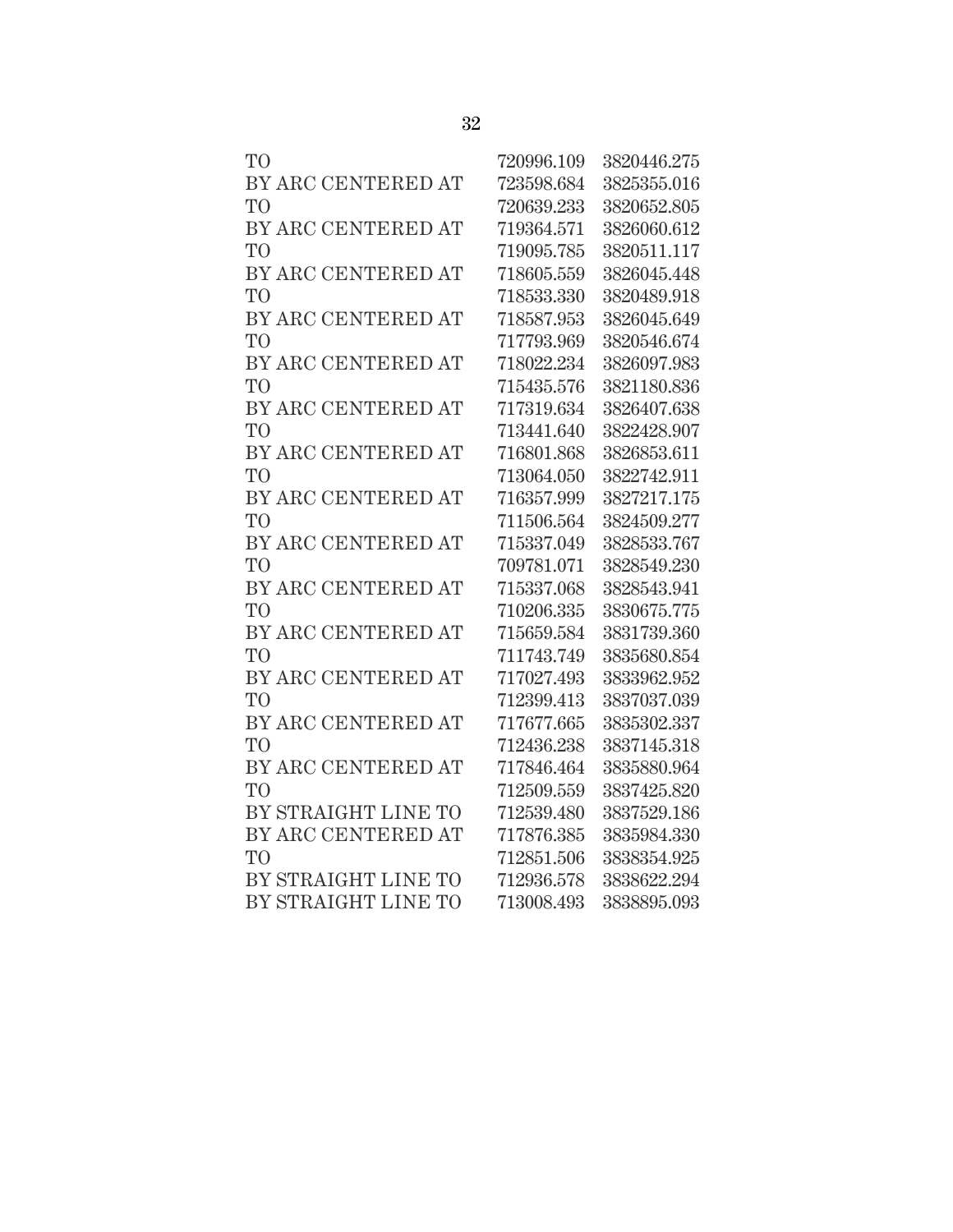| BY ARC CENTERED AT  | 718380.949 | 3837478.812 |
|---------------------|------------|-------------|
| T <sub>O</sub>      | 713113.022 | 3839244.622 |
| BY STRAIGHT LINE TO | 713174.123 | 3839426.903 |
| BY ARC CENTERED AT  | 718570.910 | 3838106.363 |
| T <sub>O</sub>      | 713216.716 | 3839590.190 |
| BY STRAIGHT LINE TO | 713258.255 | 3839740.078 |
| BY ARC CENTERED AT  | 718612.449 | 3838256.251 |
| T <sub>O</sub>      | 713267.907 | 3839774.477 |
| BY STRAIGHT LINE TO | 713670.847 | 3841192.928 |
| BY ARC CENTERED AT  | 719015.389 | 3839674.702 |
| T <sub>O</sub>      | 713671.837 | 3841196.407 |
| BY STRAIGHT LINE TO | 713792.630 | 3841620.578 |
| BY STRAIGHT LINE TO | 713793.633 | 3841627.194 |
| BY ARC CENTERED AT  | 719286.771 | 3840793.782 |
| T <sub>O</sub>      | 713860.818 | 3841988.842 |
| BY ARC CENTERED AT  | 718582.506 | 3844917.117 |
| T <sub>O</sub>      | 713771.899 | 3842137.333 |
| BY ARC CENTERED AT  | 717271.672 | 3846452.507 |
| TO <sup>1</sup>     | 712401.922 | 3843777.686 |
| BY ARC CENTERED AT  | 717237.919 | 3846513.059 |
| T <sub>O</sub>      | 712255.566 | 3844054.342 |
| BY ARC CENTERED AT  | 717198.664 | 3846591.055 |
| T <sub>O</sub>      | 712132.897 | 3844309.139 |
| BY ARC CENTERED AT  | 715883.714 | 3848407.981 |
| T <sub>O</sub>      | 710362.349 | 3849027.388 |
| BY ARC CENTERED AT  | 715888.106 | 3848448.470 |
| T <sub>O</sub>      | 710370.353 | 3849099.268 |
| BY ARC CENTERED AT  | 715903.277 | 3848593.414 |
| T <sub>O</sub>      | 711088.337 | 3851365.686 |
| BY ARC CENTERED AT  | 716401.919 | 3849742.422 |
| T <sub>O</sub>      | 711271.231 | 3851874.364 |
| BY ARC CENTERED AT  | 716455.023 | 3849875.005 |
| T <sub>O</sub>      | 711350.032 | 3852067.767 |
| BY ARC CENTERED AT  | 716652.346 | 3850408.067 |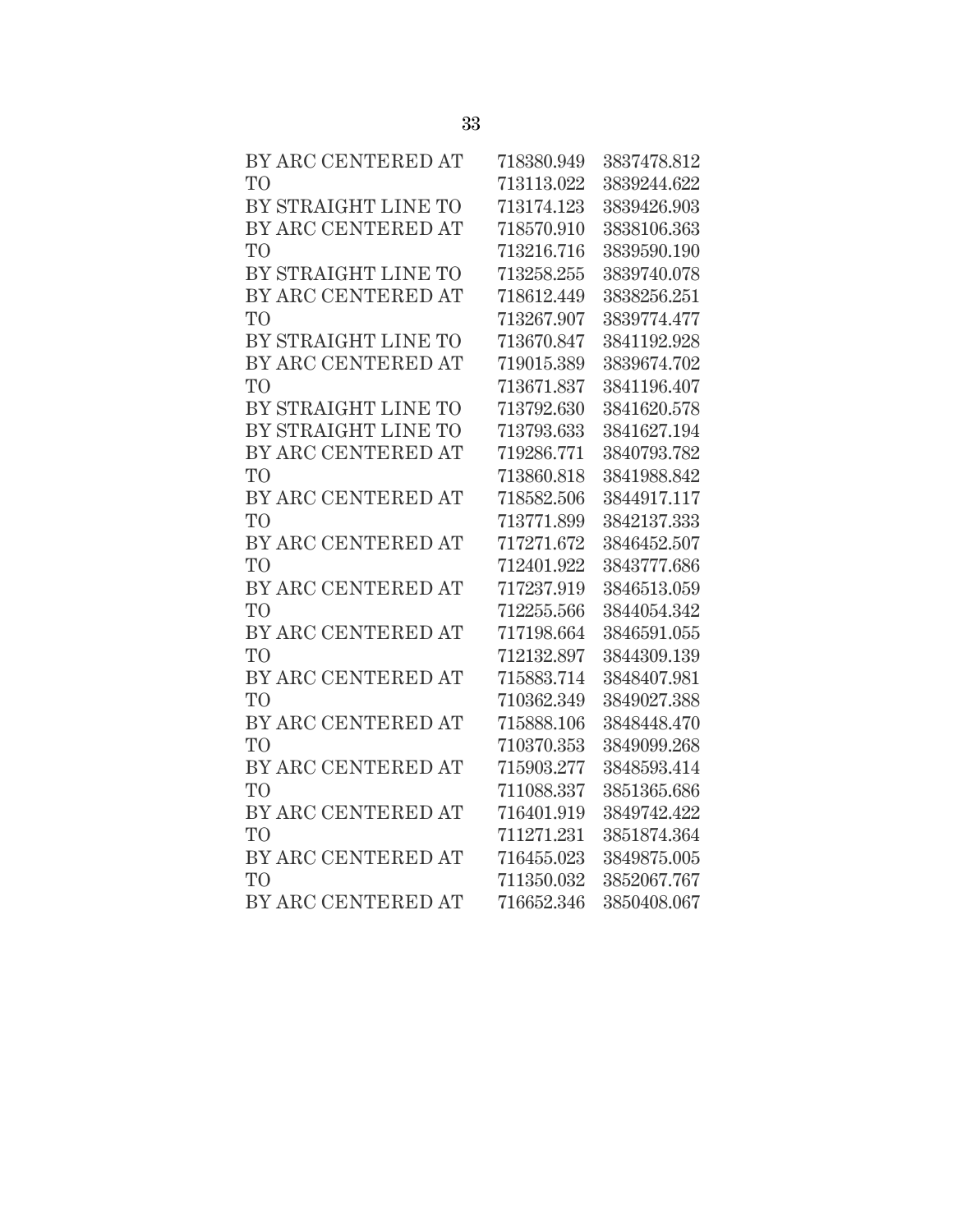| T <sub>O</sub>      | 711644.412 | 3852814.254 |
|---------------------|------------|-------------|
| BY ARC CENTERED AT  | 716999.609 | 3851334.050 |
| T <sub>O</sub>      | 711811.166 | 3853321.308 |
| BY ARC CENTERED AT  | 717209.570 | 3852007.394 |
| T <sub>O</sub>      | 712014.164 | 3853976.375 |
| BY STRAIGHT LINE TO | 712097.003 | 3854367.352 |
| BY STRAIGHT LINE TO | 712170.171 | 3854725.633 |
| BY ARC CENTERED AT  | 717613.815 | 3853613.936 |
| T <sub>O</sub>      | 712276.383 | 3855156.972 |
| BY STRAIGHT LINE TO | 712299.327 | 3855321.159 |
| BY ARC CENTERED AT  | 717801.861 | 3854552.227 |
| T <sub>O</sub>      | 712329.919 | 3855515.027 |
| BY STRAIGHT LINE TO | 712458.863 | 3856247.861 |
| BY STRAIGHT LINE TO | 712527.744 | 3856639.835 |
| BY ARC CENTERED AT  | 717999.893 | 3855678.208 |
| T <sub>O</sub>      | 712575.474 | 3856880.212 |
| BY STRAIGHT LINE TO | 712607.925 | 3857026.658 |
| BY ARC CENTERED AT  | 718129.264 | 3856407.019 |
| T <sub>O</sub>      | 712670.434 | 3857441.579 |
| BY ARC CENTERED AT  | 715616.589 | 3862152.132 |
| T <sub>O</sub>      | 712417.133 | 3857609.818 |
| BY ARC CENTERED AT  | 715317.231 | 3862348.865 |
| T <sub>O</sub>      | 710780.684 | 3859141.237 |
| BY ARC CENTERED AT  | 712594.139 | 3864392.953 |
| T <sub>O</sub>      | 707069.239 | 3864979.990 |
| BY ARC CENTERED AT  | 712620.739 | 3864756.427 |
| T <sub>O</sub>      | 707528.378 | 3866978.363 |
| BY ARC CENTERED AT  | 713024.114 | 3867794.467 |
| T <sub>O</sub>      | 708317.849 | 3870747.467 |
| BY ARC CENTERED AT  | 713722.734 | 3869460.471 |
| T <sub>O</sub>      | 708384.264 | 3870999.910 |
| BY ARC CENTERED AT  | 713841.354 | 3869956.213 |
| TO                  | 708437.604 | 3871247.963 |
| BY ARC CENTERED AT  | 713914.912 | 3870316.175 |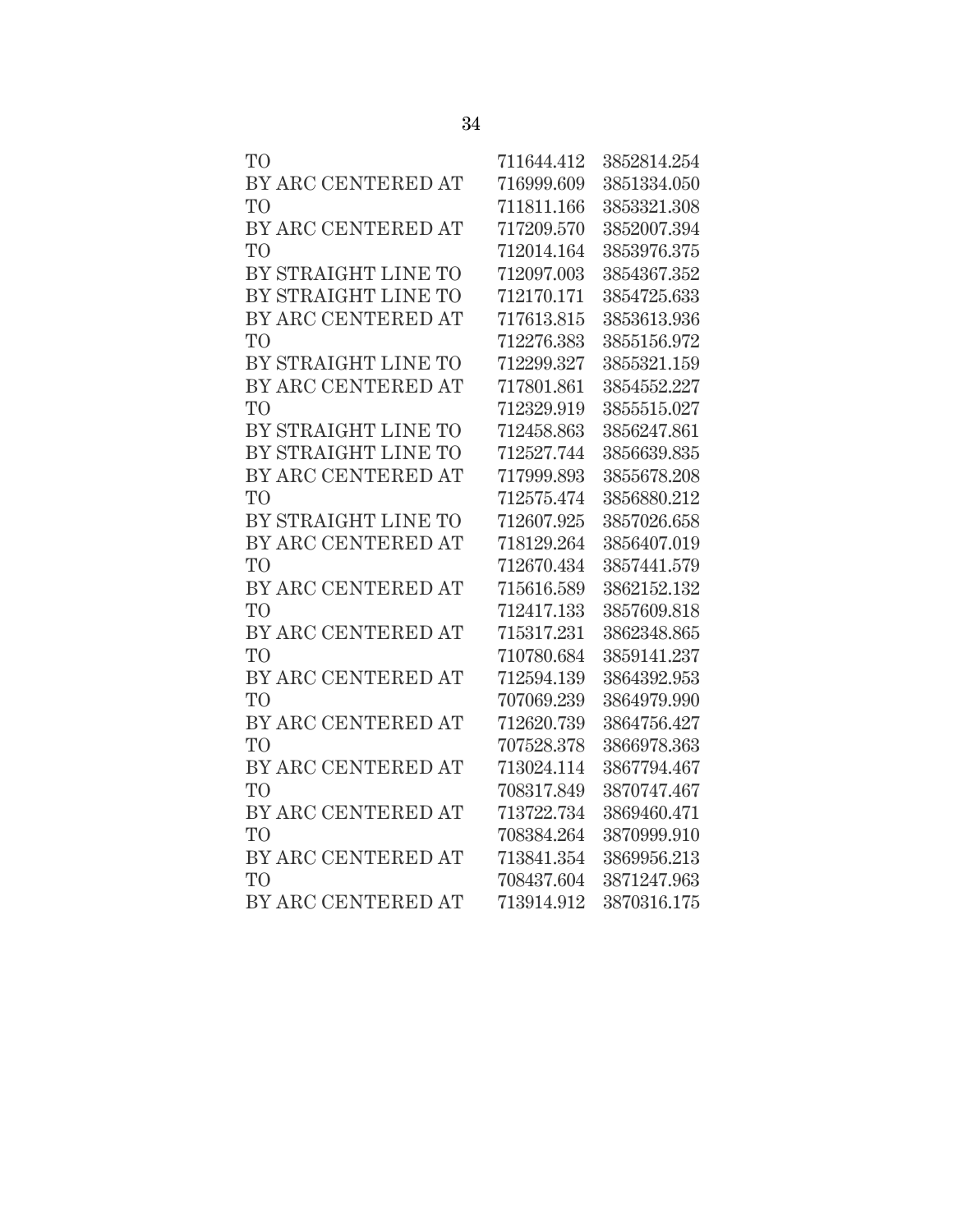| TО                  | 708607.158 | 3871958.394 |
|---------------------|------------|-------------|
| BY ARC CENTERED AT  | 714002.680 | 3870632.695 |
| TО                  | 708632.667 | 3872058.209 |
| BY ARC CENTERED AT  | 714102.519 | 3871083.607 |
| T <sub>O</sub>      | 708837.009 | 3872856.609 |
| BY ARC CENTERED AT  | 714302.155 | 3871855.954 |
| T <sub>O</sub>      | 709041.849 | 3873644.339 |
| BY STRAIGHT LINE TO | 709046.027 | 3873660.496 |
| BY ARC CENTERED AT  | 714425.164 | 3872269.807 |
| T <sub>O</sub>      | 709056.291 | 3873699.609 |
| BY STRAIGHT LINE TO | 709200.532 | 3874241.233 |
| BY ARC CENTERED AT  | 714677.160 | 3873305.453 |
| TО                  | 709373.608 | 3874961.192 |
| BY STRAIGHT LINE TO | 709404.183 | 3875059.127 |
| BY STRAIGHT LINE TO | 709404.610 | 3875060.934 |
| BY ARC CENTERED AT  | 714889.160 | 3874172.761 |
| TО                  | 709567.557 | 3875769.532 |
| BY ARC CENTERED AT  | 715039.399 | 3874806.162 |
| T <sub>O</sub>      | 709671.594 | 3876239.970 |
| BY ARC CENTERED AT  | 715187.678 | 3875575.174 |
| T <sub>O</sub>      | 709793.480 | 3876906.251 |
| BY ARC CENTERED AT  | 715301.768 | 3876179.683 |
| T <sub>O</sub>      | 709905.553 | 3877502.559 |
| BY ARC CENTERED AT  | 715404.233 | 3876706.534 |
| T <sub>O</sub>      | 709956.268 | 3877796.859 |
| BY STRAIGHT LINE TO | 710027.502 | 3878152.790 |
| BY ARC CENTERED AT  | 715475.467 | 3877062.465 |
| TО                  | 710049.159 | 3878255.912 |
| BY STRAIGHT LINE TO | 710075.358 | 3878375.033 |
| BY ARC CENTERED AT  | 715572.557 | 3877568.845 |
| TO <sup>1</sup>     | 710105.503 | 3878559.026 |
| BY STRAIGHT LINE TO | 710153.734 | 3878825.321 |
| BY ARC CENTERED AT  | 715708.802 | 3878927.085 |
| T <sub>O</sub>      | 710156.994 | 3879142.863 |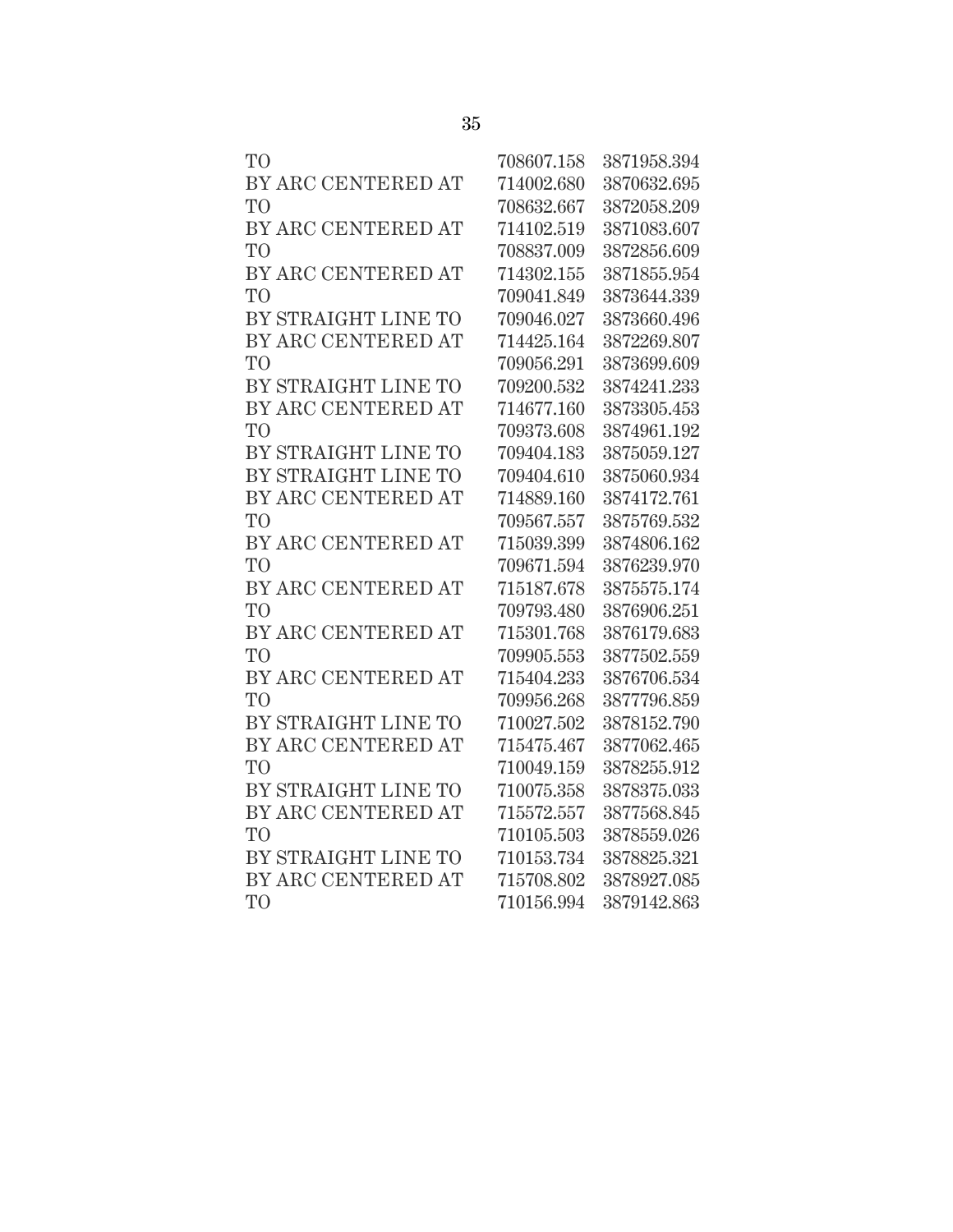| BY STRAIGHT LINE TO | 710168.652 | 3879442.815 |
|---------------------|------------|-------------|
| BY ARC CENTERED AT  | 715720.460 | 3879227.037 |
| TO                  | 710225.790 | 3880050.288 |
| BY STRAIGHT LINE TO | 710250.680 | 3880216.408 |
| BY STRAIGHT LINE TO | 710274.420 | 3880580.677 |
| BY ARC CENTERED AT  | 715818.658 | 3880219.346 |
| T <sub>O</sub>      | 710370.868 | 3881310.548 |
| BY ARC CENTERED AT  | 715889.019 | 3880663.132 |
| T <sub>O</sub>      | 710374.729 | 3881342.648 |
| BY STRAIGHT LINE TO | 710424.709 | 3881748.234 |
| BY STRAIGHT LINE TO | 710427.782 | 3882074.301 |
| BY ARC CENTERED AT  | 715983.535 | 3882021.940 |
| TO                  | 710429.853 | 3882182.405 |
| BY STRAIGHT LINE TO | 710438.670 | 3882487.553 |
| BY STRAIGHT LINE TO | 710442.781 | 3882881.033 |
| BY ARC CENTERED AT  | 715998.478 | 3882822.977 |
| T <sub>O</sub>      | 710445.506 | 3883006.391 |
| BY STRAIGHT LINE TO | 710461.851 | 3883501.242 |
| BY STRAIGHT LINE TO | 710452.310 | 3883858.937 |
| BY ARC CENTERED AT  | 716006.335 | 3884007.079 |
| T <sub>O</sub>      | 710450.463 | 3883969.363 |
| BY STRAIGHT LINE TO | 710447.431 | 3884415.970 |
| BY STRAIGHT LINE TO | 710441.662 | 3884874.462 |
| BY STRAIGHT LINE TO | 710425.441 | 3885230.264 |
| BY STRAIGHT LINE TO | 710379.209 | 3885521.507 |
| BY ARC CENTERED AT  | 715866.505 | 3886392.553 |
| TO <sup>1</sup>     | 710350.852 | 3885724.188 |
| BY STRAIGHT LINE TO | 710315.963 | 3886012.110 |
| BY STRAIGHT LINE TO | 710258.937 | 3886354.117 |
| BY ARC CENTERED AT  | 715739.276 | 3887267.910 |
| T <sub>O</sub>      | 710245.774 | 3886436.902 |
| BY STRAIGHT LINE TO | 710244.065 | 3886448.200 |
| BY ARC CENTERED AT  | 710951.358 | 3891958.996 |
| T <sub>O</sub>      | 707414.325 | 3887674.310 |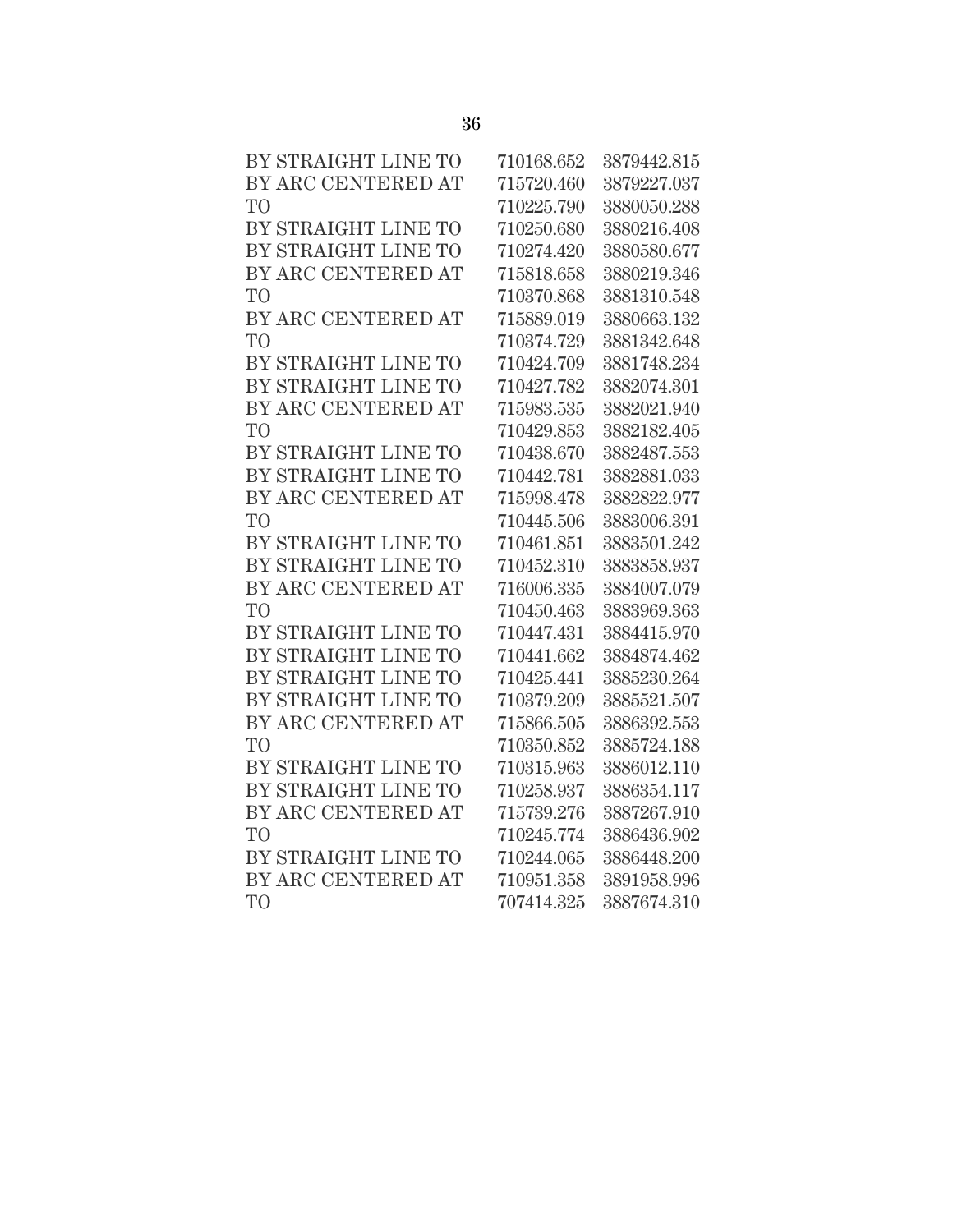| BY ARC CENTERED AT | 704955.335 | 3892656.529 |
|--------------------|------------|-------------|
| T <sub>O</sub>     | 706602.084 | 3887350.179 |
| BY ARC CENTERED AT | 704874.137 | 3892630.646 |
| T <sub>O</sub>     | 703054.041 | 3887381.228 |
| BY ARC CENTERED AT | 704828.461 | 3892646.261 |
| T <sub>O</sub>     | 702794.855 | 3887475.808 |
| BY ARC CENTERED AT | 702960.143 | 3893029.349 |
| T <sub>O</sub>     | 698858.069 | 3889282.067 |
| BY ARC CENTERED AT | 699448.634 | 3894806.591 |
| T <sub>O</sub>     | 697085.236 | 3889778.322 |
| BY ARC CENTERED AT | 698779.669 | 3895069.639 |
| T <sub>O</sub>     | 694423.690 | 3891620.787 |
| BY ARC CENTERED AT | 698731.006 | 3895130.226 |
| T <sub>O</sub>     | 694007.632 | 3892204.671 |
| BY ARC CENTERED AT | 696754.559 | 3897034.115 |
| T <sub>O</sub>     | 693861.694 | 3892290.649 |
| BY ARC CENTERED AT | 696013.752 | 3897412.932 |
| T <sub>O</sub>     | 692834.505 | 3892856.451 |
| BY ARC CENTERED AT | 694955.189 | 3897991.802 |
| T <sub>O</sub>     | 690847.838 | 3894250.304 |
| BY ARC CENTERED AT | 694416.260 | 3898508.884 |
| T <sub>O</sub>     | 690539.606 | 3894528.848 |
| BY ARC CENTERED AT | 693647.631 | 3899134.205 |
| T <sub>O</sub>     | 690377.903 | 3894642.211 |
| BY ARC CENTERED AT | 693363.939 | 3899327.584 |
| T <sub>O</sub>     | 688982.985 | 3895910.512 |
| BY ARC CENTERED AT | 692473.629 | 3900233.074 |
| T <sub>O</sub>     | 687170.354 | 3898576.447 |
| BY ARC CENTERED AT | 691415.122 | 3902161.288 |
| T <sub>O</sub>     | 686836.572 | 3899013.906 |
| BY ARC CENTERED AT | 691202.902 | 3902449.644 |
| T <sub>O</sub>     | 686172.500 | 3900090.790 |
| BY ARC CENTERED AT | 690717.889 | 3903285.876 |
| T <sub>O</sub>     | 685669.866 | 3900964.970 |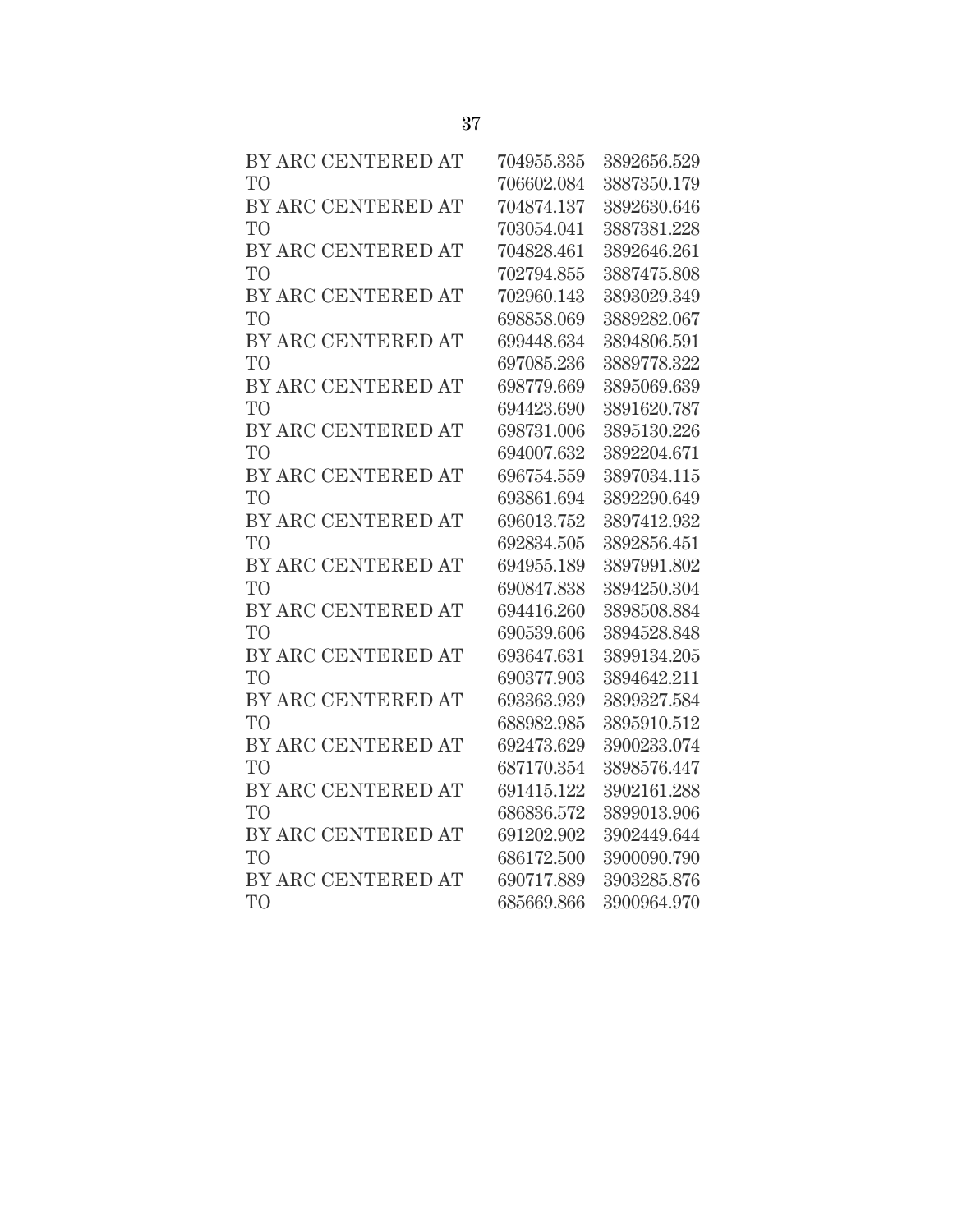| BY ARC CENTERED AT  | 690698.020 | 3903328.613 |
|---------------------|------------|-------------|
| T <sub>O</sub>      | 685684.315 | 3905722.751 |
| BY ARC CENTERED AT  | 691224.582 | 3905304.926 |
| T <sub>O</sub>      | 686768.879 | 3908623.939 |
| BY ARC CENTERED AT  | 691292.141 | 3905397.604 |
| T <sub>O</sub>      | 686978.612 | 3908899.404 |
| BY ARC CENTERED AT  | 692295.225 | 3907286.096 |
| T <sub>O</sub>      | 687771.913 | 3910512.361 |
| BY ARC CENTERED AT  | 693078.308 | 3908865.755 |
| T <sub>O</sub>      | 687949.902 | 3911003.182 |
| BY STRAIGHT LINE TO | 687970.252 | 3911052.008 |
| BY STRAIGHT LINE TO | 688032.802 | 3911246.771 |
| BY STRAIGHT LINE TO | 688113.976 | 3911551.580 |
| BY STRAIGHT LINE TO | 688321.625 | 3912472.172 |
| BY ARC CENTERED AT  | 693741.462 | 3911249.672 |
| T <sub>O</sub>      | 688372.267 | 3912678.267 |
| BY ARC CENTERED AT  | 693845.251 | 3911721.405 |
| T <sub>O</sub>      | 688440.004 | 3913006.876 |
| BY STRAIGHT LINE TO | 688440.714 | 3913009.864 |
| BY ARC CENTERED AT  | 693469.621 | 3915371.904 |
| T <sub>O</sub>      | 687917.799 | 3915587.319 |
| BY ARC CENTERED AT  | 693438.997 | 3916208.209 |
| T <sub>O</sub>      | 688087.528 | 3917701.835 |
| BY ARC CENTERED AT  | 693474.038 | 3916339.980 |
| T <sub>O</sub>      | 688129.459 | 3917858.073 |
| BY ARC CENTERED AT  | 693152.707 | 3920232.123 |
| T <sub>O</sub>      | 687856.315 | 3918553.623 |
| BY ARC CENTERED AT  | 692538.205 | 3921545.117 |
| T <sub>O</sub>      | 687784.277 | 3918669.477 |
| BY ARC CENTERED AT  | 687359.908 | 3924209.247 |
| T <sub>O</sub>      | 686272.021 | 3918760.794 |
| BY ARC CENTERED AT  | 686392.993 | 3924315.477 |
| T <sub>O</sub>      | 684578.823 | 3919064.008 |
| BY ARC CENTERED AT  | 686178.638 | 3924384.697 |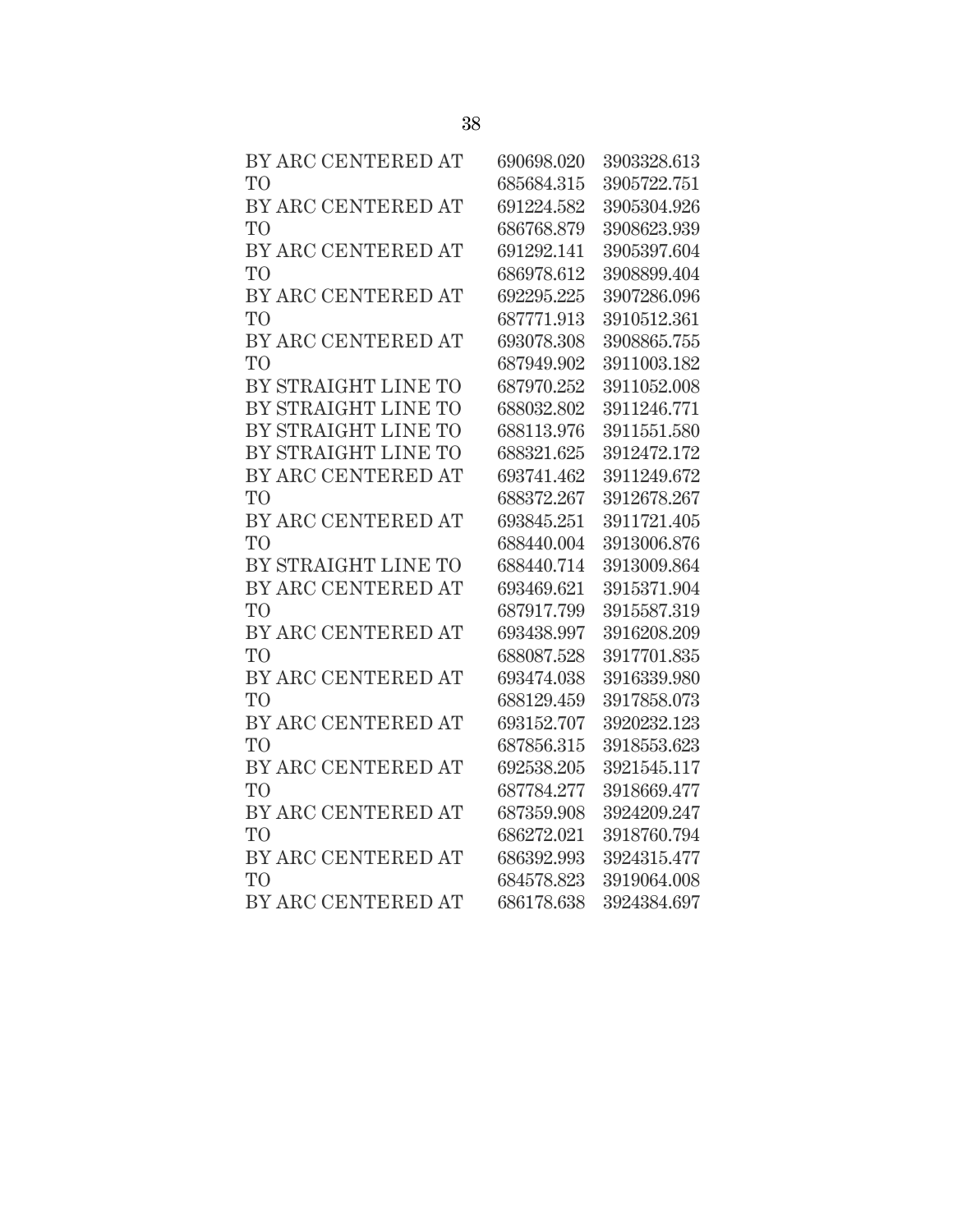| TO <sup></sup>     | 683273.491 | 3919648.743 |
|--------------------|------------|-------------|
| BY ARC CENTERED AT | 685874.329 | 3924558.405 |
| TO <sup>T</sup>    | 682520.124 | 3920129.134 |
| BY ARC CENTERED AT | 685795.672 | 3924616.886 |
| TO <sup>T</sup>    | 682386.580 | 3920229.720 |
| BY ARC CENTERED AT | 685196.995 | 3925022.496 |
| TO <sup>T</sup>    | 682274.344 | 3920297.324 |
| BY ARC CENTERED AT | 683408.572 | 3925736.319 |
| TO <sup>1</sup>    | 682052.684 | 3920348.304 |
| BY ARC CENTERED AT | 681663.332 | 3925890.645 |
| TO <sup></sup>     | 681940.888 | 3920341.582 |
| BY ARC CENTERED AT | 681213.699 | 3925849.788 |
| TO <sup>1</sup>    | 678998.539 | 3920754.476 |
| BY ARC CENTERED AT | 681192.581 | 3925858.917 |
| TО                 | 678473.082 | 3921013.975 |
| BY ARC CENTERED AT | 681059.716 | 3925931.135 |
| TО                 | 677049.003 | 3922086.227 |
| BY ARC CENTERED AT | 680632.448 | 3926332.173 |
| TO <sup>1</sup>    | 675936.999 | 3923362.006 |
| BY ARC CENTERED AT | 680607.186 | 3926371.738 |
| TO <sup>T</sup>    | 675874.384 | 3923461.459 |
| BY ARC CENTERED AT | 679782.821 | 3927410.289 |
| TO <sup></sup>     | 675221.011 | 3924238.692 |
| BY ARC CENTERED AT | 679405.725 | 3927893.457 |
| <b>TO</b>          | 675158.212 | 3924311.869 |
| BY ARC CENTERED AT | 678096.157 | 3929027.547 |
| TО                 | 674895.775 | 3924485.885 |
| BY ARC CENTERED AT | 677980.877 | 3929106.630 |
| TO <sup>T</sup>    | 674599.696 | 3924697.917 |
| BY ARC CENTERED AT | 677895.392 | 3929170.894 |
| TO                 | 673321.907 | 3926016.156 |
| BY ARC CENTERED AT | 677472.493 | 3929709.633 |
| TO <sup>T</sup>    | 672864.616 | 3926605.345 |
| BY ARC CENTERED AT | 675980.120 | 3931205.646 |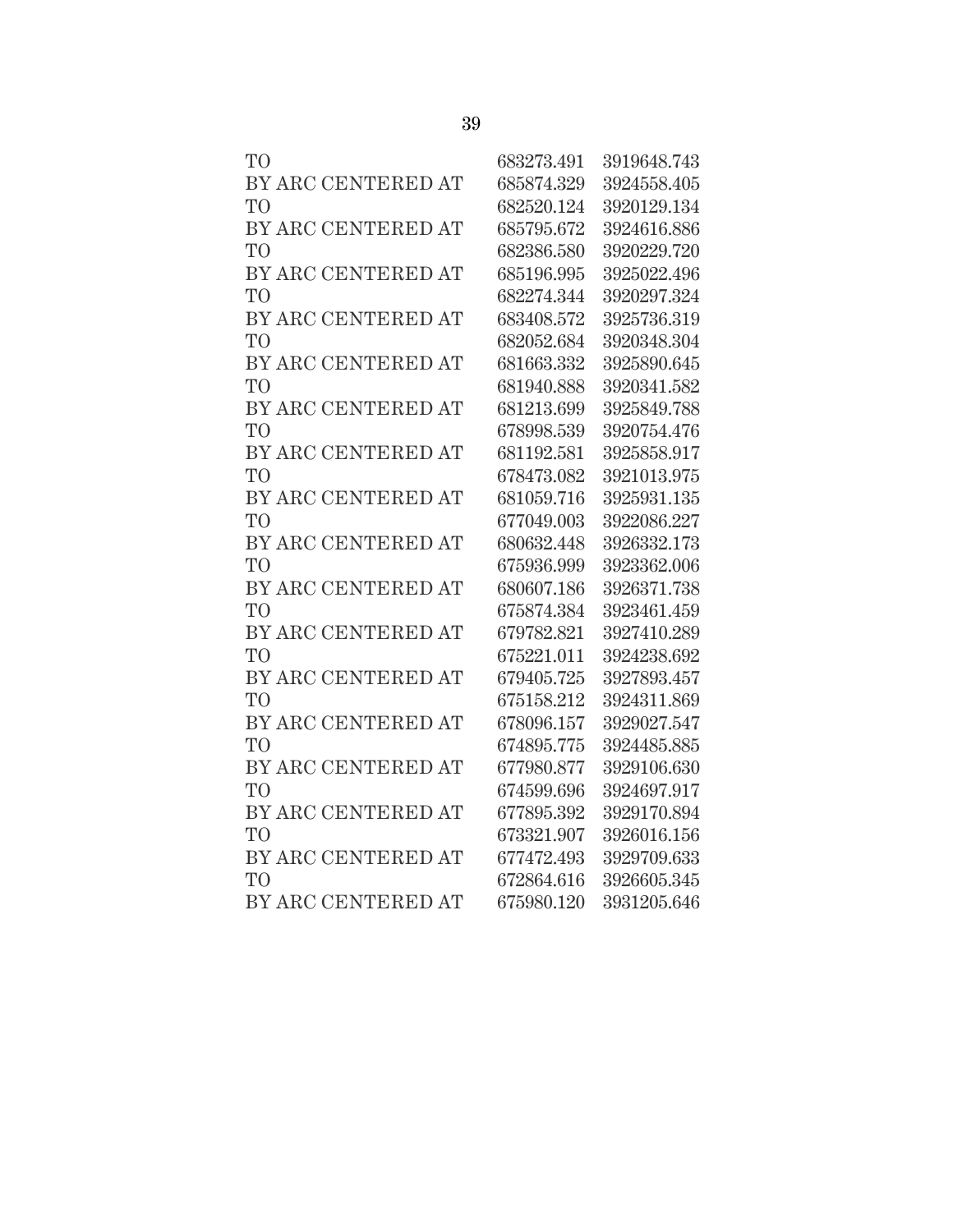| T <sub>O</sub>     | 672029.807 | 3927298.708 |
|--------------------|------------|-------------|
| BY ARC CENTERED AT | 675879.873 | 3931304.470 |
| T <sub>O</sub>     | 671866.766 | 3927462.061 |
| BY ARC CENTERED AT | 675338.324 | 3931799.966 |
| T <sub>O</sub>     | 670704.672 | 3928734.284 |
| BY ARC CENTERED AT | 674503.682 | 3932788.499 |
| T <sub>O</sub>     | 670351.490 | 3929096.828 |
| BY ARC CENTERED AT | 673297.468 | 3933807.491 |
| T <sub>O</sub>     | 668277.246 | 3931427.049 |
| BY ARC CENTERED AT | 672678.736 | 3934817.627 |
| T <sub>O</sub>     | 668208.008 | 3931518.881 |
| BY ARC CENTERED AT | 672001.204 | 3935578.536 |
| T <sub>O</sub>     | 667105.812 | 3932950.938 |
| BY ARC CENTERED AT | 671785.543 | 3935945.809 |
| T <sub>O</sub>     | 666835.872 | 3933421.944 |
| BY ARC CENTERED AT | 670193.180 | 3937848.864 |
| T <sub>O</sub>     | 665778.142 | 3934475.946 |
| BY ARC CENTERED AT | 670141.798 | 3937915.080 |
| T <sub>O</sub>     | 664658.549 | 3937018.910 |
| BY ARC CENTERED AT | 669415.975 | 3939888.760 |
| T <sub>O</sub>     | 664649.125 | 3937034.592 |
| BY ARC CENTERED AT | 668708.778 | 3940827.790 |
| T <sub>O</sub>     | 664550.319 | 3937143.180 |
| BY ARC CENTERED AT | 668436.494 | 3941113.920 |
| T <sub>O</sub>     | 663420.771 | 3938724.011 |
| BY ARC CENTERED AT | 668073.592 | 3941760.522 |
| T <sub>O</sub>     | 663142.569 | 3939200.415 |
| BY ARC CENTERED AT | 667374.600 | 3942800.283 |
| T <sub>O</sub>     | 663115.229 | 3939232.805 |
| BY ARC CENTERED AT | 667082.868 | 3943122.147 |
| T <sub>O</sub>     | 663050.378 | 3939300.085 |
| BY ARC CENTERED AT | 663494.350 | 3944838.318 |
| T <sub>O</sub>     | 662193.971 | 3939436.638 |
| BY ARC CENTERED AT | 663385.178 | 3944863.438 |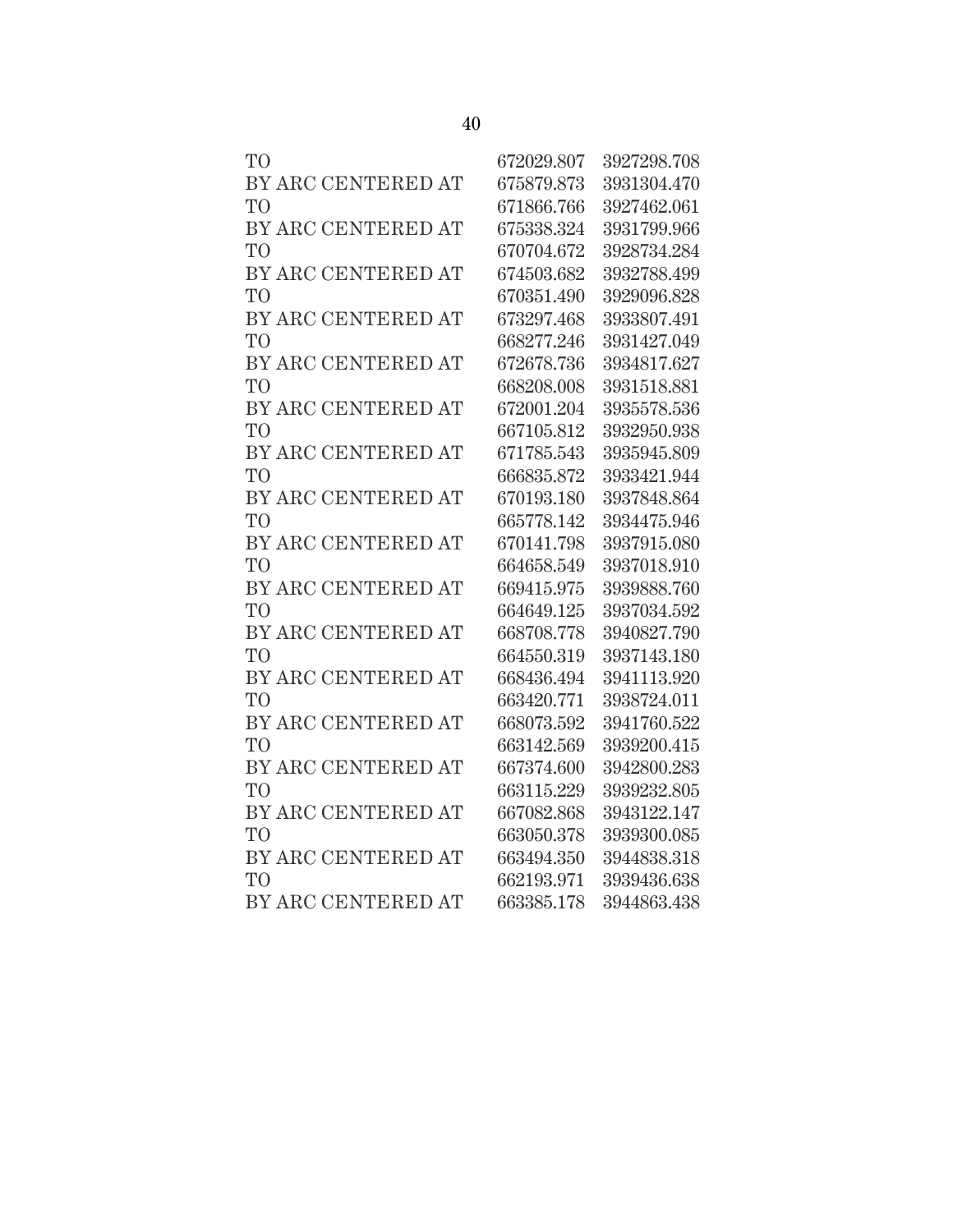| TO <sup></sup>     | 660268.419 | 3940263.987 |
|--------------------|------------|-------------|
| BY ARC CENTERED AT | 663173.303 | 3945000.102 |
| TO <sup>T</sup>    | 659828.689 | 3940563.584 |
| BY ARC CENTERED AT | 662115.560 | 3945627.116 |
| TO <sup>T</sup>    | 659209.173 | 3940891.923 |
| BY ARC CENTERED AT | 659745.383 | 3946421.988 |
| TO <sup>T</sup>    | 659131.838 | 3940899.969 |
| BY ARC CENTERED AT | 659362.439 | 3946451.181 |
| TO <sup>1</sup>    | 658789.247 | 3940924.827 |
| BY ARC CENTERED AT | 659333.957 | 3946454.061 |
| TO <sup></sup>     | 658386.961 | 3940979.361 |
| BY ARC CENTERED AT | 658980.845 | 3946503.530 |
| TO <sup>1</sup>    | 655712.899 | 3942010.239 |
| BY ARC CENTERED AT | 656725.390 | 3947473.205 |
| TО                 | 654364.930 | 3942443.556 |
| BY ARC CENTERED AT | 655051.159 | 3947957.015 |
| TO <sup></sup>     | 654227.407 | 3942462.421 |
| BY ARC CENTERED AT | 654953.826 | 3947970.728 |
| TO <sup>1</sup>    | 652443.861 | 3943013.994 |
| BY ARC CENTERED AT | 654877.705 | 3948008.545 |
| TO <sup>T</sup>    | 652163.640 | 3943160.557 |
| BY ARC CENTERED AT | 654854.083 | 3948021.694 |
| TO <sup></sup>     | 650170.497 | 3945032.855 |
| BY ARC CENTERED AT | 654822.803 | 3948070.154 |
| <b>TO</b>          | 649595.654 | 3946187.058 |
| BY ARC CENTERED AT | 654811.443 | 3948101.394 |
| TО                 | 649346.261 | 3947100.932 |
| BY ARC CENTERED AT | 653709.776 | 3950540.245 |
| TO <sup>T</sup>    | 648336.332 | 3949127.716 |
| BY ARC CENTERED AT | 652561.324 | 3952735.843 |
| TO                 | 647724.303 | 3950002.281 |
| BY ARC CENTERED AT | 652199.780 | 3953294.581 |
| TO <sup>T</sup>    | 646876.477 | 3951703.486 |
| BY ARC CENTERED AT | 652073.991 | 3953666.898 |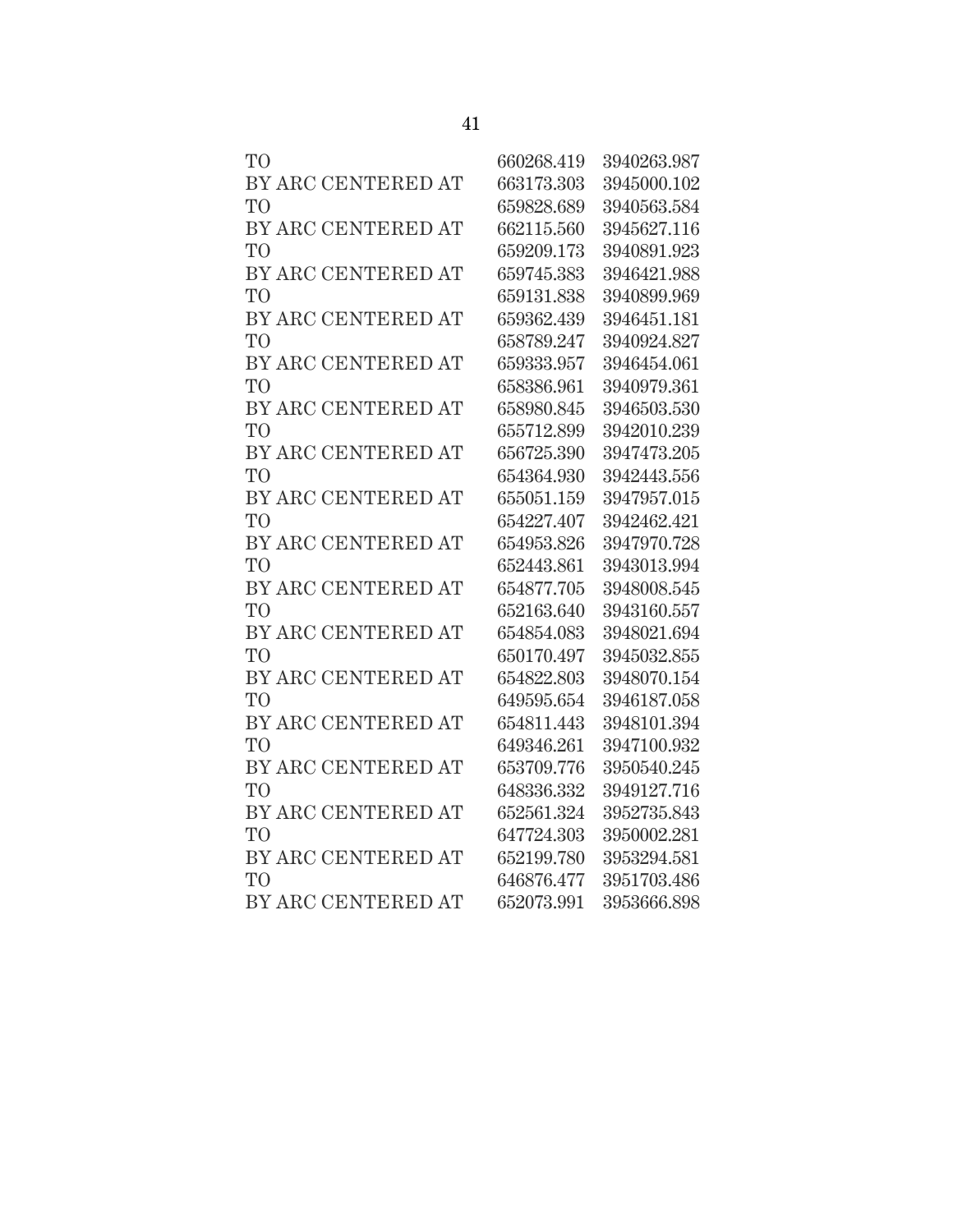| T <sub>O</sub>     | 646520.803 | 3953490.139 |
|--------------------|------------|-------------|
| BY ARC CENTERED AT | 652070.458 | 3953755.601 |
| T <sub>O</sub>     | 646516.376 | 3953901.566 |
| BY ARC CENTERED AT | 652006.589 | 3954754.029 |
| T <sub>O</sub>     | 646462.770 | 3954386.319 |
| BY ARC CENTERED AT | 651985.970 | 3954989.147 |
| T <sub>O</sub>     | 646432.953 | 3955171.172 |
| BY ARC CENTERED AT | 651930.350 | 3955976.006 |
| T <sub>O</sub>     | 646398.139 | 3955462.417 |
| BY ARC CENTERED AT | 650924.989 | 3958683.715 |
| T <sub>O</sub>     | 645389.470 | 3958207.101 |
| BY ARC CENTERED AT | 646593.835 | 3963630.996 |
| T <sub>O</sub>     | 644807.527 | 3958369.985 |
| BY ARC CENTERED AT | 646406.039 | 3963691.065 |
| T <sub>O</sub>     | 641257.456 | 3961602.708 |
| BY ARC CENTERED AT | 645551.821 | 3965127.984 |
| T <sub>O</sub>     | 640585.035 | 3962637.968 |
| BY ARC CENTERED AT | 644364.689 | 3966710.235 |
| T <sub>O</sub>     | 639191.120 | 3964684.570 |
| BY ARC CENTERED AT | 643137.426 | 3968595.555 |
| T <sub>O</sub>     | 638982.266 | 3964907.224 |
| BY ARC CENTERED AT | 641823.665 | 3969681.697 |
| T <sub>O</sub>     | 638775.176 | 3965036.716 |
| BY ARC CENTERED AT | 640945.043 | 3970151.480 |
| T <sub>O</sub>     | 637904.127 | 3965501.538 |
| BY ARC CENTERED AT | 639576.002 | 3970800.025 |
| T <sub>O</sub>     | 634613.911 | 3968300.667 |
| BY ARC CENTERED AT | 638064.107 | 3972655.582 |
| T <sub>O</sub>     | 634604.919 | 3968307.806 |
| BY ARC CENTERED AT | 637713.219 | 3972912.978 |
| T <sub>O</sub>     | 632468.922 | 3971078.181 |
| BY ARC CENTERED AT | 637701.411 | 3972946.386 |
| T <sub>O</sub>     | 632184.715 | 3973606.081 |
| BY ARC CENTERED AT | 637093.112 | 3976209.304 |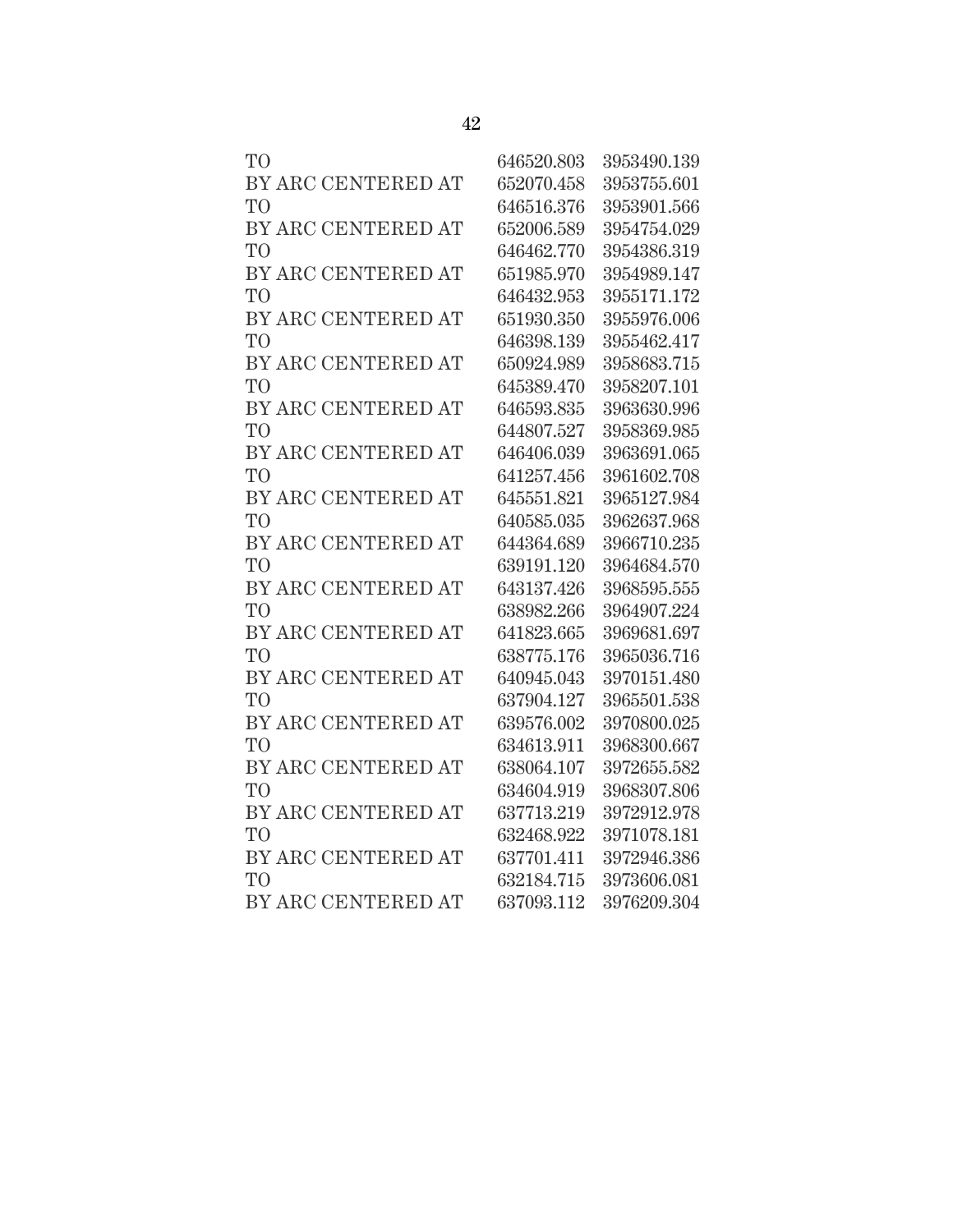| TO                 | 631540.741 | 3976008.531 |
|--------------------|------------|-------------|
| BY ARC CENTERED AT | 635660.876 | 3979735.946 |
| TO                 | 630226.379 | 3980891.533 |
| BY ARC CENTERED AT | 631995.289 | 3986158.420 |
| TO <sup></sup>     | 629158.572 | 3981381.164 |
| BY ARC CENTERED AT | 629236.780 | 3986936.614 |
| TO                 | 628547.039 | 3981423.594 |
| BY ARC CENTERED AT | 628492.497 | 3986979.326 |
| TО                 | 623739.447 | 3984102.236 |
| BY ARC CENTERED AT | 627909.281 | 3987773.968 |
| TО                 | 622489.106 | 3986552.970 |
| BY ARC CENTERED AT | 627102.735 | 3989648.703 |
| TO                 | 621819.020 | 3987930.712 |
| BY ARC CENTERED AT | 626918.717 | 3990135.758 |
| TO                 | 621622.628 | 3988456.300 |
| BY ARC CENTERED AT | 625265.356 | 3992651.496 |
| TO                 | 621143.783 | 3988925.671 |
| BY ARC CENTERED AT | 625078.889 | 3992847.925 |
| TO                 | 620876.468 | 3989213.534 |
| BY ARC CENTERED AT | 625071.766 | 3992856.145 |
| TO                 | 620001.316 | 3990584.653 |
| BY ARC CENTERED AT | 624615.674 | 3993679.300 |
| TO                 | 619543.251 | 3991412.218 |
| BY ARC CENTERED AT | 624198.248 | 3994445.391 |
| <b>TO</b>          | 619038.174 | 3992385.592 |
| BY ARC CENTERED AT | 623778.882 | 3995282.974 |
| TO                 | 618342.576 | 3994135.928 |
| BY ARC CENTERED AT | 621820.171 | 3998468.995 |
| TO <sup>T</sup>    | 617399.169 | 3995103.898 |
| BY ARC CENTERED AT | 621532.533 | 3998816.638 |
| TO                 | 616249.923 | 3997095.254 |
| BY ARC CENTERED AT | 620591.809 | 4000561.831 |
| TO <sup>T</sup>    | 616041.882 | 3997373.210 |
| BY ARC CENTERED AT | 619486.854 | 4001732.259 |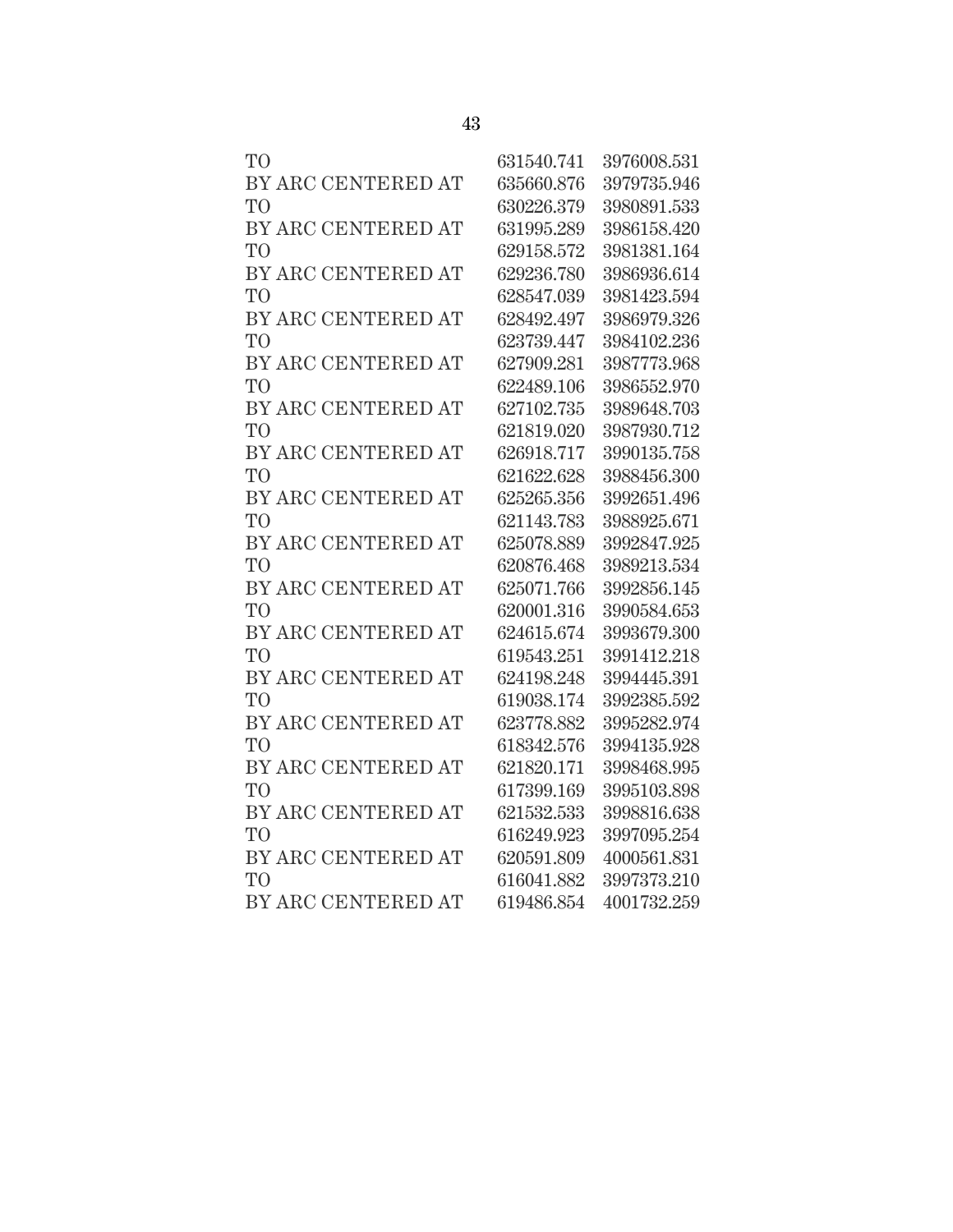| TО                 | 614755.341 | 3998819.886 |
|--------------------|------------|-------------|
| BY ARC CENTERED AT | 617434.952 | 4003687.002 |
| TO                 | 613721.479 | 3999554.296 |
| BY ARC CENTERED AT | 617412.188 | 4003707.344 |
| <b>TO</b>          | 613429.033 | 3999833.894 |
| BY ARC CENTERED AT | 616973.695 | 4004112.271 |
| TO <sup></sup>     | 613039.921 | 4000188.682 |
| BY ARC CENTERED AT | 616966.097 | 4004119.874 |
| TO <sup>T</sup>    | 612503.970 | 4000809.503 |
| BY ARC CENTERED AT | 616689.890 | 4004462.886 |
| TО                 | 611951.191 | 4001562.220 |
| BY ARC CENTERED AT | 615594.555 | 4005756.863 |
| TO                 | 611552.113 | 4001945.329 |
| BY ARC CENTERED AT | 614393.977 | 4006719.524 |
| <b>TO</b>          | 611264.486 | 4002128.727 |
| BY ARC CENTERED AT | 613391.465 | 4007261.474 |
| TO <sup></sup>     | 610353.275 | 4002609.750 |
| BY ARC CENTERED AT | 611961.889 | 4007927.785 |
| TО                 | 607734.961 | 4004321.927 |
| BY ARC CENTERED AT | 610279.902 | 4009260.794 |
| TО                 | 607554.814 | 4004418.994 |
| BY ARC CENTERED AT | 610123.759 | 4009345.418 |
| <b>TO</b>          | 607118.130 | 4004672.589 |
| BY ARC CENTERED AT | 608954.708 | 4009916.263 |
| <b>TO</b>          | 606845.739 | 4004776.089 |
| BY ARC CENTERED AT | 607120.669 | 4010325.283 |
| TО                 | 606547.180 | 4004798.960 |
| BY ARC CENTERED AT | 606842.007 | 4010347.132 |
| TO                 | 603556.556 | 4005866.625 |
| BY ARC CENTERED AT | 606465.643 | 4010600.159 |
| TО                 | 602807.436 | 4006418.454 |
| BY ARC CENTERED AT | 605334.097 | 4011366.698 |
| TO <sup>T</sup>    | 601843.786 | 4007043.867 |
| BY ARC CENTERED AT | 604444.048 | 4011953.834 |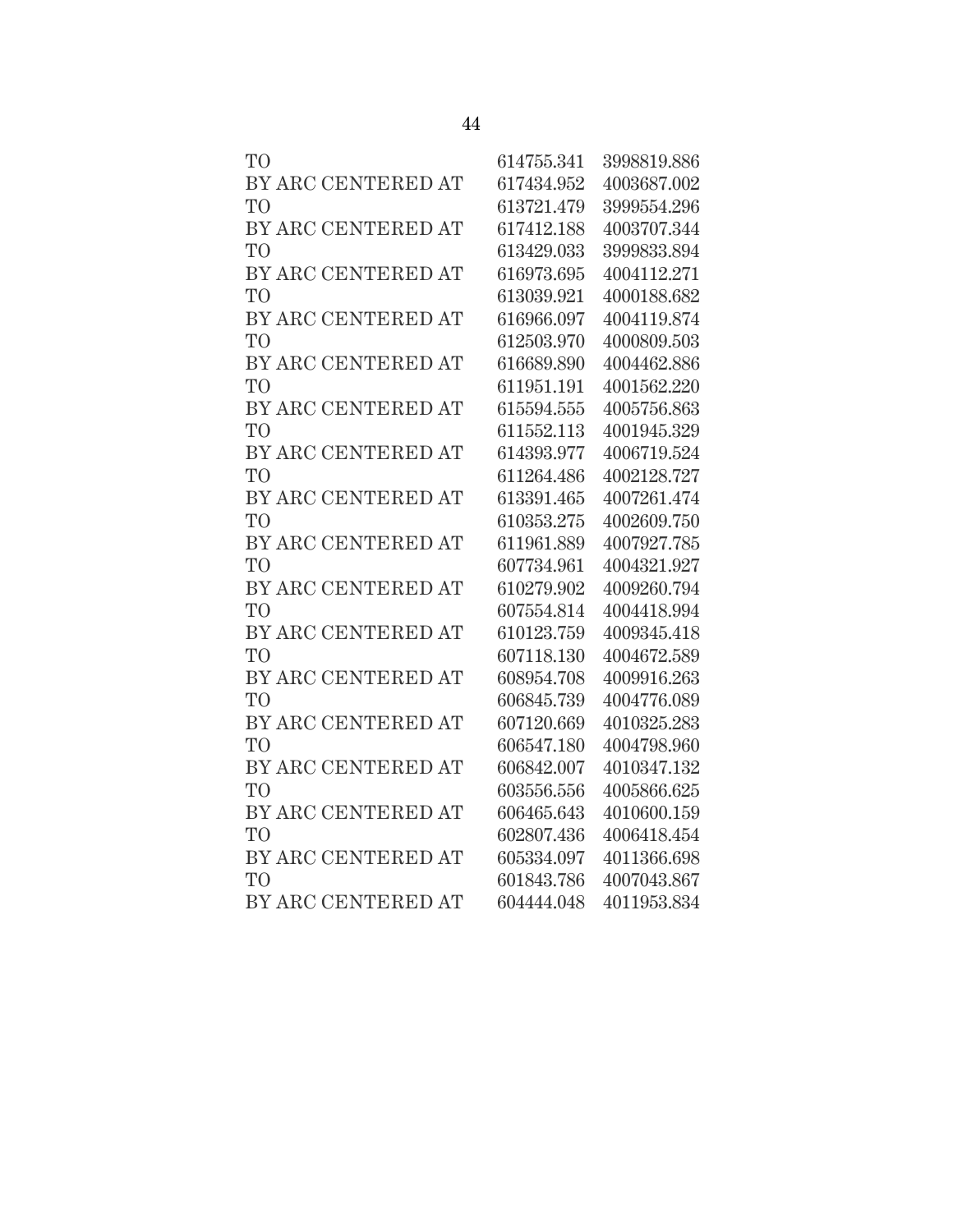| T <sub>O</sub>     | 600711.264 | 4007838.562 |
|--------------------|------------|-------------|
| BY ARC CENTERED AT | 603961.085 | 4012344.980 |
| T <sub>O</sub>     | 598809.256 | 4010264.645 |
| BY ARC CENTERED AT | 600233.389 | 4015635.025 |
| T <sub>O</sub>     | 598196.257 | 4010465.961 |
| BY ARC CENTERED AT | 599789.479 | 4015788.627 |
| T <sub>O</sub>     | 594364.936 | 4014587.184 |
| BY ARC CENTERED AT | 598407.338 | 4018398.761 |
| T <sub>O</sub>     | 592892.963 | 4017719.938 |
| BY ARC CENTERED AT | 598388.294 | 4018538.760 |
| T <sub>O</sub>     | 593055.281 | 4020096.999 |
| BY ARC CENTERED AT | 598037.918 | 4022555.142 |
| T <sub>O</sub>     | 592492.689 | 4022900.928 |
| BY ARC CENTERED AT | 597911.738 | 4024126.914 |
| T <sub>O</sub>     | 592372.036 | 4023701.669 |
| BY ARC CENTERED AT | 597863.112 | 4024548.555 |
| T <sub>O</sub>     | 592337.912 | 4023964.346 |
| BY ARC CENTERED AT | 597858.943 | 4024586.722 |
| T <sub>O</sub>     | 592302.979 | 4024566.725 |
| BY ARC CENTERED AT | 597855.436 | 4024765.111 |
| T <sub>O</sub>     | 592300.974 | 4024895.836 |
| BY ARC CENTERED AT | 597855.926 | 4024787.922 |
| T <sub>O</sub>     | 592305.694 | 4025041.015 |
| BY ARC CENTERED AT | 597806.371 | 4025823.117 |
| T <sub>O</sub>     | 592252.260 | 4025968.000 |
| BY ARC CENTERED AT | 597807.511 | 4025876.751 |
| T <sub>O</sub>     | 592269.484 | 4026323.283 |
| BY ARC CENTERED AT | 597818.855 | 4026594.605 |
| T <sub>O</sub>     | 592262.986 | 4026632.722 |
| BY ARC CENTERED AT | 597185.219 | 4029209.688 |
| T <sub>O</sub>     | 591663.891 | 4028589.955 |
| BY ARC CENTERED AT | 596862.559 | 4030550.308 |
| T <sub>O</sub>     | 591310.499 | 4030759.509 |
| BY ARC CENTERED AT | 595676.710 | 4034195.399 |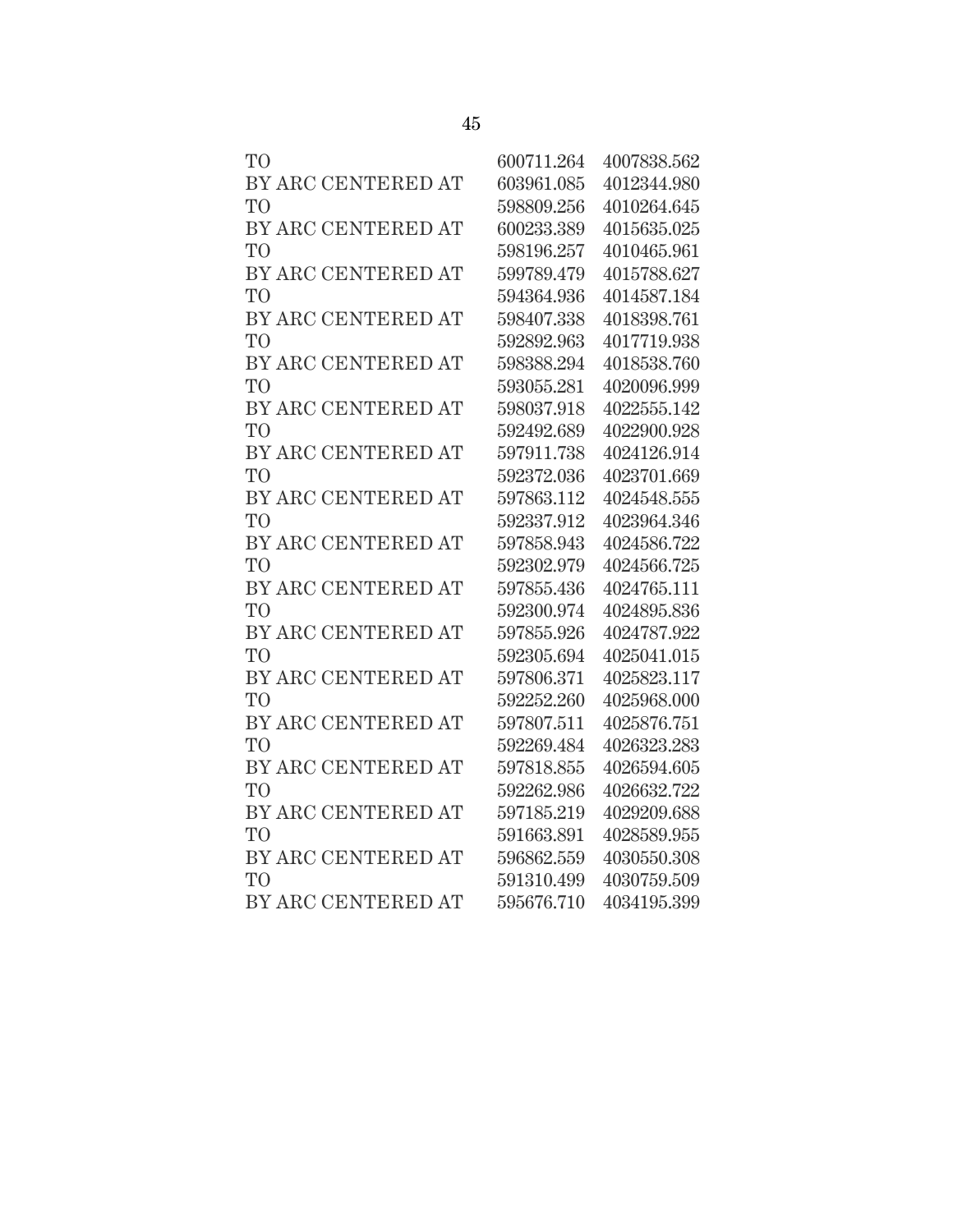| T <sub>O</sub>      | 590680.815 | 4031764.315 |
|---------------------|------------|-------------|
| BY ARC CENTERED AT  | 595203.093 | 4034992.029 |
| T <sub>O</sub>      | 589656.646 | 4035317.705 |
| BY ARC CENTERED AT  | 594615.172 | 4037824.128 |
| T <sub>O</sub>      | 589189.374 | 4036628.363 |
| BY ARC CENTERED AT  | 594269.427 | 4038878.296 |
| T <sub>O</sub>      | 588736.680 | 4038370.512 |
| BY ARC CENTERED AT  | 593201.995 | 4041676.582 |
| T <sub>O</sub>      | 588702.060 | 4038417.791 |
| BY ARC CENTERED AT  | 593152.510 | 4041743.844 |
| T <sub>O</sub>      | 588361.938 | 4038929.674 |
| BY ARC CENTERED AT  | 593132.746 | 4041777.221 |
| T <sub>O</sub>      | 587713.015 | 4040554.254 |
| BY ARC CENTERED AT  | 593075.528 | 4042007.728 |
| T <sub>O</sub>      | 587840.991 | 4043870.189 |
| BY ARC CENTERED AT  | 592009.874 | 4047543.001 |
| T <sub>O</sub>      | 587643.046 | 4044107.896 |
| BY ARC CENTERED AT  | 591383.222 | 4048216.450 |
| T <sub>O</sub>      | 585903.417 | 4047299.461 |
| BY ARC CENTERED AT  | 591146.248 | 4049138.443 |
| T <sub>O</sub>      | 585702.791 | 4050251.056 |
| BY ARC CENTERED AT  | 591149.319 | 4049153.575 |
| <b>TO</b>           | 587441.256 | 4053291.135 |
| BY ARC CENTERED AT  | 592845.917 | 4052003.202 |
| T <sub>O</sub>      | 587998.846 | 4054718.904 |
| BY ARC CENTERED AT  | 592937.252 | 4052173.068 |
| T <sub>O</sub>      | 588793.890 | 4055874.647 |
| BY ARC CENTERED AT  | 593104.820 | 4052369.648 |
| T <sub>O</sub>      | 589247.850 | 4056368.763 |
| BY ARC CENTERED AT  | 594605.217 | 4054896.432 |
| T <sub>O</sub>      | 589250.409 | 4056378.042 |
| BY STRAIGHT LINE TO | 582379.149 | 4084018.895 |
| BY ARC CENTERED AT  | 583177.995 | 4089517.166 |
| T <sub>O</sub>      | 582248.486 | 4084039.470 |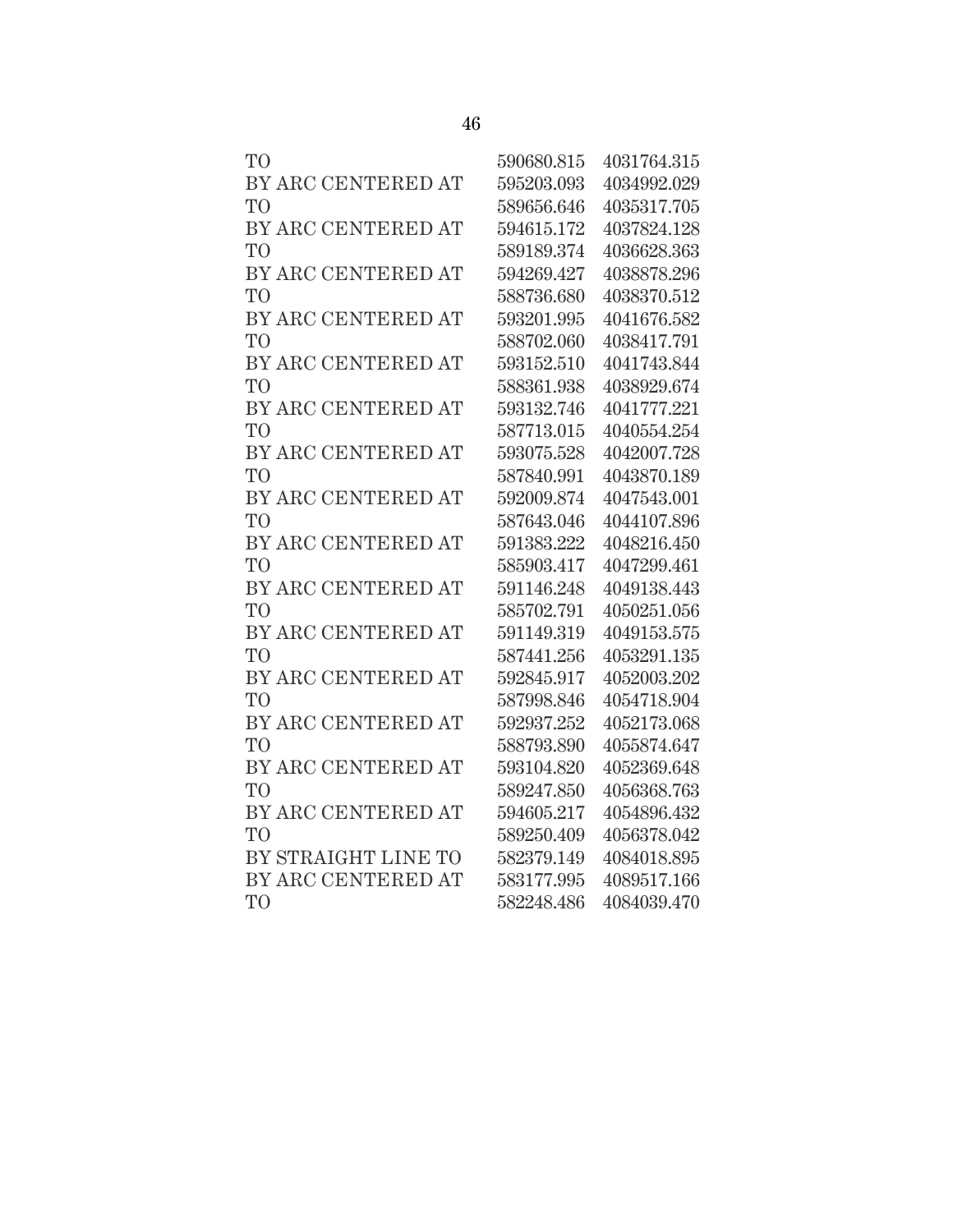| BY ARC CENTERED AT | 583000.119 | 4089544.394 |
|--------------------|------------|-------------|
| T <sub>O</sub>     | 581593.254 | 4084169.465 |
| BY ARC CENTERED AT | 582863.986 | 4089578.196 |
| T <sub>O</sub>     | 581353.988 | 4084231.324 |
| BY ARC CENTERED AT | 582831.989 | 4089587.129 |
| T <sub>O</sub>     | 581191.920 | 4084278.710 |
| BY ARC CENTERED AT | 582467.896 | 4089686.207 |
| T <sub>O</sub>     | 580639.395 | 4084439.711 |
| BY ARC CENTERED AT | 581327.979 | 4089952.876 |
| T <sub>O</sub>     | 579389.094 | 4084746.163 |
| BY ARC CENTERED AT | 580126.481 | 4090253.013 |
| T <sub>O</sub>     | 579210.488 | 4084773.041 |
| BY ARC CENTERED AT | 579589.902 | 4090316.071 |
| T <sub>O</sub>     | 576749.403 | 4085541.063 |
| BY ARC CENTERED AT | 579546.625 | 4090341.551 |
| T <sub>O</sub>     | 576440.449 | 4085734.946 |
| BY ARC CENTERED AT | 579378.901 | 4090450.308 |
| T <sub>O</sub>     | 576376.937 | 4085775.123 |
| BY ARC CENTERED AT | 579286.597 | 4090508.306 |
| T <sub>O</sub>     | 576058.772 | 4085986.107 |
| BY ARC CENTERED AT | 578382.694 | 4091032.742 |
| T <sub>O</sub>     | 576028.116 | 4086000.337 |
| BY ARC CENTERED AT | 577762.146 | 4091278.810 |
| T <sub>O</sub>     | 575550.505 | 4086181.970 |
| BY ARC CENTERED AT | 576980.158 | 4091550.883 |
| T <sub>O</sub>     | 573251.758 | 4087431.639 |
| BY ARC CENTERED AT | 575379.773 | 4092563.957 |
| T <sub>O</sub>     | 571498.310 | 4088588.611 |
| BY ARC CENTERED AT | 575298.720 | 4092641.513 |
| T <sub>O</sub>     | 570956.630 | 4089175.191 |
| BY ARC CENTERED AT | 573817.175 | 4093938.217 |
| T <sub>O</sub>     | 569565.959 | 4090361.026 |
| BY ARC CENTERED AT | 572693.466 | 4094953.175 |
| T <sub>O</sub>     | 568312.553 | 4091536.051 |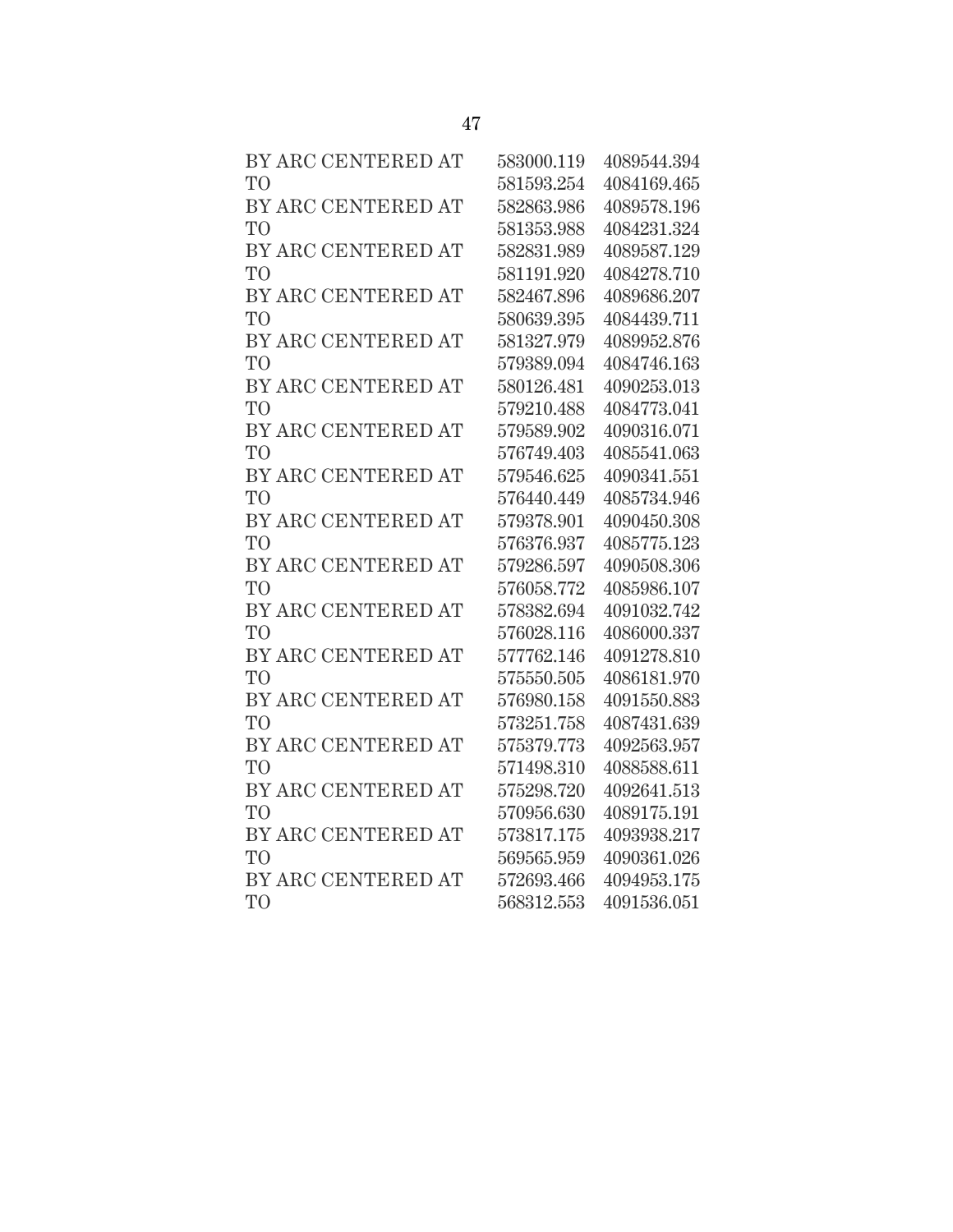| BY ARC CENTERED AT | 572026.883 | 4095667.986 |
|--------------------|------------|-------------|
| T <sub>O</sub>     | 568253.589 | 4091589.826 |
| BY ARC CENTERED AT | 570565.143 | 4096642.138 |
| T <sub>O</sub>     | 566289.818 | 4093093.796 |
| BY ARC CENTERED AT | 569097.820 | 4097877.986 |
| T <sub>O</sub>     | 564508.212 | 4094756.751 |
| BY ARC CENTERED AT | 569075.064 | 4097921.083 |
| T <sub>O</sub>     | 564192.357 | 4095269.988 |
| BY ARC CENTERED AT | 568899.648 | 4098221.351 |
| T <sub>O</sub>     | 564014.033 | 4095575.619 |
| BY ARC CENTERED AT | 568742.013 | 4098493.724 |
| T <sub>O</sub>     | 563515.333 | 4096609.327 |
| BY ARC CENTERED AT | 567225.796 | 4100744.735 |
| T <sub>O</sub>     | 562745.501 | 4097458.995 |
| BY ARC CENTERED AT | 566539.667 | 4101517.743 |
| T <sub>O</sub>     | 561693.913 | 4098799.691 |
| BY ARC CENTERED AT | 566417.755 | 4101724.491 |
| T <sub>O</sub>     | 561585.960 | 4098981.702 |
| BY ARC CENTERED AT | 565974.657 | 4102388.823 |
| T <sub>O</sub>     | 561197.399 | 4099552.109 |
| BY ARC CENTERED AT | 565355.859 | 4103236.719 |
| T <sub>O</sub>     | 560530.529 | 4100482.572 |
| BY ARC CENTERED AT | 565062.902 | 4103696.095 |
| T <sub>O</sub>     | 560173.678 | 4101057.037 |
| BY ARC CENTERED AT | 564708.877 | 4104266.571 |
| T <sub>O</sub>     | 559922.048 | 4101446.038 |
| BY ARC CENTERED AT | 559024.796 | 4106929.110 |
| T <sub>O</sub>     | 558907.385 | 4101374.351 |
| BY ARC CENTERED AT | 558889.522 | 4106930.322 |
| T <sub>O</sub>     | 556418.422 | 4101954.099 |
| BY ARC CENTERED AT | 558874.164 | 4106937.919 |
| T <sub>O</sub>     | 555437.793 | 4102572.087 |
| BY ARC CENTERED AT | 558665.242 | 4107094.554 |
| T <sub>O</sub>     | 555158.486 | 4102785.053 |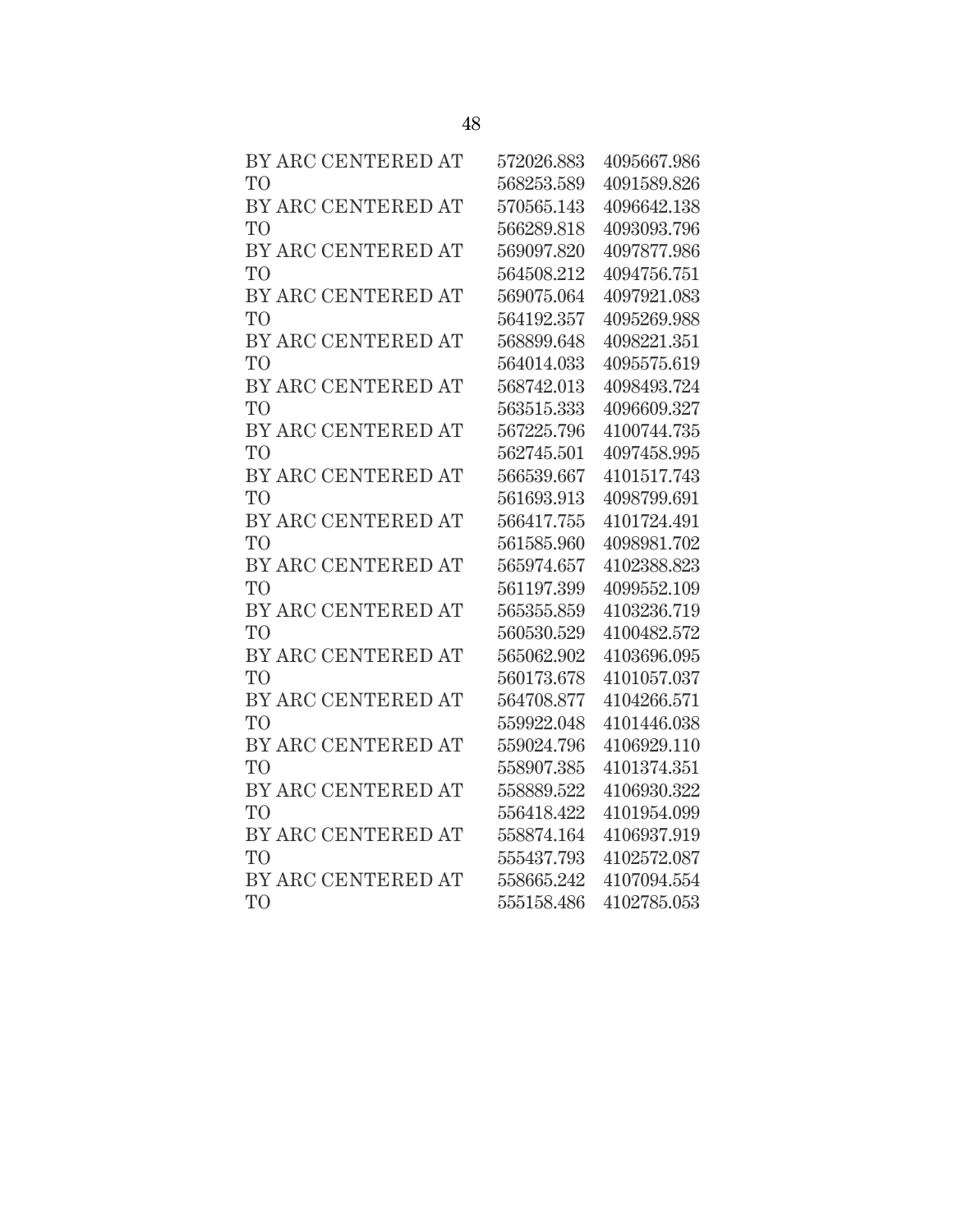| BY ARC CENTERED AT | 558557.028 | 4107180.397 |
|--------------------|------------|-------------|
| T <sub>O</sub>     | 553081.296 | 4106239.392 |
| BY ARC CENTERED AT | 558264.128 | 4108241.237 |
| T <sub>O</sub>     | 552737.895 | 4107666.886 |
| BY ARC CENTERED AT | 556686.411 | 4111575.639 |
| T <sub>O</sub>     | 552592.563 | 4107819.371 |
| BY ARC CENTERED AT | 556526.168 | 4111743.131 |
| T <sub>O</sub>     | 551227.730 | 4110071.098 |
| BY ARC CENTERED AT | 553491.714 | 4115144.905 |
| T <sub>O</sub>     | 550239.761 | 4110640.026 |
| BY ARC CENTERED AT | 553476.851 | 4115155.597 |
| T <sub>O</sub>     | 549105.522 | 4111726.221 |
| BY ARC CENTERED AT | 553303.895 | 4115365.287 |
| T <sub>O</sub>     | 548289.138 | 4112973.354 |
| BY ARC CENTERED AT | 553024.731 | 4115879.088 |
| T <sub>O</sub>     | 547596.300 | 4114695.334 |
| BY ARC CENTERED AT | 552726.851 | 4116827.606 |
| T <sub>O</sub>     | 547176.604 | 4116574.834 |
| BY ARC CENTERED AT | 552619.894 | 4117688.265 |
| T <sub>O</sub>     | 547118.546 | 4116910.897 |
| BY ARC CENTERED AT | 552403.031 | 4118626.516 |
| T <sub>O</sub>     | 546895.887 | 4117891.330 |
| BY ARC CENTERED AT | 552383.975 | 4118757.369 |
| T <sub>O</sub>     | 546858.239 | 4118178.247 |
| BY ARC CENTERED AT | 551686.889 | 4120926.570 |
| T <sub>O</sub>     | 546403.667 | 4119207.065 |
| BY ARC CENTERED AT | 551667.305 | 4120985.617 |
| T <sub>O</sub>     | 546379.701 | 4119279.634 |
| BY ARC CENTERED AT | 551404.997 | 4121649.346 |
| T <sub>O</sub>     | 546199.744 | 4119706.546 |
| BY ARC CENTERED AT | 551119.473 | 4122288.289 |
| T <sub>O</sub>     | 545700.561 | 4123514.881 |
| BY ARC CENTERED AT | 551141.521 | 4122390.119 |
| T <sub>O</sub>     | 546298.451 | 4125112.949 |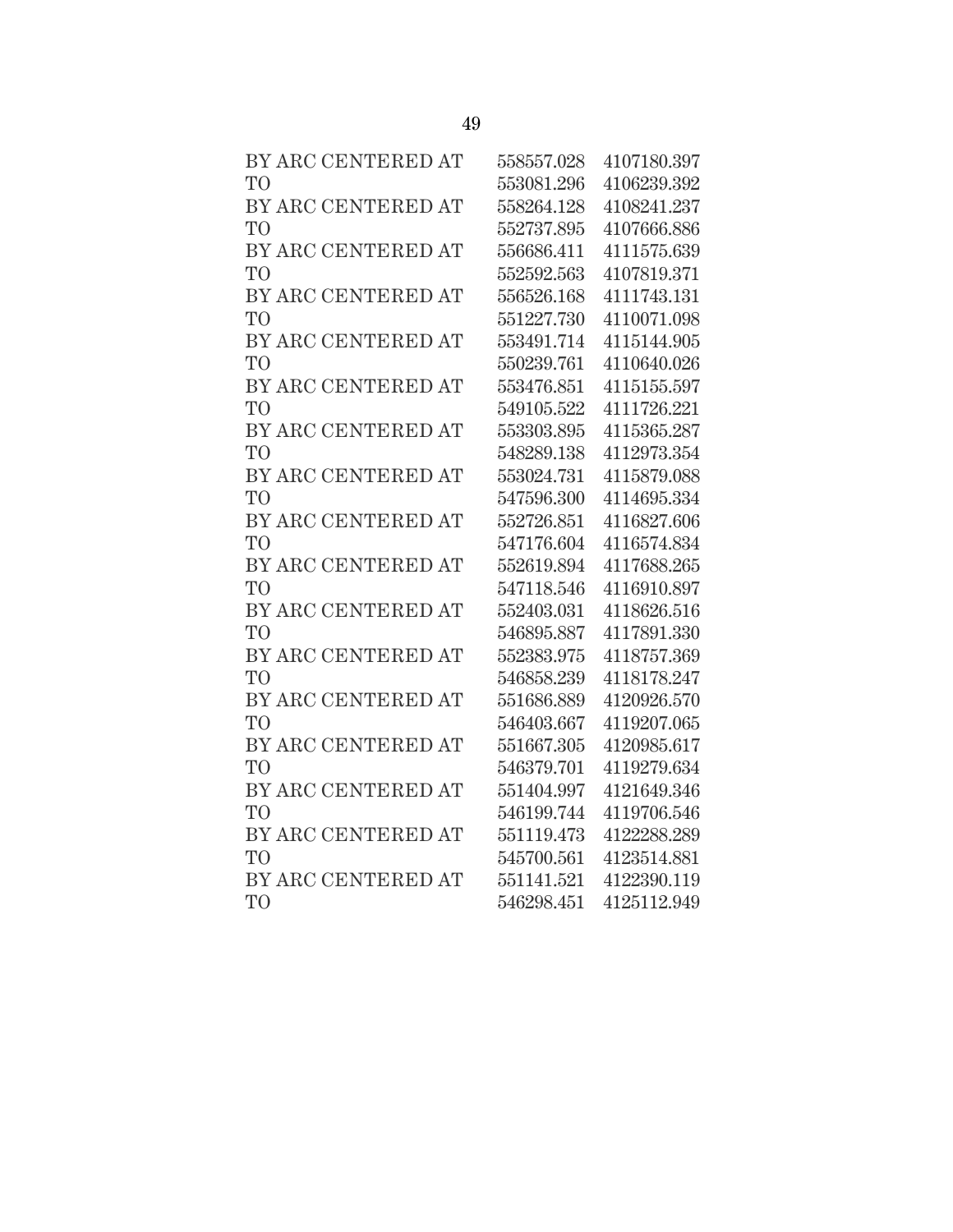| BY ARC CENTERED AT  | 551744.032 | 4124010.779 |
|---------------------|------------|-------------|
| T <sub>O</sub>      | 546453.326 | 4125707.119 |
| BY ARC CENTERED AT  | 551909.502 | 4124658.652 |
| T <sub>O</sub>      | 546864.709 | 4126986.569 |
| BY STRAIGHT LINE TO | 546889.049 | 4127342.000 |
| BY ARC CENTERED AT  | 552432.067 | 4126962.406 |
| T <sub>O</sub>      | 546910.582 | 4127580.743 |
| BY STRAIGHT LINE TO | 546950.229 | 4127934.774 |
| BY ARC CENTERED AT  | 552471.714 | 4127316.437 |
| T <sub>O</sub>      | 546973.032 | 4128112.448 |
| BY ARC CENTERED AT  | 552529.032 | 4128111.268 |
| T <sub>O</sub>      | 547025.558 | 4128873.439 |
| BY STRAIGHT LINE TO | 547083.737 | 4129293.537 |
| BY ARC CENTERED AT  | 552587.211 | 4128531.366 |
| T <sub>O</sub>      | 547100.933 | 4129408.801 |
| BY ARC CENTERED AT  | 552634.562 | 4128910.716 |
| T <sub>O</sub>      | 547103.359 | 4129435.051 |
| BY STRAIGHT LINE TO | 547166.849 | 4130104.806 |
| BY ARC CENTERED AT  | 552698.052 | 4129580.471 |
| TO <sub>1</sub>     | 547174.239 | 4130177.654 |
| BY ARC CENTERED AT  | 552729.191 | 4130069.739 |
| T <sub>O</sub>      | 547201.399 | 4130628.894 |
| BY STRAIGHT LINE TO | 547257.974 | 4131188.190 |
| BY STRAIGHT LINE TO | 547295.858 | 4131615.119 |
| BY ARC CENTERED AT  | 552830.112 | 4131124.025 |
| T <sub>O</sub>      | 547309.054 | 4131746.160 |
| BY STRAIGHT LINE TO | 547340.052 | 4132021.248 |
| BY ARC CENTERED AT  | 552861.110 | 4131399.113 |
| T <sub>O</sub>      | 547400.096 | 4132422.082 |
| BY ARC CENTERED AT  | 552953.842 | 4132263.824 |
| T <sub>O</sub>      | 547410.837 | 4132643.609 |
| BY ARC CENTERED AT  | 552882.346 | 4133608.871 |
| T <sub>O</sub>      | 547355.418 | 4133041.246 |
| BY ARC CENTERED AT  | 552432.062 | 4135298.859 |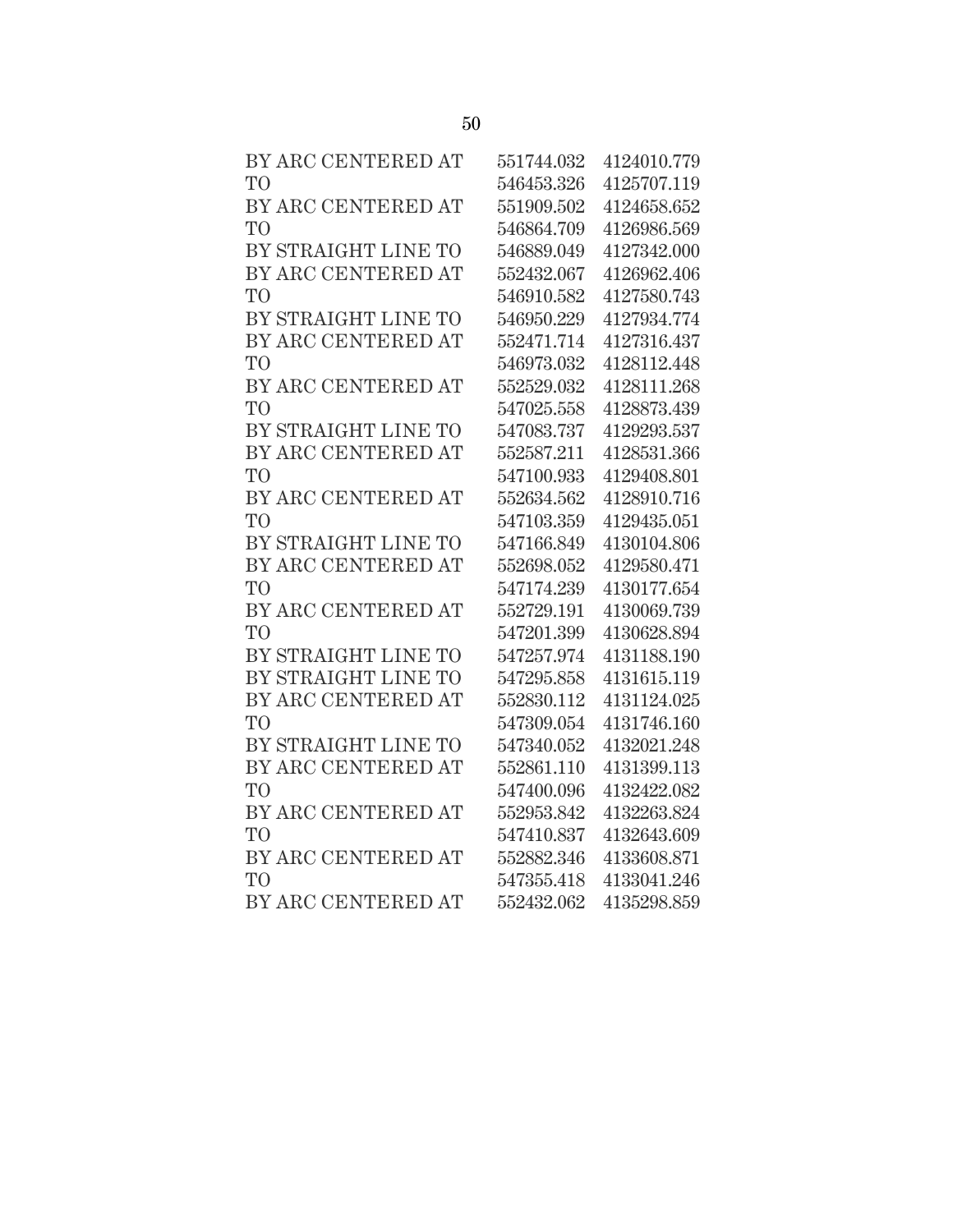| <b>TO</b>          | 547022.509 | 4134031.628 |
|--------------------|------------|-------------|
| BY ARC CENTERED AT | 552325.563 | 4135688.962 |
| <b>TO</b>          | 546907.124 | 4134460.280 |
| BY ARC CENTERED AT | 551217.203 | 4137966.326 |
| TO <sup></sup>     | 546418.555 | 4135165.949 |
| BY ARC CENTERED AT | 551018.539 | 4138281.921 |
| TO <sup></sup>     | 546200.572 | 4135514.914 |
| BY ARC CENTERED AT | 550926.860 | 4138435.759 |
| TО                 | 546130.358 | 4135631.708 |
| BY ARC CENTERED AT | 550883.381 | 4138508.843 |
| TO                 | 545996.289 | 4135865.840 |
| BY ARC CENTERED AT | 550852.050 | 4138565.973 |
| TO                 | 545827.135 | 4136195.453 |
| BY ARC CENTERED AT | 550790.046 | 4138693.182 |
| TO <sup></sup>     | 545267.646 | 4138083.076 |
| BY ARC CENTERED AT | 550409.220 | 4140188.628 |
| TО                 | 545176.912 | 4138319.914 |
| BY ARC CENTERED AT | 549984.055 | 4141105.684 |
| TO <sup>1</sup>    | 544659.488 | 4139518.826 |
| BY ARC CENTERED AT | 549843.189 | 4141518.420 |
| TO <sup></sup>     | 544561.236 | 4139795.021 |
| BY ARC CENTERED AT | 549076.680 | 4143032.288 |
| TO                 | 543952.276 | 4140885.285 |
| BY ARC CENTERED AT | 549066.959 | 4143055.344 |
| <b>TO</b>          | 543547.326 | 4142420.691 |
| BY ARC CENTERED AT | 548995.473 | 4143510.107 |
| TО                 | 543442.659 | 4143321.968 |
| BY ARC CENTERED AT | 548989.823 | 4143635.195 |
| TO <sup>T</sup>    | 543437.968 | 4143849.768 |
| BY ARC CENTERED AT | 545282.485 | 4149090.655 |
| <b>TO</b>          | 542623.291 | 4144212.354 |
| BY ARC CENTERED AT | 544245.990 | 4149526.108 |
| TO <sup></sup>     | 540088.565 | 4145840.331 |
| BY ARC CENTERED AT | 544128.414 | 4149654.614 |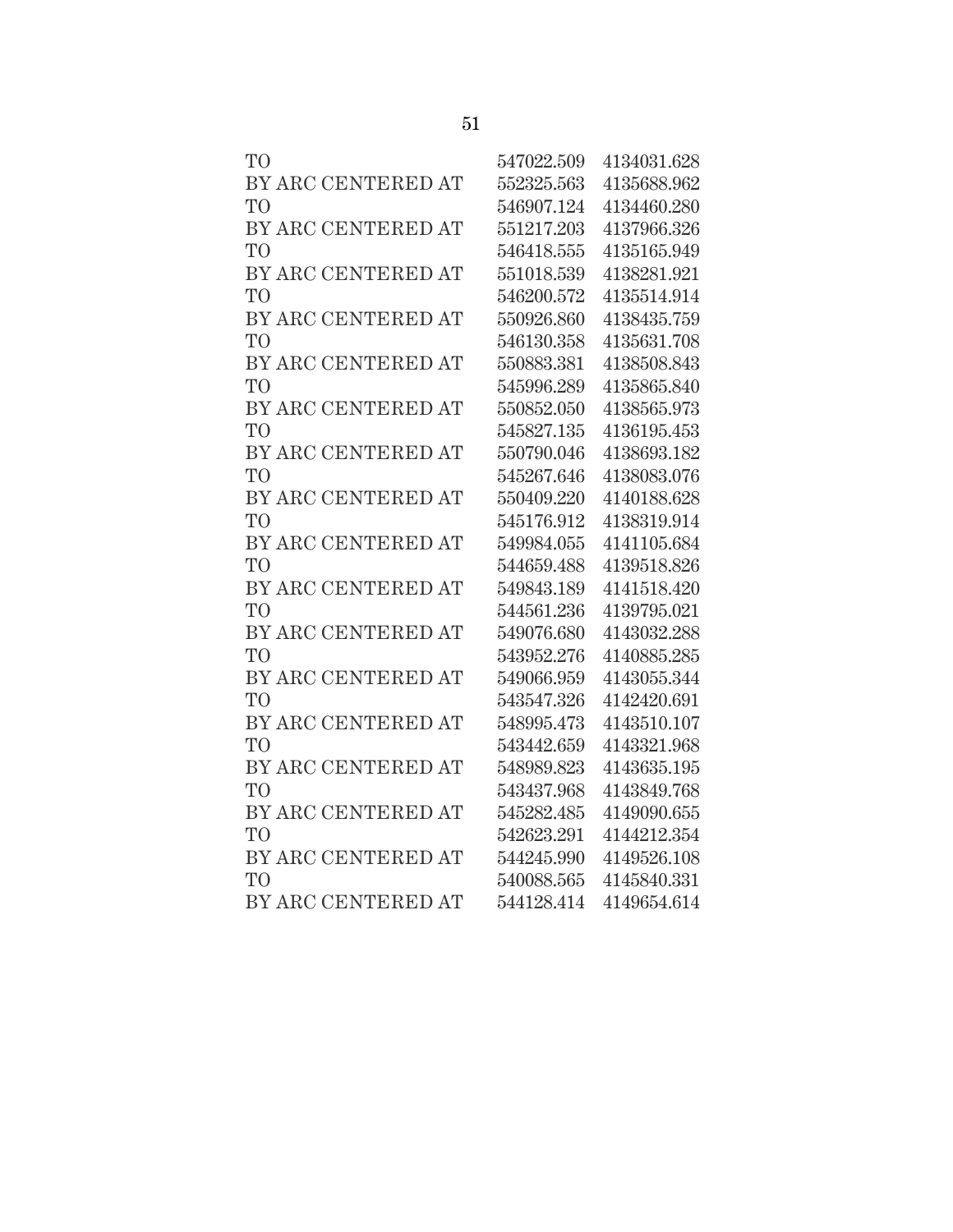| TО                  | 539055.242 | 4147389.208 |
|---------------------|------------|-------------|
| BY ARC CENTERED AT  | 542928.797 | 4151372.261 |
| TO                  | 537517.005 | 4150114.627 |
| BY ARC CENTERED AT  | 542775.298 | 4151908.921 |
| TO                  | 537322.802 | 4150841.485 |
| BY ARC CENTERED AT  | 542574.850 | 4152653.976 |
| TО                  | 537282.444 | 4150962.948 |
| BY ARC CENTERED AT  | 542244.760 | 4153461.859 |
| TО                  | 536714.398 | 4152928.721 |
| BY ARC CENTERED AT  | 542227.782 | 4153615.552 |
| TО                  | 536819.653 | 4154888.847 |
| BY ARC CENTERED AT  | 542359.221 | 4154461.851 |
| TО                  | 536871.741 | 4155331.733 |
| BY ARC CENTERED AT  | 542380.325 | 4154607.417 |
| TO <sup></sup>      | 537162.307 | 4156515.668 |
| BY ARC CENTERED AT  | 542525.412 | 4157966.957 |
| TО                  | 537095.633 | 4156789.401 |
| BY ARC CENTERED AT  | 542329.589 | 4158653.494 |
| TО                  | 536961.573 | 4157220.478 |
| BY ARC CENTERED AT  | 542205.632 | 4159055.955 |
| TО                  | 536650.814 | 4159170.543 |
| BY ARC CENTERED AT  | 541867.982 | 4161081.117 |
| TO                  | 538372.299 | 4165399.604 |
| BY ARC CENTERED AT  | 542462.037 | 4161638.863 |
| TO                  | 538964.558 | 4165955.897 |
| BY ARC CENTERED AT  | 544094.652 | 4163822.525 |
| TO <sup>T</sup>     | 539000.404 | 4166040.130 |
| BY STRAIGHT LINE TO | 539014.130 | 4166630.190 |
| BY ARC CENTERED AT  | 544568.627 | 4166500.982 |
| TO                  | 539014.998 | 4166663.294 |
| BY STRAIGHT LINE TO | 539029.062 | 4167144.474 |
| BY ARC CENTERED AT  | 544264.881 | 4169003.326 |
| TО                  | 538814.703 | 4167924.117 |
| BY ARC CENTERED AT  | 544152.667 | 4169465.309 |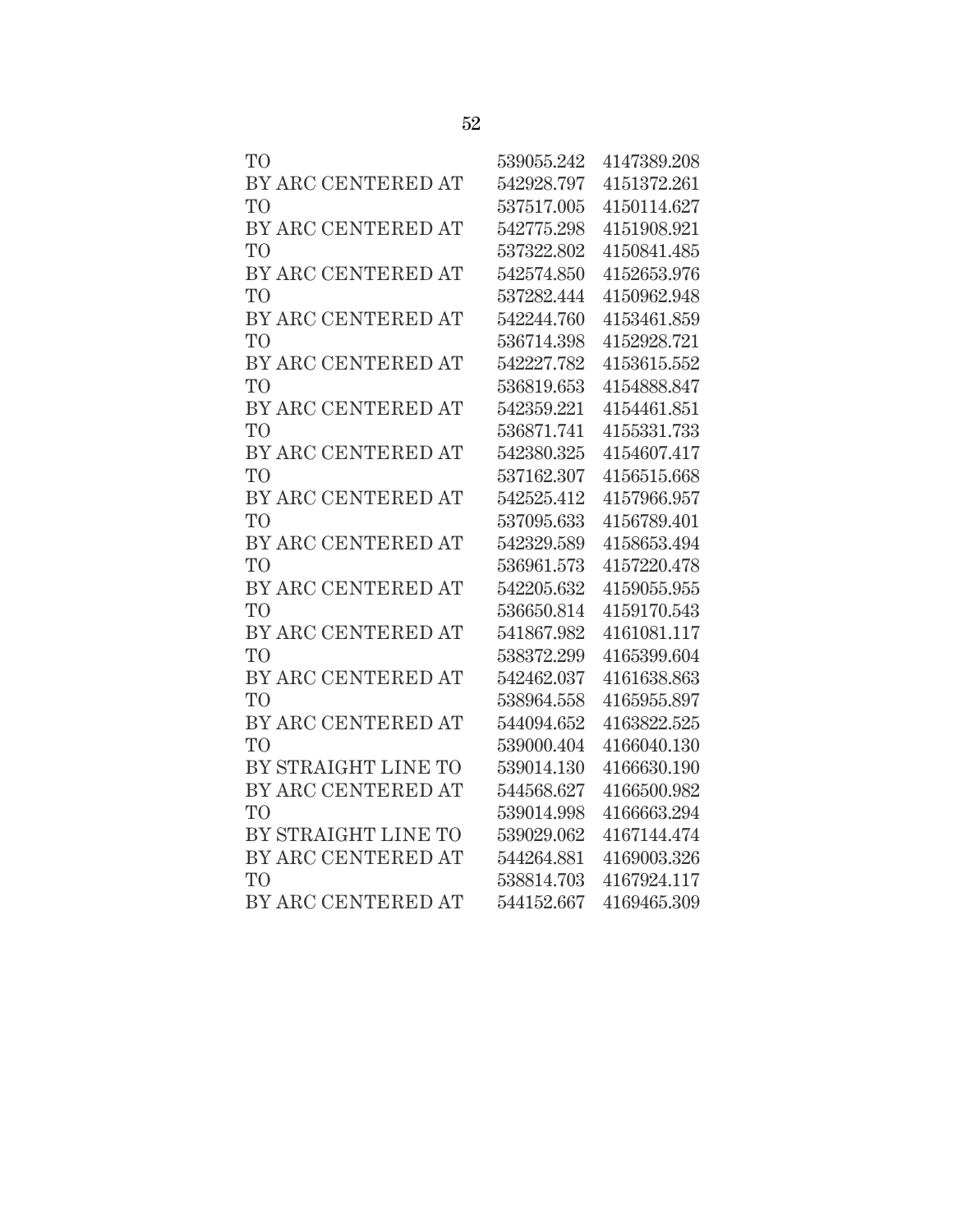| T <sub>O</sub>      | 538747.184 | 4170749.787 |
|---------------------|------------|-------------|
| BY STRAIGHT LINE TO | 538697.811 | 4171027.752 |
| BY STRAIGHT LINE TO | 538645.952 | 4171273.828 |
| BY STRAIGHT LINE TO | 538580.873 | 4171507.894 |
| BY ARC CENTERED AT  | 543933.817 | 4172996.224 |
| T <sub>O</sub>      | 538549.239 | 4171626.751 |
| BY STRAIGHT LINE TO | 538450.456 | 4172015.152 |
| BY ARC CENTERED AT  | 543835.034 | 4173384.625 |
| T <sub>O</sub>      | 538414.077 | 4172167.103 |
| BY STRAIGHT LINE TO | 538273.634 | 4172792.418 |
| BY STRAIGHT LINE TO | 538158.407 | 4173218.461 |
| BY ARC CENTERED AT  | 543521.710 | 4174669.017 |
| T <sub>O</sub>      | 538052.664 | 4173689.901 |
| BY STRAIGHT LINE TO | 537940.932 | 4174314.002 |
| BY ARC CENTERED AT  | 543409.978 | 4175293.118 |
| T <sub>O</sub>      | 537902.884 | 4174557.555 |
| BY STRAIGHT LINE TO | 537832.051 | 4175087.875 |
| BY ARC CENTERED AT  | 543339.145 | 4175823.438 |
| T <sub>O</sub>      | 537803.112 | 4175352.830 |
| BY STRAIGHT LINE TO | 537737.122 | 4176129.108 |
| BY ARC CENTERED AT  | 543273.155 | 4176599.716 |
| T <sub>O</sub>      | 537721.834 | 4176371.749 |
| BY STRAIGHT LINE TO | 537719.236 | 4176435.010 |
| BY ARC CENTERED AT  | 543237.600 | 4177080.606 |
| T <sub>O</sub>      | 537697.877 | 4176655.627 |
| BY STRAIGHT LINE TO | 537679.926 | 4176889.620 |
| BY STRAIGHT LINE TO | 537632.562 | 4177151.955 |
| BY ARC CENTERED AT  | 543100.162 | 4178139.118 |
| T <sub>O</sub>      | 537552.618 | 4177832.697 |
| BY STRAIGHT LINE TO | 537543.093 | 4178005.148 |
| BY STRAIGHT LINE TO | 537517.303 | 4178225.511 |
| BY ARC CENTERED AT  | 543035.639 | 4178871.345 |
| T <sub>O</sub>      | 537498.510 | 4178413.805 |
| BY STRAIGHT LINE TO | 537440.778 | 4179112.475 |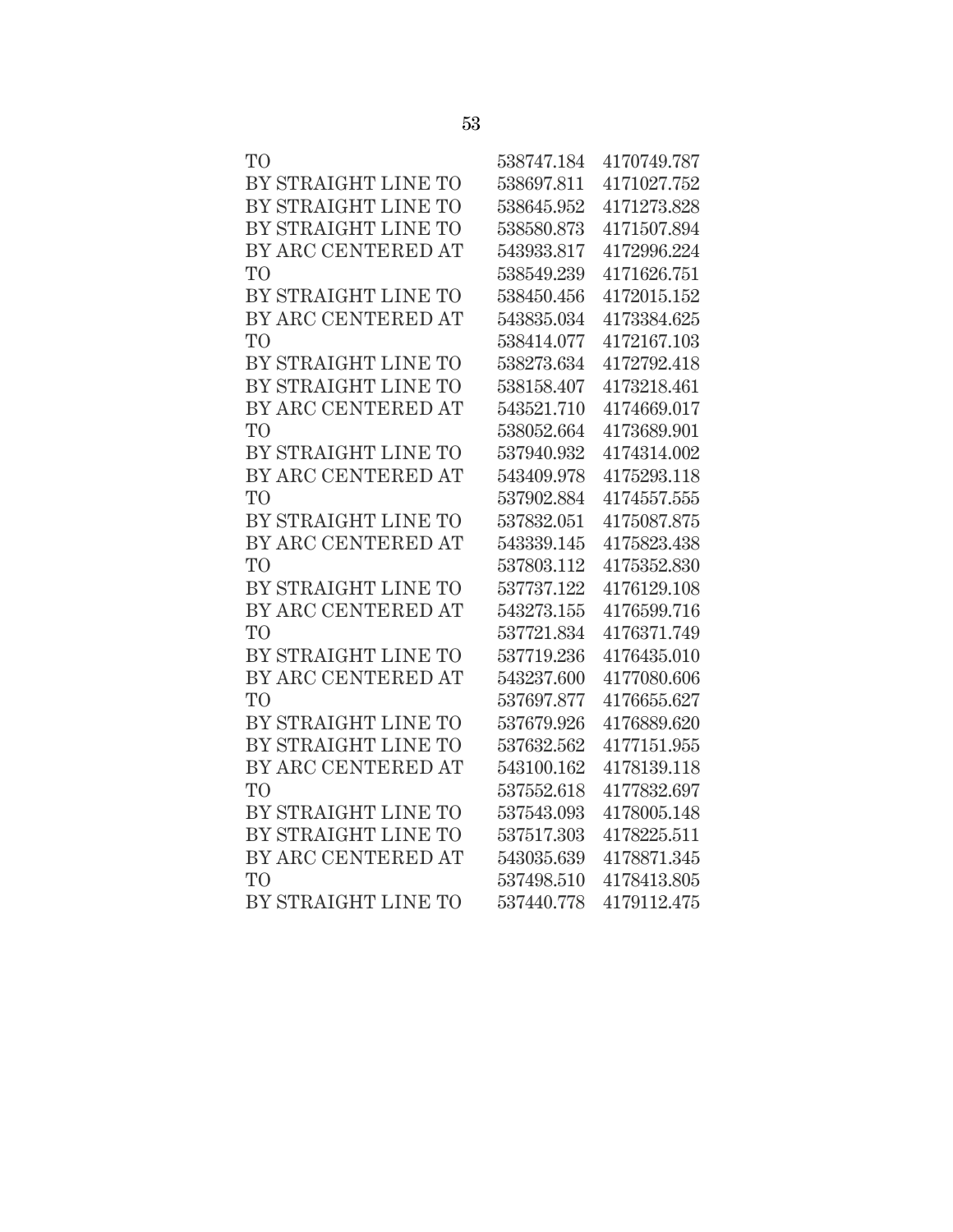| BY ARC CENTERED AT  | 542977.907 | 4179570.015 |
|---------------------|------------|-------------|
| T <sub>O</sub>      | 537437.744 | 4179150.816 |
| BY ARC CENTERED AT  | 542546.440 | 4181334.931 |
| T <sub>O</sub>      | 537334.808 | 4179409.307 |
| BY ARC CENTERED AT  | 542466.366 | 4181539.154 |
| T <sub>O</sub>      | 536985.304 | 4180629.705 |
| BY STRAIGHT LINE TO | 536981.012 | 4180655.572 |
| BY ARC CENTERED AT  | 542462.074 | 4181565.021 |
| T <sub>O</sub>      | 536910.201 | 4181350.916 |
| BY STRAIGHT LINE TO | 536414.395 | 4182722.401 |
| BY ARC CENTERED AT  | 541254.386 | 4185450.701 |
| T <sub>O</sub>      | 536322.661 | 4182891.947 |
| BY ARC CENTERED AT  | 540691.339 | 4186324.699 |
| T <sub>O</sub>      | 536217.410 | 4183030.295 |
| BY ARC CENTERED AT  | 539618.846 | 4187423.400 |
| T <sub>O</sub>      | 536102.380 | 4183121.818 |
| BY ARC CENTERED AT  | 539601.913 | 4187437.187 |
| T <sub>O</sub>      | 535735.930 | 4183446.785 |
| BY ARC CENTERED AT  | 539582.510 | 4187455.894 |
| T <sub>O</sub>      | 534734.955 | 4184741.056 |
| BY ARC CENTERED AT  | 536798.717 | 4189899.546 |
| T <sub>O</sub>      | 533262.820 | 4185613.923 |
| BY ARC CENTERED AT  | 536617.726 | 4190042.663 |
| T <sub>O</sub>      | 532578.390 | 4186227.837 |
| BY ARC CENTERED AT  | 535891.552 | 4190687.892 |
| T <sub>O</sub>      | 531839.019 | 4186887.088 |
| BY ARC CENTERED AT  | 533732.196 | 4192110.594 |
| T <sub>O</sub>      | 530752.971 | 4187420.887 |
| BY ARC CENTERED AT  | 532870.180 | 4192557.672 |
| T <sub>O</sub>      | 530516.673 | 4187524.766 |
| BY ARC CENTERED AT  | 532753.683 | 4192610.523 |
| T <sub>O</sub>      | 529093.666 | 4188430.402 |
| BY ARC CENTERED AT  | 526589.053 | 4193389.842 |
| T <sub>O</sub>      | 524765.780 | 4188141.527 |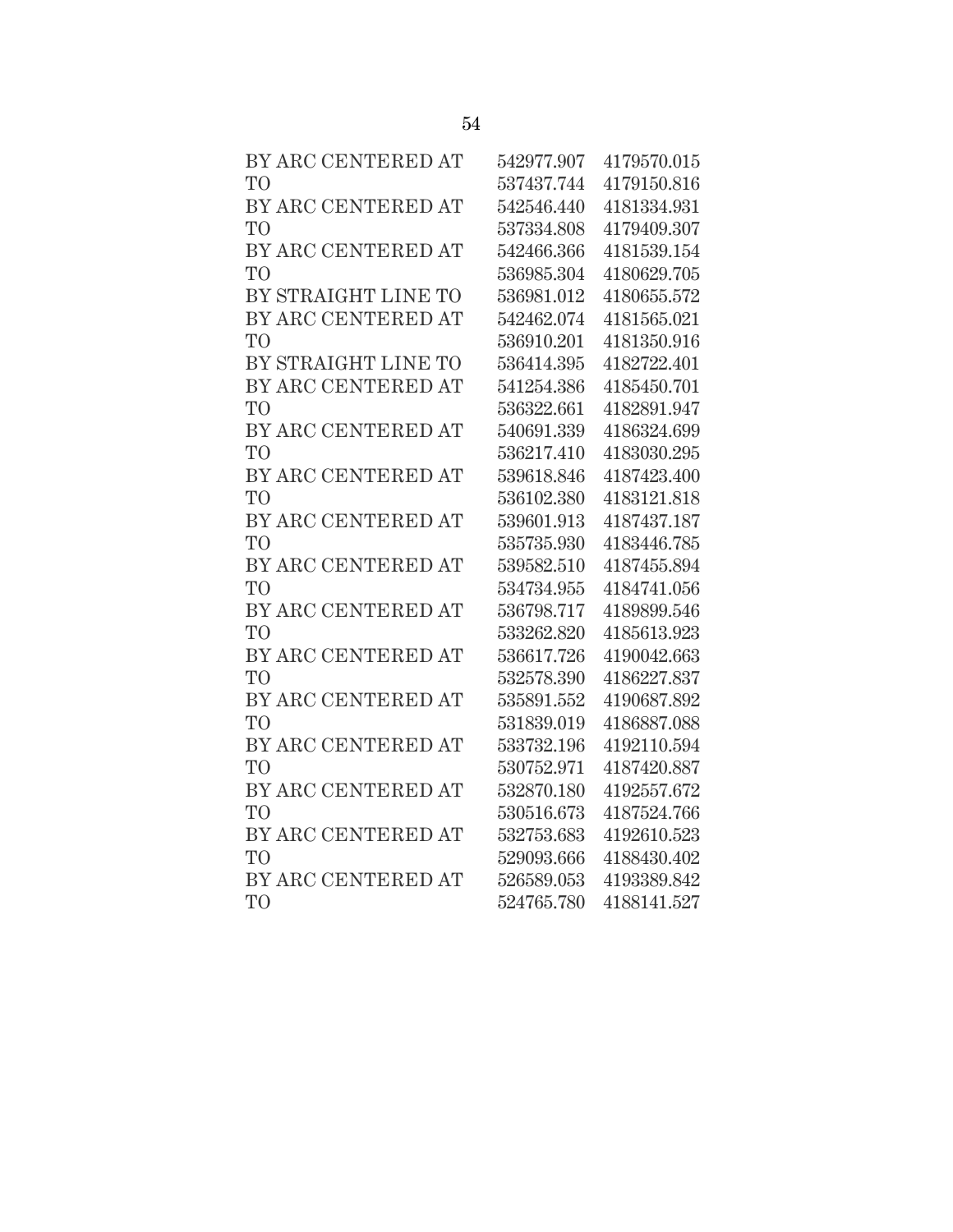| BY ARC CENTERED AT | 526465.807 | 4193431.049 |
|--------------------|------------|-------------|
| T <sub>O</sub>     | 522864.802 | 4189199.986 |
| BY ARC CENTERED AT | 526106.568 | 4193712.201 |
| T <sub>O</sub>     | 522788.982 | 4189255.435 |
| BY ARC CENTERED AT | 525786.621 | 4193933.394 |
| T <sub>O</sub>     | 522306.277 | 4189602.534 |
| BY ARC CENTERED AT | 525466.149 | 4194172.474 |
| T <sub>O</sub>     | 522218.936 | 4189664.177 |
| BY ARC CENTERED AT | 524702.949 | 4194633.967 |
| T <sub>O</sub>     | 522072.046 | 4189740.350 |
| BY ARC CENTERED AT | 523984.935 | 4194956.670 |
| T <sub>O</sub>     | 521229.216 | 4190132.237 |
| BY ARC CENTERED AT | 523954.112 | 4194974.146 |
| T <sub>O</sub>     | 520467.256 | 4190648.528 |
| BY ARC CENTERED AT | 523881.654 | 4195031.566 |
| T <sub>O</sub>     | 519038.438 | 4192308.994 |
| BY ARC CENTERED AT | 523826.425 | 4195127.561 |
| T <sub>O</sub>     | 518533.066 | 4193439.518 |
| BY ARC CENTERED AT | 520329.168 | 4198697.194 |
| T <sub>O</sub>     | 516310.895 | 4194860.188 |
| BY ARC CENTERED AT | 519534.178 | 4199385.625 |
| T <sub>O</sub>     | 515882.270 | 4195198.418 |
| BY ARC CENTERED AT | 518815.342 | 4199917.128 |
| T <sub>O</sub>     | 515409.088 | 4195527.758 |
| BY ARC CENTERED AT | 518771.332 | 4199950.930 |
| T <sub>O</sub>     | 514218.388 | 4196766.619 |
| BY ARC CENTERED AT | 518631.778 | 4200141.693 |
| T <sub>O</sub>     | 513180.391 | 4199068.606 |
| BY ARC CENTERED AT | 518624.371 | 4200178.659 |
| T <sub>O</sub>     | 513128.603 | 4199362.772 |
| BY ARC CENTERED AT | 516498.639 | 4203780.010 |
| T <sub>O</sub>     | 511505.354 | 4201343.570 |
| BY ARC CENTERED AT | 515007.073 | 4205657.165 |
| T <sub>O</sub>     | 510924.570 | 4201888.571 |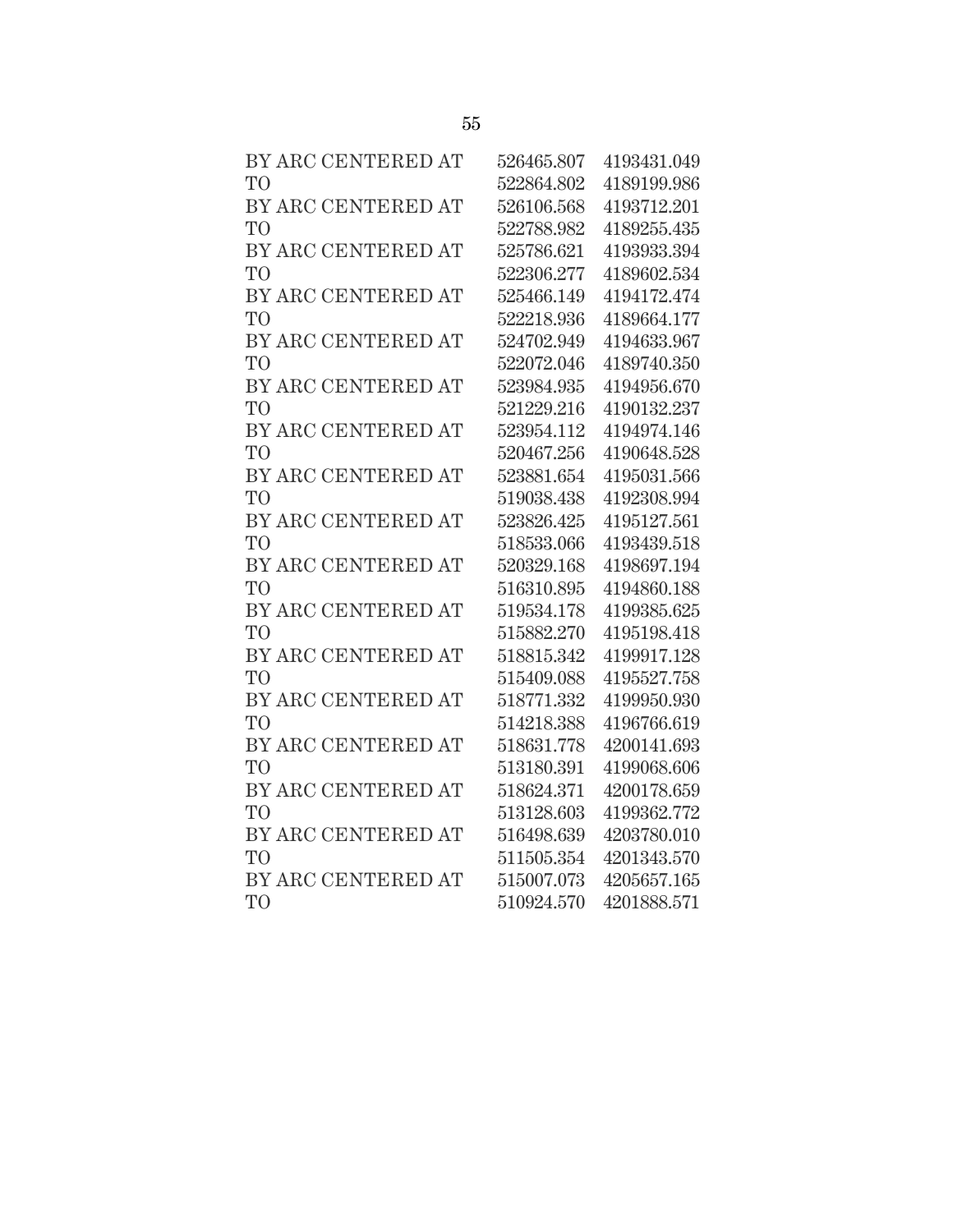| BY ARC CENTERED AT  | 514000.745 | 4206515.263 |
|---------------------|------------|-------------|
| T <sub>O</sub>      | 510121.726 | 4202537.532 |
| BY ARC CENTERED AT  | 513155.859 | 4207191.903 |
| T <sub>O</sub>      | 509637.662 | 4202891.737 |
| BY STRAIGHT LINE TO | 509504.472 | 4202947.341 |
| BY STRAIGHT LINE TO | 508934.277 | 4203159.108 |
| BY STRAIGHT LINE TO | 508849.771 | 4203186.441 |
| BY STRAIGHT LINE TO | 508756.198 | 4203207.608 |
| BY ARC CENTERED AT  | 503400.474 | 4204685.903 |
| T <sub>O</sub>      | 504860.726 | 4199325.231 |
| BY ARC CENTERED AT  | 503059.019 | 4204580.989 |
| T <sub>O</sub>      | 503360.005 | 4199033.148 |
| BY ARC CENTERED AT  | 502919.984 | 4204571.696 |
| T <sub>O</sub>      | 502986.308 | 4199016.092 |
| BY ARC CENTERED AT  | 502715.087 | 4204565.468 |
| T <sub>O</sub>      | 502923.277 | 4199013.370 |
| BY ARC CENTERED AT  | 502644.349 | 4204562.364 |
| T <sub>O</sub>      | 500986.539 | 4199259.459 |
| BY ARC CENTERED AT  | 501366.127 | 4204802.477 |
| T <sub>O</sub>      | 500273.704 | 4199354.932 |
| BY ARC CENTERED AT  | 500548.986 | 4204904.108 |
| T <sub>O</sub>      | 499617.752 | 4199426.705 |
| BY ARC CENTERED AT  | 500492.884 | 4204913.351 |
| T <sub>O</sub>      | 499567.190 | 4199435.009 |
| BY ARC CENTERED AT  | 499648.934 | 4204990.408 |
| T <sub>O</sub>      | 498725.734 | 4199511.646 |
| BY ARC CENTERED AT  | 498692.801 | 4205067.548 |
| T <sub>O</sub>      | 497334.287 | 4199680.195 |
| BY ARC CENTERED AT  | 498617.191 | 4205086.052 |
| T <sub>O</sub>      | 497283.851 | 4199692.413 |
| BY ARC CENTERED AT  | 497965.976 | 4205206.381 |
| T <sub>O</sub>      | 495900.986 | 4200048.382 |
| BY ARC CENTERED AT  | 497895.251 | 4205234.136 |
| T <sub>O</sub>      | 494525.385 | 4200816.768 |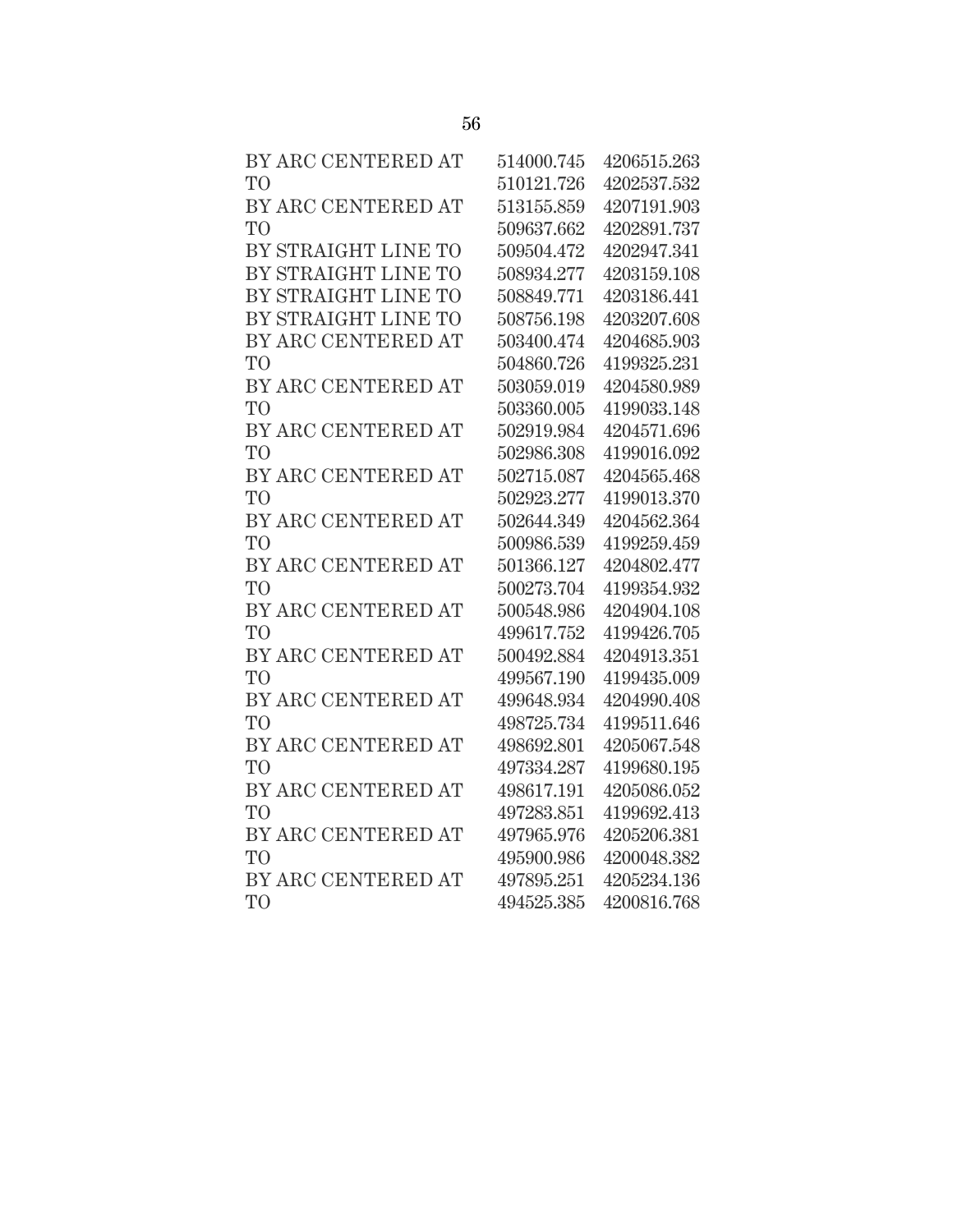| BY ARC CENTERED AT  | 497870.864 | 4205252.634 |
|---------------------|------------|-------------|
| T <sub>O</sub>      | 494184.027 | 4201096.149 |
| BY ARC CENTERED AT  | 497817.706 | 4205299.185 |
| T <sub>O</sub>      | 492442.256 | 4206704.060 |
| BY ARC CENTERED AT  | 497860.924 | 4205476.390 |
| T <sub>O</sub>      | 493333.966 | 4208697.537 |
| BY ARC CENTERED AT  | 498090.272 | 4205825.832 |
| T <sub>O</sub>      | 494507.880 | 4210072.666 |
| BY ARC CENTERED AT  | 499680.016 | 4208043.346 |
| T <sub>O</sub>      | 494662.387 | 4210429.249 |
| BY STRAIGHT LINE TO | 494711.333 | 4210532.184 |
| BY STRAIGHT LINE TO | 495778.896 | 4213345.285 |
| BY STRAIGHT LINE TO | 497134.838 | 4217043.405 |
| BY STRAIGHT LINE TO | 497828.252 | 4219139.959 |
| BY STRAIGHT LINE TO | 498052.252 | 4219871.903 |
| BY ARC CENTERED AT  | 503365.030 | 4218246.012 |
| T <sub>O</sub>      | 498170.462 | 4220217.204 |
| BY STRAIGHT LINE TO | 498336.089 | 4220825.491 |
| BY ARC CENTERED AT  | 503696.919 | 4219365.821 |
| T <sub>O</sub>      | 498344.105 | 4220854.620 |
| BY STRAIGHT LINE TO | 498465.061 | 4221289.504 |
| BY STRAIGHT LINE TO | 498644.517 | 4222030.767 |
| BY STRAIGHT LINE TO | 498703.144 | 4222275.545 |
| BY ARC CENTERED AT  | 502797.327 | 4226031.447 |
| T <sub>O</sub>      | 498039.370 | 4223162.479 |
| BY ARC CENTERED AT  | 502767.629 | 4226080.132 |
| T <sub>O</sub>      | 497553.952 | 4224160.053 |
| BY ARC CENTERED AT  | 502762.272 | 4226094.616 |
| T <sub>O</sub>      | 497207.620 | 4226216.995 |
| BY ARC CENTERED AT  | 502026.078 | 4228983.147 |
| T <sub>O</sub>      | 496804.887 | 4227083.594 |
| BY ARC CENTERED AT  | 500439.547 | 4231285.782 |
| T <sub>O</sub>      | 496312.222 | 4227566.330 |
| BY ARC CENTERED AT  | 500418.880 | 4231308.588 |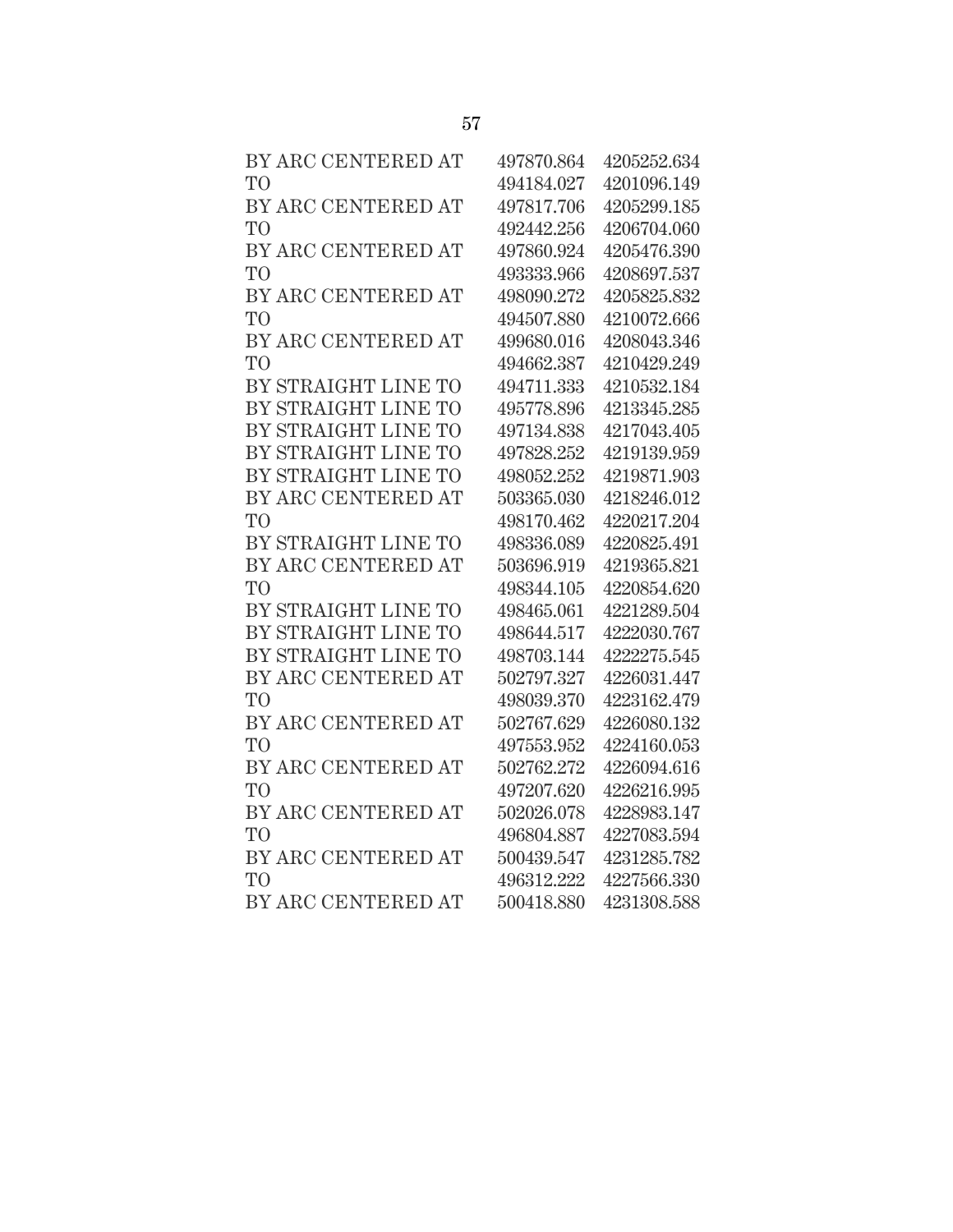| T <sub>O</sub>      | 494948.772 | 4230335.421 |
|---------------------|------------|-------------|
| BY STRAIGHT LINE TO | 491561.250 | 4234281.180 |
| BY ARC CENTERED AT  | 494660.824 | 4238892.229 |
| T <sub>O</sub>      | 490351.734 | 4235384.969 |
| BY ARC CENTERED AT  | 494465.689 | 4239119.203 |
| T <sub>O</sub>      | 490208.216 | 4235549.461 |
| BY ARC CENTERED AT  | 494281.241 | 4239328.297 |
| T <sub>O</sub>      | 489852.867 | 4235972.907 |
| BY ARC CENTERED AT  | 494266.924 | 4239347.109 |
| T <sub>O</sub>      | 489188.061 | 4237094.491 |
| BY ARC CENTERED AT  | 494228.609 | 4239431.586 |
| T <sub>O</sub>      | 489019.891 | 4237498.092 |
| BY ARC CENTERED AT  | 494221.821 | 4239449.775 |
| T <sub>O</sub>      | 488886.649 | 4237898.943 |
| BY ARC CENTERED AT  | 494146.701 | 4239688.075 |
| T <sub>O</sub>      | 488864.793 | 4237964.537 |
| BY ARC CENTERED AT  | 493216.735 | 4241418.482 |
| T <sub>O</sub>      | 488346.893 | 4238743.829 |
| BY ARC CENTERED AT  | 493170.426 | 4241501.121 |
| T <sub>O</sub>      | 487899.399 | 4239744.588 |
| BY ARC CENTERED AT  | 493093.880 | 4241716.009 |
| T <sub>O</sub>      | 488210.865 | 4244366.537 |
| BY ARC CENTERED AT  | 492721.883 | 4247609.969 |
| T <sub>O</sub>      | 487782.267 | 4245066.481 |
| BY ARC CENTERED AT  | 492405.750 | 4248147.478 |
| T <sub>O</sub>      | 487342.773 | 4245859.378 |
| BY ARC CENTERED AT  | 491551.919 | 4249485.978 |
| T <sub>O</sub>      | 486567.021 | 4247032.424 |
| BY ARC CENTERED AT  | 490908.530 | 4250499.474 |
| T <sub>O</sub>      | 486129.819 | 4247665.209 |
| BY ARC CENTERED AT  | 490603.697 | 4250959.682 |
| T <sub>O</sub>      | 485434.186 | 4248923.683 |
| BY ARC CENTERED AT  | 490401.478 | 4251412.688 |
| T <sub>O</sub>      | 485338.861 | 4249123.792 |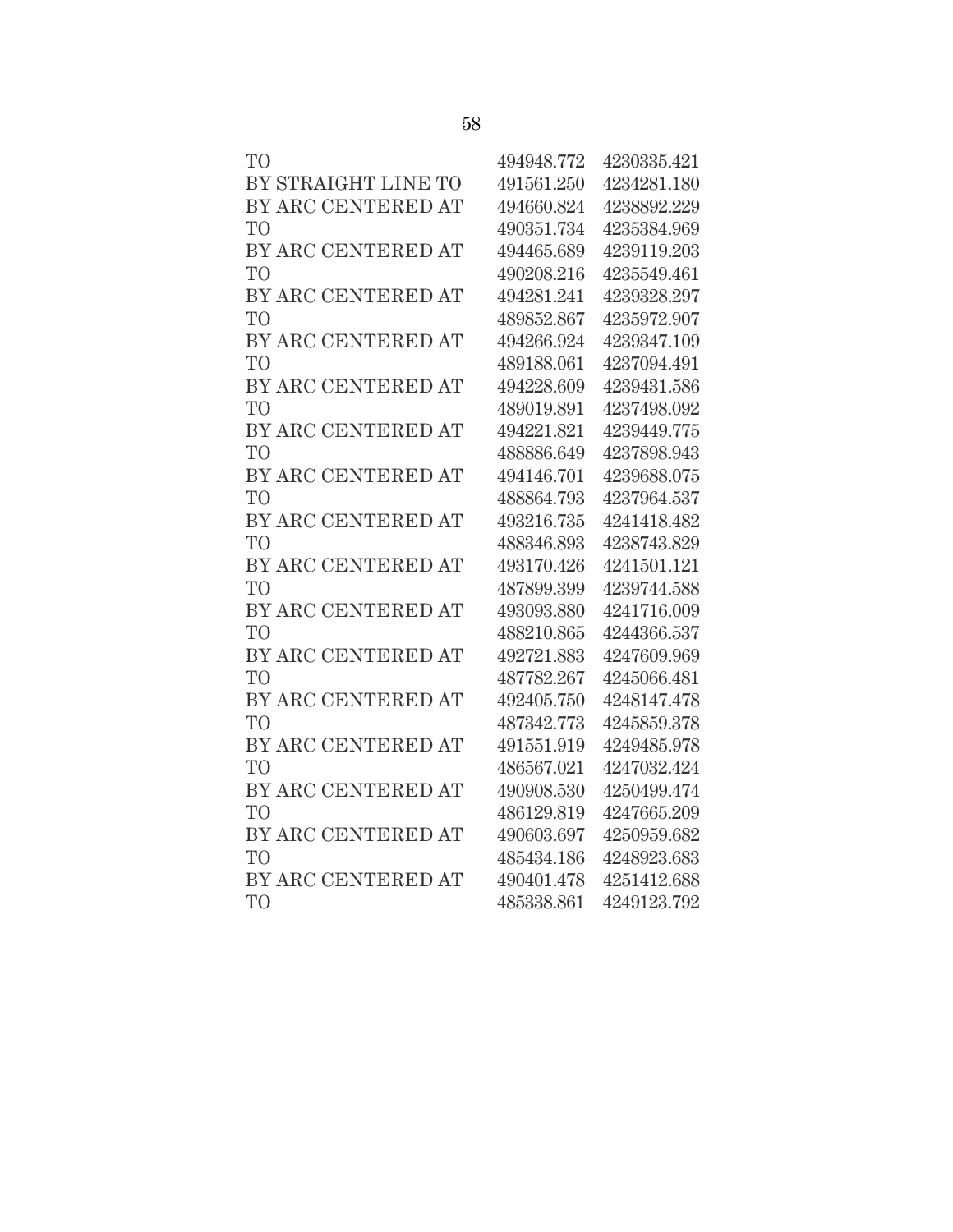| BY ARC CENTERED AT | 489386.827 | 4252929.460 |
|--------------------|------------|-------------|
| T <sub>O</sub>     | 484801.439 | 4249792.048 |
| BY ARC CENTERED AT | 487567.938 | 4254610.307 |
| T <sub>O</sub>     | 482241.391 | 4253030.105 |
| BY ARC CENTERED AT | 486458.391 | 4256647.570 |
| T <sub>O</sub>     | 481633.689 | 4253892.323 |
| BY ARC CENTERED AT | 485994.491 | 4257335.075 |
| T <sub>O</sub>     | 481454.069 | 4254132.934 |
| BY ARC CENTERED AT | 484479.985 | 4258792.652 |
| T <sub>O</sub>     | 480646.268 | 4254771.240 |
| BY ARC CENTERED AT | 484226.016 | 4259020.304 |
| T <sub>O</sub>     | 480505.612 | 4254893.837 |
| BY ARC CENTERED AT | 481369.369 | 4260382.285 |
| T <sub>O</sub>     | 478013.764 | 4255954.074 |
| BY ARC CENTERED AT | 479425.520 | 4261327.721 |
| T <sub>O</sub>     | 477306.778 | 4256191.568 |
| BY ARC CENTERED AT | 479367.446 | 4261351.295 |
| T <sub>O</sub>     | 475481.004 | 4257380.816 |
| BY ARC CENTERED AT | 477426.341 | 4262585.122 |
| T <sub>O</sub>     | 472860.020 | 4259420.024 |
| BY ARC CENTERED AT | 477117.741 | 4262989.470 |
| T <sub>O</sub>     | 472607.882 | 4259744.427 |
| BY ARC CENTERED AT | 477099.408 | 4263014.798 |
| T <sub>O</sub>     | 472200.042 | 4260394.616 |
| BY ARC CENTERED AT | 475615.656 | 4264776.707 |
| T <sub>O</sub>     | 471525.259 | 4261016.682 |
| BY ARC CENTERED AT | 475576.320 | 4264819.055 |
| T <sub>O</sub>     | 471326.657 | 4261240.019 |
| BY ARC CENTERED AT | 474015.194 | 4266102.210 |
| T <sub>O</sub>     | 471185.947 | 4261320.526 |
| BY ARC CENTERED AT | 473973.394 | 4266126.697 |
| T <sub>O</sub>     | 470464.731 | 4261818.748 |
| BY ARC CENTERED AT | 473409.482 | 4266530.179 |
| T <sub>O</sub>     | 468952.427 | 4263212.982 |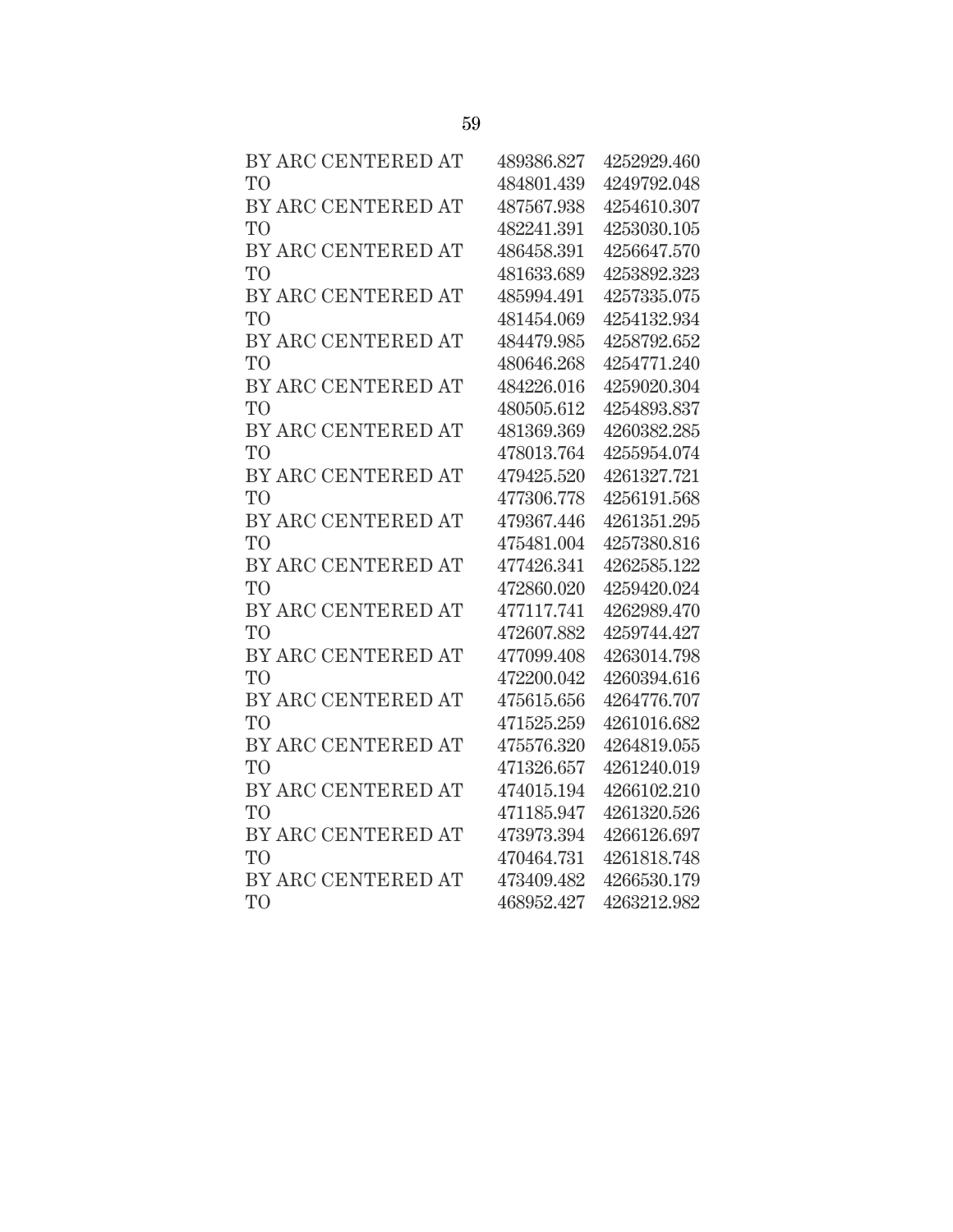| BY ARC CENTERED AT | 471771.764 | 4268000.515 |
|--------------------|------------|-------------|
| T <sub>O</sub>     | 468787.658 | 4263313.912 |
| BY ARC CENTERED AT | 470999.265 | 4268410.767 |
| T <sub>O</sub>     | 467100.903 | 4264451.990 |
| BY ARC CENTERED AT | 470910.275 | 4268496.471 |
| T <sub>O</sub>     | 466484.147 | 4265138.120 |
| BY ARC CENTERED AT | 470685.739 | 4268773.468 |
| T <sub>O</sub>     | 466090.033 | 4265651.189 |
| BY ARC CENTERED AT | 470373.408 | 4269189.810 |
| T <sub>O</sub>     | 464968.738 | 4267901.913 |
| BY ARC CENTERED AT | 468748.463 | 4271974.113 |
| T <sub>O</sub>     | 464530.228 | 4268358.089 |
| BY ARC CENTERED AT | 467868.113 | 4272799.672 |
| <b>TO</b>          | 464428.727 | 4268436.214 |
| BY ARC CENTERED AT | 467808.315 | 4272846.149 |
| T <sub>O</sub>     | 463793.823 | 4269005.186 |
| BY ARC CENTERED AT | 467686.425 | 4272969.627 |
| T <sub>O</sub>     | 462544.816 | 4270864.160 |
| BY ARC CENTERED AT | 467682.114 | 4272980.124 |
| T <sub>O</sub>     | 462423.199 | 4271187.653 |
| BY ARC CENTERED AT | 467598.148 | 4273209.791 |
| T <sub>O</sub>     | 462316.971 | 4271484.013 |
| BY ARC CENTERED AT | 466904.992 | 4274617.574 |
| T <sub>O</sub>     | 462103.328 | 4271822.371 |
| BY ARC CENTERED AT | 466196.412 | 4275579.471 |
| T <sub>O</sub>     | 462067.981 | 4271861.247 |
| BY ARC CENTERED AT | 465931.851 | 4275853.695 |
| T <sub>O</sub>     | 461111.910 | 4273090.128 |
| BY ARC CENTERED AT | 465300.776 | 4276740.133 |
| T <sub>O</sub>     | 460173.543 | 4274599.896 |
| BY ARC CENTERED AT | 464061.539 | 4278568.853 |
| T <sub>O</sub>     | 458863.110 | 4276607.866 |
| BY ARC CENTERED AT | 464055.806 | 4278583.984 |
| T <sub>O</sub>     | 458726.175 | 4277014.217 |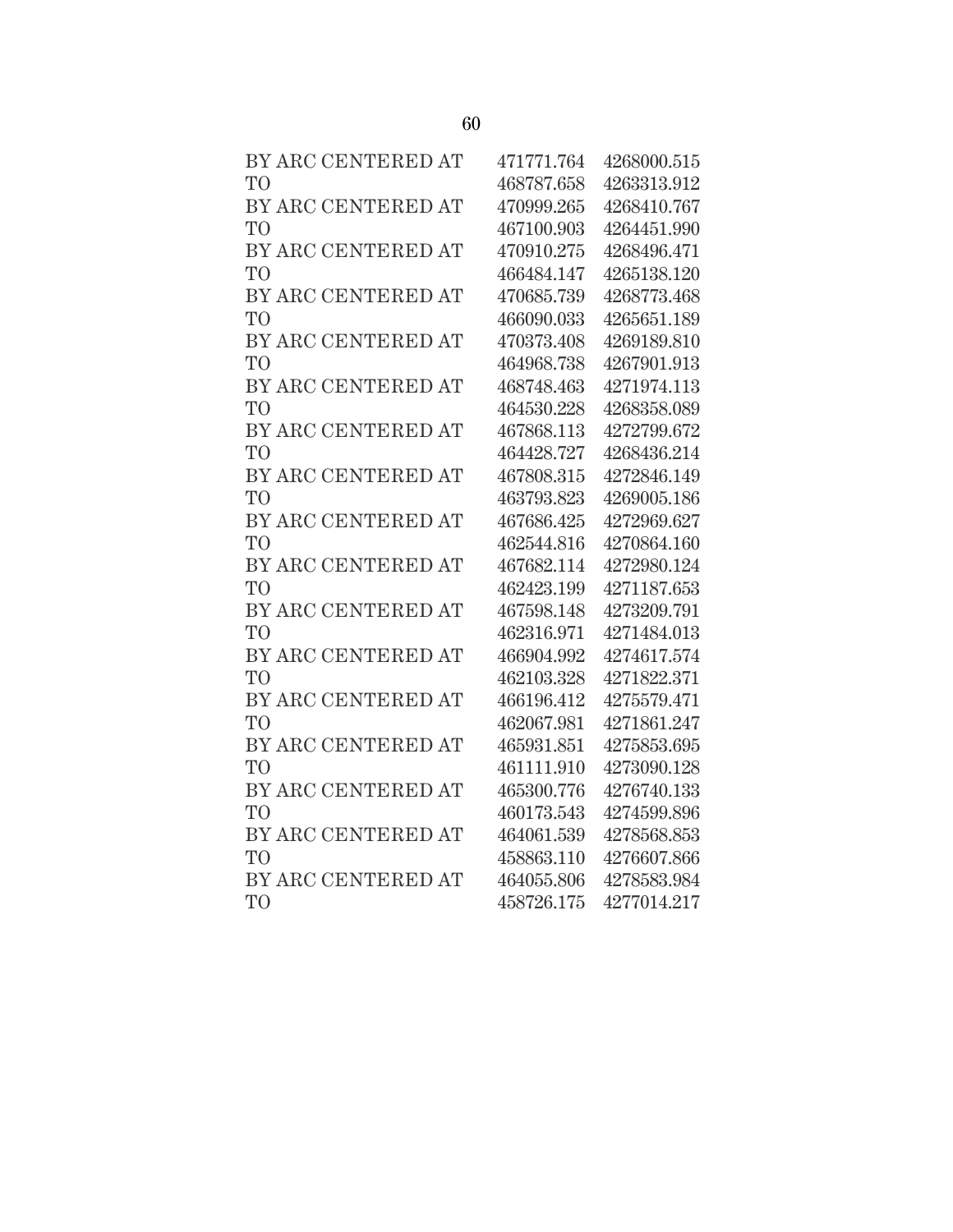| BY ARC CENTERED AT | 462388.517 | 4281192.301 |
|--------------------|------------|-------------|
| T <sub>O</sub>     | 458412.314 | 4277311.715 |
| BY ARC CENTERED AT | 462054.161 | 4281507.676 |
| T <sub>O</sub>     | 456664.436 | 4280158.601 |
| BY ARC CENTERED AT | 462048.943 | 4281528.354 |
| T <sub>O</sub>     | 456647.170 | 4280228.362 |
| BY ARC CENTERED AT | 460529.398 | 4284202.961 |
| T <sub>O</sub>     | 455893.178 | 4281141.164 |
| BY ARC CENTERED AT | 458262.507 | 4286166.641 |
| T <sub>O</sub>     | 454731.798 | 4281876.742 |
| BY ARC CENTERED AT | 457946.726 | 4286408.119 |
| T <sub>O</sub>     | 453685.873 | 4282842.412 |
| BY ARC CENTERED AT | 456019.503 | 4287884.565 |
| T <sub>O</sub>     | 453638.349 | 4282864.681 |
| BY ARC CENTERED AT | 455192.195 | 4288198.975 |
| T <sub>O</sub>     | 451429.562 | 4284110.977 |
| BY ARC CENTERED AT | 454807.273 | 4288522.349 |
| T <sub>O</sub>     | 450759.630 | 4284716.338 |
| BY ARC CENTERED AT | 453976.173 | 4289246.568 |
| T <sub>O</sub>     | 449224.032 | 4286367.976 |
| BY ARC CENTERED AT | 453934.083 | 4289314.933 |
| T <sub>O</sub>     | 448732.689 | 4287361.825 |
| BY ARC CENTERED AT | 452920.151 | 4291013.440 |
| T <sub>O</sub>     | 448361.995 | 4287836.594 |
| BY ARC CENTERED AT | 451577.851 | 4292367.312 |
| T <sub>O</sub>     | 447063.419 | 4289128.633 |
| BY ARC CENTERED AT | 448666.236 | 4294448.418 |
| T <sub>O</sub>     | 446204.272 | 4289467.668 |
| BY ARC CENTERED AT | 448599.382 | 4294480.909 |
| T <sub>O</sub>     | 445051.369 | 4290205.311 |
| BY ARC CENTERED AT | 448482.750 | 4294575.066 |
| T <sub>O</sub>     | 444470.772 | 4290731.478 |
| BY ARC CENTERED AT | 448408.221 | 4294651.380 |
| T <sub>O</sub>     | 444011.033 | 4291255.225 |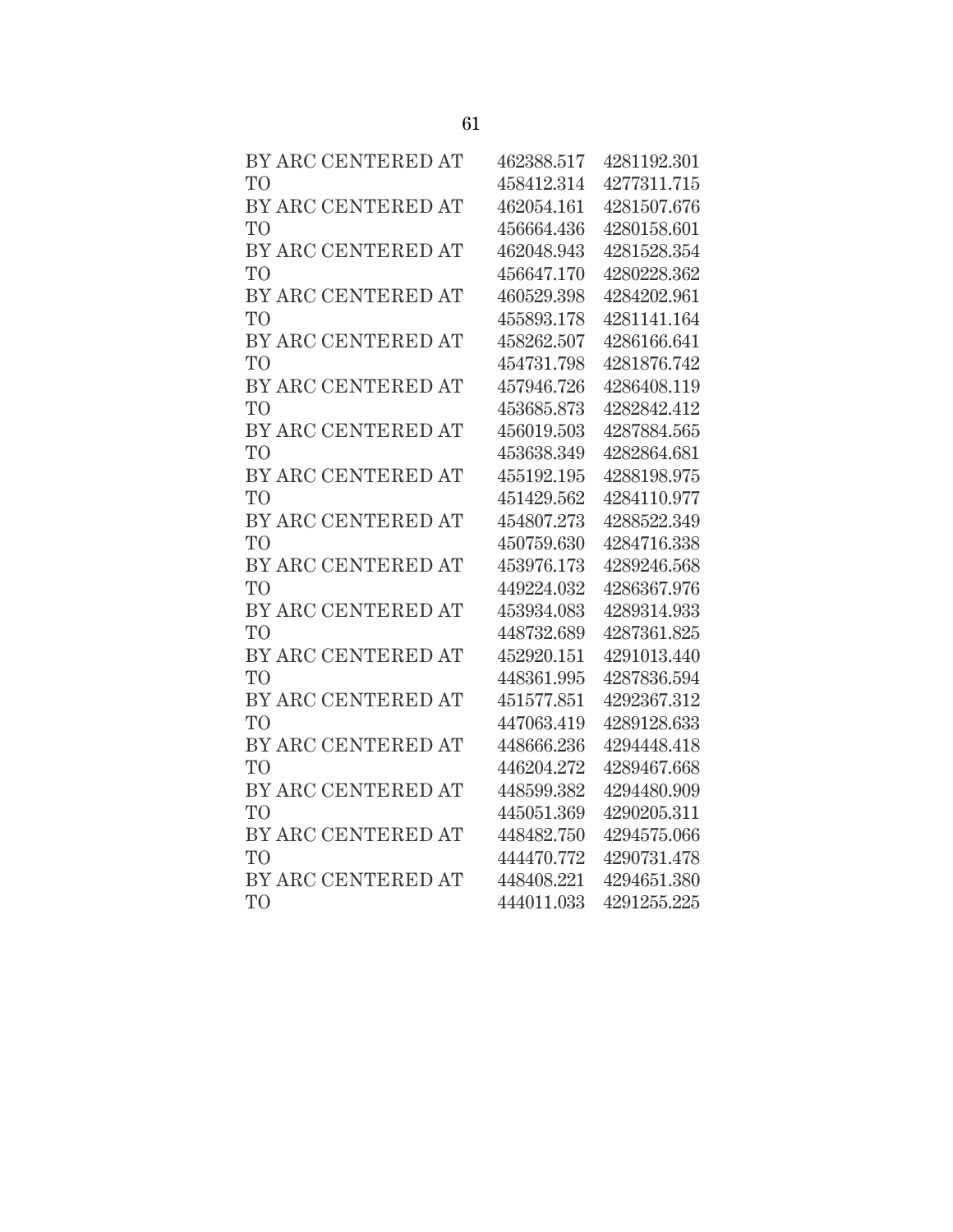| BY ARC CENTERED AT | 447843.265 | 4295278.051 |
|--------------------|------------|-------------|
| T <sub>O</sub>     | 443103.344 | 4292379.381 |
| BY ARC CENTERED AT | 447632.856 | 4295596.936 |
| T <sub>O</sub>     | 442671.483 | 4293096.154 |
| BY ARC CENTERED AT | 444901.305 | 4298185.066 |
| T <sub>O</sub>     | 441023.314 | 4294206.332 |
| BY ARC CENTERED AT | 444890.766 | 4298195.311 |
| T <sub>O</sub>     | 440109.470 | 4295365.408 |
| BY ARC CENTERED AT | 444880.279 | 4298212.955 |
| T <sub>O</sub>     | 439845.697 | 4295863.037 |
| BY ARC CENTERED AT | 442661.679 | 4300652.544 |
| T <sub>O</sub>     | 437205.849 | 4299602.282 |
| BY ARC CENTERED AT | 440981.619 | 4303678.149 |
| T <sub>O</sub>     | 436600.938 | 4300260.727 |
| BY ARC CENTERED AT | 440957.987 | 4303708.228 |
| T <sub>O</sub>     | 436064.761 | 4301076.598 |
| BY ARC CENTERED AT | 438866.259 | 4305874.592 |
| T <sub>O</sub>     | 434733.468 | 4302161.214 |
| BY ARC CENTERED AT | 438846.912 | 4305896.012 |
| T <sub>O</sub>     | 434040.327 | 4303109.280 |
| BY ARC CENTERED AT | 437130.817 | 4307726.423 |
| T <sub>O</sub>     | 433085.958 | 4303917.453 |
| BY ARC CENTERED AT | 436851.234 | 4308003.017 |
| <b>TO</b>          | 431346.497 | 4307250.022 |
| BY ARC CENTERED AT | 436843.938 | 4308054.555 |
| T <sub>O</sub>     | 431308.632 | 4307575.464 |
| BY ARC CENTERED AT | 436755.888 | 4308669.330 |
| T <sub>O</sub>     | 431227.240 | 4308118.707 |
| BY ARC CENTERED AT | 436674.503 | 4309212.535 |
| T <sub>O</sub>     | 431225.370 | 4308128.062 |
| BY ARC CENTERED AT | 436456.169 | 4310000.994 |
| T <sub>O</sub>     | 431028.536 | 4308813.587 |
| BY ARC CENTERED AT | 435558.475 | 4312030.540 |
| T <sub>O</sub>     | 430421.149 | 4309914.643 |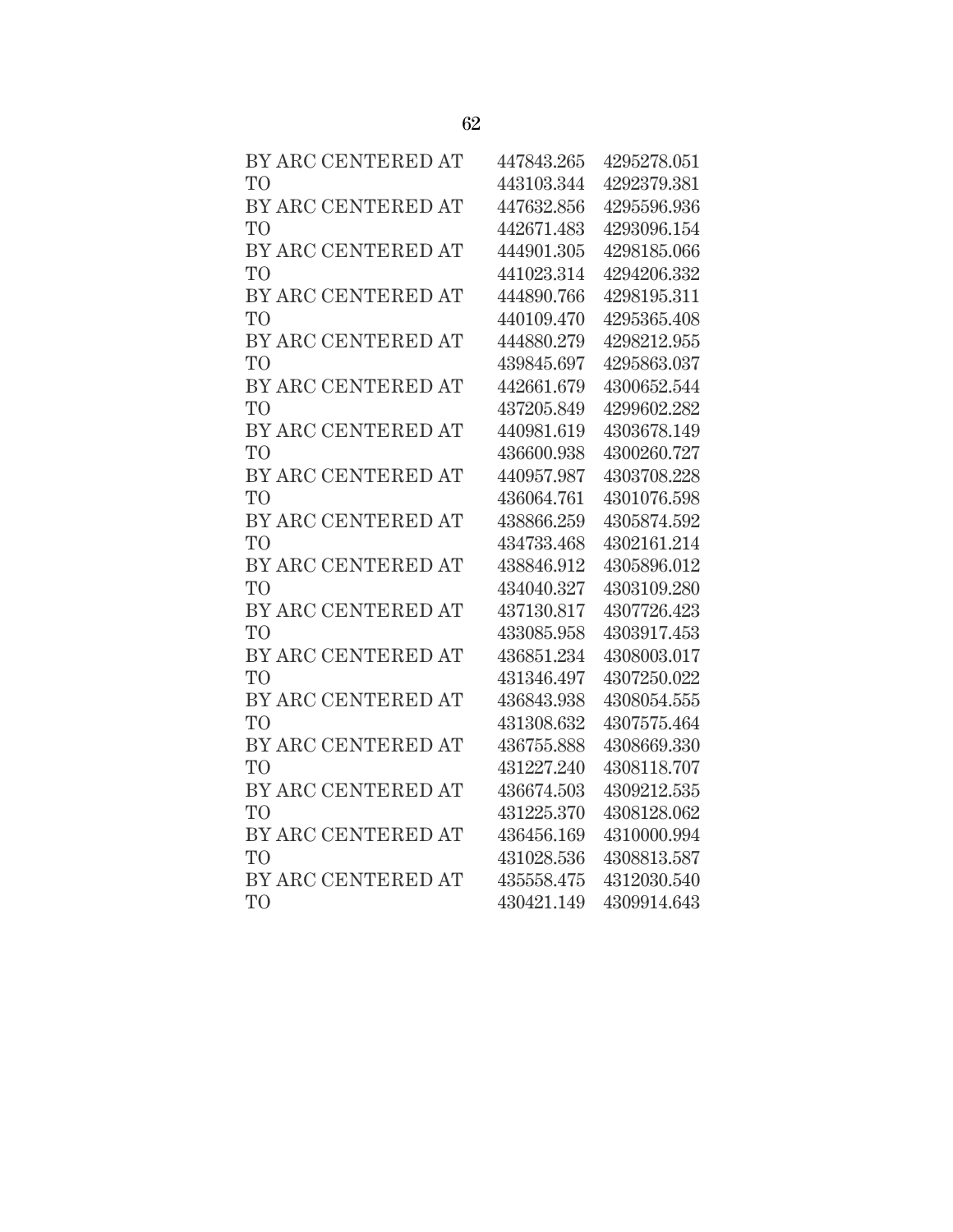| BY ARC CENTERED AT  | 435294.122 | 4312583.589 |
|---------------------|------------|-------------|
| T <sub>O</sub>      | 433780.634 | 4317929.474 |
| BY ARC CENTERED AT  | 438846.472 | 4315647.715 |
| T <sub>O</sub>      | 433993.315 | 4318352.526 |
| BY STRAIGHT LINE TO | 434077.179 | 4318554.070 |
| BY STRAIGHT LINE TO | 434162.047 | 4318766.371 |
| BY ARC CENTERED AT  | 439500.757 | 4317227.763 |
| T <sub>O</sub>      | 434247.861 | 4319037.795 |
| BY ARC CENTERED AT  | 439802.631 | 4318920.903 |
| T <sub>O</sub>      | 434259.484 | 4319298.598 |
| BY ARC CENTERED AT  | 439782.726 | 4319901.035 |
| T <sub>O</sub>      | 434241.350 | 4320303.890 |
| BY ARC CENTERED AT  | 439661.502 | 4321524.993 |
| T <sub>O</sub>      | 434127.790 | 4322022.155 |
| BY ARC CENTERED AT  | 439035.977 | 4324625.775 |
| T <sub>O</sub>      | 433632.669 | 4323332.178 |
| BY ARC CENTERED AT  | 438941.805 | 4324969.922 |
| T <sub>O</sub>      | 433607.685 | 4323415.477 |
| BY ARC CENTERED AT  | 438181.563 | 4326569.645 |
| T <sub>O</sub>      | 433426.617 | 4323695.689 |
| BY ARC CENTERED AT  | 437625.423 | 4327334.255 |
| T <sub>O</sub>      | 432103.483 | 4326719.996 |
| BY ARC CENTERED AT  | 437623.403 | 4327352.150 |
| T <sub>O</sub>      | 432070.751 | 4327544.991 |
| BY ARC CENTERED AT  | 436884.312 | 4330319.655 |
| T <sub>O</sub>      | 431478.170 | 4329037.950 |
| BY ARC CENTERED AT  | 435879.271 | 4332429.034 |
| T <sub>O</sub>      | 430382.445 | 4331620.309 |
| BY ARC CENTERED AT  | 435779.276 | 4332940.668 |
| T <sub>O</sub>      | 430225.183 | 4333086.222 |
| BY ARC CENTERED AT  | 434602.998 | 4336507.314 |
| T <sub>O</sub>      | 429551.616 | 4334193.728 |
| BY ARC CENTERED AT  | 434224.163 | 4337199.796 |
| T <sub>O</sub>      | 429439.813 | 4334375.060 |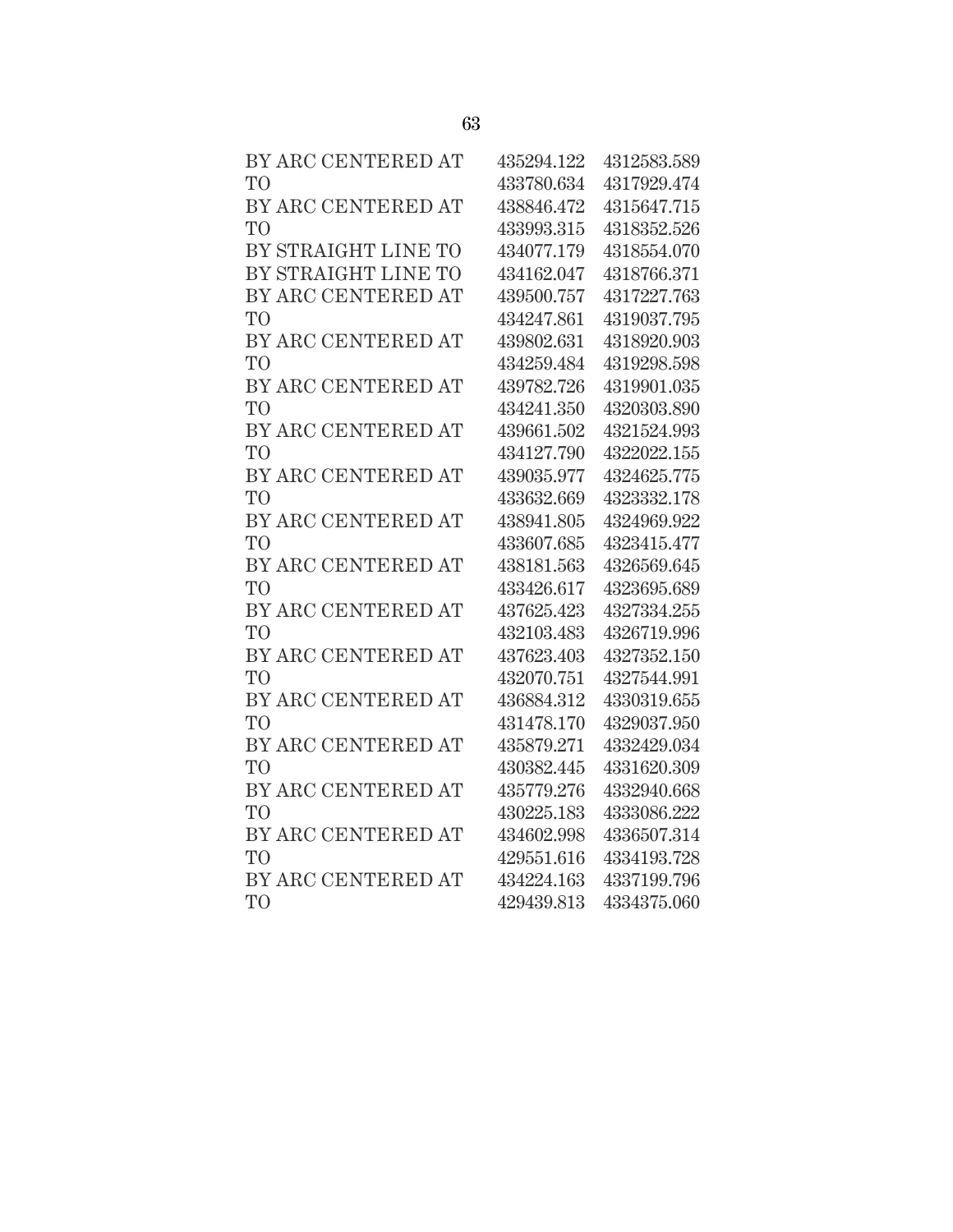| BY ARC CENTERED AT | 433443.974 | 4338226.791 |
|--------------------|------------|-------------|
| T <sub>O</sub>     | 428209.110 | 4336365.249 |
| BY ARC CENTERED AT | 432998.015 | 4339182.256 |
| T <sub>O</sub>     | 427468.556 | 4338639.836 |
| BY ARC CENTERED AT | 432526.007 | 4340940.124 |
| T <sub>O</sub>     | 426977.811 | 4341234.492 |
| BY ARC CENTERED AT | 432472.147 | 4342059.964 |
| T <sub>O</sub>     | 426922.781 | 4341788.532 |
| BY ARC CENTERED AT | 432398.348 | 4342730.500 |
| T <sub>O</sub>     | 426867.427 | 4342203.192 |
| BY ARC CENTERED AT | 432311.335 | 4343313.600 |
| T <sub>O</sub>     | 426783.094 | 4342758.903 |
| BY ARC CENTERED AT | 431847.419 | 4345044.018 |
| T <sub>O</sub>     | 426463.858 | 4343670.553 |
| BY ARC CENTERED AT | 431179.702 | 4346608.231 |
| T <sub>O</sub>     | 426463.321 | 4343671.416 |
| BY ARC CENTERED AT | 430931.527 | 4346973.577 |
| T <sub>O</sub>     | 425486.361 | 4345869.358 |
| BY ARC CENTERED AT | 430765.968 | 4347599.931 |
| T <sub>O</sub>     | 425307.356 | 4346564.221 |
| BY ARC CENTERED AT | 430694.090 | 4347925.190 |
| T <sub>O</sub>     | 425212.061 | 4347021.592 |
| BY ARC CENTERED AT | 430552.787 | 4348553.185 |
| T <sub>O</sub>     | 424999.464 | 4348380.744 |
| BY ARC CENTERED AT | 429913.461 | 4350973.381 |
| T <sub>O</sub>     | 424587.875 | 4349389.946 |
| BY ARC CENTERED AT | 429843.100 | 4351193.205 |
| T <sub>O</sub>     | 424404.672 | 4350056.261 |
| BY ARC CENTERED AT | 429613.401 | 4351989.725 |
| T <sub>O</sub>     | 424083.321 | 4352525.776 |
| BY ARC CENTERED AT | 428702.456 | 4355613.288 |
| T <sub>O</sub>     | 423903.251 | 4352813.865 |
| BY ARC CENTERED AT | 428523.863 | 4355899.166 |
| T <sub>O</sub>     | 423813.556 | 4352952.618 |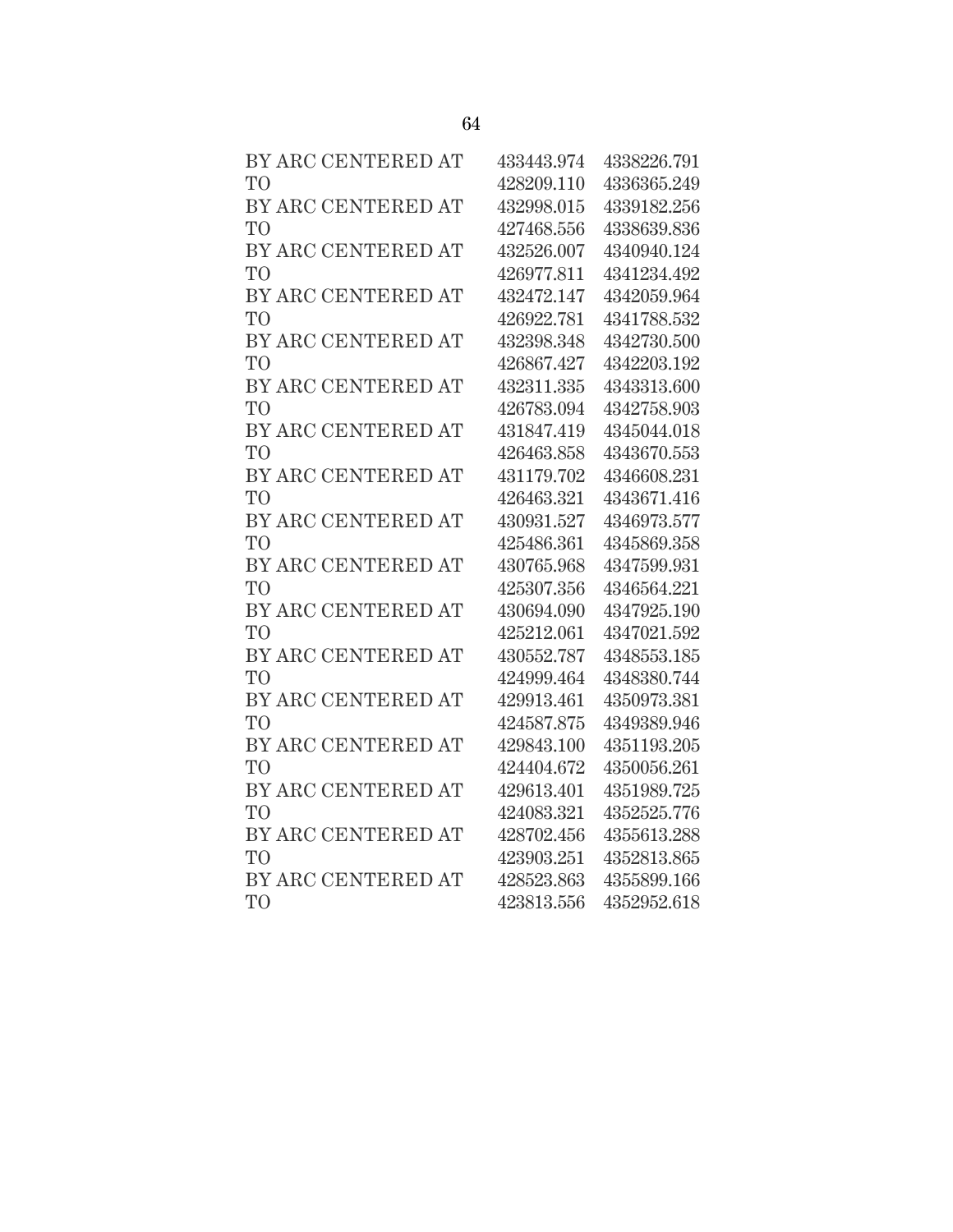| BY ARC CENTERED AT  | 428484.693 | 4355960.876 |
|---------------------|------------|-------------|
| T <sub>O</sub>      | 423038.644 | 4357060.735 |
| BY ARC CENTERED AT  | 428584.312 | 4356722.052 |
| T <sub>O</sub>      | 423054.501 | 4357260.868 |
| BY ARC CENTERED AT  | 428559.302 | 4358013.396 |
| T <sub>O</sub>      | 423502.776 | 4360315.716 |
| BY ARC CENTERED AT  | 429043.707 | 4359906.795 |
| T <sub>O</sub>      | 423578.561 | 4360907.451 |
| BY ARC CENTERED AT  | 429130.267 | 4360689.063 |
| T <sub>O</sub>      | 423598.291 | 4361205.186 |
| BY ARC CENTERED AT  | 429112.914 | 4361881.998 |
| T <sub>O</sub>      | 423558.593 | 4361745.414 |
| BY ARC CENTERED AT  | 429082.210 | 4362344.407 |
| T <sub>O</sub>      | 423718.131 | 4363792.092 |
| BY ARC CENTERED AT  | 429086.172 | 4362359.168 |
| T <sub>O</sub>      | 423746.627 | 4363894.874 |
| BY ARC CENTERED AT  | 429300.166 | 4364060.220 |
| T <sub>O</sub>      | 423770.762 | 4364603.204 |
| BY ARC CENTERED AT  | 429221.888 | 4365677.618 |
| T <sub>O</sub>      | 424043.123 | 4367689.962 |
| BY ARC CENTERED AT  | 429561.332 | 4367043.043 |
| T <sub>O</sub>      | 424725.190 | 4369778.160 |
| BY ARC CENTERED AT  | 430178.499 | 4368714.885 |
| T <sub>O</sub>      | 424973.838 | 4370659.273 |
| BY ARC CENTERED AT  | 430485.857 | 4371356.975 |
| T <sub>O</sub>      | 425872.118 | 4374452.545 |
| BY ARC CENTERED AT  | 430686.791 | 4371679.809 |
| T <sub>O</sub>      | 426725.184 | 4375575.294 |
| BY ARC CENTERED AT  | 430777.215 | 4371773.955 |
| T <sub>O</sub>      | 427564.982 | 4376307.242 |
| BY ARC CENTERED AT  | 432403.005 | 4373575.454 |
| T <sub>O</sub>      | 427630.794 | 4376420.649 |
| BY STRAIGHT LINE TO | 427734.383 | 4376727.124 |
| BY ARC CENTERED AT  | 432997.848 | 4374948.059 |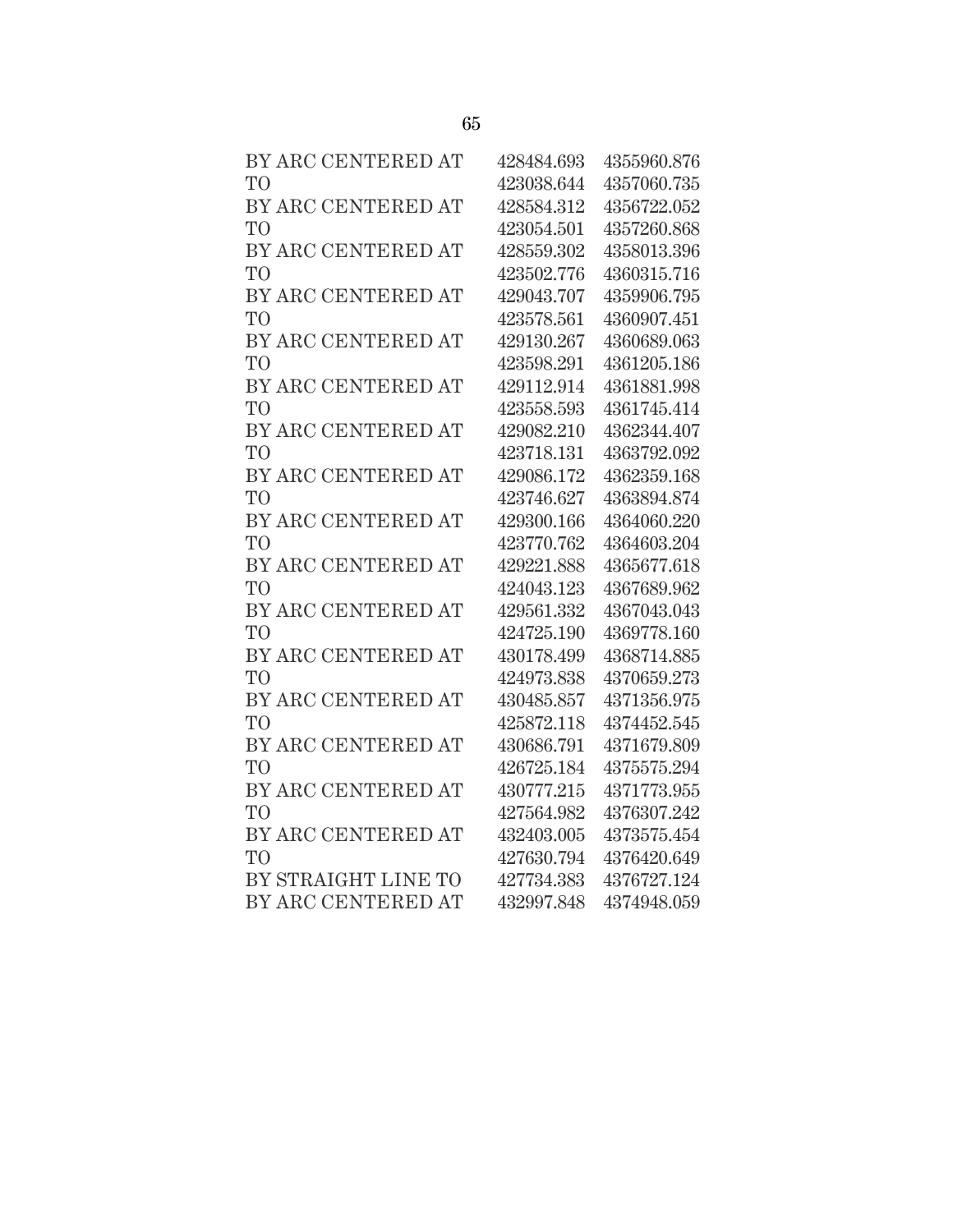| T <sub>O</sub>      | 427767.402 | 4376821.978 |
|---------------------|------------|-------------|
| BY STRAIGHT LINE TO | 427874.127 | 4377119.868 |
| BY ARC CENTERED AT  | 433292.258 | 4375889.828 |
| T <sub>O</sub>      | 428016.047 | 4377630.727 |
| BY ARC CENTERED AT  | 432927.780 | 4380227.651 |
| T <sub>O</sub>      | 427373.827 | 4380378.446 |
| BY ARC CENTERED AT  | 432346.355 | 4382856.973 |
| T <sub>O</sub>      | 426976.563 | 4381430.624 |
| BY ARC CENTERED AT  | 432147.018 | 4383464.225 |
| T <sub>O</sub>      | 426841.854 | 4381813.659 |
| BY ARC CENTERED AT  | 432077.301 | 4383673.559 |
| T <sub>O</sub>      | 426556.740 | 4383047.030 |
| BY ARC CENTERED AT  | 432075.528 | 4383688.989 |
| T <sub>O</sub>      | 426548.197 | 4384252.679 |
| BY ARC CENTERED AT  | 432103.142 | 4384144.416 |
| T <sub>O</sub>      | 426680.510 | 4385354.458 |
| BY ARC CENTERED AT  | 432109.850 | 4384174.879 |
| T <sub>O</sub>      | 426688.443 | 4385390.396 |
| BY ARC CENTERED AT  | 432178.349 | 4386244.835 |
| T <sub>O</sub>      | 426623.620 | 4386363.660 |
| BY ARC CENTERED AT  | 432158.383 | 4386848.976 |
| T <sub>O</sub>      | 426608.453 | 4386589.337 |
| BY ARC CENTERED AT  | 432005.823 | 4387907.492 |
| T <sub>O</sub>      | 426494.281 | 4388608.946 |
| BY ARC CENTERED AT  | 432044.145 | 4388869.987 |
| T <sub>O</sub>      | 426492.269 | 4389084.016 |
| BY ARC CENTERED AT  | 431972.304 | 4389999.632 |
| T <sub>O</sub>      | 426432.494 | 4389575.788 |
| BY ARC CENTERED AT  | 431776.339 | 4391096.465 |
| T <sub>O</sub>      | 426255.315 | 4391718.905 |
| BY ARC CENTERED AT  | 430970.203 | 4394658.117 |
| T <sub>O</sub>      | 426249.356 | 4391728.485 |
| BY ARC CENTERED AT  | 430464.829 | 4395347.729 |
| T <sub>O</sub>      | 425996.535 | 4392045.686 |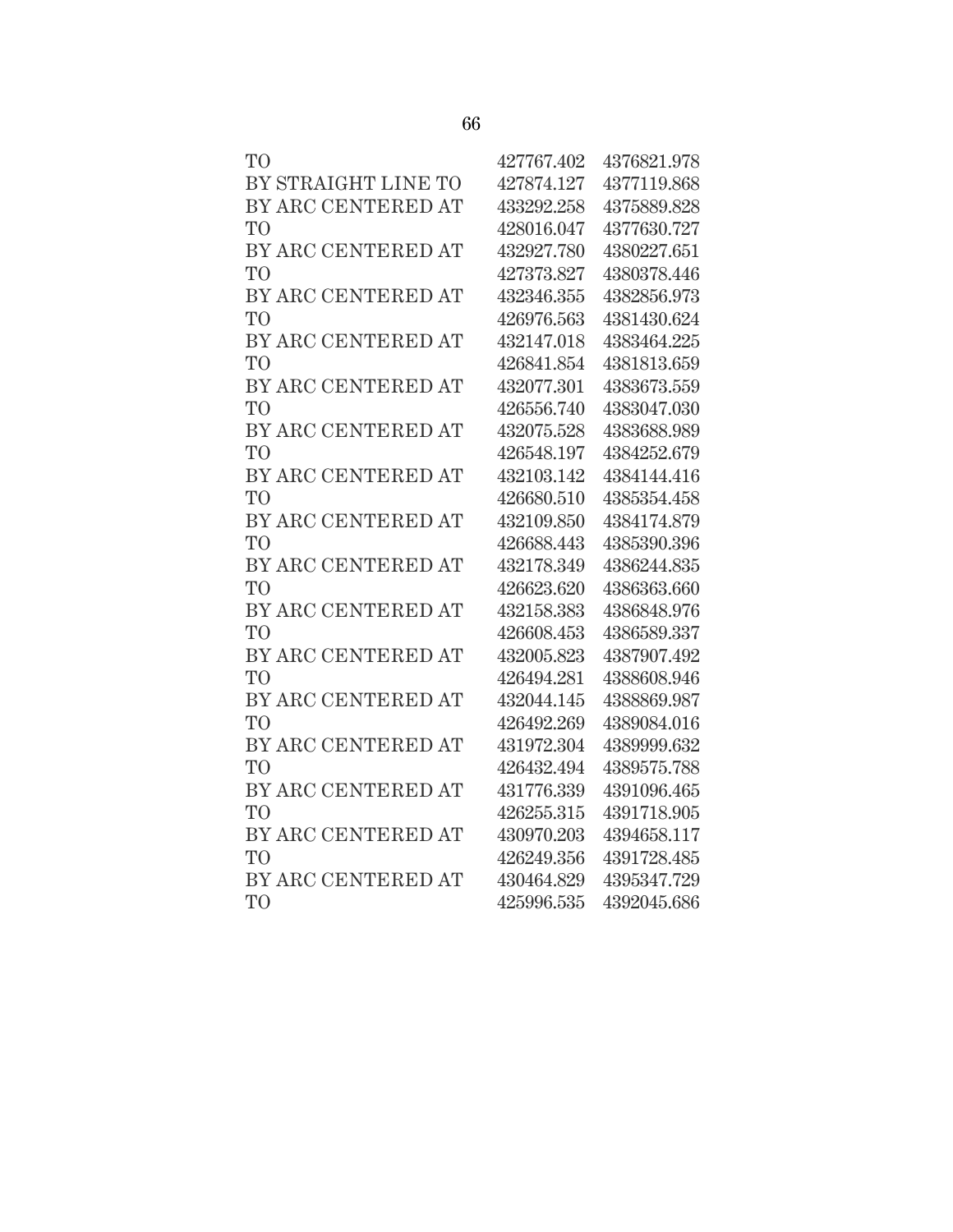| BY ARC CENTERED AT | 429091.094 | 4396660.103 |
|--------------------|------------|-------------|
| T <sub>O</sub>     | 424483.627 | 4393555.206 |
| BY ARC CENTERED AT | 428690.679 | 4397184.235 |
| T <sub>O</sub>     | 423854.092 | 4394449.905 |
| BY ARC CENTERED AT | 428610.053 | 4397322.181 |
| T <sub>O</sub>     | 423054.220 | 4397279.078 |
| BY ARC CENTERED AT | 428207.609 | 4399355.546 |
| T <sub>O</sub>     | 422652.002 | 4399289.438 |
| BY ARC CENTERED AT | 428010.556 | 4400757.443 |
| T <sub>O</sub>     | 422456.577 | 4400607.585 |
| BY ARC CENTERED AT | 427912.610 | 4401656.796 |
| T <sub>O</sub>     | 422358.025 | 4401782.170 |
| BY ARC CENTERED AT | 427912.591 | 4401908.383 |
| T <sub>O</sub>     | 422482.208 | 4403083.151 |
| BY ARC CENTERED AT | 428015.834 | 4403581.271 |
| T <sub>O</sub>     | 422460.585 | 4403489.944 |
| BY ARC CENTERED AT | 428013.408 | 4403677.797 |
| T <sub>O</sub>     | 422463.947 | 4403947.285 |
| BY ARC CENTERED AT | 427561.253 | 4406157.853 |
| T <sub>O</sub>     | 422073.339 | 4405290.712 |
| BY ARC CENTERED AT | 427433.234 | 4406753.811 |
| T <sub>O</sub>     | 421941.680 | 4405910.027 |
| BY ARC CENTERED AT | 424373.935 | 4410905.352 |
| T <sub>O</sub>     | 420828.763 | 4406627.398 |
| BY ARC CENTERED AT | 423841.378 | 4411295.726 |
| T <sub>O</sub>     | 420634.808 | 4406758.431 |
| BY ARC CENTERED AT | 423648.740 | 4411425.909 |
| T <sub>O</sub>     | 419346.241 | 4407910.565 |
| BY ARC CENTERED AT | 422365.363 | 4412574.688 |
| T <sub>O</sub>     | 417472.244 | 4409942.860 |
| BY ARC CENTERED AT | 422230.887 | 4412810.690 |
| T <sub>O</sub>     | 417222.483 | 4410405.481 |
| BY ARC CENTERED AT | 422025.960 | 4413197.568 |
| T <sub>O</sub>     | 416778.575 | 4411371.620 |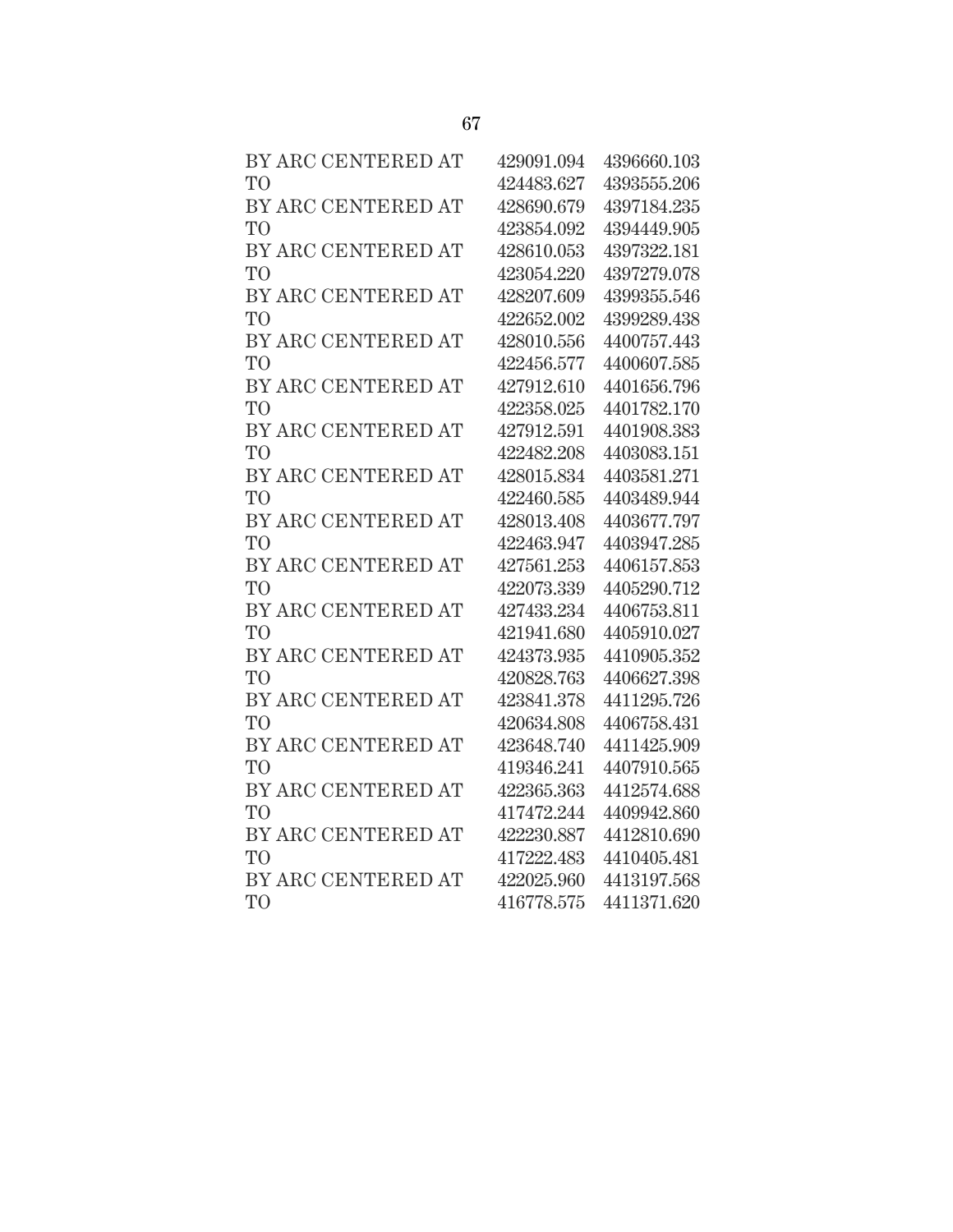| BY ARC CENTERED AT | 421868.253 | 4413599.694 |
|--------------------|------------|-------------|
| T <sub>O</sub>     | 416766.699 | 4411398.949 |
| BY ARC CENTERED AT | 421798.325 | 4413755.190 |
| T <sub>O</sub>     | 416395.433 | 4412459.853 |
| BY ARC CENTERED AT | 421697.980 | 4414118.809 |
| T <sub>O</sub>     | 416203.347 | 4413295.316 |
| BY ARC CENTERED AT | 421361.263 | 4415360.512 |
| T <sub>O</sub>     | 415972.948 | 4414005.817 |
| BY ARC CENTERED AT | 420816.018 | 4416728.648 |
| T <sub>O</sub>     | 415890.169 | 4414158.599 |
| BY ARC CENTERED AT | 419485.748 | 4418394.275 |
| T <sub>O</sub>     | 415182.191 | 4414880.227 |
| BY ARC CENTERED AT | 418690.668 | 4419188.327 |
| T <sub>O</sub>     | 415069.364 | 4414974.624 |
| BY ARC CENTERED AT | 418584.067 | 4419277.646 |
| T <sub>O</sub>     | 414034.521 | 4416088.482 |
| BY ARC CENTERED AT | 418264.172 | 4419691.146 |
| T <sub>O</sub>     | 413841.845 | 4416327.791 |
| BY ARC CENTERED AT | 418121.515 | 4419870.891 |
| T <sub>O</sub>     | 413162.891 | 4417364.661 |
| BY ARC CENTERED AT | 418099.658 | 4419913.675 |
| T <sub>O</sub>     | 413034.303 | 4417630.845 |
| BY ARC CENTERED AT | 418032.819 | 4420056.535 |
| T <sub>O</sub>     | 412868.279 | 4418007.958 |
| BY ARC CENTERED AT | 417120.455 | 4421584.009 |
| T <sub>O</sub>     | 411806.583 | 4419961.696 |
| BY ARC CENTERED AT | 416045.554 | 4423553.389 |
| T <sub>O</sub>     | 411354.158 | 4420576.824 |
| BY ARC CENTERED AT | 415562.748 | 4424204.069 |
| T <sub>O</sub>     | 410741.506 | 4421442.772 |
| BY ARC CENTERED AT | 415112.958 | 4424871.991 |
| T <sub>O</sub>     | 410454.409 | 4421844.276 |
| BY ARC CENTERED AT | 414898.116 | 4425179.333 |
| T <sub>O</sub>     | 410279.474 | 4422091.084 |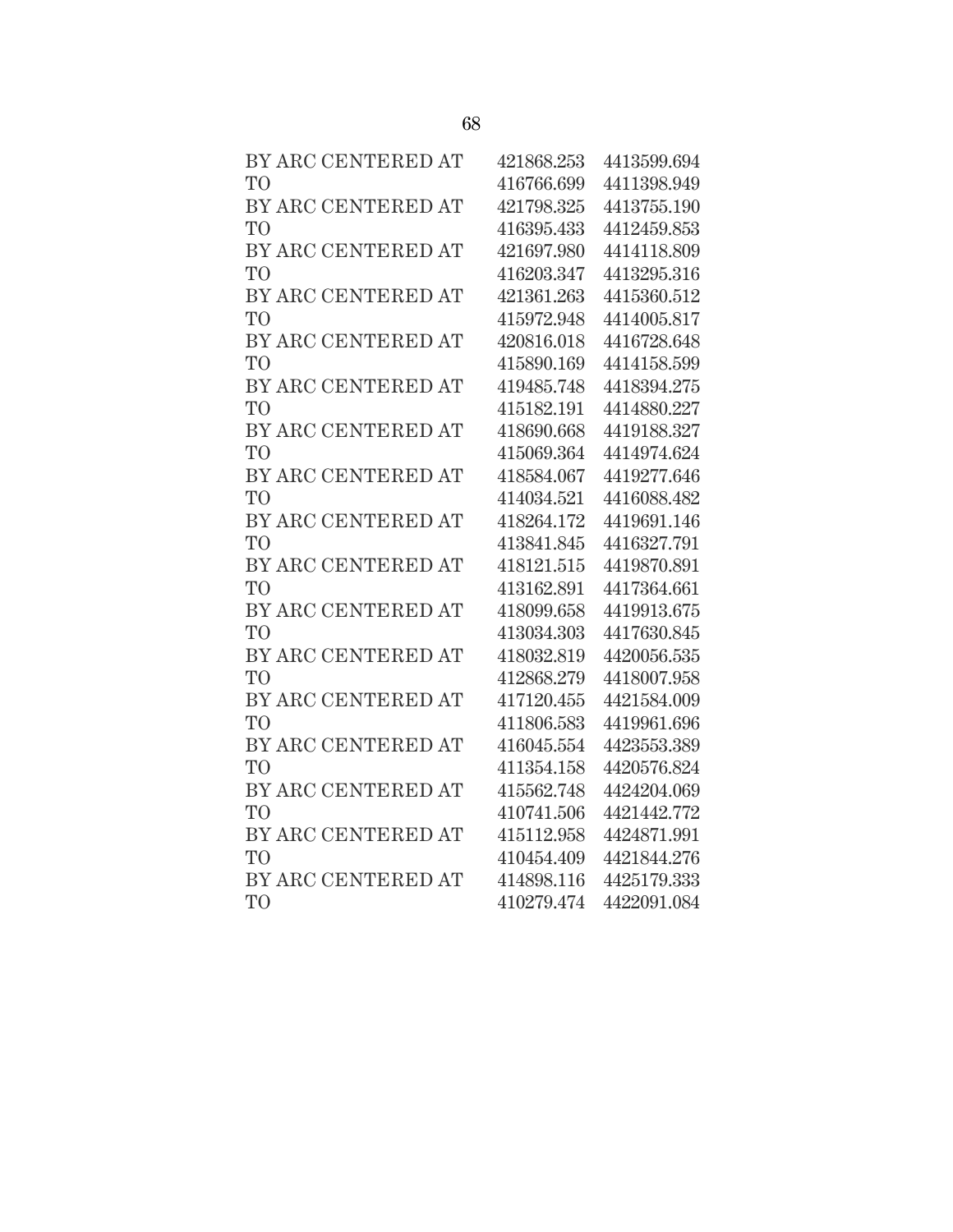| BY ARC CENTERED AT  | 414425.027 | 4425790.209 |
|---------------------|------------|-------------|
| T <sub>O</sub>      | 409819.396 | 4422682.590 |
| BY ARC CENTERED AT  | 413250.861 | 4427052.279 |
| T <sub>O</sub>      | 408129.329 | 4424898.433 |
| BY ARC CENTERED AT  | 412081.766 | 4428803.223 |
| T <sub>O</sub>      | 408100.548 | 4424927.783 |
| BY ARC CENTERED AT  | 409052.831 | 4430401.565 |
| T <sub>O</sub>      | 407475.926 | 4425074.041 |
| BY ARC CENTERED AT  | 408667.082 | 4430500.853 |
| T <sub>O</sub>      | 405283.592 | 4426093.912 |
| BY ARC CENTERED AT  | 408359.137 | 4430721.023 |
| T <sub>O</sub>      | 404502.704 | 4426721.390 |
| BY ARC CENTERED AT  | 408089.894 | 4430964.173 |
| T <sub>O</sub>      | 403283.650 | 4428176.853 |
| BY ARC CENTERED AT  | 407681.890 | 4431571.646 |
| T <sub>O</sub>      | 402129.387 | 4431374.543 |
| BY ARC CENTERED AT  | 407675.463 | 4431706.477 |
| T <sub>O</sub>      | 402200.498 | 4432651.935 |
| BY ARC CENTERED AT  | 407750.298 | 4432914.332 |
| T <sub>O</sub>      | 402198.906 | 4432688.107 |
| BY ARC CENTERED AT  | 407744.751 | 4433023.866 |
| T <sub>O</sub>      | 402276.470 | 4434007.246 |
| BY STRAIGHT LINE TO | 402281.602 | 4434100.151 |
| BY ARC CENTERED AT  | 407494.399 | 4436022.620 |
| T <sub>O</sub>      | 402267.511 | 4434138.799 |
| BY ARC CENTERED AT  | 407450.345 | 4436140.641 |
| T <sub>O</sub>      | 402194.472 | 4434339.270 |
| BY ARC CENTERED AT  | 406838.049 | 4437389.898 |
| T <sub>O</sub>      | 401836.451 | 4434970.569 |
| BY ARC CENTERED AT  | 405748.136 | 4438916.181 |
| T <sub>O</sub>      | 401231.932 | 4435679.974 |
| BY ARC CENTERED AT  | 404535.384 | 4440147.226 |
| T <sub>O</sub>      | 401144.075 | 4435746.299 |
| BY ARC CENTERED AT  | 403339.040 | 4440850.343 |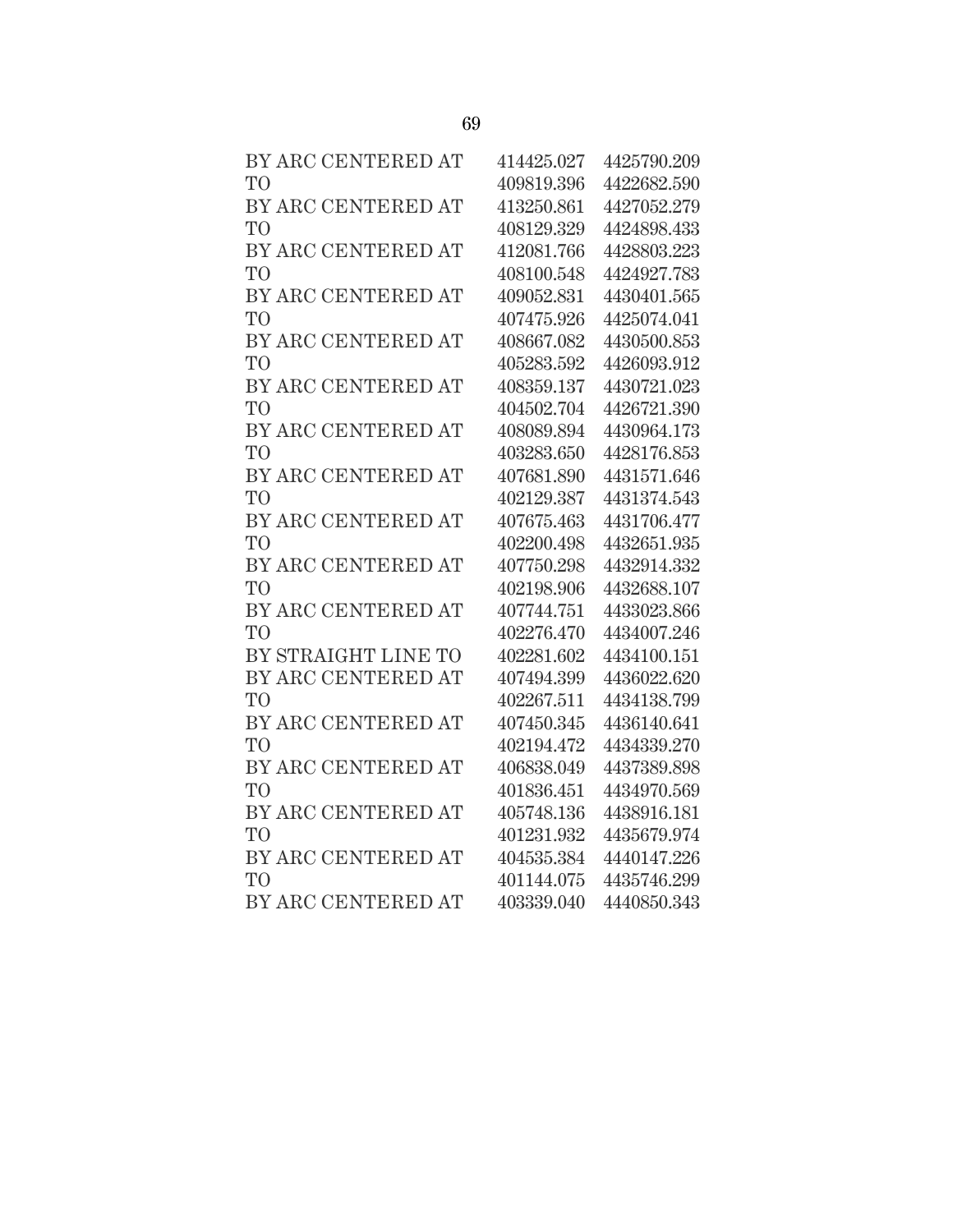| TО                 | 400734.573 | 4435942.606 |
|--------------------|------------|-------------|
| BY ARC CENTERED AT | 402054.449 | 4441339.555 |
| T <sub>O</sub>     | 400015.498 | 4436171.207 |
| BY ARC CENTERED AT | 401846.389 | 4441416.870 |
| T <sub>O</sub>     | 399315.706 | 4436470.682 |
| BY ARC CENTERED AT | 400206.556 | 4441954.797 |
| T <sub>O</sub>     | 396655.812 | 4437681.466 |
| BY ARC CENTERED AT | 398764.033 | 4442821.947 |
| T <sub>O</sub>     | 394745.097 | 4438985.635 |
| BY ARC CENTERED AT | 398716.634 | 4442870.996 |
| T <sub>O</sub>     | 393973.544 | 4439977.515 |
| BY ARC CENTERED AT | 398368.099 | 4443377.077 |
| T <sub>O</sub>     | 393652.175 | 4440439.528 |
| BY ARC CENTERED AT | 397888.626 | 4444034.193 |
| T <sub>O</sub>     | 392951.054 | 4441486.739 |
| BY ARC CENTERED AT | 397525.690 | 4444639.808 |
| T <sub>O</sub>     | 392600.316 | 4442068.849 |
| BY ARC CENTERED AT | 396115.936 | 4446371.122 |
| T <sub>O</sub>     | 391710.985 | 4442985.041 |
| BY ARC CENTERED AT | 395362.977 | 4447172.175 |
| T <sub>O</sub>     | 391552.399 | 4443128.831 |
| BY ARC CENTERED AT | 395106.585 | 4447399.299 |
| T <sub>O</sub>     | 391451.958 | 4443214.465 |
| BY ARC CENTERED AT | 394689.355 | 4447729.816 |
| T <sub>O</sub>     | 391359.957 | 4443281.868 |
| BY ARC CENTERED AT | 392835.175 | 4448638.440 |
| T <sub>O</sub>     | 389738.457 | 4444025.472 |
| BY ARC CENTERED AT | 392806.352 | 4448657.659 |
| T <sub>O</sub>     | 388987.404 | 4444622.219 |
| BY ARC CENTERED AT | 392764.564 | 4448696.799 |
| T <sub>O</sub>     | 388710.406 | 4444897.729 |
| BY ARC CENTERED AT | 391763.012 | 4449540.005 |
| TO <sup>1</sup>    | 387617.100 | 4445841.282 |
| BY ARC CENTERED AT | 389828.034 | 4450938.429 |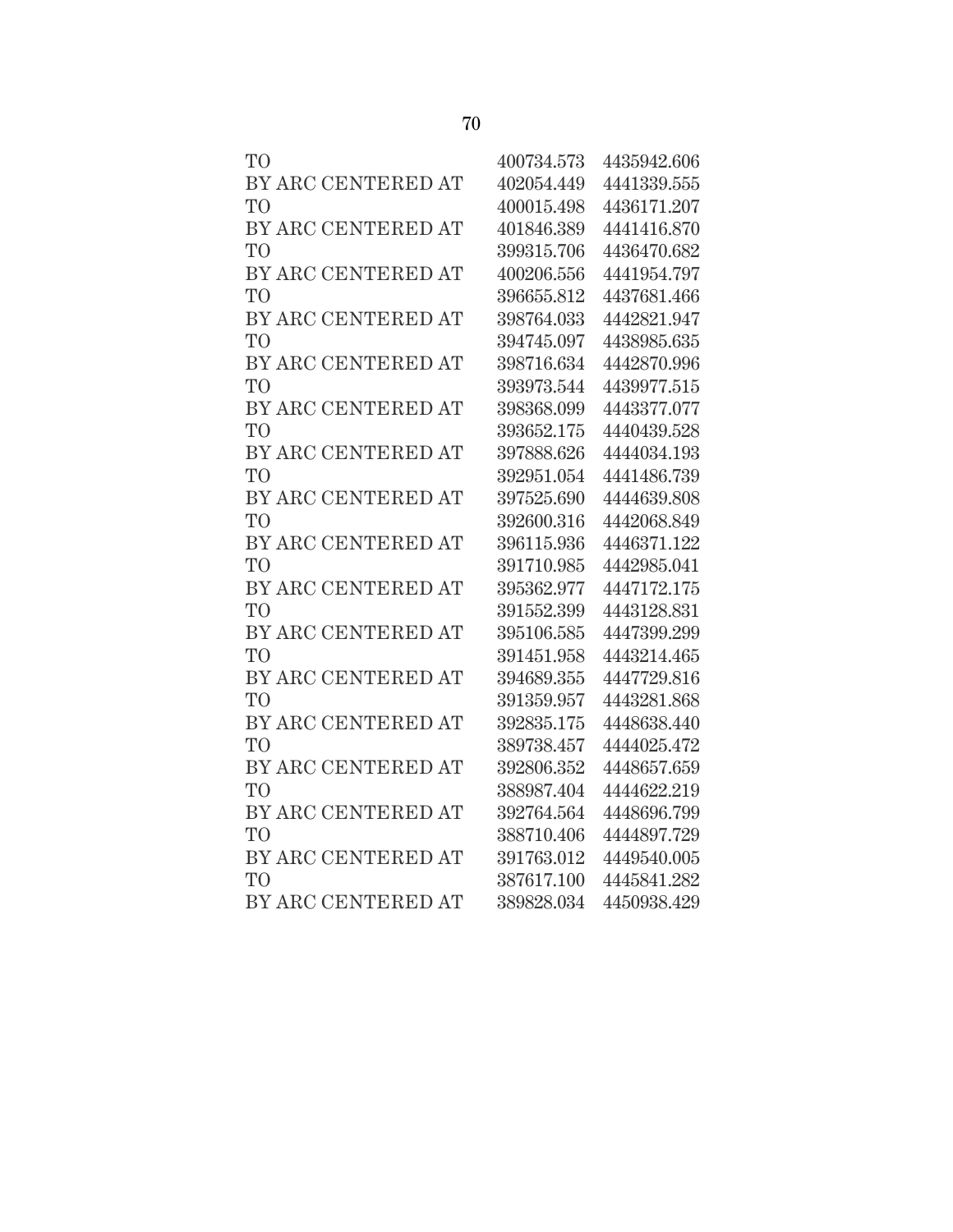| TО                 | 385138.890 | 4447958.318 |
|--------------------|------------|-------------|
| BY ARC CENTERED AT | 388666.595 | 4452250.687 |
| TO                 | 384313.509 | 4448798.184 |
| BY ARC CENTERED AT | 387476.159 | 4453366.201 |
| TO                 | 382826.646 | 4450324.628 |
| BY ARC CENTERED AT | 386378.808 | 4454596.780 |
| TО                 | 382169.986 | 4450969.804 |
| BY ARC CENTERED AT | 383628.846 | 4456330.855 |
| TO <sup>1</sup>    | 378105.731 | 4456934.455 |
| BY ARC CENTERED AT | 383629.947 | 4456341.016 |
| TO                 | 378115.764 | 4457021.397 |
| BY ARC CENTERED AT | 383612.936 | 4457827.767 |
| TО                 | 378056.936 | 4457828.203 |
| BY ARC CENTERED AT | 383600.675 | 4458197.112 |
| <b>TO</b>          | 378156.892 | 4459308.133 |
| BY ARC CENTERED AT | 383682.860 | 4458731.229 |
| TО                 | 378347.850 | 4460282.617 |
| BY ARC CENTERED AT | 383902.887 | 4460179.174 |
| TO <sup>T</sup>    | 379017.562 | 4462825.442 |
| BY ARC CENTERED AT | 384214.905 | 4464789.306 |
| TO                 | 378855.446 | 4463324.611 |
| BY ARC CENTERED AT | 383942.780 | 4465558.031 |
| TО                 | 378398.562 | 4465919.672 |
| BY ARC CENTERED AT | 383810.128 | 4467178.279 |
| TО                 | 378322.961 | 4468050.138 |
| BY ARC CENTERED AT | 383813.268 | 4467198.276 |
| TО                 | 378336.955 | 4468135.894 |
| BY ARC CENTERED AT | 383209.733 | 4470805.195 |
| TО                 | 378331.479 | 4468145.914 |
| BY ARC CENTERED AT | 381596.780 | 4472641.128 |
| TО                 | 378084.936 | 4468335.772 |
| BY ARC CENTERED AT | 381570.004 | 4472662.831 |
| TO <sup>T</sup>    | 376807.475 | 4469801.458 |
| BY ARC CENTERED AT | 381528.166 | 4472731.341 |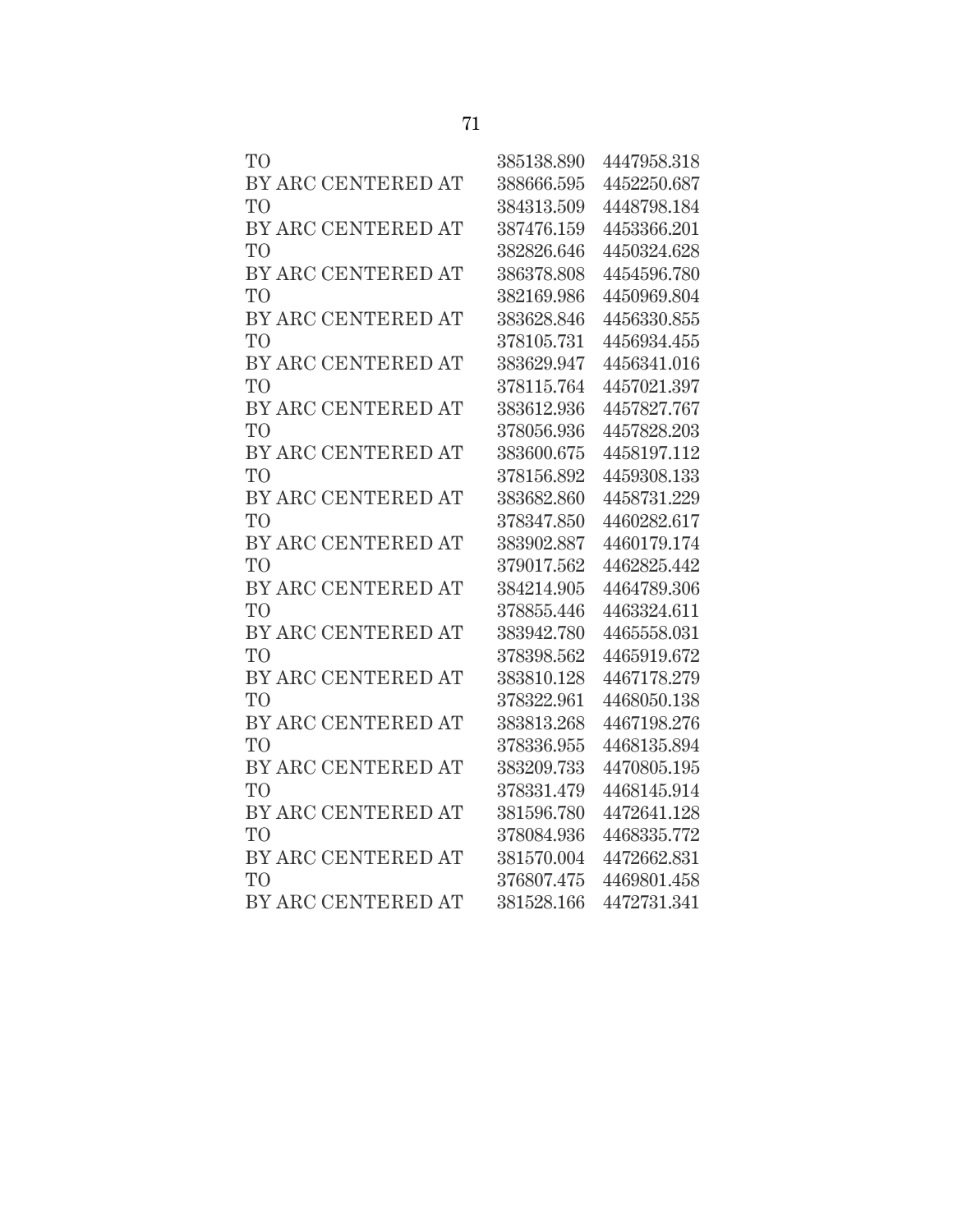| T <sub>O</sub>      | 376716.566 | 4469953.277 |
|---------------------|------------|-------------|
| BY ARC CENTERED AT  | 380219.601 | 4474265.803 |
| T <sub>O</sub>      | 374794.247 | 4473068.024 |
| BY ARC CENTERED AT  | 375375.515 | 4478593.534 |
| T <sub>O</sub>      | 373584.209 | 4483852.846 |
| BY ARC CENTERED AT  | 375604.770 | 4478677.281 |
| T <sub>O</sub>      | 375835.767 | 4484228.477 |
| BY ARC CENTERED AT  | 381249.670 | 4485476.992 |
| T <sub>O</sub>      | 377328.211 | 4489412.891 |
| BY ARC CENTERED AT  | 382185.380 | 4486715.290 |
| T <sub>O</sub>      | 379176.110 | 4491385.775 |
| BY ARC CENTERED AT  | 384321.628 | 4489289.878 |
| T <sub>O</sub>      | 379244.654 | 4491546.751 |
| BY STRAIGHT LINE TO | 379299.163 | 4491669.372 |
| BY STRAIGHT LINE TO | 379310.633 | 4491706.454 |
| BY ARC CENTERED AT  | 384618.516 | 4490064.651 |
| T <sub>O</sub>      | 379528.585 | 4492292.147 |
| BY STRAIGHT LINE TO | 379683.430 | 4492645.975 |
| BY ARC CENTERED AT  | 384773.361 | 4490418.479 |
| T <sub>O</sub>      | 379729.999 | 4492749.495 |
| BY STRAIGHT LINE TO | 379937.181 | 4493197.751 |
| BY STRAIGHT LINE TO | 380016.520 | 4493397.596 |
| BY ARC CENTERED AT  | 385345.677 | 4491826.219 |
| T <sub>O</sub>      | 380214.606 | 4493957.238 |
| BY STRAIGHT LINE TO | 380508.874 | 4494665.777 |
| BY ARC CENTERED AT  | 385639.945 | 4492534.758 |
| T <sub>O</sub>      | 380667.169 | 4495012.788 |
| BY STRAIGHT LINE TO | 380864.862 | 4495409.509 |
| BY STRAIGHT LINE TO | 380995.659 | 4495758.702 |
| BY ARC CENTERED AT  | 386198.644 | 4493809.836 |
| T <sub>O</sub>      | 380999.199 | 4495768.127 |
| BY STRAIGHT LINE TO | 381307.691 | 4496587.202 |
| BY ARC CENTERED AT  | 386507.136 | 4494628.911 |
| TO <sup>1</sup>     | 381308.267 | 4496588.731 |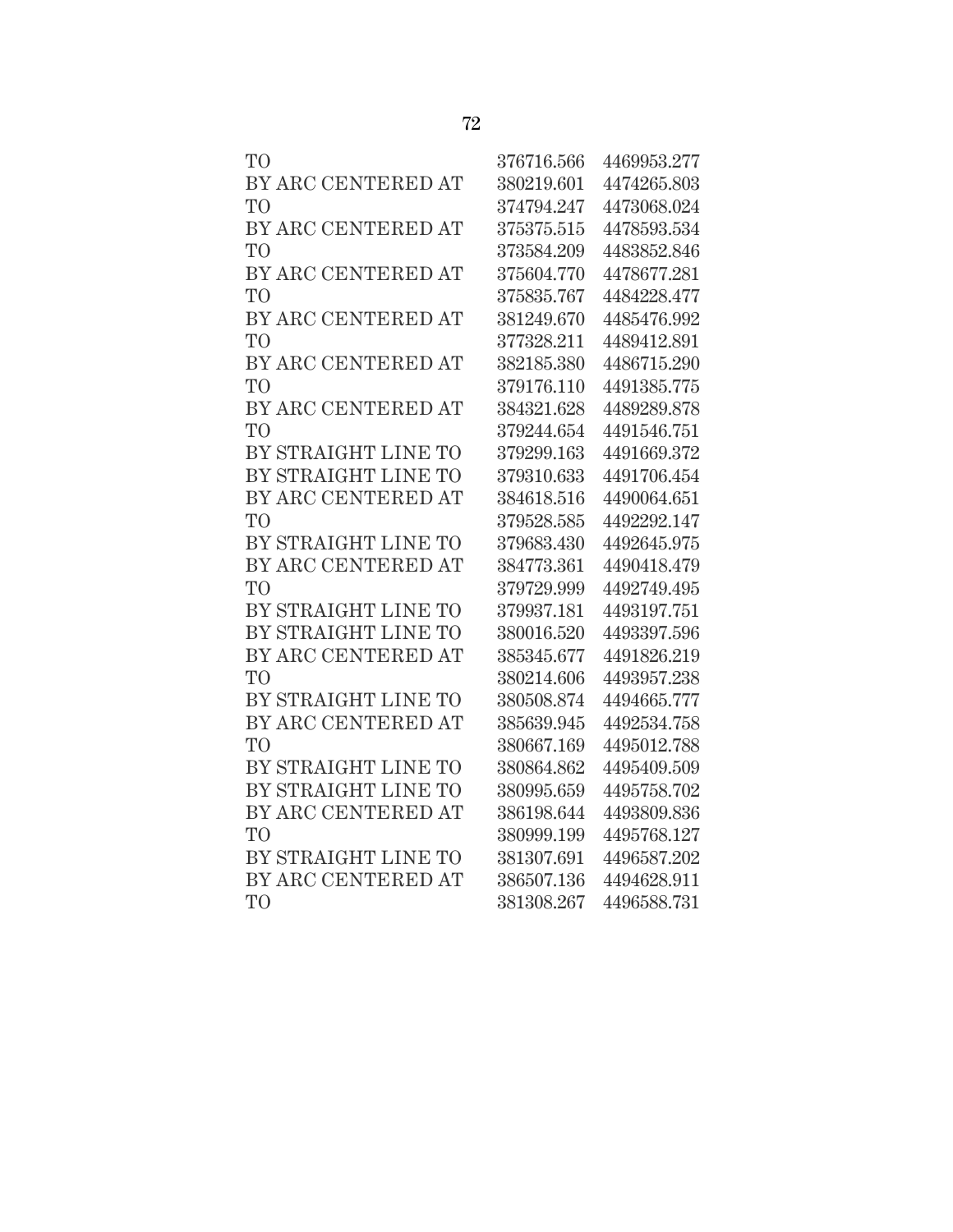| BY STRAIGHT LINE TO | 381487.101 | 4497063.129 |
|---------------------|------------|-------------|
| BY ARC CENTERED AT  | 386685.970 | 4495103.309 |
| TО                  | 381649.793 | 4497449.808 |
| BY STRAIGHT LINE TO | 381892.793 | 4497971.347 |
| BY ARC CENTERED AT  | 386928.970 | 4495624.848 |
| TO                  | 381895.264 | 4497976.644 |
| BY STRAIGHT LINE TO | 382027.957 | 4498260.655 |
| BY STRAIGHT LINE TO | 382179.561 | 4498665.344 |
| BY ARC CENTERED AT  | 387382.459 | 4496716.245 |
| TО                  | 382430.517 | 4499235.652 |
| BY STRAIGHT LINE TO | 382559.138 | 4499488.459 |
| BY ARC CENTERED AT  | 387511.080 | 4496969.052 |
| TО                  | 382743.623 | 4499822.206 |
| BY STRAIGHT LINE TO | 382754.139 | 4499839.777 |
| BY ARC CENTERED AT  | 387757.428 | 4497423.948 |
| TО                  | 382850.704 | 4500030.323 |
| BY STRAIGHT LINE TO | 383186.157 | 4500661.842 |
| BY ARC CENTERED AT  | 388092.881 | 4498055.467 |
| TО                  | 383424.148 | 4501067.454 |
| BY STRAIGHT LINE TO | 383472.948 | 4501143.097 |
| BY ARC CENTERED AT  | 388626.890 | 4499068.002 |
| TО                  | 383584.071 | 4501400.194 |
| BY STRAIGHT LINE TO | 383823.468 | 4501917.834 |
| BY ARC CENTERED AT  | 388866.287 | 4499585.642 |
| TO                  | 383891.750 | 4502060.135 |
| BY STRAIGHT LINE TO | 383899.773 | 4502076.263 |
| BY STRAIGHT LINE TO | 383906.378 | 4502093.529 |
| BY ARC CENTERED AT  | 389095.626 | 4500108.375 |
| TО                  | 384144.851 | 4502630.073 |
| BY STRAIGHT LINE TO | 384438.456 | 4503206.499 |
| BY STRAIGHT LINE TO | 384640.274 | 4503662.730 |
| BY ARC CENTERED AT  | 389721.335 | 4501415.075 |
| TО                  | 384691.727 | 4503775.622 |
| BY STRAIGHT LINE TO | 384794.935 | 4503995.526 |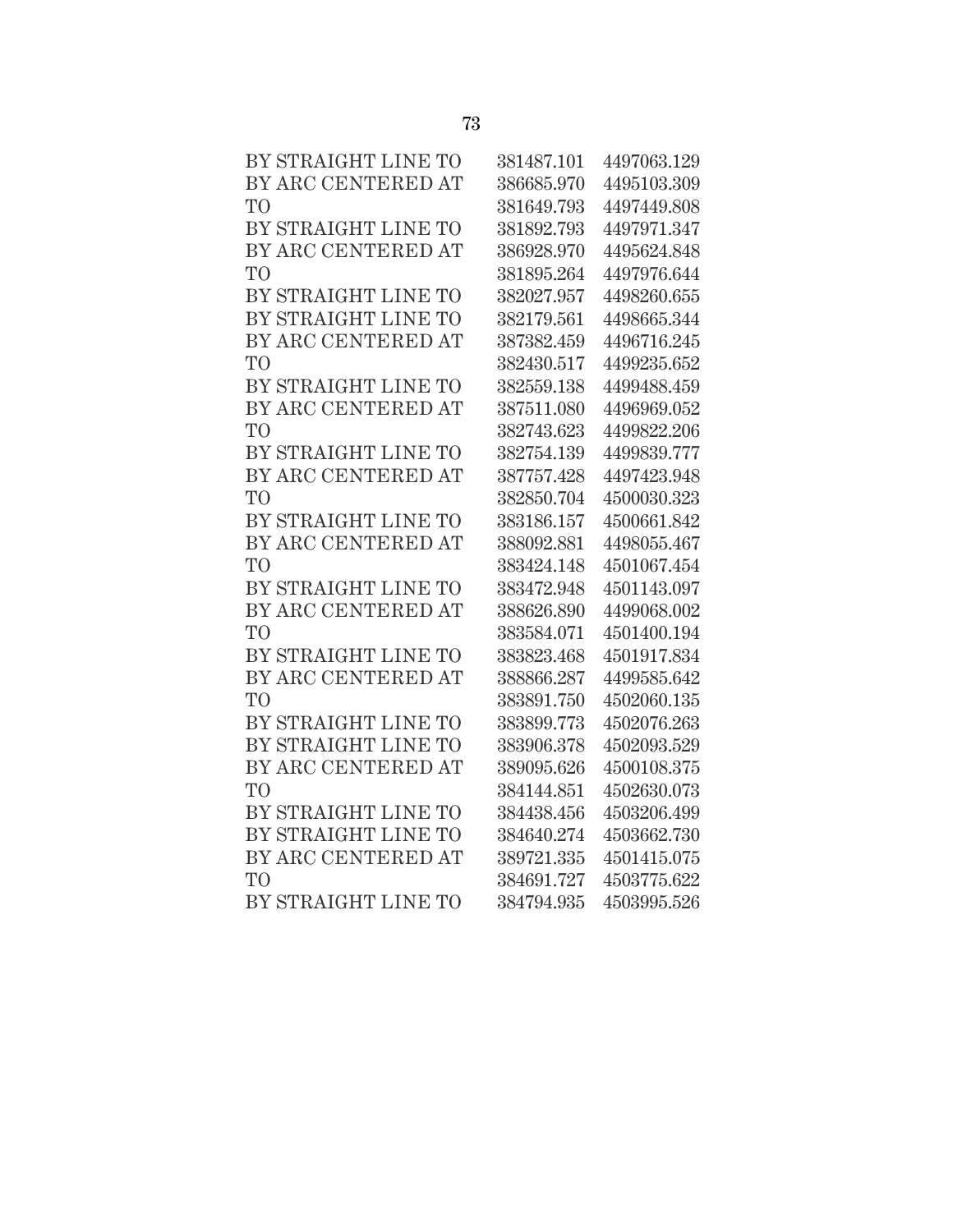| BY STRAIGHT LINE TO | 384922.055 | 4504270.552 |
|---------------------|------------|-------------|
| BY ARC CENTERED AT  | 389965.384 | 4501939.464 |
| T <sub>O</sub>      | 385109.841 | 4504639.989 |
| BY STRAIGHT LINE TO | 385151.957 | 4504734.259 |
| BY ARC CENTERED AT  | 390224.726 | 4502467.952 |
| T <sub>O</sub>      | 385250.881 | 4504943.837 |
| BY STRAIGHT LINE TO | 385471.534 | 4505387.109 |
| BY STRAIGHT LINE TO | 385684.712 | 4505845.113 |
| BY ARC CENTERED AT  | 390721.812 | 4503500.597 |
| T <sub>O</sub>      | 385794.814 | 4506068.442 |
| BY STRAIGHT LINE TO | 386075.086 | 4506606.208 |
| BY ARC CENTERED AT  | 391002.084 | 4504038.363 |
| T <sub>O</sub>      | 386327.559 | 4507041.353 |
| BY STRAIGHT LINE TO | 386476.705 | 4507340.621 |
| BY STRAIGHT LINE TO | 386530.419 | 4507459.174 |
| BY ARC CENTERED AT  | 391591.210 | 4505166.244 |
| T <sub>O</sub>      | 386847.239 | 4508058.281 |
| BY STRAIGHT LINE TO | 387069.327 | 4508422.585 |
| BY STRAIGHT LINE TO | 387238.018 | 4508704.608 |
| BY ARC CENTERED AT  | 392006.152 | 4505852.586 |
| T <sub>O</sub>      | 387249.171 | 4508723.173 |
| BY STRAIGHT LINE TO | 387489.935 | 4509122.154 |
| BY ARC CENTERED AT  | 392246.916 | 4506251.567 |
| T <sub>O</sub>      | 387583.367 | 4509271.575 |
| BY STRAIGHT LINE TO | 387737.535 | 4509509.644 |
| BY ARC CENTERED AT  | 392649.651 | 4506913.444 |
| T <sub>O</sub>      | 387988.605 | 4509937.313 |
| BY STRAIGHT LINE TO | 388231.381 | 4510311.533 |
| BY STRAIGHT LINE TO | 388530.535 | 4510789.532 |
| BY STRAIGHT LINE TO | 389014.361 | 4511590.689 |
| BY STRAIGHT LINE TO | 389106.068 | 4511743.297 |
| BY STRAIGHT LINE TO | 389245.824 | 4512052.267 |
| BY ARC CENTERED AT  | 394308.042 | 4509762.489 |
| T <sub>O</sub>      | 389481.796 | 4512515.030 |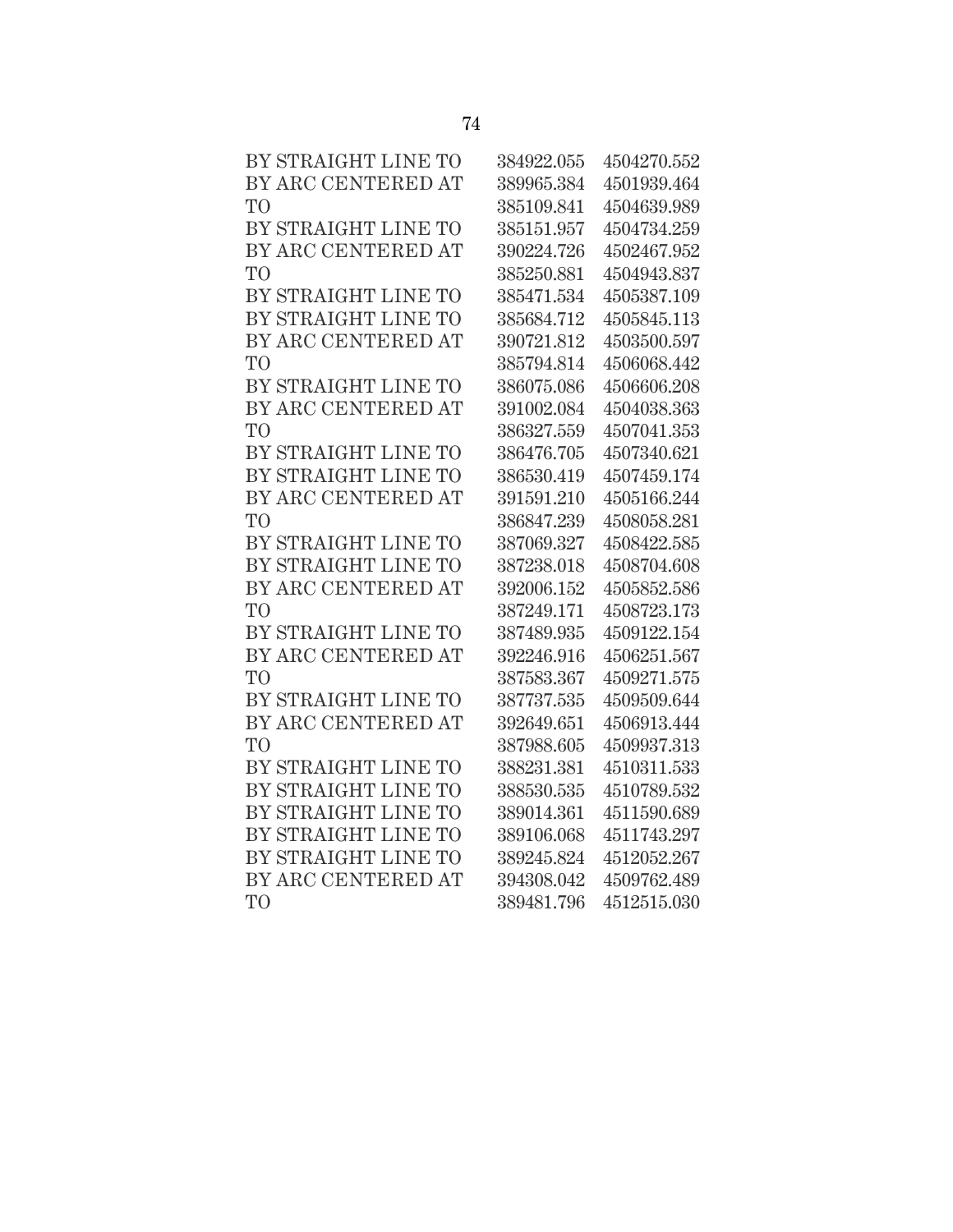| BY ARC CENTERED AT  | 394967.587 | 4513395.501 |
|---------------------|------------|-------------|
| T <sub>O</sub>      | 390100.583 | 4516075.315 |
| BY STRAIGHT LINE TO | 390107.323 | 4516087.556 |
| BY ARC CENTERED AT  | 394974.327 | 4513407.742 |
| T <sub>O</sub>      | 390949.636 | 4517238.016 |
| BY STRAIGHT LINE TO | 391271.376 | 4517576.086 |
| BY ARC CENTERED AT  | 395425.702 | 4513886.817 |
| T <sub>O</sub>      | 392781.547 | 4518773.286 |
| BY STRAIGHT LINE TO | 392939.125 | 4519043.977 |
| BY ARC CENTERED AT  | 397740.788 | 4516248.773 |
| T <sub>O</sub>      | 392948.253 | 4519059.599 |
| BY STRAIGHT LINE TO | 393112.805 | 4519340.165 |
| BY STRAIGHT LINE TO | 393343.621 | 4519782.259 |
| BY ARC CENTERED AT  | 398268.763 | 4517210.856 |
| T <sub>O</sub>      | 393365.575 | 4519823.877 |
| BY STRAIGHT LINE TO | 393557.788 | 4520184.554 |
| BY ARC CENTERED AT  | 398460.976 | 4517571.533 |
| T <sub>O</sub>      | 393631.162 | 4520317.809 |
| BY STRAIGHT LINE TO | 393868.343 | 4520734.933 |
| BY STRAIGHT LINE TO | 393985.481 | 4520969.935 |
| BY STRAIGHT LINE TO | 394202.855 | 4521414.855 |
| BY ARC CENTERED AT  | 399194.911 | 4518975.899 |
| T <sub>O</sub>      | 394285.662 | 4521577.515 |
| BY STRAIGHT LINE TO | 394412.883 | 4521817.581 |
| BY ARC CENTERED AT  | 399322.132 | 4519215.965 |
| T <sub>O</sub>      | 394545.447 | 4522053.644 |
| BY ARC CENTERED AT  | 399541.344 | 4519622.563 |
| T <sub>O</sub>      | 394586.583 | 4522136.421 |
| BY STRAIGHT LINE TO | 395028.569 | 4523007.566 |
| BY STRAIGHT LINE TO | 395258.306 | 4523520.209 |
| BY ARC CENTERED AT  | 400328.461 | 4521248.059 |
| T <sub>O</sub>      | 395272.191 | 4523550.941 |
| BY STRAIGHT LINE TO | 395506.320 | 4524065.001 |
| BY ARC CENTERED AT  | 400562.590 | 4521762.119 |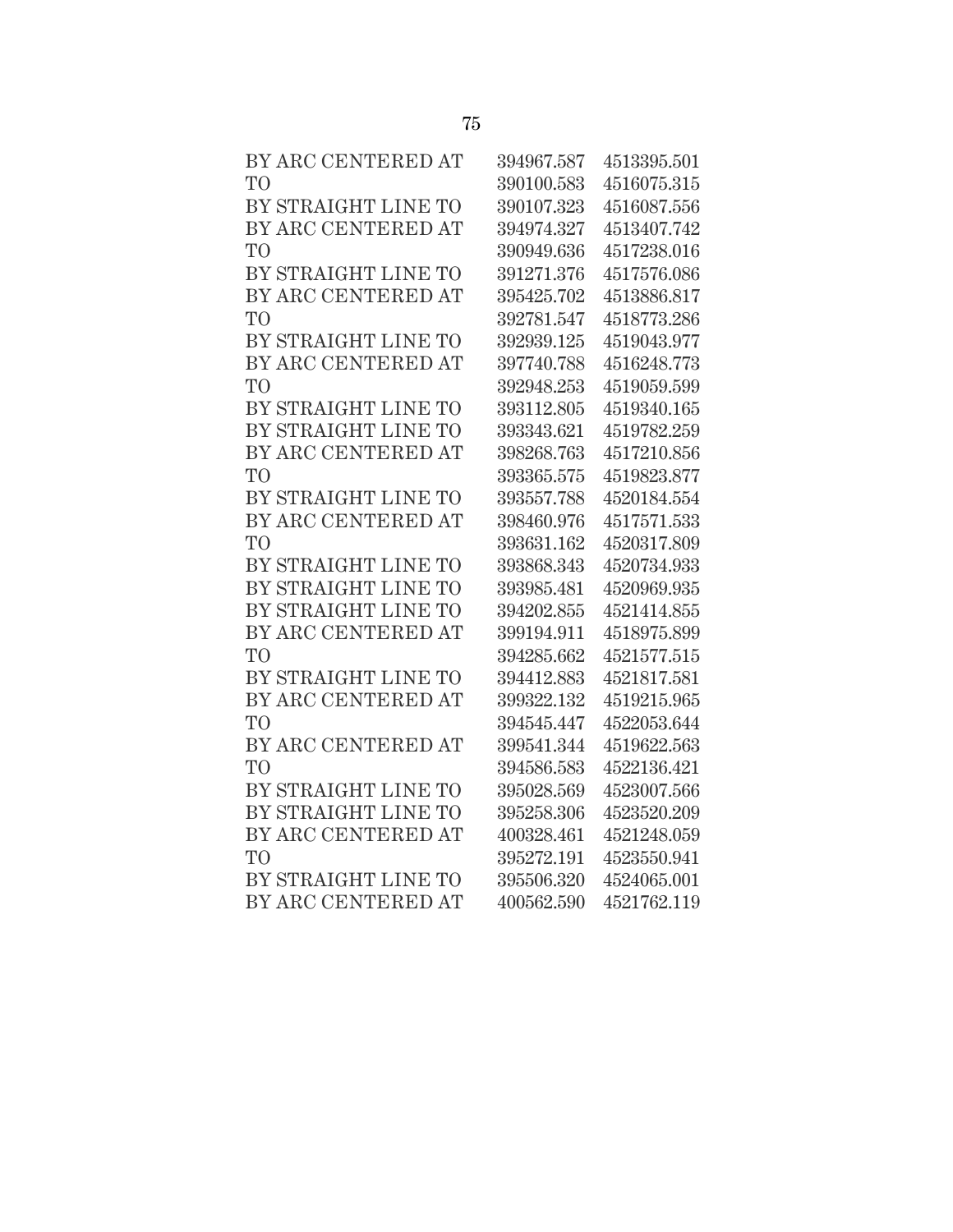| TО                  | 395536.294 | 4524129.710 |
|---------------------|------------|-------------|
| BY STRAIGHT LINE TO | 395797.157 | 4524683.511 |
| BY ARC CENTERED AT  | 400823.453 | 4522315.920 |
| TO                  | 395833.290 | 4524758.749 |
| BY STRAIGHT LINE TO | 396079.615 | 4525261.936 |
| BY STRAIGHT LINE TO | 396291.113 | 4525745.037 |
| BY ARC CENTERED AT  | 401380.735 | 4523516.834 |
| TO                  | 396468.941 | 4526113.643 |
| BY ARC CENTERED AT  | 401587.458 | 4523952.643 |
| TO                  | 396550.306 | 4526297.048 |
| BY STRAIGHT LINE TO | 396670.533 | 4526555.366 |
| BY STRAIGHT LINE TO | 396797.761 | 4526841.106 |
| BY STRAIGHT LINE TO | 396848.355 | 4526956.297 |
| BY STRAIGHT LINE TO | 396968.972 | 4527256.664 |
| BY ARC CENTERED AT  | 402124.799 | 4525186.256 |
| TО                  | 397063.868 | 4527478.877 |
| BY STRAIGHT LINE TO | 397222.366 | 4527828.760 |
| BY ARC CENTERED AT  | 402589.265 | 4526391.564 |
| TО                  | 397251.077 | 4527931.981 |
| BY STRAIGHT LINE TO | 397332.999 | 4528215.875 |
| BY ARC CENTERED AT  | 402671.187 | 4526675.458 |
| TO <sup>1</sup>     | 397465.470 | 4528617.015 |
| BY STRAIGHT LINE TO | 397597.220 | 4528970.264 |
| BY ARC CENTERED AT  | 402802.937 | 4527028.707 |
| TO                  | 397822.947 | 4529492.208 |
| BY STRAIGHT LINE TO | 397851.198 | 4529569.362 |
| BY STRAIGHT LINE TO | 397966.100 | 4529894.370 |
| BY STRAIGHT LINE TO | 397997.406 | 4529983.417 |
| BY STRAIGHT LINE TO | 398026.478 | 4530096.102 |
| BY ARC CENTERED AT  | 403406.314 | 4528708.116 |
| TО                  | 398272.397 | 4530832.272 |
| BY STRAIGHT LINE TO | 398318.677 | 4530944.126 |
| BY STRAIGHT LINE TO | 398338.528 | 4531012.593 |
| BY ARC CENTERED AT  | 403674.774 | 4529465.463 |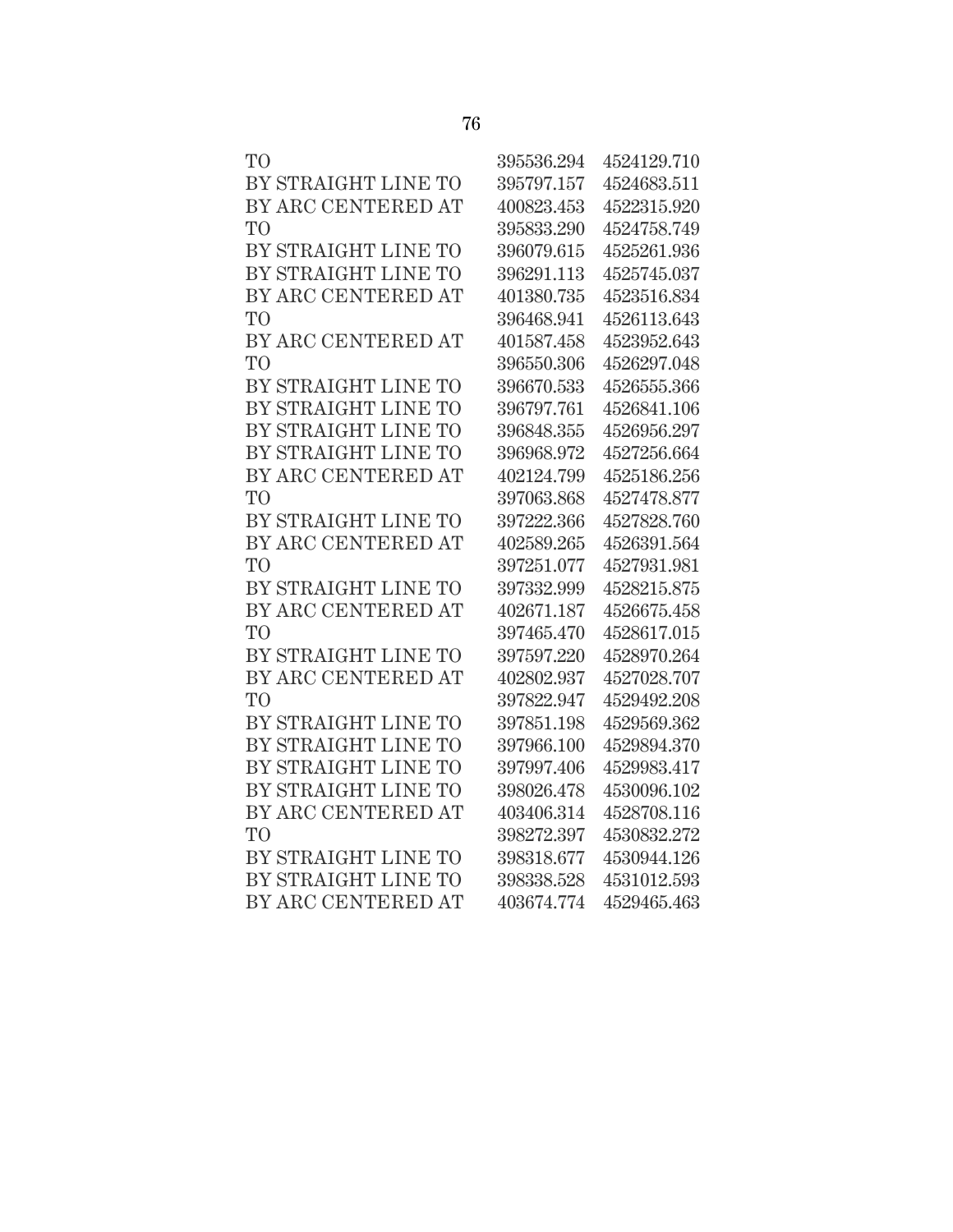| TО                  | 398400.893 | 4531213.408 |
|---------------------|------------|-------------|
| BY STRAIGHT LINE TO | 398476.062 | 4531440.209 |
| BY STRAIGHT LINE TO | 398531.742 | 4531655.008 |
| BY ARC CENTERED AT  | 403909.988 | 4530260.876 |
| TO                  | 398565.997 | 4531781.038 |
| BY STRAIGHT LINE TO | 398697.896 | 4532244.717 |
| BY ARC CENTERED AT  | 404041.887 | 4530724.555 |
| TО                  | 398770.647 | 4532480.450 |
| BY STRAIGHT LINE TO | 398809.306 | 4532596.505 |
| BY STRAIGHT LINE TO | 398828.224 | 4532677.889 |
| BY ARC CENTERED AT  | 404239.938 | 4531419.919 |
| TO                  | 398996.552 | 4533257.319 |
| BY STRAIGHT LINE TO | 399018.272 | 4533319.303 |
| BY STRAIGHT LINE TO | 399038.523 | 4533398.735 |
| BY STRAIGHT LINE TO | 399054.497 | 4533503.979 |
| BY ARC CENTERED AT  | 404547.586 | 4532670.246 |
| TО                  | 399180.149 | 4534105.429 |
| BY STRAIGHT LINE TO | 399232.113 | 4534373.295 |
| BY ARC CENTERED AT  | 404686.428 | 4533315.192 |
| TO <sup>1</sup>     | 399346.358 | 4534849.071 |
| BY STRAIGHT LINE TO | 399525.593 | 4535473.063 |
| BY STRAIGHT LINE TO | 399595.793 | 4535807.945 |
| BY ARC CENTERED AT  | 405033.600 | 4534668.037 |
| TО                  | 399671.247 | 4536122.103 |
| BY STRAIGHT LINE TO | 399819.507 | 4536668.861 |
| BY ARC CENTERED AT  | 405181.860 | 4535214.795 |
| TО                  | 399922.159 | 4537004.958 |
| BY STRAIGHT LINE TO | 399996.252 | 4537361.303 |
| BY STRAIGHT LINE TO | 400049.827 | 4537744.570 |
| BY ARC CENTERED AT  | 405552.327 | 4536975.394 |
| TО                  | 400059.294 | 4537809.497 |
| BY STRAIGHT LINE TO | 400086.357 | 4537987.722 |
| BY ARC CENTERED AT  | 405579.390 | 4537153.619 |
| TO                  | 400263.097 | 4538767.981 |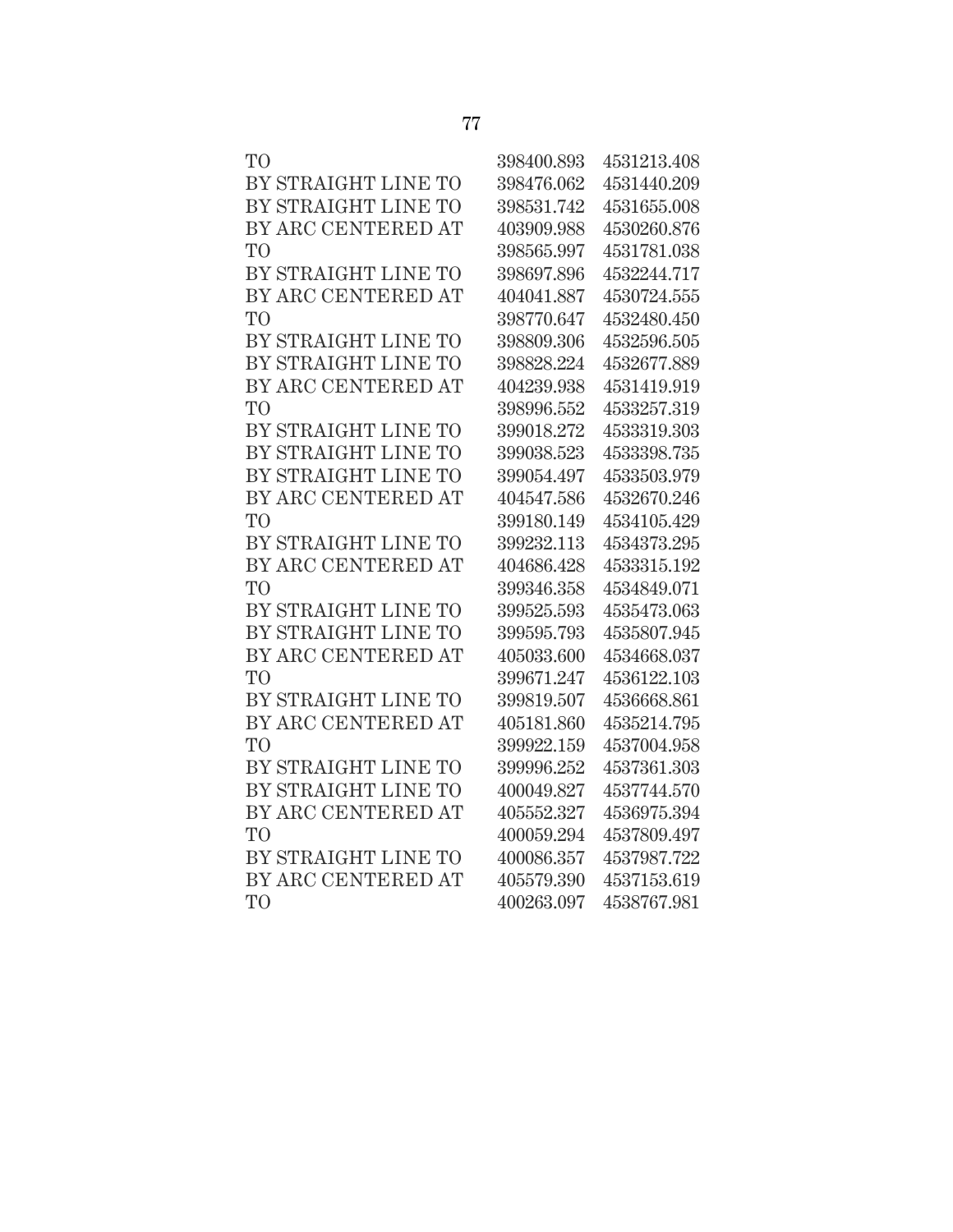| BY STRAIGHT LINE TO | 400429.643 | 4539316.437 |
|---------------------|------------|-------------|
| BY STRAIGHT LINE TO | 400432.863 | 4539327.902 |
| BY ARC CENTERED AT  | 403154.296 | 4544171.758 |
| T <sub>O</sub>      | 397937.294 | 4542260.730 |
| BY ARC CENTERED AT  | 402595.375 | 4545289.165 |
| T <sub>O</sub>      | 397741.807 | 4542585.092 |
| BY ARC CENTERED AT  | 402395.483 | 4545620.291 |
| T <sub>O</sub>      | 397720.029 | 4542618.748 |
| BY ARC CENTERED AT  | 401650.505 | 4546545.641 |
| T <sub>O</sub>      | 396103.824 | 4546223.981 |
| BY ARC CENTERED AT  | 401422.206 | 4547831.447 |
| T <sub>O</sub>      | 395866.241 | 4547851.290 |
| BY ARC CENTERED AT  | 401275.696 | 4549118.940 |
| T <sub>O</sub>      | 395749.524 | 4548543.993 |
| BY ARC CENTERED AT  | 400457.598 | 4551494.108 |
| T <sub>O</sub>      | 395114.533 | 4553017.523 |
| BY ARC CENTERED AT  | 400544.445 | 4554194.464 |
| T <sub>O</sub>      | 394992.682 | 4554411.417 |
| BY ARC CENTERED AT  | 400545.564 | 4554225.292 |
| T <sub>O</sub>      | 398948.550 | 4559546.822 |
| BY ARC CENTERED AT  | 402503.757 | 4555277.204 |
| T <sub>O</sub>      | 399745.726 | 4560100.315 |
| BY STRAIGHT LINE TO | 399978.553 | 4560833.613 |
| BY ARC CENTERED AT  | 405274.040 | 4559152.257 |
| T <sub>O</sub>      | 400078.908 | 4561121.962 |
| BY STRAIGHT LINE TO | 400449.483 | 4562099.361 |
| BY STRAIGHT LINE TO | 400868.177 | 4563268.860 |
| BY STRAIGHT LINE TO | 401148.937 | 4564119.241 |
| BY ARC CENTERED AT  | 406666.604 | 4563467.713 |
| T <sub>O</sub>      | 401359.170 | 4565110.964 |
| BY ARC CENTERED AT  | 406827.333 | 4566094.999 |
| T <sub>O</sub>      | 401384.737 | 4567211.818 |
| BY ARC CENTERED AT  | 406861.555 | 4566277.152 |
| T <sub>O</sub>      | 401407.398 | 4567336.072 |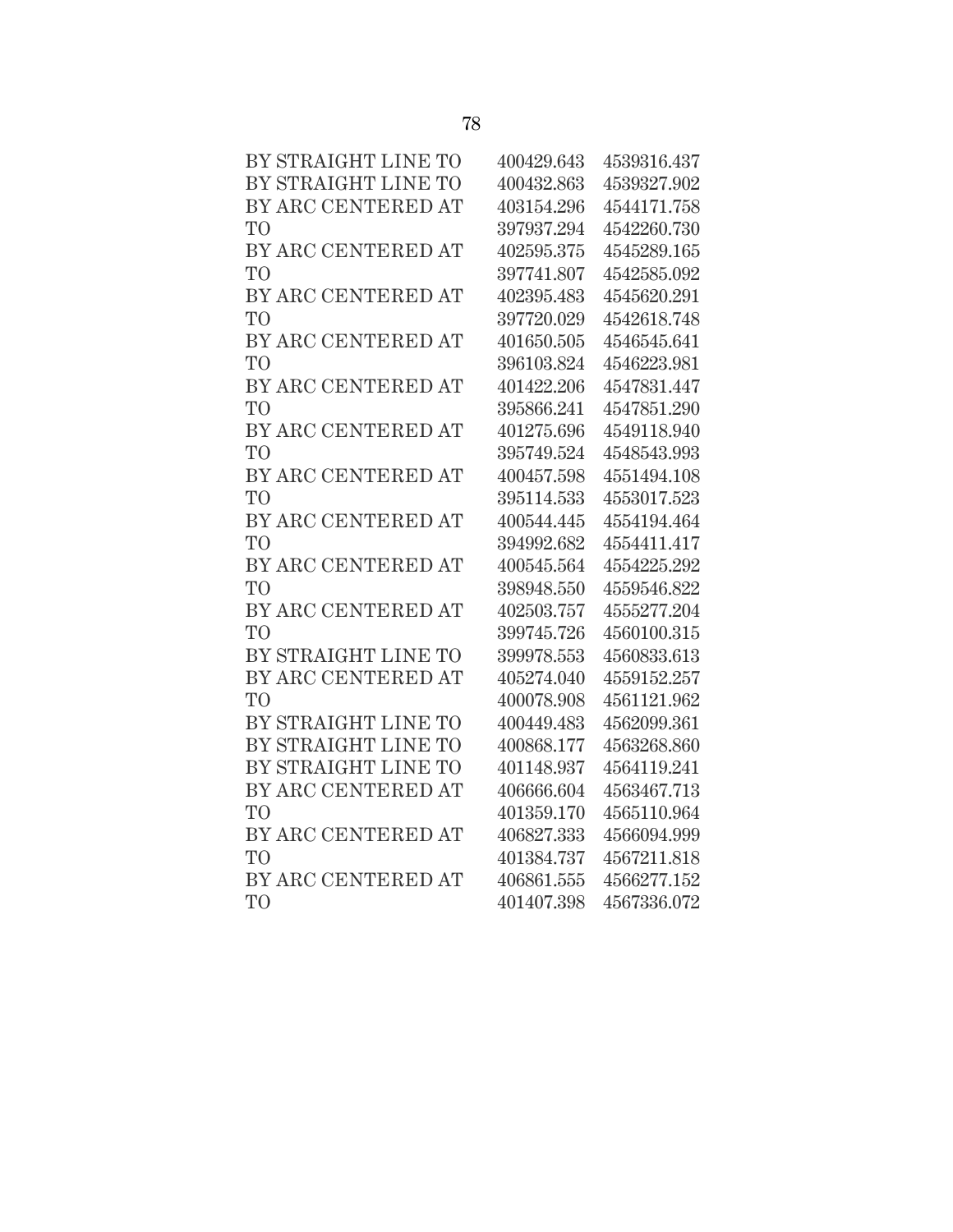| BY ARC CENTERED AT  | 406954.377 | 4567019.585 |
|---------------------|------------|-------------|
| T <sub>O</sub>      | 402341.651 | 4570116.663 |
| BY ARC CENTERED AT  | 407743.710 | 4568817.859 |
| T <sub>O</sub>      | 402470.474 | 4570567.751 |
| BY ARC CENTERED AT  | 407778.844 | 4568927.523 |
| T <sub>O</sub>      | 402724.356 | 4571234.316 |
| BY ARC CENTERED AT  | 408115.391 | 4572578.147 |
| T <sub>O</sub>      | 402616.761 | 4571781.779 |
| BY ARC CENTERED AT  | 401385.761 | 4577199.691 |
| T <sub>O</sub>      | 404849.571 | 4581543.785 |
| BY STRAIGHT LINE TO | 405003.429 | 4583197.377 |
| BY ARC CENTERED AT  | 410535.534 | 4582682.645 |
| T <sub>O</sub>      | 405112.312 | 4583890.038 |
| BY STRAIGHT LINE TO | 405150.287 | 4584060.612 |
| BY STRAIGHT LINE TO | 405182.709 | 4584464.181 |
| BY ARC CENTERED AT  | 410720.866 | 4584019.263 |
| T <sub>O</sub>      | 405292.734 | 4585204.389 |
| BY STRAIGHT LINE TO | 405337.281 | 4585408.420 |
| BY STRAIGHT LINE TO | 405371.474 | 4586024.491 |
| BY ARC CENTERED AT  | 410918.936 | 4585716.595 |
| T <sub>O</sub>      | 405390.761 | 4586271.952 |
| BY STRAIGHT LINE TO | 405443.159 | 4586793.531 |
| BY STRAIGHT LINE TO | 405463.491 | 4587255.494 |
| BY STRAIGHT LINE TO | 405462.958 | 4587325.279 |
| BY ARC CENTERED AT  | 410740.782 | 4589061.284 |
| T <sub>O</sub>      | 405190.353 | 4589310.023 |
| BY ARC CENTERED AT  | 410746.276 | 4589280.822 |
| T <sub>O</sub>      | 405190.426 | 4589321.631 |
| BY ARC CENTERED AT  | 410726.781 | 4589788.437 |
| T <sub>O</sub>      | 405170.962 | 4589743.599 |
| BY ARC CENTERED AT  | 410700.849 | 4590281.637 |
| T <sub>O</sub>      | 405171.060 | 4590820.682 |
| BY ARC CENTERED AT  | 410480.451 | 4592457.601 |
| T <sub>O</sub>      | 405166.401 | 4590835.872 |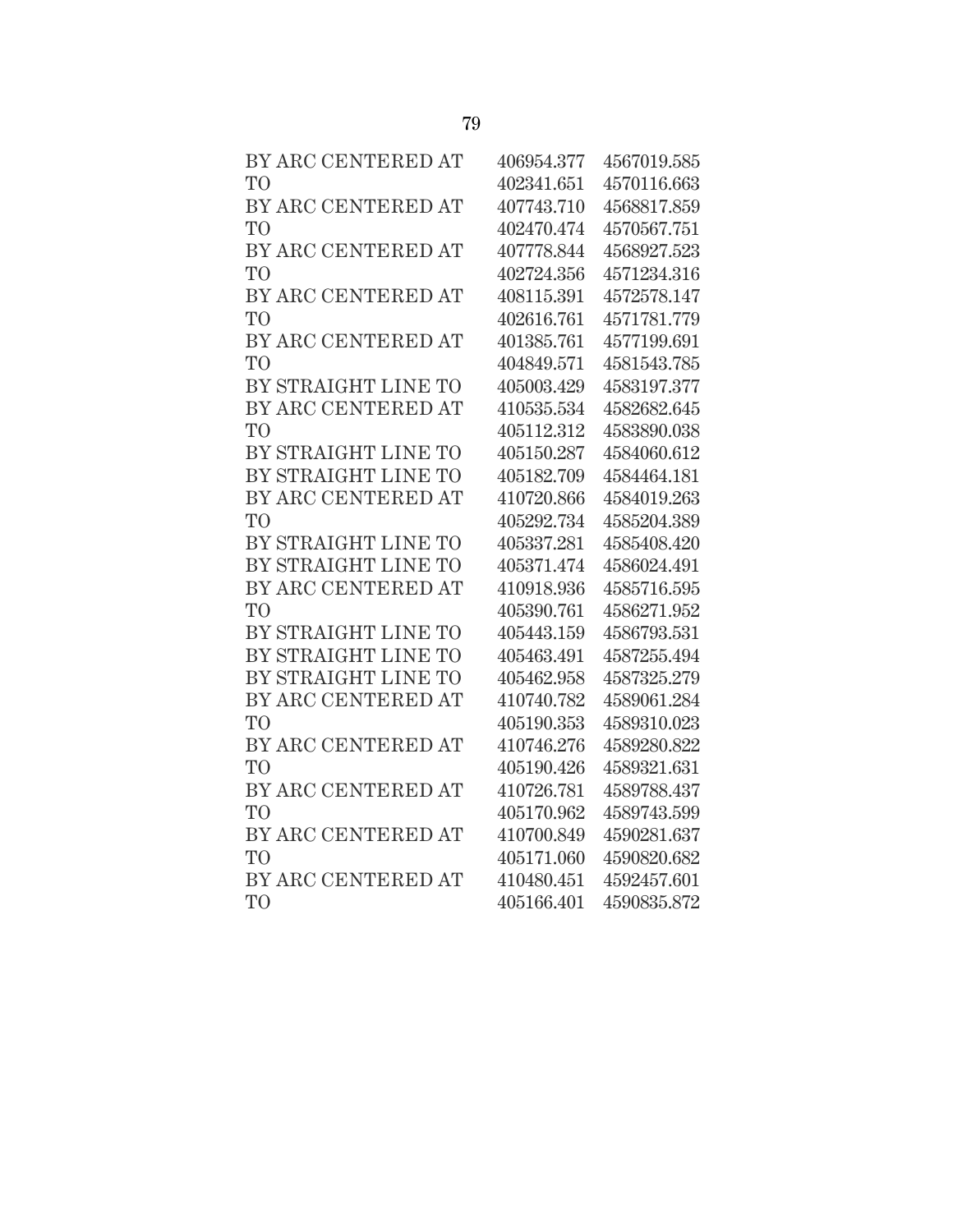| BY ARC CENTERED AT | 410307.174 | 4592943.379 |
|--------------------|------------|-------------|
| T <sub>O</sub>     | 405095.909 | 4591016.762 |
| BY ARC CENTERED AT | 410094.199 | 4593442.918 |
| T <sub>O</sub>     | 404538.406 | 4593395.006 |
| BY ARC CENTERED AT | 409634.247 | 4595608.947 |
| T <sub>O</sub>     | 404144.448 | 4594753.816 |
| BY ARC CENTERED AT | 409402.586 | 4596548.566 |
| T <sub>O</sub>     | 403899.286 | 4595785.133 |
| BY ARC CENTERED AT | 408781.278 | 4598437.546 |
| T <sub>O</sub>     | 403290.665 | 4597587.661 |
| BY ARC CENTERED AT | 407357.439 | 4601373.224 |
| T <sub>O</sub>     | 401902.182 | 4600319.985 |
| BY ARC CENTERED AT | 406352.532 | 4603646.173 |
| T <sub>O</sub>     | 400983.589 | 4605075.715 |
| BY ARC CENTERED AT | 406358.853 | 4606481.303 |
| T <sub>O</sub>     | 400824.883 | 4606975.585 |
| BY ARC CENTERED AT | 404724.305 | 4610933.317 |
| T <sub>O</sub>     | 399312.582 | 4609675.387 |
| BY ARC CENTERED AT | 404712.033 | 4610984.991 |
| T <sub>O</sub>     | 399159.819 | 4611190.074 |
| BY ARC CENTERED AT | 404576.183 | 4612427.871 |
| <b>TO</b>          | 399046.138 | 4612964.286 |
| BY ARC CENTERED AT | 404590.419 | 4613324.962 |
| T <sub>O</sub>     | 399041.125 | 4613052.058 |
| BY ARC CENTERED AT | 404588.387 | 4613363.546 |
| T <sub>O</sub>     | 399229.154 | 4614829.069 |
| BY ARC CENTERED AT | 404644.501 | 4616071.306 |
| T <sub>O</sub>     | 399126.502 | 4615422.596 |
| BY ARC CENTERED AT | 400920.018 | 4620681.154 |
| T <sub>O</sub>     | 397910.922 | 4616010.557 |
| BY ARC CENTERED AT | 399165.087 | 4621423.154 |
| T <sub>O</sub>     | 395511.185 | 4617237.687 |
| BY ARC CENTERED AT | 398300.525 | 4622042.759 |
| T <sub>O</sub>     | 395231.302 | 4617411.452 |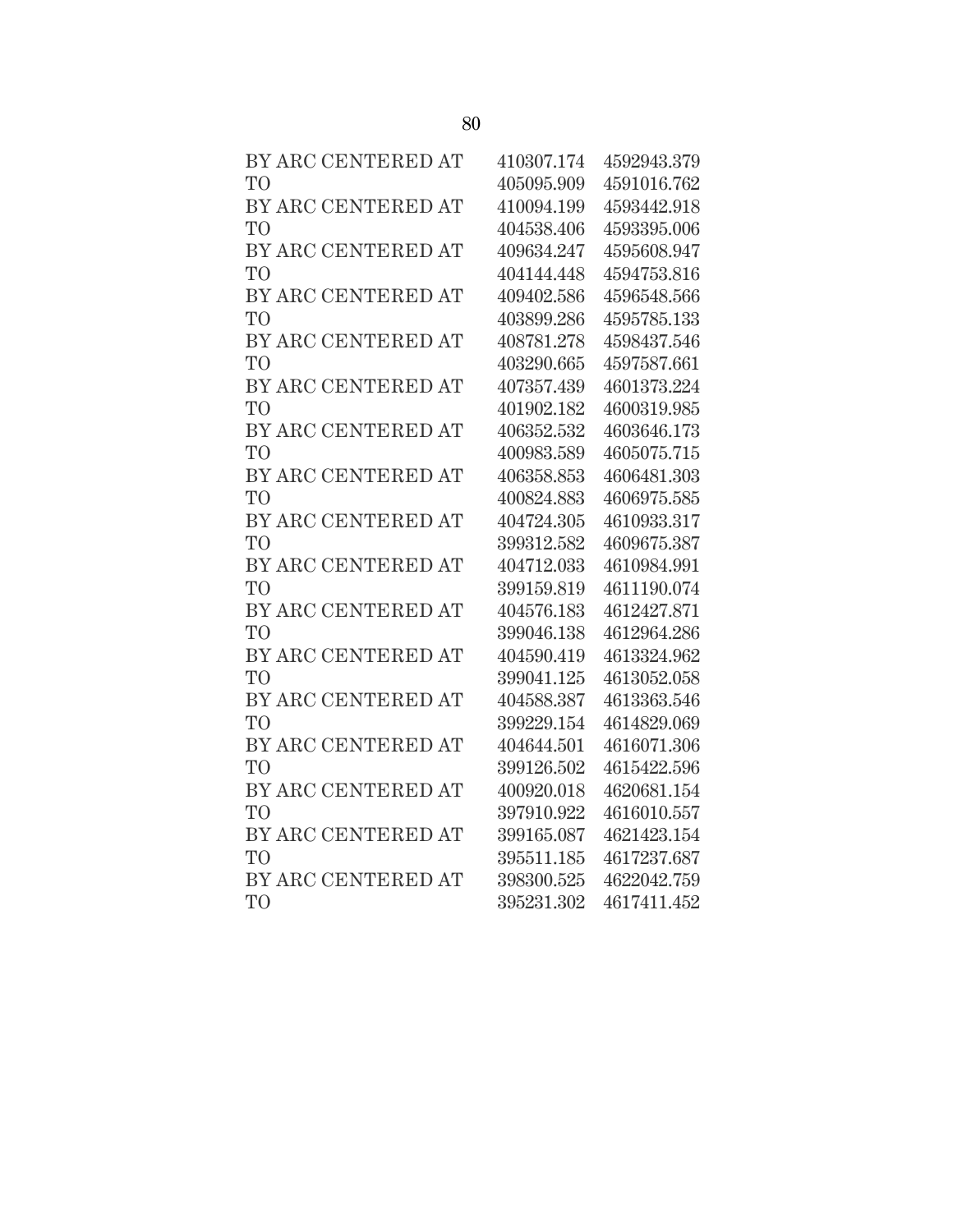| BY ARC CENTERED AT  | 397758.202 | 4622359.574 |
|---------------------|------------|-------------|
| T <sub>O</sub>      | 393744.415 | 4618517.875 |
| BY ARC CENTERED AT  | 397720.411 | 4622398.673 |
| T <sub>O</sub>      | 393381.505 | 4618928.365 |
| BY ARC CENTERED AT  | 396371.935 | 4623610.936 |
| T <sub>O</sub>      | 392397.667 | 4619728.369 |
| BY ARC CENTERED AT  | 396357.822 | 4623625.330 |
| T <sub>O</sub>      | 392357.328 | 4619769.790 |
| BY ARC CENTERED AT  | 395976.161 | 4623985.616 |
| T <sub>O</sub>      | 392036.988 | 4620067.447 |
| BY ARC CENTERED AT  | 392662.539 | 4625588.119 |
| T <sub>O</sub>      | 388939.151 | 4621464.344 |
| BY ARC CENTERED AT  | 392610.809 | 4625634.244 |
| T <sub>O</sub>      | 388335.662 | 4622085.687 |
| BY ARC CENTERED AT  | 391797.975 | 4626430.975 |
| T <sub>O</sub>      | 387259.878 | 4623225.540 |
| BY ARC CENTERED AT  | 390460.931 | 4627766.729 |
| T <sub>O</sub>      | 386487.801 | 4623882.997 |
| BY ARC CENTERED AT  | 388162.151 | 4629180.703 |
| T <sub>O</sub>      | 383218.835 | 4626644.415 |
| BY ARC CENTERED AT  | 387677.201 | 4629959.849 |
| T <sub>O</sub>      | 382459.293 | 4628051.296 |
| BY ARC CENTERED AT  | 385742.025 | 4632533.796 |
| T <sub>O</sub>      | 382365.112 | 4628121.813 |
| BY ARC CENTERED AT  | 385704.641 | 4632562.160 |
| T <sub>O</sub>      | 383093.395 | 4637466.294 |
| BY ARC CENTERED AT  | 385816.363 | 4632623.301 |
| T <sub>O</sub>      | 390858.805 | 4634956.306 |
| BY ARC CENTERED AT  | 392051.411 | 4629529.813 |
| T <sub>O</sub>      | 392896.827 | 4635021.116 |
| BY ARC CENTERED AT  | 392177.621 | 4629511.862 |
| T <sub>O</sub>      | 393330.482 | 4634946.938 |
| BY STRAIGHT LINE TO | 393435.934 | 4635343.028 |
| BY STRAIGHT LINE TO | 393658.066 | 4636228.782 |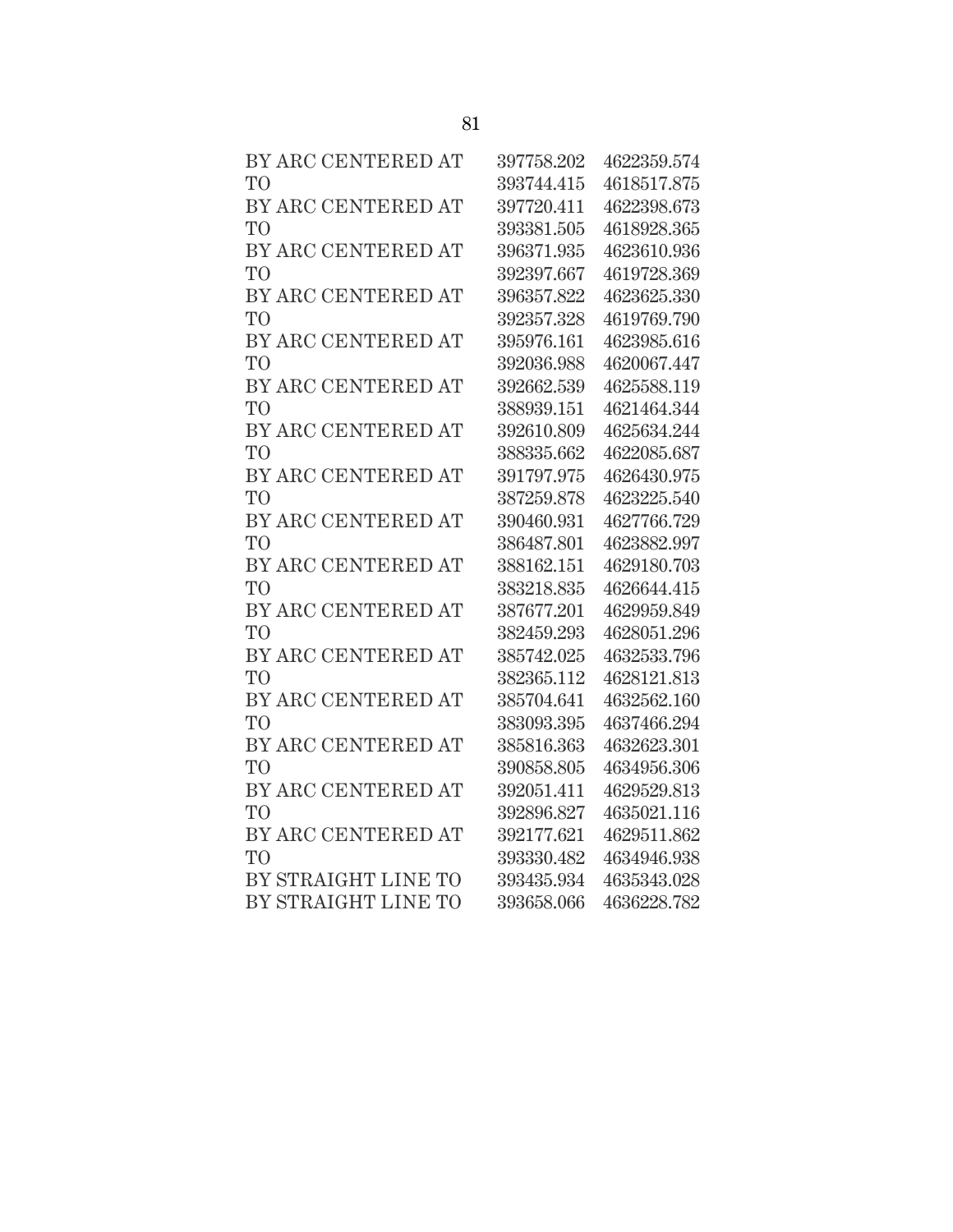| BY STRAIGHT LINE TO | 393763.685 | 4636704.398 |
|---------------------|------------|-------------|
| BY STRAIGHT LINE TO | 393839.593 | 4637142.274 |
| BY ARC CENTERED AT  | 399313.945 | 4636193.272 |
| TO                  | 393908,007 | 4637475.837 |
| BY STRAIGHT LINE TO | 394037.794 | 4638022.879 |
| BY STRAIGHT LINE TO | 394075.190 | 4638240.153 |
| BY STRAIGHT LINE TO | 394078.286 | 4638272.854 |
| BY ARC CENTERED AT  | 399609.539 | 4637749.039 |
| TO <sup>1</sup>     | 394160.837 | 4638835.675 |
| BY STRAIGHT LINE TO | 394249.943 | 4639282.480 |
| BY ARC CENTERED AT  | 399505.599 | 4641084.483 |
| T <sub>O</sub>      | 394154.206 | 4639590.586 |
| BY ARC CENTERED AT  | 398552.047 | 4642985.896 |
| T <sub>O</sub>      | 393340.720 | 4641059.446 |
| BY ARC CENTERED AT  | 398546.057 | 4643002.023 |
| T <sub>O</sub>      | 393013.419 | 4643510.990 |
| BY ARC CENTERED AT  | 398552.985 | 4643083.978 |
| T <sub>O</sub>      | 393426.765 | 4645226.642 |
| BY ARC CENTERED AT  | 398981.191 | 4645094.386 |
| T <sub>O</sub>      | 393497.375 | 4645987.077 |
| BY ARC CENTERED AT  | 398775.736 | 4647721.447 |
| T <sub>O</sub>      | 393313.383 | 4646705.654 |
| BY ARC CENTERED AT  | 397928.493 | 4649799.179 |
| T <sub>O</sub>      | 393128.310 | 4647001.434 |
| BY ARC CENTERED AT  | 397143.152 | 4650842.030 |
| T <sub>O</sub>      | 392383.440 | 4647975.974 |
| BY ARC CENTERED AT  | 397114.576 | 4650888.960 |
| TО                  | 391672.499 | 4649769.616 |
| BY ARC CENTERED AT  | 393149.315 | 4655125.748 |
| $\mathbf{m}$        | $\sim$ 1.0 |             |

TO the intersection with the California-Oregon state lateral boundary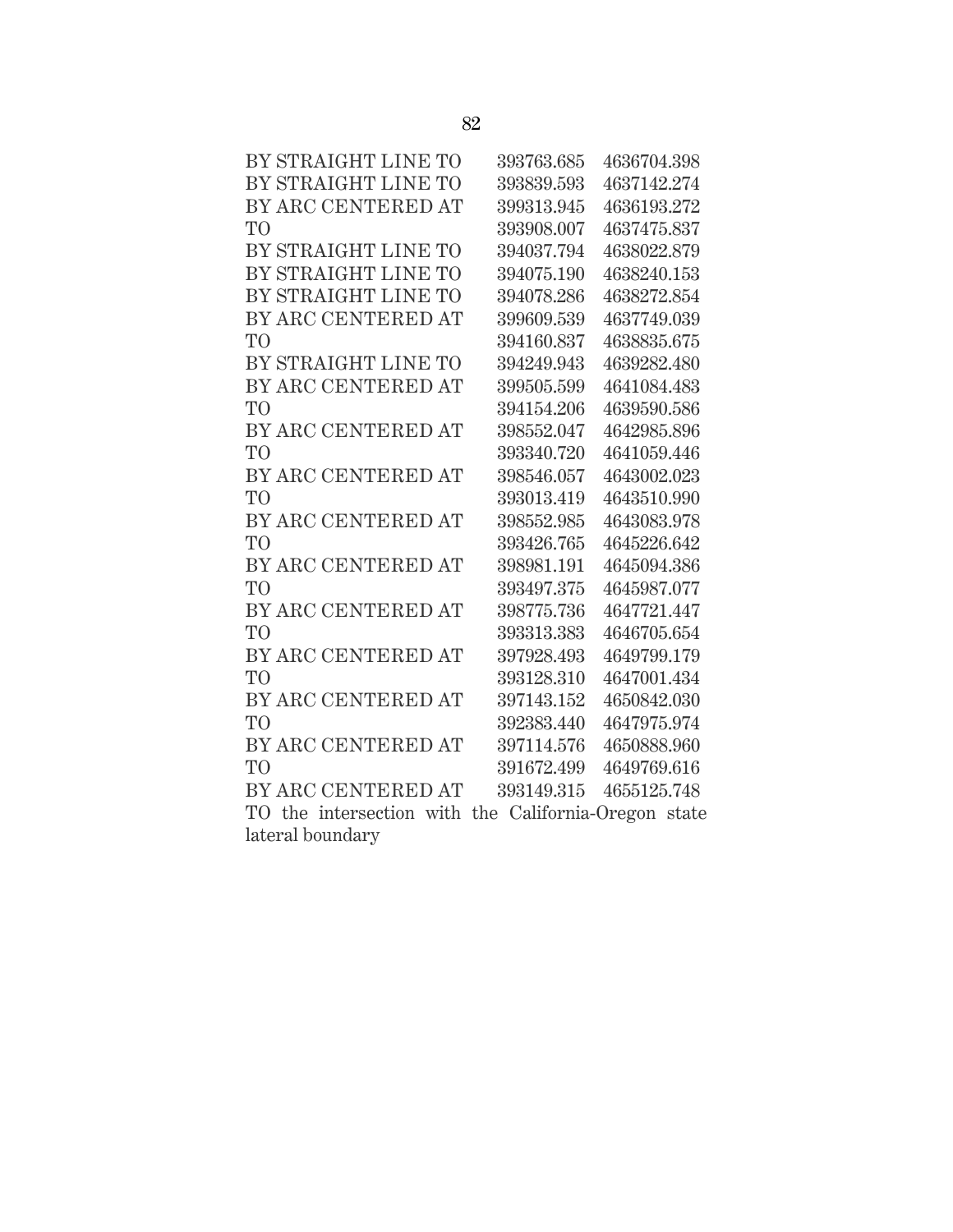## **EXHIBIT B**

Location of the Fixed Offshore Boundary Between the United States and California in the Vicinity of the Farallon Islands.

|                     | <b>NAD 83/WGS 84</b> |                           |
|---------------------|----------------------|---------------------------|
|                     | UTM ZONE 10 (meters) |                           |
|                     |                      | x-coordinate y-coordinate |
|                     |                      |                           |
| <b>BEGINNING AT</b> | 486509.525           | 4184401.713               |
| BY ARC CENTERED AT  | 490468.788           | 4180503.846               |
| T <sub>O</sub>      | 484913.004           | 4180454.832               |
| BY ARC CENTERED AT  | 490468.659           | 4180392.899               |
| T <sub>O</sub>      | 487134.261           | 4175948.697               |
| BY ARC CENTERED AT  | 491250.770           | 4179680.117               |
| T <sub>O</sub>      | 489190.768           | 4174520.124               |
| BY ARC CENTERED AT  | 491363.269           | 4179633.770               |
| T <sub>O</sub>      | 491808.391           | 4174095.629               |
| BY ARC CENTERED AT  | 497158.083           | 4175595.606               |
| T <sub>O</sub>      | 493300.616           | 4171596.970               |
| BY ARC CENTERED AT  | 498800.150           | 4172387.075               |
| T <sub>O</sub>      | 494168.425           | 4169318.483               |
| BY ARC CENTERED AT  | 498900.532           | 4172229.891               |
| T <sub>O</sub>      | 495053.624           | 4168221.096               |
| BY ARC CENTERED AT  | 498954.400           | 4172177.494               |
| T <sub>O</sub>      | 496519.986           | 4167183.221               |
| BY ARC CENTERED AT  | 499618.035           | 4171795.295               |
| T <sub>O</sub>      | 499638.585           | 4166239.333               |
| BY ARC CENTERED AT  | 499659.668           | 4171795.293               |
| T <sub>O</sub>      | 501906.060           | 4166713.673               |
| BY ARC CENTERED AT  | 499782.120           | 4171847.679               |
| T <sub>O</sub>      | 503999.408           | 4168230.551               |
| BY ARC CENTERED AT  | 500036.816           | 4172125.034               |
| T <sub>O</sub>      | 504880.925           | 4169404.052               |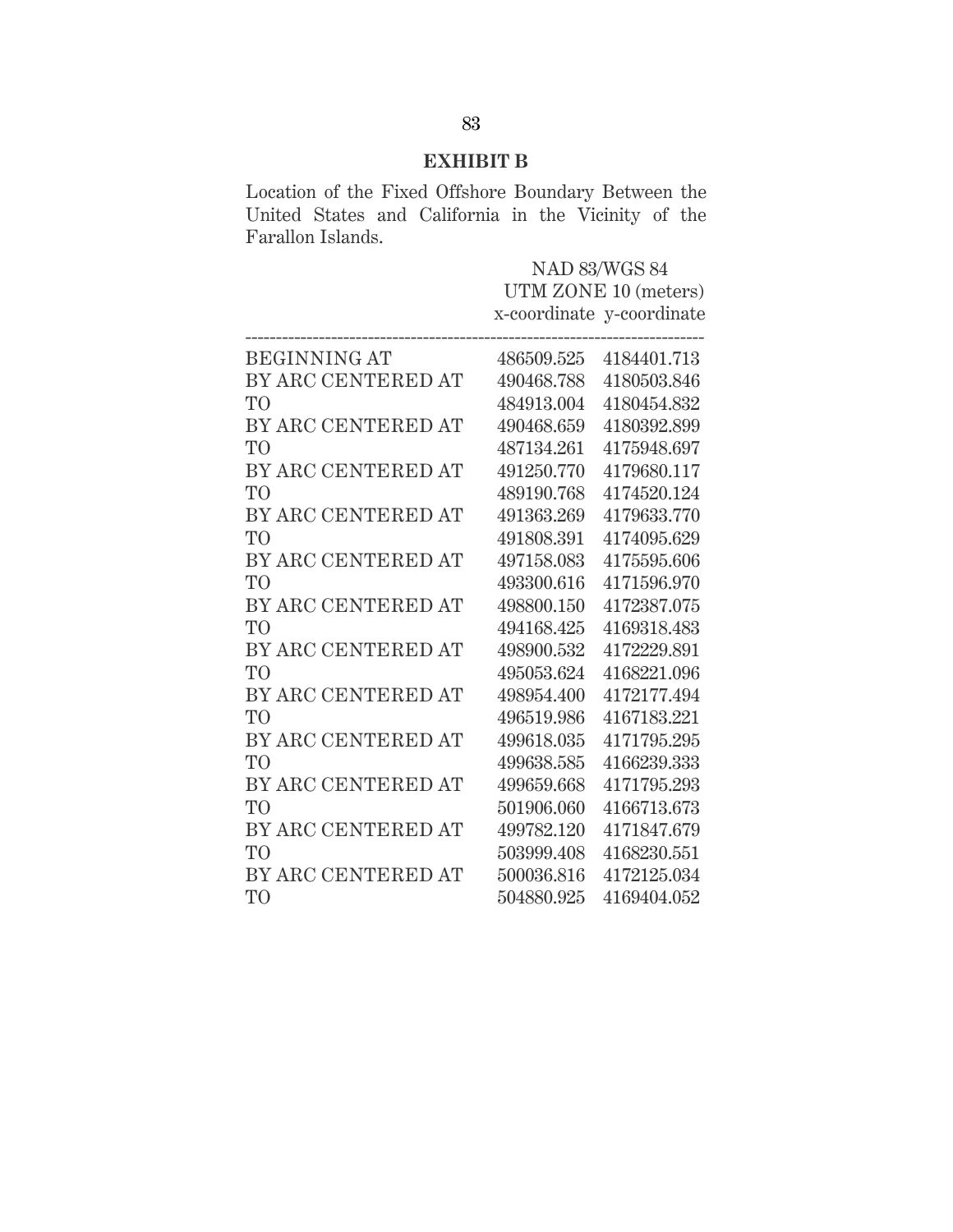| BY ARC CENTERED AT | 500061.305 | 4172168.179 |
|--------------------|------------|-------------|
| TO <sup>1</sup>    | 505617.282 | 4172184.066 |
| BY ARC CENTERED AT | 500066.201 | 4172417.802 |
| TO                 | 505622.175 | 4172434.915 |
| BY ARC CENTERED AT | 500066.200 | 4172451.700 |
| T <sub>O</sub>     | 504877.586 | 4175230.136 |
| BY ARC CENTERED AT | 499796.841 | 4172981.765 |
| T <sub>O</sub>     | 504350.184 | 4176165.506 |
| BY ARC CENTERED AT | 499779.701 | 4173006.420 |
| TО                 | 502173.198 | 4178020.431 |
| BY ARC CENTERED AT | 497172.771 | 4175598.683 |
| TO                 | 500742.579 | 4179856.101 |
| BY ARC CENTERED AT | 497165.429 | 4175604.850 |
| TO                 | 497074.872 | 4181160.112 |
| BY ARC CENTERED AT | 491686.406 | 4179806.020 |
| T <sub>O</sub>     | 496459.464 | 4182649794  |
| BY ARC CENTERED AT | 491679.079 | 4179818.354 |
| T <sub>O</sub>     | 494560.962 | 4184568.500 |
| BY ARC CENTERED AT | 491285.449 | 4180080.722 |
| TO <sup>1</sup>    | 494345879  | 4184717.845 |
| BY ARC CENTERED AT | 490586.357 | 4180626.985 |
| T <sub>O</sub>     | 486509.525 | 4184401.713 |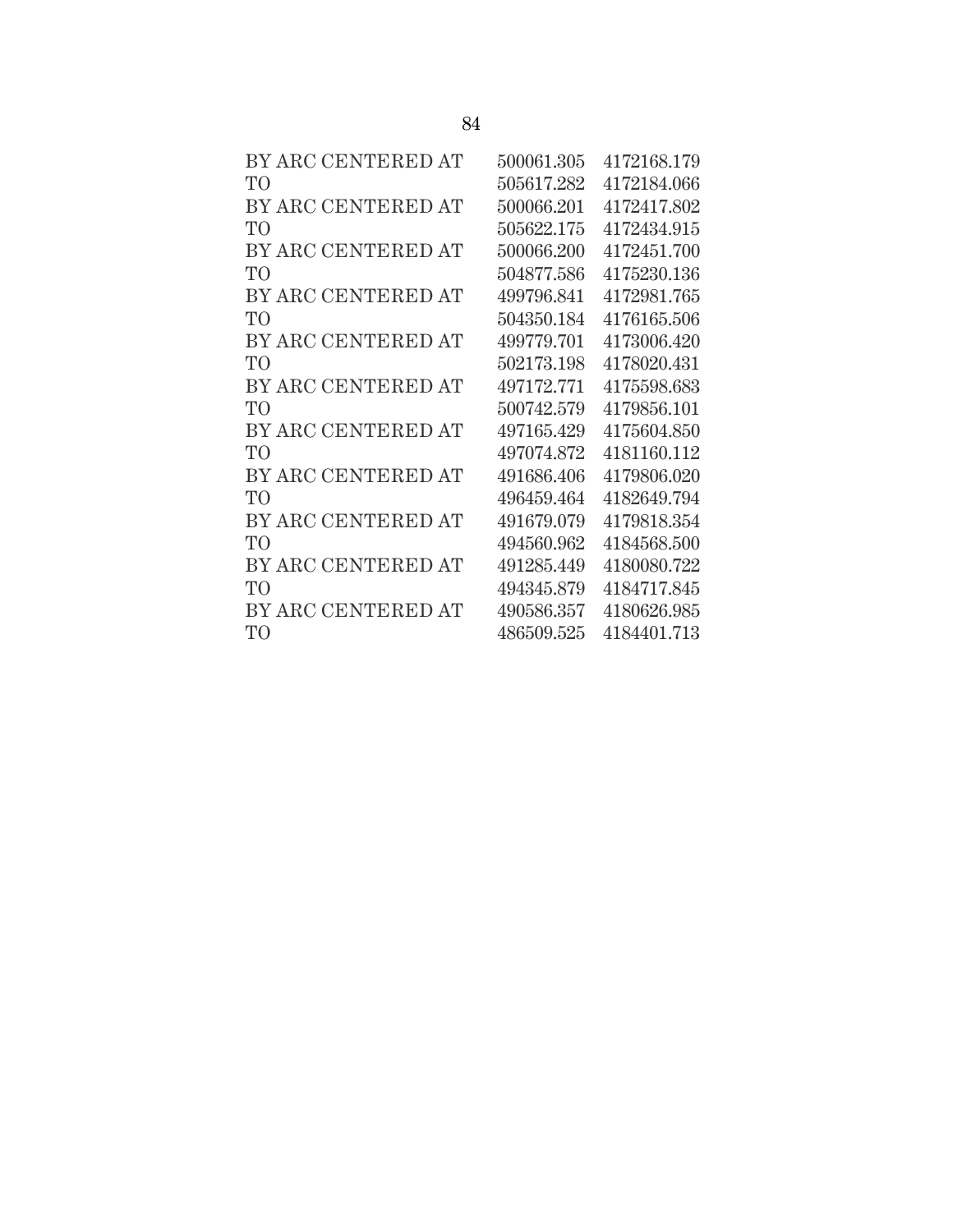## **EXHIBIT C**

Location of the Fixed Offshore Boundary Between the United States and California in the Vicinity of the Channel Islands.

|                     | <b>SANTA ROSA AND</b><br><b>SAN MIGUEL ISLANDS</b> |                                                   |
|---------------------|----------------------------------------------------|---------------------------------------------------|
|                     |                                                    | <b>NAD 83/WGS 84</b>                              |
|                     |                                                    | UTM ZONE 10 (meters)<br>x-coordinate y-coordinate |
| <b>BEGINNING AT</b> | 777470.131                                         | 3753268.397                                       |
| BY ARC CENTERED AT  | 774356.862                                         | 3757870.211                                       |
| T <sub>O</sub>      | 777148.970                                         | 3753066.747                                       |
| BY ARC CENTERED AT  | 773570.674                                         | 3757317.033                                       |
| T <sub>O</sub>      | 777095.194                                         | 3753022.049                                       |
| BY ARC CENTERED AT  | 772897.885                                         | 3756662.341                                       |
| T <sub>O</sub>      | 776180.900                                         | 3752180.048                                       |
| BY ARC CENTERED AT  | 772774.567                                         | 3756569.357                                       |
| T <sub>O</sub>      | 773625.206                                         | 3751078.861                                       |
| BY ARC CENTERED AT  | 772120.395                                         | 3756427.195                                       |
| T <sub>O</sub>      | 772764.176                                         | 3750908.619                                       |
| BY ARC CENTERED AT  | 771825.908                                         | 3756384.821                                       |
| T <sub>O</sub>      | 772710.579                                         | 3750899.705                                       |
| BY ARC CENTERED AT  | 770228.362                                         | 3755870.393                                       |
| T <sub>O</sub>      | 771399.409                                         | 3750439.207                                       |
| BY ARC CENTERED AT  | 769993.388                                         | 3755814.357                                       |
| T <sub>O</sub>      | 771170.828                                         | 3750384.553                                       |
| BY ARC CENTERED AT  | 767318.206                                         | 3754387.857                                       |
| T <sub>O</sub>      | 770870.429                                         | 3750115.756                                       |
| BY ARC CENTERED AT  | 767242.850                                         | 3754324.058                                       |
| TO <sup>1</sup>     | 769196.688                                         | 3749122.938                                       |
| BY ARC CENTERED AT  | 766996.191                                         | 3754224.599                                       |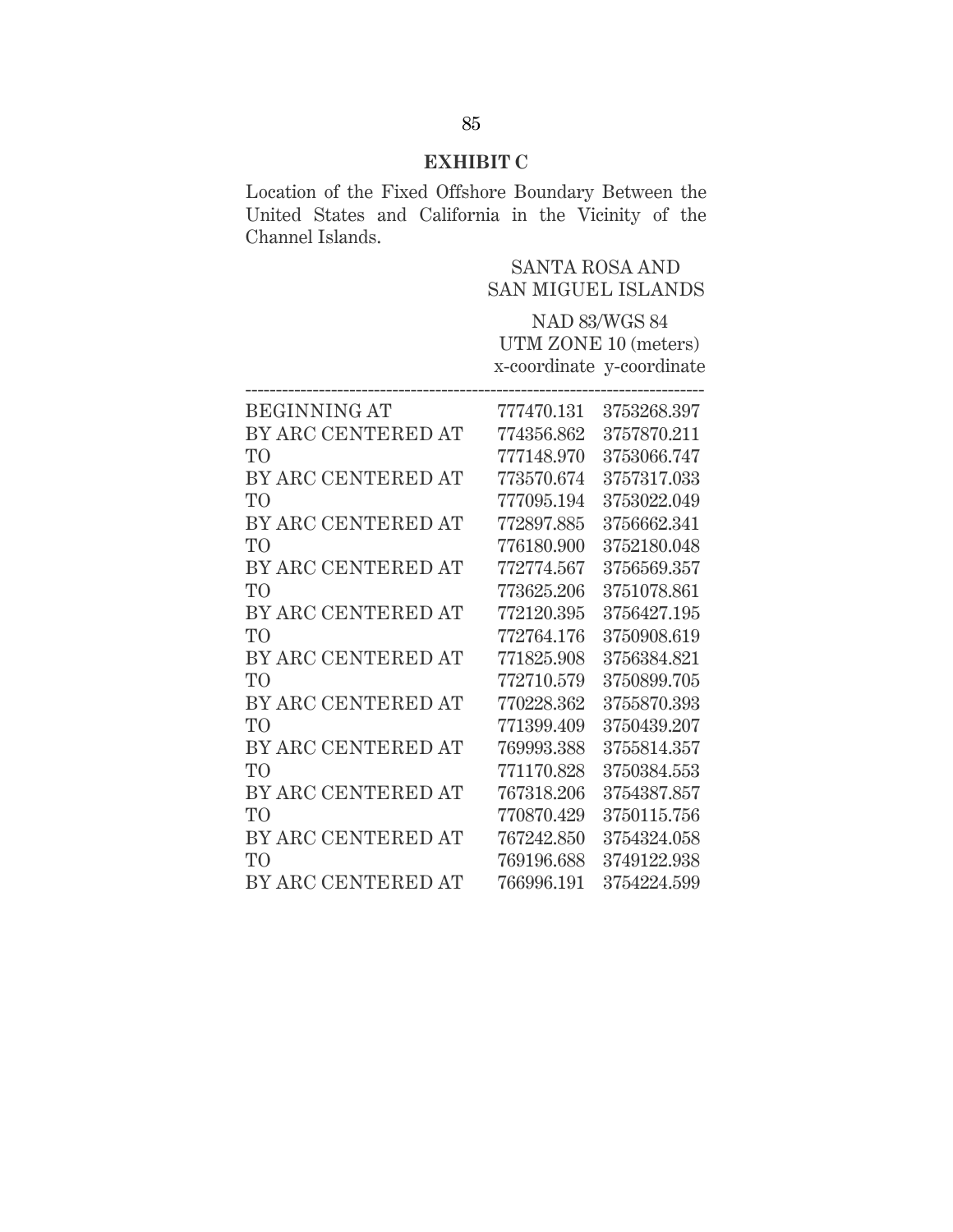| TO <sup></sup>      | 768610.489 | 3748908.286 |
|---------------------|------------|-------------|
| BY ARC CENTERED AT  | 766769.393 | 3754150.376 |
| TO <sup>1</sup>     | 767149.556 | 3748607.397 |
| BY ARC CENTERED AT  | 766561.591 | 3754132.199 |
| TO <sup>T</sup>     | 765939.753 | 3748611.107 |
| BY ARC CENTERED AT  | 766388.814 | 3754148.930 |
| TO <sup>T</sup>     | 764870.991 | 3748804.274 |
| BY ARC CENTERED AT  | 766243.699 | 3754188.028 |
| <b>TO</b>           | 763706.258 | 3749245.303 |
| BY ARC CENTERED AT  | 766144.581 | 3754237.669 |
| TO <sup></sup>      | 762923.258 | 3749710.836 |
| BY ARC CENTERED AT  | 764808.352 | 3754937.265 |
| TO <sup>1</sup>     | 761290.966 | 3750636.436 |
| BY ARC CENTERED AT  | 763110.594 | 3755886.016 |
| TО                  | 760320.406 | 3751081.436 |
| BY ARC CENTERED AT  | 762012.095 | 3756373.631 |
| TO                  | 759506.986 | 3751414.441 |
| BY ARC CENTERED AT  | 761905.233 | 3756426.182 |
| TO <sup>T</sup>     | 758932.450 | 3751732.389 |
| BY ARC CENTERED AT  | 760610.900 | 3757028.797 |
| TO <sup>T</sup>     | 755501.364 | 3754846.647 |
| BY ARC CENTERED AT  | 757501.005 | 3760030.330 |
| TO <sup></sup>      | 753490.750 | 3756184.944 |
| BY ARC CENTERED AT  | 757445.485 | 3760087.406 |
| <b>TO</b>           | 752376.882 | 3757811.797 |
| BY STRAIGHT LINE TO | 752349.529 | 3757872.722 |
| BY ARC CENTERED AT  | 757418.132 | 3760148.331 |
| TO                  | 751862.244 | 3760183.647 |
| BY ARC CENTERED AT  | 754972.588 | 3764787.439 |
| TO <sup>1</sup>     | 751362.608 | 3760564.030 |
| BY ARC CENTERED AT  | 754288.774 | 3765287.026 |
| TO                  | 750974.548 | 3760827.761 |
| BY ARC CENTERED AT  | 753979.969 | 3765500.724 |
| TО                  | 749584.715 | 3762102.065 |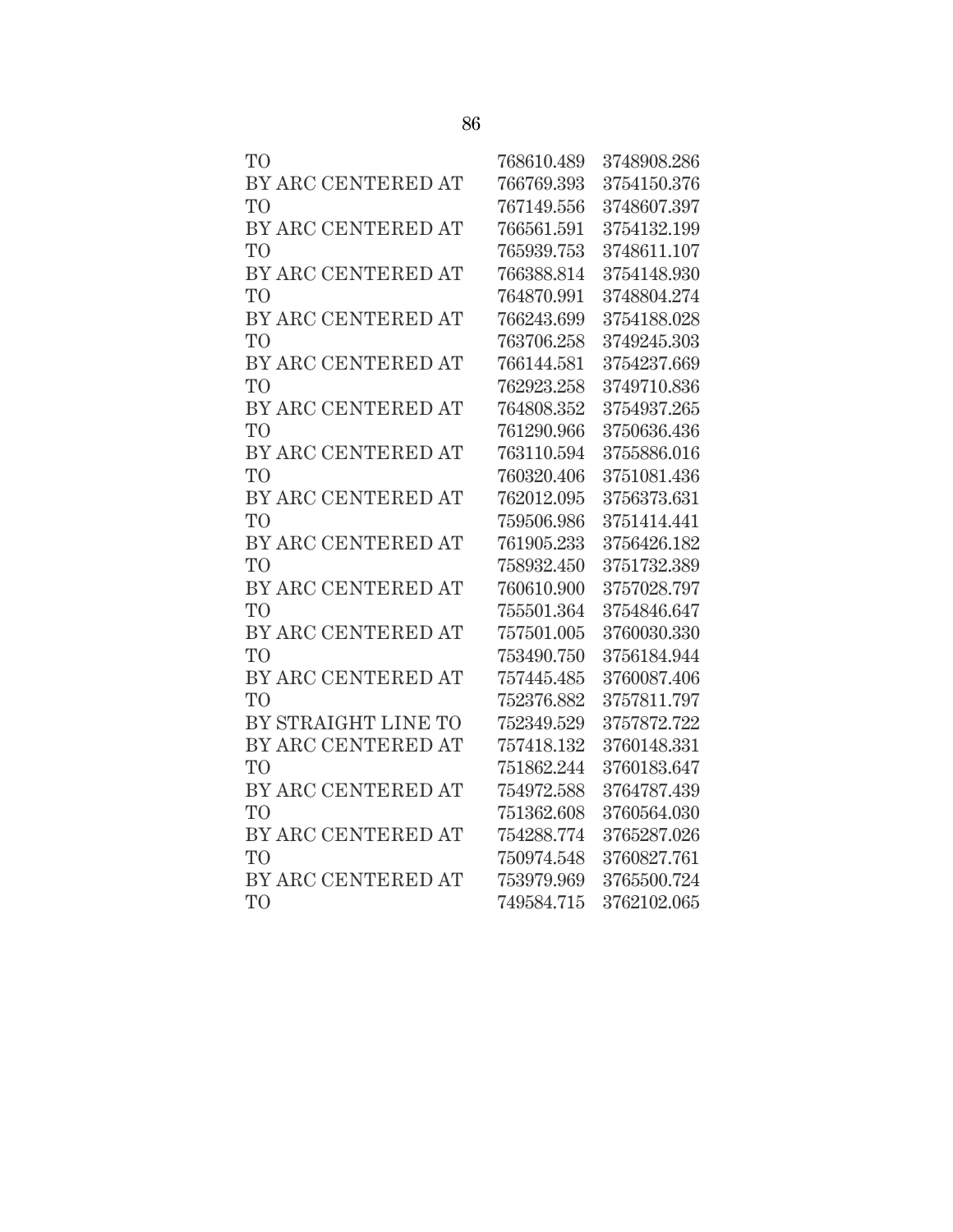| BY ARC CENTERED AT  | 748317.795 | 3767511.691 |
|---------------------|------------|-------------|
| T <sub>O</sub>      | 748595.050 | 3761962.613 |
| BY ARC CENTERED AT  | 747700.695 | 3767446.158 |
| T <sub>O</sub>      | 747846.289 | 3761892.066 |
| BY STRAIGHT LINE TO | 747797.536 | 3761890.788 |
| BY ARC CENTERED AT  | 747651.942 | 3767444.880 |
| T <sub>O</sub>      | 747123.684 | 3761914.050 |
| BY STRAIGHT LINE TO | 746660.412 | 3761958.298 |
| BY STRAIGHT LINE TO | 746532.371 | 3761962.170 |
| BY ARC CENTERED AT  | 743996.674 | 3766905.790 |
| T <sub>O</sub>      | 745928.864 | 3761696.589 |
| BY STRAIGHT LINE TO | 745914.322 | 3761690.641 |
| BY ARC CENTERED AT  | 743811.102 | 3766833.170 |
| T <sub>O</sub>      | 742828.976 | 3761364.663 |
| BY ARC CENTERED AT  | 743406.483 | 3766890.568 |
| T <sub>O</sub>      | 741145.125 | 3761815.590 |
| BY ARC CENTERED AT  | 743079.513 | 3767023.976 |
| T <sub>O</sub>      | 740812.086 | 3761951.707 |
| BY ARC CENTERED AT  | 742477.952 | 3767252.087 |
| T <sub>O</sub>      | 739452.910 | 3762591.802 |
| BY ARC CENTERED AT  | 738015.702 | 3767958.698 |
| T <sub>O</sub>      | 738314.245 | 3762410.725 |
| BY ARC CENTERED AT  | 737628.906 | 3767924.294 |
| T <sub>O</sub>      | 736867.465 | 3762420.718 |
| BY ARC CENTERED AT  | 735909.602 | 3767893.527 |
| T <sub>O</sub>      | 733883.872 | 3762719.983 |
| BY ARC CENTERED AT  | 735048.261 | 3768152.601 |
| T <sub>O</sub>      | 732052.008 | 3763473.754 |
| BY ARC CENTERED AT  | 734818.891 | 3768291.793 |
| T <sub>O</sub>      | 730467.002 | 3764837.781 |
| BY ARC CENTERED AT  | 734594.083 | 3768557.504 |
| T <sub>O</sub>      | 729800.183 | 3765749.006 |
| BY ARC CENTERED AT  | 734088.388 | 3769281.772 |
| T <sub>O</sub>      | 728696.340 | 3770621.532 |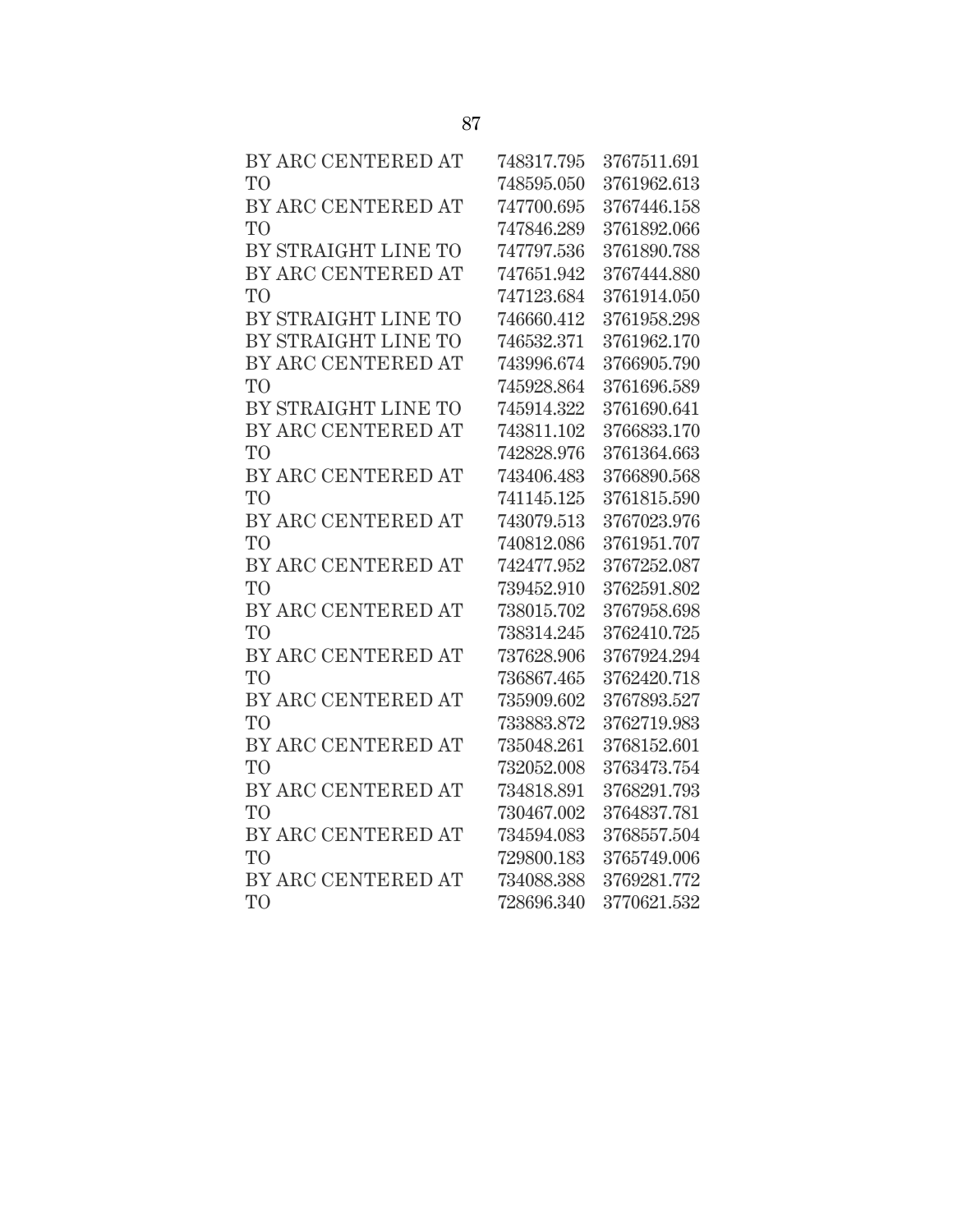| BY ARC CENTERED AT | 729023.776 | 3776167.875 |
|--------------------|------------|-------------|
| T <sub>O</sub>     | 728525.573 | 3770634.257 |
| BY ARC CENTERED AT | 728792.566 | 3776183.838 |
| T <sub>O</sub>     | 726136.888 | 3771303.622 |
| BY ARC CENTERED AT | 728743.192 | 3776210.384 |
| T <sub>O</sub>     | 723231.453 | 3776910.289 |
| BY ARC CENTERED AT | 728753.838 | 3776300.045 |
| T <sub>O</sub>     | 725379.555 | 3780714.040 |
| BY ARC CENTERED AT | 728799.151 | 3776335.056 |
| T <sub>O</sub>     | 727591.070 | 3781758.125 |
| BY ARC CENTERED AT | 728829.758 | 3776341.965 |
| T <sub>O</sub>     | 731127.906 | 3781400.389 |
| BY ARC CENTERED AT | 728855.689 | 3776330.264 |
| T <sub>O</sub>     | 734402.735 | 3776645.559 |
| BY ARC CENTERED AT | 736217.323 | 3771394.235 |
| T <sub>O</sub>     | 734533.485 | 3776688.933 |
| BY ARC CENTERED AT | 740086.051 | 3776884.256 |
| T <sub>O</sub>     | 742270.511 | 3781992.805 |
| BY ARC CENTERED AT | 740148.276 | 3776858.094 |
| T <sub>O</sub>     | 745374.270 | 3778744.393 |
| BY ARC CENTERED AT | 743087.652 | 3773680.747 |
| T <sub>O</sub>     | 745758.915 | 3778552.450 |
| BY ARC CENTERED AT | 743332.106 | 3773554.477 |
| T <sub>O</sub>     | 746220.495 | 3778300.670 |
| BY ARC CENTERED AT | 743451.971 | 3773483.574 |
| T <sub>O</sub>     | 746537.150 | 3778104.267 |
| BY ARC CENTERED AT | 743608.533 | 3773382.791 |
| T <sub>O</sub>     | 747394.291 | 3777449.383 |
| BY ARC CENTERED AT | 746241.092 | 3772014.379 |
| T <sub>O</sub>     | 750978.961 | 3774916.401 |
| BY ARC CENTERED AT | 746329.430 | 3771874.856 |
| T <sub>O</sub>     | 751500.501 | 3773906.889 |
| BY ARC CENTERED AT | 747848.975 | 3769719.349 |
| T <sub>O</sub>     | 751874.597 | 3773548.644 |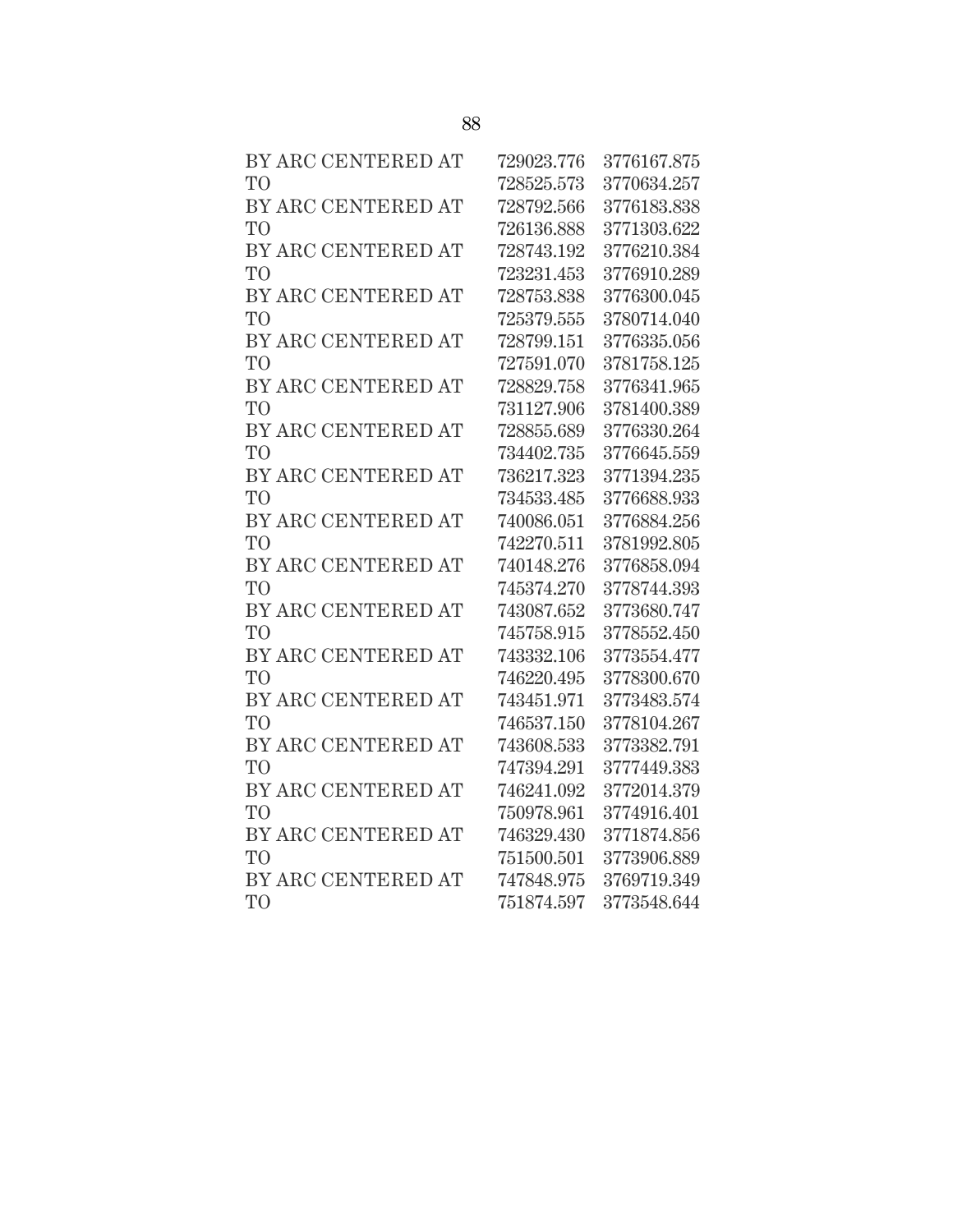| BY ARC CENTERED AT  | 748088.822 | 3769482.068 |
|---------------------|------------|-------------|
| T <sub>O</sub>      | 752713.571 | 3772561.164 |
| BY ARC CENTERED AT  | 748786.434 | 3768630.931 |
| T <sub>O</sub>      | 753250.520 | 3771938.660 |
| BY ARC CENTERED AT  | 755090.576 | 3766696.205 |
| T <sub>O</sub>      | 754850.083 | 3772246.998 |
| BY ARC CENTERED AT  | 756149.696 | 3766845.133 |
| T <sub>O</sub>      | 756369.565 | 3772396.781 |
| BY ARC CENTERED AT  | 756540.079 | 3766843.398 |
| T <sub>O</sub>      | 757090.981 | 3772372.018 |
| BY ARC CENTERED AT  | 756617.314 | 3766836.246 |
| T <sub>O</sub>      | 757861.631 | 3772251.115 |
| BY ARC CENTERED AT  | 756994.232 | 3766763.242 |
| T <sub>O</sub>      | 758644.368 | 3772068.540 |
| BY ARC CENTERED AT  | 759993.518 | 3766678.834 |
| T <sub>O</sub>      | 759143.767 | 3772169.468 |
| BY ARC CENTERED AT  | 763352.127 | 3768541.956 |
| T <sub>O</sub>      | 760900.607 | 3773527.854 |
| BY STRAIGHT LINE TO | 760953.801 | 3773554.009 |
| BY ARC CENTERED AT  | 763405.321 | 3768568.111 |
| T <sub>O</sub>      | 762247.436 | 3774002.119 |
| BY ARC CENTERED AT  | 764088.116 | 3768759.883 |
| T <sub>O</sub>      | 763505.662 | 3774285.268 |
| BY ARC CENTERED AT  | 764254.457 | 3768779.958 |
| T <sub>O</sub>      | 763542.458 | 3774290.148 |
| BY ARC CENTERED AT  | 764390.008 | 3768799.174 |
| T <sub>O</sub>      | 766108.928 | 3774082.587 |
| BY ARC CENTERED AT  | 764889.429 | 3768662.074 |
| T <sub>O</sub>      | 766146.884 | 3774073.908 |
| BY ARC CENTERED AT  | 765892.199 | 3768523.748 |
| T <sub>O</sub>      | 767266.700 | 3773907.045 |
| BY ARC CENTERED AT  | 770477.292 | 3769372.595 |
| T <sub>O</sub>      | 767654.428 | 3774158.049 |
| BY ARC CENTERED AT  | 771422.567 | 3770075.126 |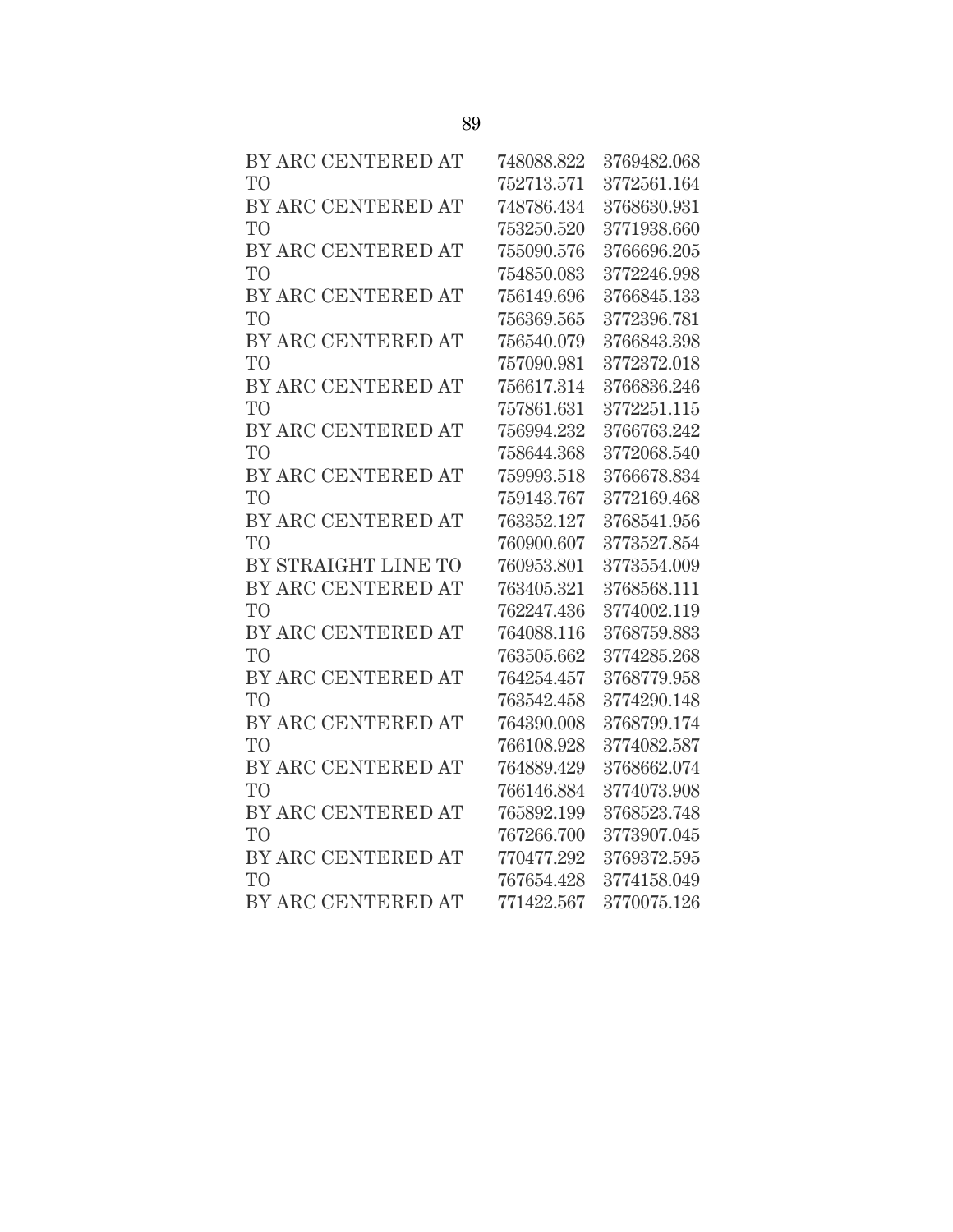| T <sub>O</sub>      | 768660.211 | 3774895.762               |
|---------------------|------------|---------------------------|
| BY ARC CENTERED AT  | 771548.801 | 3770149.691               |
| T <sub>O</sub>      | 768965.075 | 3775068.380               |
| BY ARC CENTERED AT  | 771591.793 | 3770172.515               |
| T <sub>O</sub>      | 769974.134 | 3775487.806               |
| BY ARC CENTERED AT  | 771856.292 | 3770260.319               |
| T <sub>O</sub>      | 771529.661 | 3775806.710               |
| BY STRAIGHT LINE TO | 771632.190 | 3775812.748               |
| BY ARC CENTERED AT  | 771958.821 | 3770266.357               |
| T <sub>O</sub>      | 772038.957 | 3775821.779               |
| BY ARC CENTERED AT  | 772676.701 | 3770302.502               |
| T <sub>O</sub>      | 774669.492 | 3775488.822               |
| BY ARC CENTERED AT  | 772832.410 | 3770245.325               |
| T <sub>O</sub>      | 775081.597 | 3775325.708               |
| BY ARC CENTERED AT  | 772946.806 | 3770196.205               |
| T <sub>O</sub>      | 776761.814 | 3774235.370               |
| BY STRAIGHT LINE TO | 776777.653 | 3774220.410               |
| BY ARC CENTERED AT  | 772962.645 | 3770181.245               |
| T <sub>O</sub>      | 776858.754 | 3774142.238               |
|                     |            | SANTA ROSA,               |
|                     |            | SANTA CRUZ, AND           |
|                     |            | ANACAPA ISLANDS           |
|                     |            | <b>NAD 83/WGS 84</b>      |
|                     |            | UTM ZONE 11 (meters)      |
|                     |            | x-coordinate y-coordinate |
|                     |            |                           |

| <b>BEGINNING AT</b> | 223141.246 3774142.238 |
|---------------------|------------------------|
| BY ARC CENTERED AT  | 219019.440 3770416.444 |
| TO                  | 224007.555 3772863.452 |
| BY ARC CENTERED AT  | 229558.450 3772625.339 |
| TO <sub>1</sub>     | 224455.318 3774822.424 |
| BY ARC CENTERED AT  | 229635.732 3772814.328 |
| TO <sup>1</sup>     | 225172.663 3776123.429 |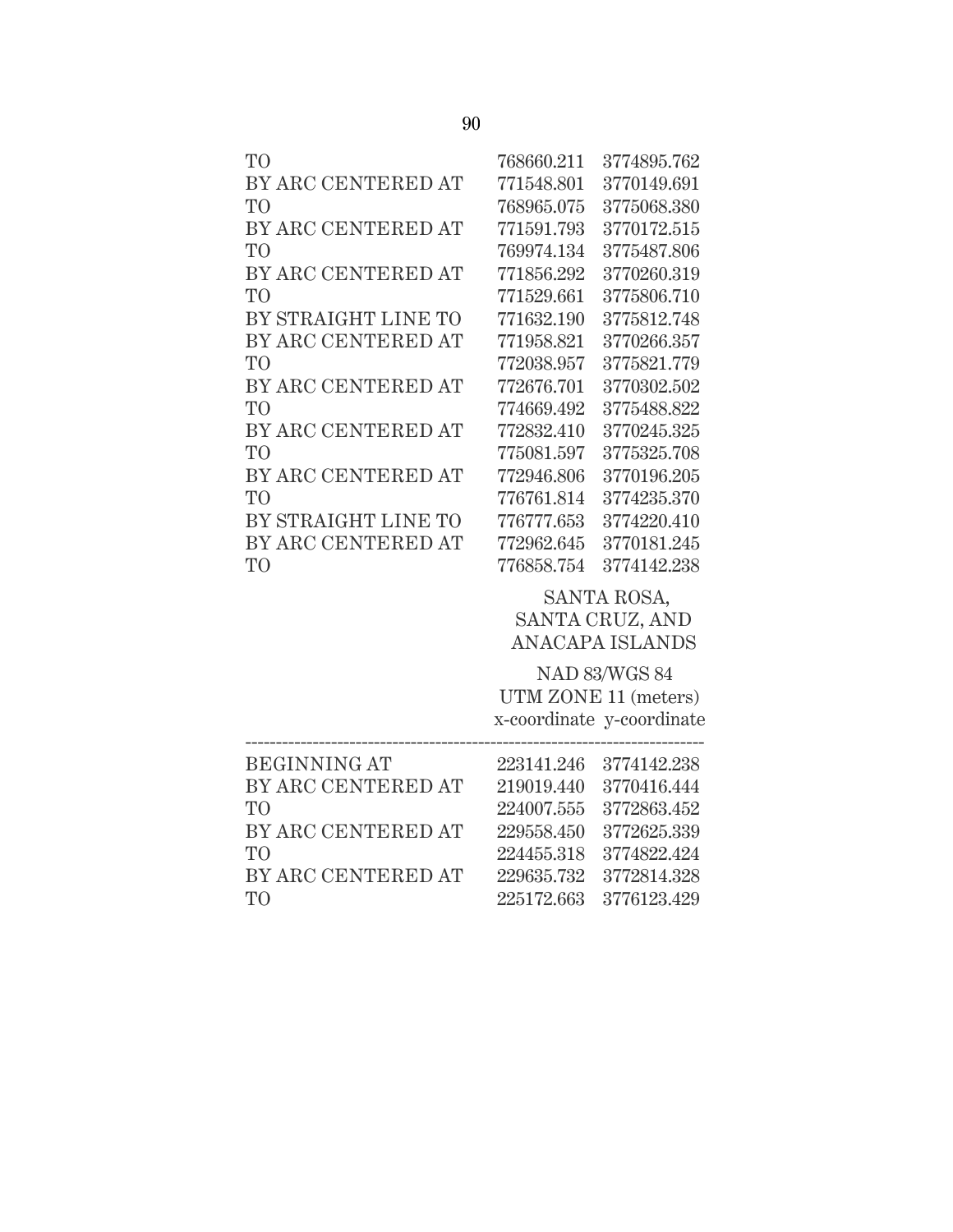| BY ARC CENTERED AT  | 230169.072 | 3773693.402 |
|---------------------|------------|-------------|
| T <sub>O</sub>      | 225358.188 | 3776472.705 |
| BY ARC CENTERED AT  | 230487.761 | 3774338.083 |
| <b>TO</b>           | 225429.949 | 3776637.577 |
| BY ARC CENTERED AT  | 230628.300 | 3774676.383 |
| T <sub>O</sub>      | 229844.847 | 3780176.868 |
| BY STRAIGHT LINE TO | 229880.920 | 3780182.006 |
| BY ARC CENTERED AT  | 230664.373 | 3774681.521 |
| T <sub>O</sub>      | 231930.695 | 3780091.287 |
| BY ARC CENTERED AT  | 231236.273 | 3774578.854 |
| T <sub>O</sub>      | 233108.791 | 3779809.801 |
| BY ARC CENTERED AT  | 232697.912 | 3774269.015 |
| T <sub>O</sub>      | 233386.300 | 3779782.204 |
| BY ARC CENTERED AT  | 233877.778 | 3774247.985 |
| T <sub>O</sub>      | 235040.326 | 3779680.997 |
| BY ARC CENTERED AT  | 234565.195 | 3774145.350 |
| T <sub>O</sub>      | 236504.217 | 3779352.012 |
| BY ARC CENTERED AT  | 235921.486 | 3773826.656 |
| T <sub>O</sub>      | 237377.520 | 3779188.475 |
| BY ARC CENTERED AT  | 236191.658 | 3773760.504 |
| T <sub>O</sub>      | 237420.215 | 3779178.971 |
| BY ARC CENTERED AT  | 236324.311 | 3773732.125 |
| T <sub>O</sub>      | 238624.666 | 3778789.546 |
| BY ARC CENTERED AT  | 236786.192 | 3773546.536 |
| T <sub>O</sub>      | 239562.452 | 3778359.178 |
| BY ARC CENTERED AT  | 238018.838 | 3773021.913 |
| T <sub>O</sub>      | 240800.992 | 3777831.149 |
| BY ARC CENTERED AT  | 238595.931 | 3772731.459 |
| T <sub>O</sub>      | 241246.624 | 3777614.385 |
| BY ARC CENTERED AT  | 241518.791 | 3772065.055 |
| T <sub>O</sub>      | 242129.254 | 3777587.416 |
| BY ARC CENTERED AT  | 242506.337 | 3772044.227 |
| T <sub>O</sub>      | 242234.089 | 3777593.553 |
| BY ARC CENTERED AT  | 242804.672 | 3772066.929 |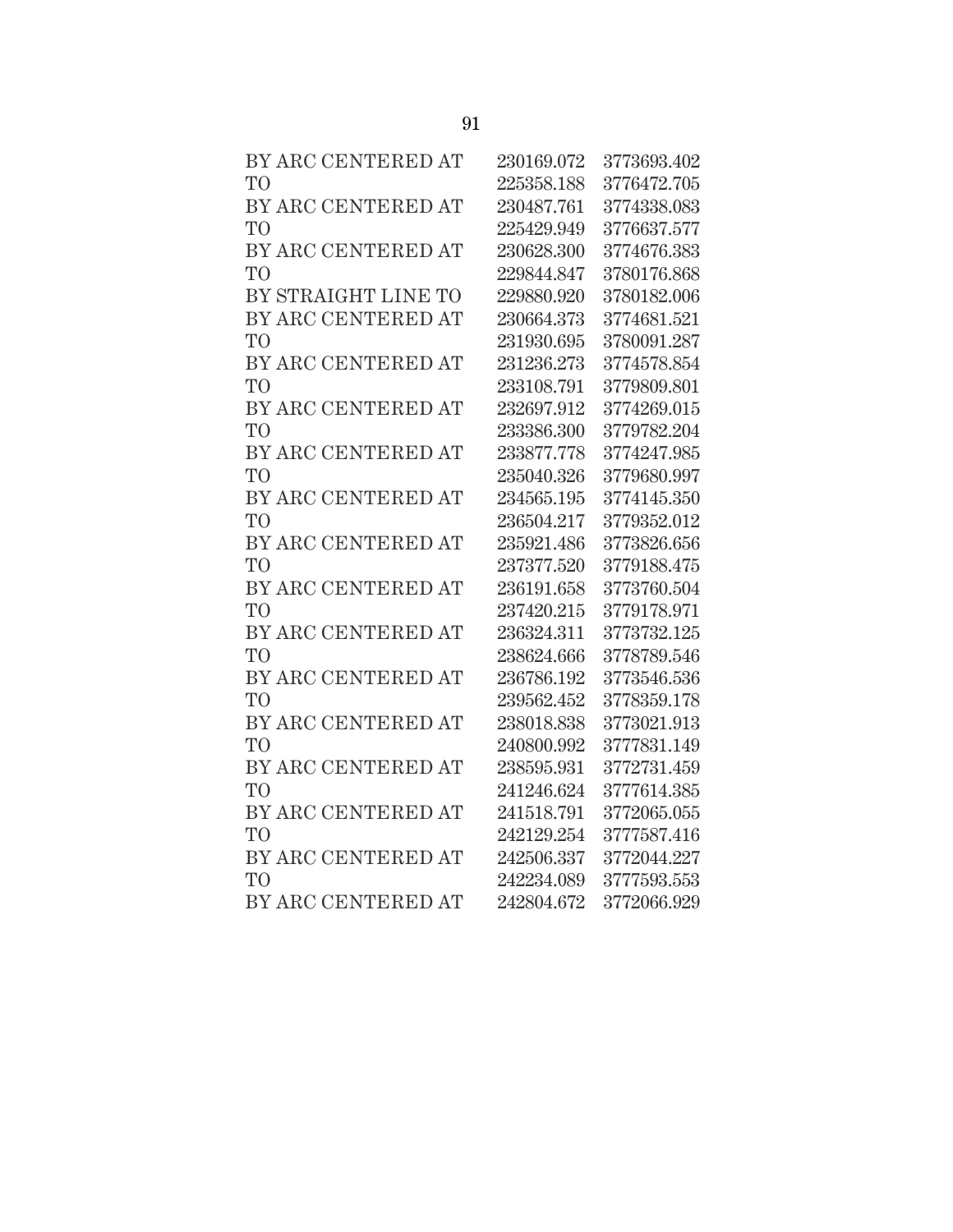| TO                  | 242759.795 | 3777622.748 |
|---------------------|------------|-------------|
| BY STRAIGHT LINE TO | 242847.075 | 3777623.453 |
| BY ARC CENTERED AT  | 242891.952 | 3772067.634 |
| TO                  | 243666.668 | 3777569.357 |
| BY ARC CENTERED AT  | 244599.324 | 3772092.196 |
| TO                  | 244804.017 | 3777644.424 |
| BY ARC CENTERED AT  | 245395.668 | 3772120.016 |
| TО                  | 247505.957 | 3777259.648 |
| BY STRAIGHT LINE TO | 247554.185 | 3777239.846 |
| BY ARC CENTERED AT  | 245443.896 | 3772100.214 |
| TO <sup></sup>      | 248916.113 | 3776437.592 |
| BY ARC CENTERED AT  | 247910.976 | 3770973.268 |
| TO <sup>1</sup>     | 249813.236 | 3776193.473 |
| BY ARC CENTERED AT  | 248356.390 | 3770831.875 |
| TО                  | 250206.791 | 3776070.687 |
| BY ARC CENTERED AT  | 248707.649 | 3770720.761 |
| TO                  | 251499.431 | 3775524.415 |
| BY ARC CENTERED AT  | 249340.962 | 3770404.830 |
| TO <sup>T</sup>     | 251630.006 | 3775467.380 |
| BY ARC CENTERED AT  | 249589.724 | 3770299.558 |
| TO                  | 252085.683 | 3775263.360 |
| BY STRAIGHT LINE TO | 252143.945 | 3775234.064 |
| BY ARC CENTERED AT  | 249647.986 | 3770270.262 |
| TO                  | 253287.078 | 3774468.612 |
| BY ARC CENTERED AT  | 249753.434 | 3770181.131 |
| TO <sup></sup>      | 253792.107 | 3773996.659 |
| BY ARC CENTERED AT  | 250342.390 | 3769641.365 |
| TO                  | 253857.723 | 3773943.872 |
| BY ARC CENTERED AT  | 250450.498 | 3769555.256 |
| TO                  | 254727.925 | 3773101.064 |
| BY ARC CENTERED AT  | 254859.837 | 3767546.630 |
| TO                  | 254798.405 | 3773102.290 |
| BY ARC CENTERED AT  | 259242.554 | 3769767.822 |
| TО                  | 256717.087 | 3774716.676 |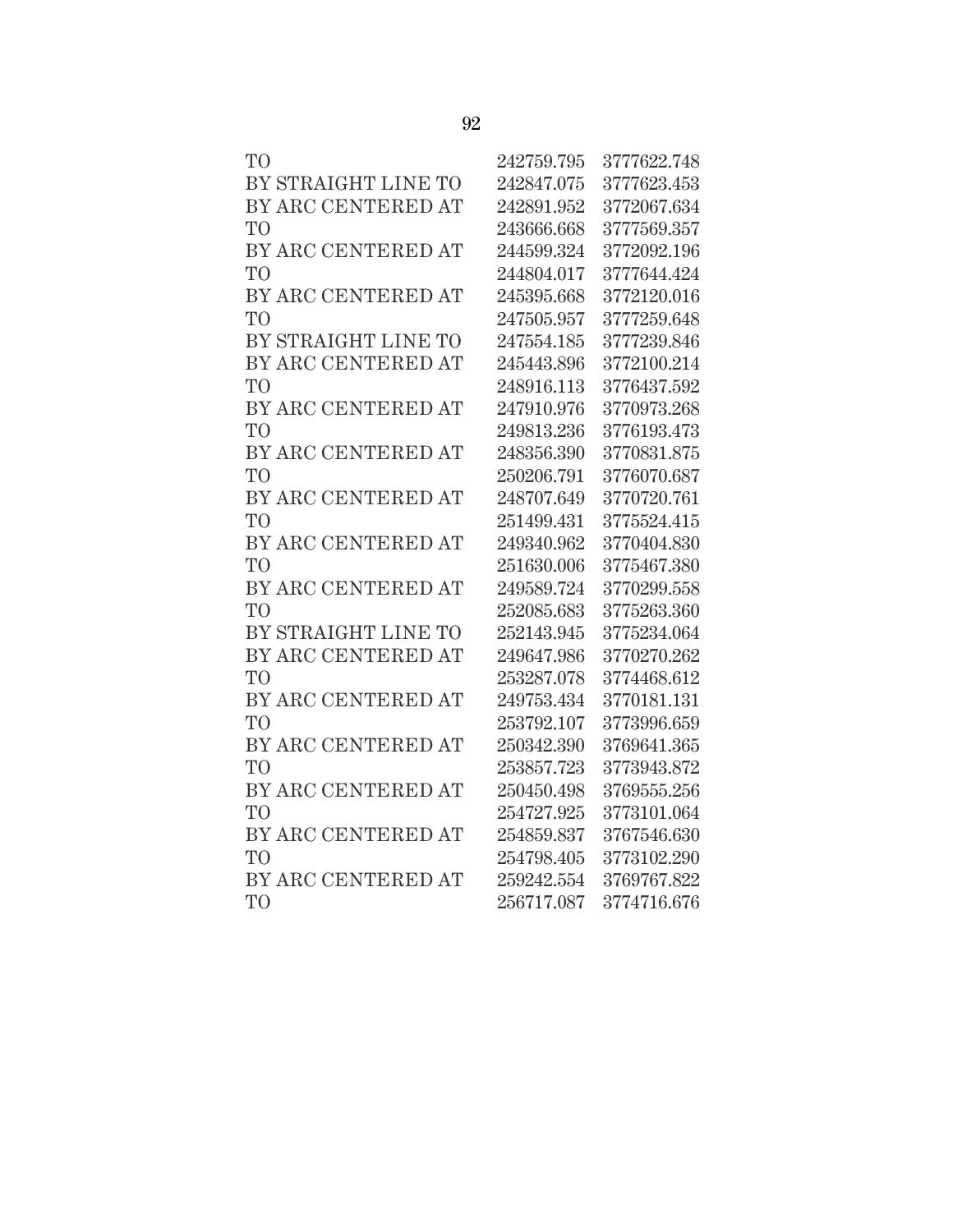| BY ARC CENTERED AT  | 260391.757 | 3770549.430 |
|---------------------|------------|-------------|
| TO <sup>1</sup>     | 257747.159 | 3775435.659 |
| BY STRAIGHT LINE TO | 257749.351 | 3775436.846 |
| BY ARC CENTERED AT  | 261224.444 | 3771101.772 |
| <b>TO</b>           | 261495.696 | 3776651.147 |
| BY ARC CENTERED AT  | 261486.043 | 3771095.155 |
| T <sub>O</sub>      | 261666.012 | 3776648.239 |
| BY ARC CENTERED AT  | 263128.190 | 3771288.093 |
| T <sub>O</sub>      | 262744.936 | 3776830.859 |
| BY ARC CENTERED AT  | 263431.742 | 3771317.472 |
| T <sub>O</sub>      | 265679.019 | 3776398.701 |
| BY ARC CENTERED AT  | 263538.375 | 3771271.637 |
| T <sub>O</sub>      | 267167.175 | 3775478.886 |
| BY ARC CENTERED AT  | 264917.776 | 3770398.597 |
| T <sub>O</sub>      | 268078.888 | 3774967.679 |
| BY ARC CENTERED AT  | 266131.366 | 3769764.190 |
| T <sub>O</sub>      | 268153.309 | 3774939.215 |
| BY ARC CENTERED AT  | 266347.559 | 3769684.845 |
| T <sub>O</sub>      | 268901.935 | 3774618.839 |
| BY ARC CENTERED AT  | 266497.142 | 3769610.236 |
| T <sub>O</sub>      | 270487.379 | 3773476.389 |
| BY ARC CENTERED AT  | 266680.048 | 3769429.988 |
| T <sub>O</sub>      | 270856.023 | 3773094.735 |
| BY ARC CENTERED AT  | 267326.802 | 3768803.612 |
| T <sub>O</sub>      | 272158.176 | 3771547.142 |
| BY ARC CENTERED AT  | 274230.081 | 3766391.917 |
| T <sub>O</sub>      | 272700.511 | 3771733.223 |
| BY ARC CENTERED AT  | 274354.195 | 3766429.030 |
| T <sub>O</sub>      | 273534.884 | 3771924.288 |
| BY ARC CENTERED AT  | 275317.317 | 3766661.963 |
| T <sub>O</sub>      | 276423.204 | 3772106.791 |
| BY ARC CENTERED AT  | 276338.996 | 3766551.429 |
| T <sub>O</sub>      | 278713.303 | 3771574.556 |
| BY ARC CENTERED AT  | 280828.793 | 3766437.062 |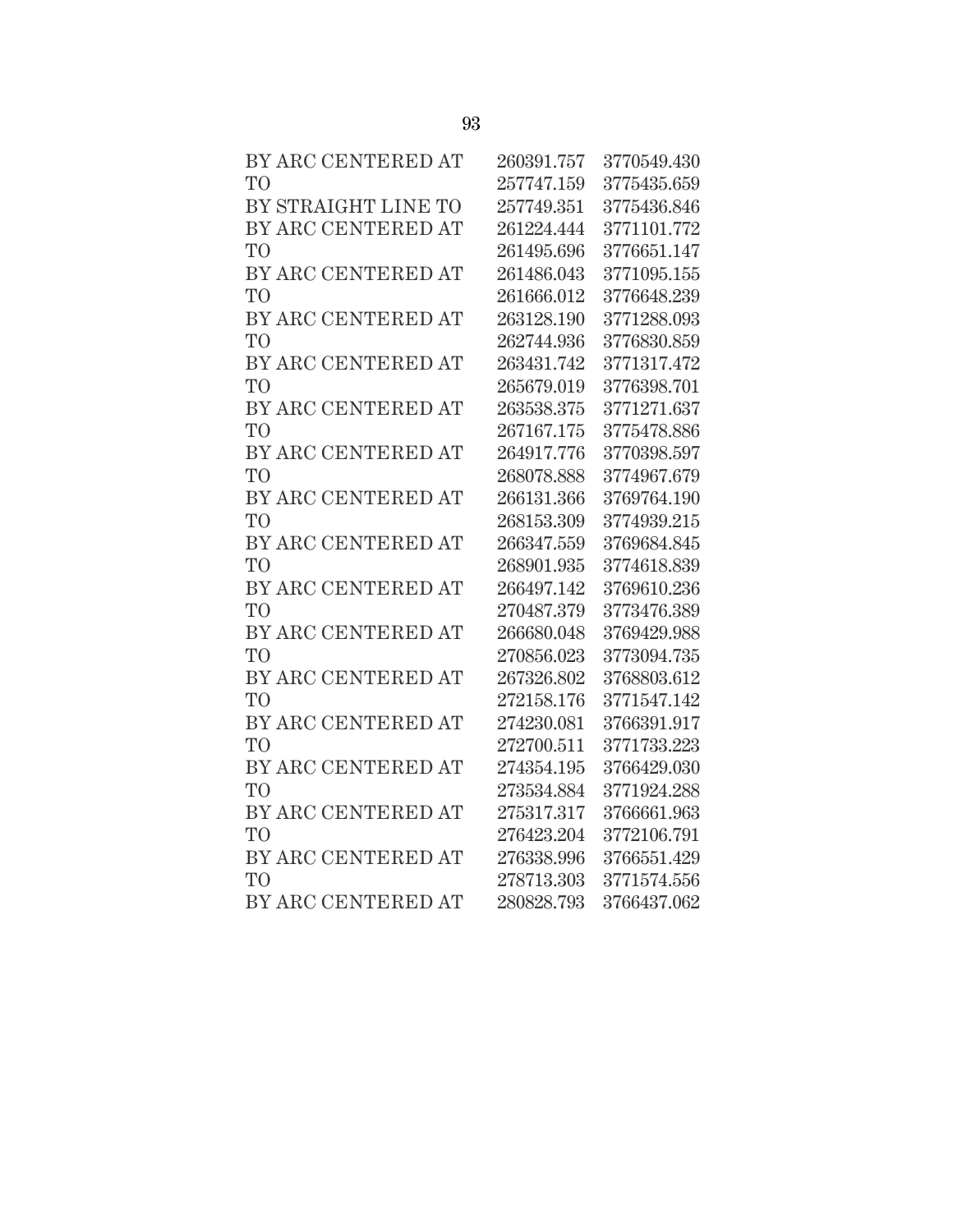| TО                  | 279188.184 | 3771745.314 |
|---------------------|------------|-------------|
| BY ARC CENTERED AT  | 280945.177 | 3766474.440 |
| TO <sup>T</sup>     | 280325.491 | 3771995.774 |
| BY ARC CENTERED AT  | 281478.555 | 3766560.741 |
| <b>TO</b>           | 280462.046 | 3772022.961 |
| BY ARC CENTERED AT  | 281705.543 | 3766607.903 |
| TO <sup></sup>      | 282039.562 | 3772153.854 |
| BY ARC CENTERED AT  | 281820.926 | 3766602.157 |
| TО                  | 282616.042 | 3772100.968 |
| BY ARC CENTERED AT  | 282433.194 | 3766547.978 |
| TO                  | 286159.427 | 3770669.182 |
| BY ARC CENTERED AT  | 282493.564 | 3766494.187 |
| TO <sup></sup>      | 287659.030 | 3764447.947 |
| BY ARC CENTERED AT  | 282466.277 | 3766423.916 |
| <b>TO</b>           | 284803.031 | 3761383.210 |
| BY ARC CENTERED AT  | 282284.549 | 3766335.622 |
| TO                  | 283850.735 | 3761004.937 |
| BY ARC CENTERED AT  | 281880.957 | 3766200.042 |
| TO <sup>T</sup>     | 283223.312 | 3760808.640 |
| BY ARC CENTERED AT  | 281651.039 | 3766137.532 |
| TO <sup>1</sup>     | 282781.356 | 3760697.723 |
| BY ARC CENTERED AT  | 279505.784 | 3765185.458 |
| TO                  | 282085.701 | 3760264.771 |
| BY ARC CENTERED AT  | 279412.184 | 3765135.237 |
| TO                  | 281626.750 | 3760039.667 |
| BY STRAIGHT LINE TO | 281344.025 | 3759916.793 |
| BY ARC CENTERED AT  | 279129.459 | 3765012.363 |
| TO                  | 279332.886 | 3759460.088 |
| BY STRAIGHT LINE TO | 279281.492 | 3759458.205 |
| BY ARC CENTERED AT  | 279078.065 | 3765010.480 |
| TО                  | 277884.003 | 3759584.307 |
| BY ARC CENTERED AT  | 278640.845 | 3765088.517 |
| <b>TO</b>           | 277328.968 | 3759689.618 |
| BY ARC CENTERED AT  | 278405.846 | 3765140.257 |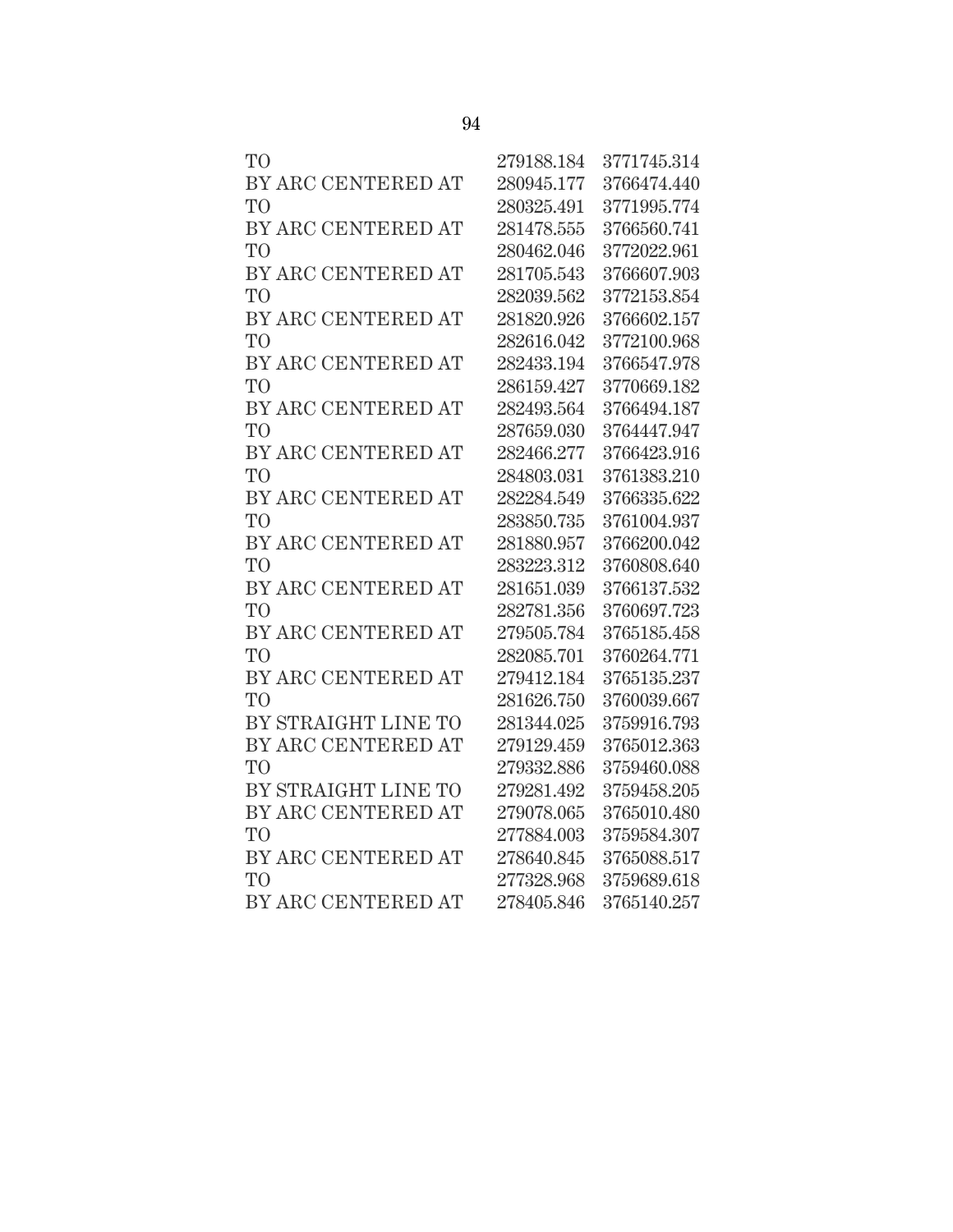| T <sub>O</sub>      | 277123.524 | 3759734.262 |
|---------------------|------------|-------------|
| BY ARC CENTERED AT  | 276253.616 | 3765221.738 |
| T <sub>O</sub>      | 276948.219 | 3759709.328 |
| BY STRAIGHT LINE TO | 276927.617 | 3759706.732 |
| BY ARC CENTERED AT  | 276233.014 | 3765219.142 |
| T <sub>O</sub>      | 272893.749 | 3760778.597 |
| BY ARC CENTERED AT  | 274856.860 | 3765976.224 |
| T <sub>O</sub>      | 269880.287 | 3763505.827 |
| BY ARC CENTERED AT  | 264769.639 | 3765685.371 |
| T <sub>O</sub>      | 269479.503 | 3762738.115 |
| BY ARC CENTERED AT  | 264732.180 | 3765624.646 |
| T <sub>O</sub>      | 268772.427 | 3761810.785 |
| BY ARC CENTERED AT  | 264076.906 | 3764780.838 |
| T <sub>O</sub>      | 265582.400 | 3759432.696 |
| BY ARC CENTERED AT  | 263540.819 | 3764600.005 |
| T <sub>O</sub>      | 264235.547 | 3759087.611 |
| BY ARC CENTERED AT  | 263246.937 | 3764554.949 |
| T <sub>O</sub>      | 263285.019 | 3758999.080 |
| BY ARC CENTERED AT  | 260676.025 | 3763904.412 |
| T <sub>O</sub>      | 260401.907 | 3758355.178 |
| BY ARC CENTERED AT  | 259814.254 | 3763880.013 |
| T <sub>O</sub>      | 260037.512 | 3758328.500 |
| BY ARC CENTERED AT  | 259693.386 | 3763873.833 |
| T <sub>O</sub>      | 259888.945 | 3758321.276 |
| BY ARC CENTERED AT  | 258918.228 | 3763791.819 |
| T <sub>O</sub>      | 258902.335 | 3758235.842 |
| BY ARC CENTERED AT  | 258391.110 | 3763768.272 |
| T <sub>O</sub>      | 257839.599 | 3758239.712 |
| BY ARC CENTERED AT  | 256845.896 | 3763706.127 |
| T <sub>O</sub>      | 256797.198 | 3758150.340 |
| BY ARC CENTERED AT  | 256172.056 | 3763671.059 |
| T <sub>O</sub>      | 255691.687 | 3758135.864 |
| BY ARC CENTERED AT  | 253317.935 | 3763159.253 |
| T <sub>O</sub>      | 255606.062 | 3758096.288 |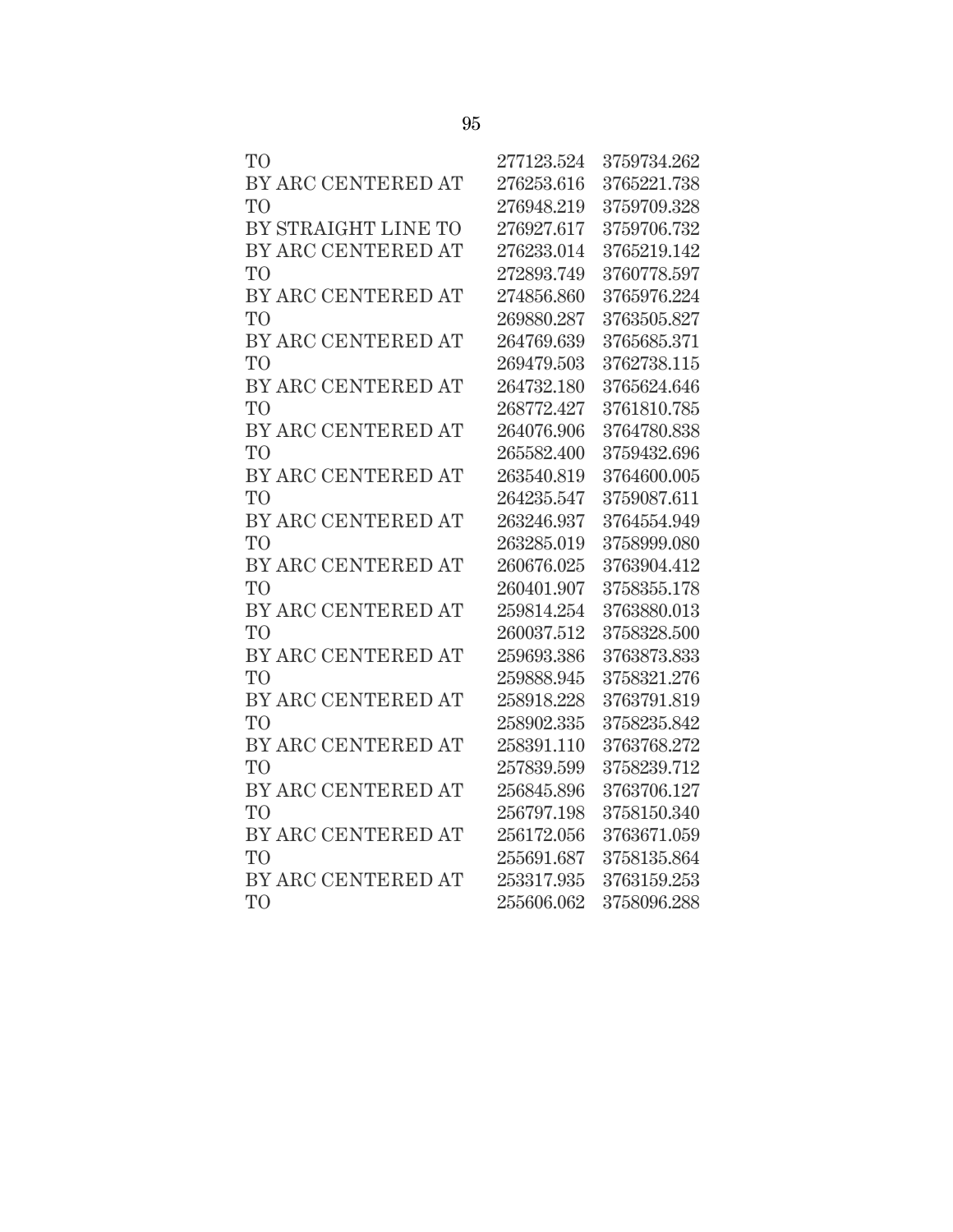| BY ARC CENTERED AT  | 252862.365 | 3762927.568 |
|---------------------|------------|-------------|
| T <sub>O</sub>      | 255575.122 | 3758078.848 |
| BY ARC CENTERED AT  | 252820.649 | 3762903.992 |
| T <sub>O</sub>      | 254366.777 | 3757567.455 |
| BY ARC CENTERED AT  | 252078.814 | 3762630.494 |
| T <sub>O</sub>      | 254141.870 | 3757471.721 |
| BY ARC CENTERED AT  | 251759.182 | 3762490.878 |
| T <sub>O</sub>      | 253925.584 | 3757374.645 |
| BY ARC CENTERED AT  | 251306.508 | 3762274.602 |
| T <sub>O</sub>      | 253710.677 | 3757265.699 |
| BY ARC CENTERED AT  | 250445.200 | 3761760.785 |
| T <sub>O</sub>      | 252052.923 | 3756442.480 |
| BY ARC CENTERED AT  | 249119.028 | 3761160.679 |
| T <sub>O</sub>      | 250709.792 | 3755837.277 |
| BY ARC CENTERED AT  | 248517.137 | 3760942.314 |
| T <sub>O</sub>      | 246645.865 | 3755710.921 |
| BY ARC CENTERED AT  | 245164.723 | 3761065.858 |
| T <sub>O</sub>      | 245712.656 | 3755536.943 |
| BY STRAIGHT LINE TO | 245663.707 | 3755532.092 |
| BY ARC CENTERED AT  | 245115.774 | 3761061.007 |
| T <sub>O</sub>      | 244512.520 | 3755537.854 |
| BY ARC CENTERED AT  | 244697.761 | 3761090.765 |
| T <sub>O</sub>      | 243341.802 | 3755702.768 |
| BY ARC CENTERED AT  | 242211.944 | 3761142.672 |
| T <sub>O</sub>      | 242114.877 | 3755587.520 |
| BY ARC CENTERED AT  | 239135.530 | 3760277.150 |
| T <sub>O</sub>      | 241192.816 | 3755116.074 |
| BY ARC CENTERED AT  | 238891.096 | 3760172.873 |
| T <sub>O</sub>      | 239750.117 | 3754683.682 |
| BY ARC CENTERED AT  | 238842.051 | 3760164.973 |
| T <sub>O</sub>      | 238683.902 | 3754611.224 |
| BY ARC CENTERED AT  | 238831.779 | 3760165.256 |
| T <sub>O</sub>      | 235612.345 | 3755637.080 |
| BY ARC CENTERED AT  | 238809.093 | 3760181.300 |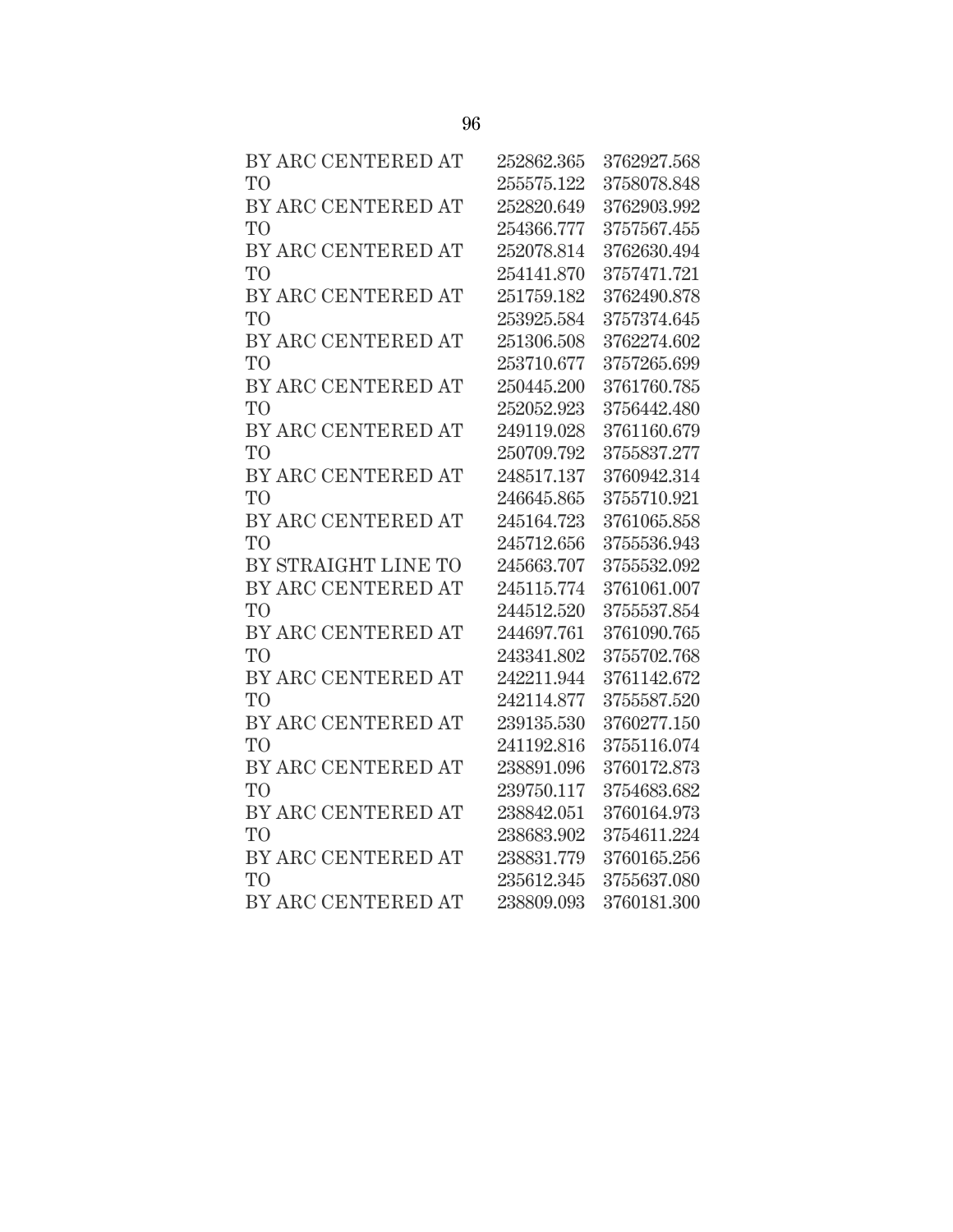| TО                 | 234386.119 | 3756818.796 |
|--------------------|------------|-------------|
| BY ARC CENTERED AT | 237148.288 | 3761639.538 |
| TO                 | 233462.156 | 3757482.428 |
| BY ARC CENTERED AT | 236846.862 | 3761888.435 |
| TO                 | 232486.357 | 3758445.306 |
| BY ARC CENTERED AT | 234477.875 | 3763632.116 |
| T <sub>O</sub>     | 231295.435 | 3759077.864 |
| BY ARC CENTERED AT | 225775.592 | 3759710.695 |
| TO                 | 226295.633 | 3754179.086 |
| BY ARC CENTERED AT | 225486.699 | 3759675.882 |
| TO                 | 225291.324 | 3754123.318 |
| BY ARC CENTERED AT | 225080.556 | 3759675.319 |
| TO <sup>1</sup>    | 224367.741 | 3754165.235 |
| BY ARC CENTERED AT | 222140.452 | 3759255.256 |
| T <sub>O</sub>     | 223492.167 | 3753866.193 |
| BY ARC CENTERED AT | 220143.019 | 3758299.289 |
| TO <sup>1</sup>    | 222642.093 | 3753337.055 |
| BY ARC CENTERED AT | 219690.686 | 3758044.319 |
| TO <sup>1</sup>    | 222529.869 | 3753268.397 |
|                    |            |             |

## BEGG ROCK

 NAD 83/WGS 84 UTM ZONE 11 (meters) x-coordinate y-coordinate

| <b>BEGINNING AT</b> | 247769.160 | 3689313.955 |
|---------------------|------------|-------------|
| BY ARC CENTERED AT  | 249183.980 | 3694686.796 |
| TO <sup>1</sup>     | 243630.486 | 3694853.646 |
| BY ARC CENTERED AT  | 249185.176 | 3694733.008 |
| TO <sup>1</sup>     | 246137.240 | 3699378.352 |
| BY ARC CENTERED AT  | 249229.926 | 3694762.680 |
| TO <sup>1</sup>     | 254574.642 | 3696280.293 |
| BY ARC CENTERED AT  | 249237.044 | 3694737.832 |
| TO.                 | 254245.858 | 3692333.479 |
|                     |            |             |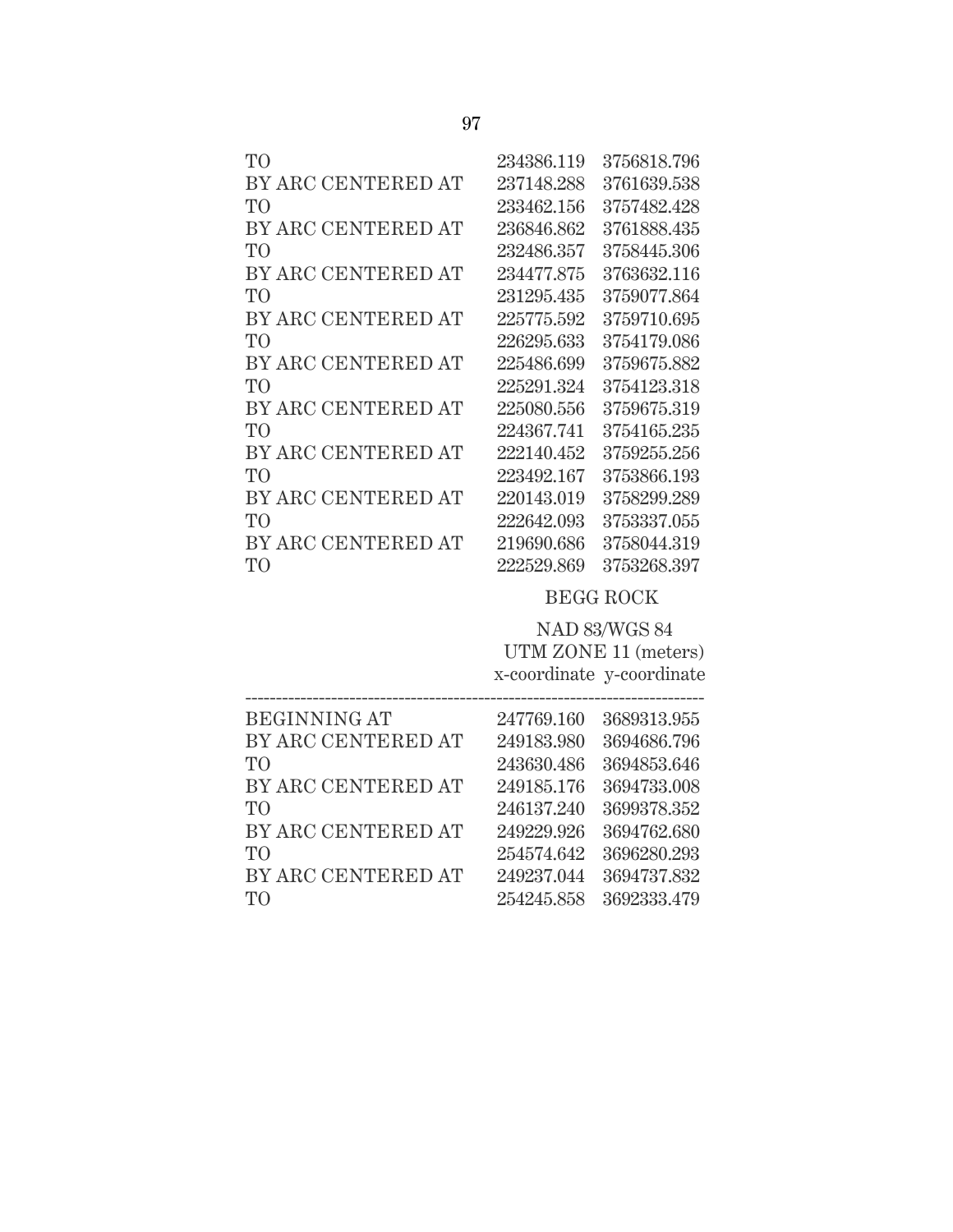| BY ARC CENTERED AT |                                                                  | 249209.675 3694679.964 |
|--------------------|------------------------------------------------------------------|------------------------|
| TO <sup>1</sup>    |                                                                  | 247769.160 3689313.955 |
|                    | $\alpha$ and net $\alpha$ and $\alpha$ and $\alpha$ and $\alpha$ |                        |

# SAN NICOLAS ISLAND

NAD 83/WGS 84 UTM ZONE 11 (meters) x-coordinate y-coordinate

| <b>BEGINNING AT</b> | 258629.149 | 3690559.974 |
|---------------------|------------|-------------|
| BY ARC CENTERED AT  | 259854.821 | 3685140.854 |
| T <sub>O</sub>      | 260772.831 | 3690620.488 |
| BY ARC CENTERED AT  | 262404.279 | 3685309.414 |
| T <sub>O</sub>      | 261301.669 | 3690754.906 |
| BY ARC CENTERED AT  | 263853.710 | 3685819.704 |
| TO                  | 263749.457 | 3691374.726 |
| BY ARC CENTERED AT  | 264494.408 | 3685868.894 |
| T <sub>O</sub>      | 268126.752 | 3690073.084 |
| BY ARC CENTERED AT  | 264837.319 | 3685595.499 |
| T <sub>O</sub>      | 268603.934 | 3689679.828 |
| BY ARC CENTERED AT  | 265737.603 | 3684920.282 |
| T <sub>O</sub>      | 269290.611 | 3689191.730 |
| BY ARC CENTERED AT  | 268226.197 | 3683738.643 |
| T <sub>O</sub>      | 270890.115 | 3688614.366 |
| BY STRAIGHT LINE TO | 270966.802 | 3688572.467 |
| BY ARC CENTERED AT  | 268302.884 | 3683696.744 |
| T <sub>O</sub>      | 271592.781 | 3688173.988 |
| BY ARC CENTERED AT  | 270269.925 | 3682777.768 |
| TO <sup>1</sup>     | 273580.041 | 3687240.085 |
| BY ARC CENTERED AT  | 270713.534 | 3682480.644 |
| T <sub>O</sub>      | 275094.854 | 3685897.247 |
| BY STRAIGHT LINE TO | 275227.553 | 3685745.792 |
| BY ARC CENTERED AT  | 271048.655 | 3682084.379 |
| TO <sup>1</sup>     | 275418.986 | 3685515.026 |
| BY ARC CENTERED AT  | 271756.301 | 3681337.243 |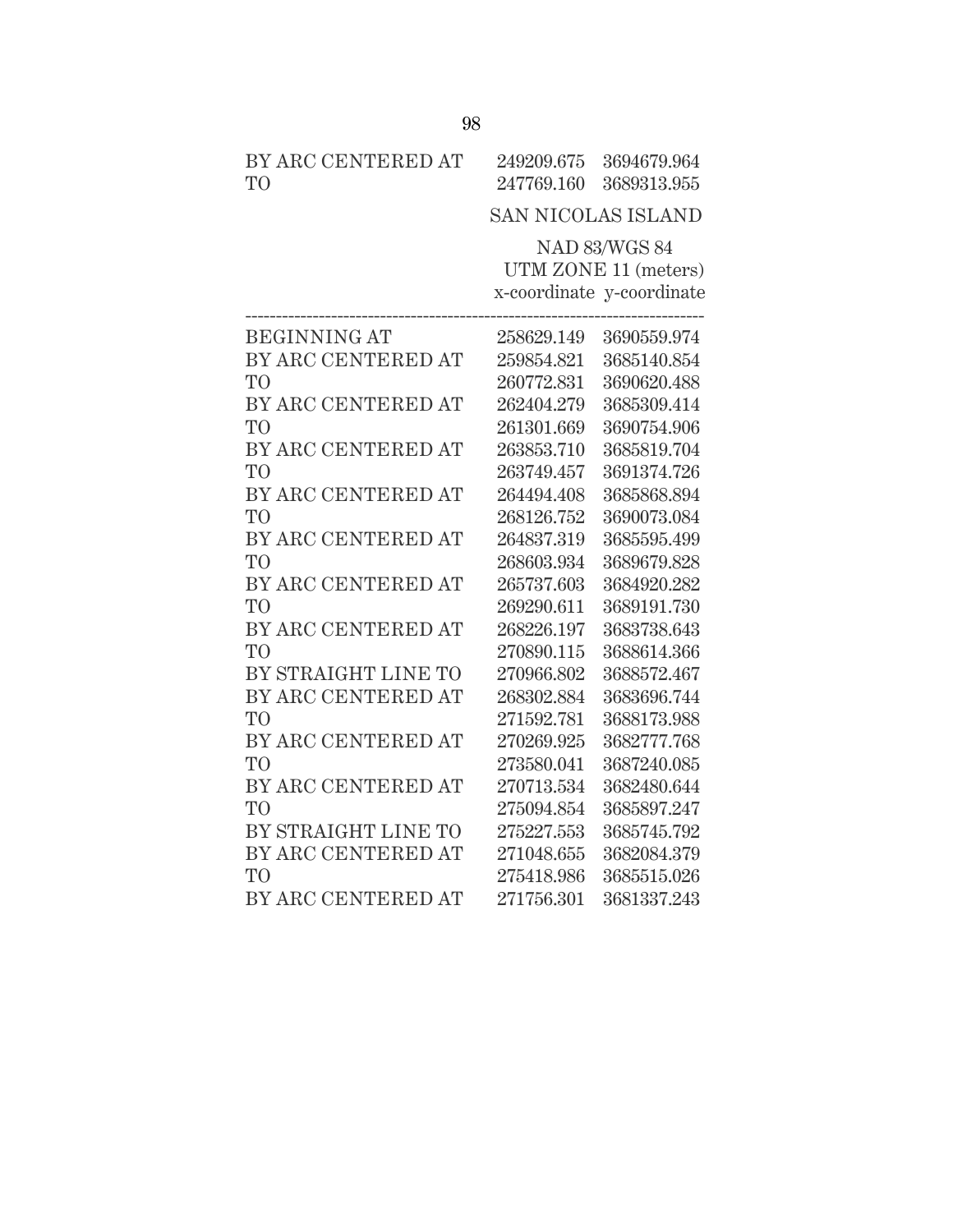| T <sub>O</sub>      | 275542.366 | 3685403.549 |
|---------------------|------------|-------------|
| BY ARC CENTERED AT  | 272547.475 | 3680723.831 |
| T <sub>O</sub>      | 276830.225 | 3684263.208 |
| BY ARC CENTERED AT  | 274117.834 | 3679414.283 |
| T <sub>O</sub>      | 278174.086 | 3683211.118 |
| BY STRAIGHT LINE TO | 278191.781 | 3683192.214 |
| BY ARC CENTERED AT  | 274135.529 | 3679395.379 |
| T <sub>O</sub>      | 276623.780 | 3674427.709 |
| BY ARC CENTERED AT  | 272688.949 | 3678350.239 |
| T <sub>O</sub>      | 273722.362 | 3672891.192 |
| BY ARC CENTERED AT  | 272660.322 | 3678344.742 |
| T <sub>O</sub>      | 273571.470 | 3672863.962 |
| BY ARC CENTERED AT  | 272350.598 | 3678284.166 |
| T <sub>O</sub>      | 272857.873 | 3672751.372 |
| BY ARC CENTERED AT  | 271053.820 | 3678006.325 |
| T <sub>O</sub>      | 271830.415 | 3672504.867 |
| BY STRAIGHT LINE TO | 271549.659 | 3672465.235 |
| BY ARC CENTERED AT  | 270773.064 | 3677966.693 |
| T <sub>O</sub>      | 271286.816 | 3672434.497 |
| BY ARC CENTERED AT  | 269867.610 | 3677806.181 |
| T <sub>O</sub>      | 269538.240 | 3672259.952 |
| BY ARC CENTERED AT  | 269740.793 | 3677812.259 |
| T <sub>O</sub>      | 268308.747 | 3672443.984 |
| BY ARC CENTERED AT  | 269140.042 | 3677937.442 |
| T <sub>O</sub>      | 267130.313 | 3672757.662 |
| BY ARC CENTERED AT  | 267304.130 | 3678310.942 |
| T <sub>O</sub>      | 265983.456 | 3672914.188 |
| BY ARC CENTERED AT  | 267154.675 | 3678345.337 |
| T <sub>O</sub>      | 264730.634 | 3673346.021 |
| BY ARC CENTERED AT  | 266446.393 | 3678630.461 |
| T <sub>O</sub>      | 264228.655 | 3673536.271 |
| BY ARC CENTERED AT  | 265732.229 | 3678884.953 |
| T <sub>O</sub>      | 262476.751 | 3674382.620 |
| BY ARC CENTERED AT  | 263016.023 | 3679912.387 |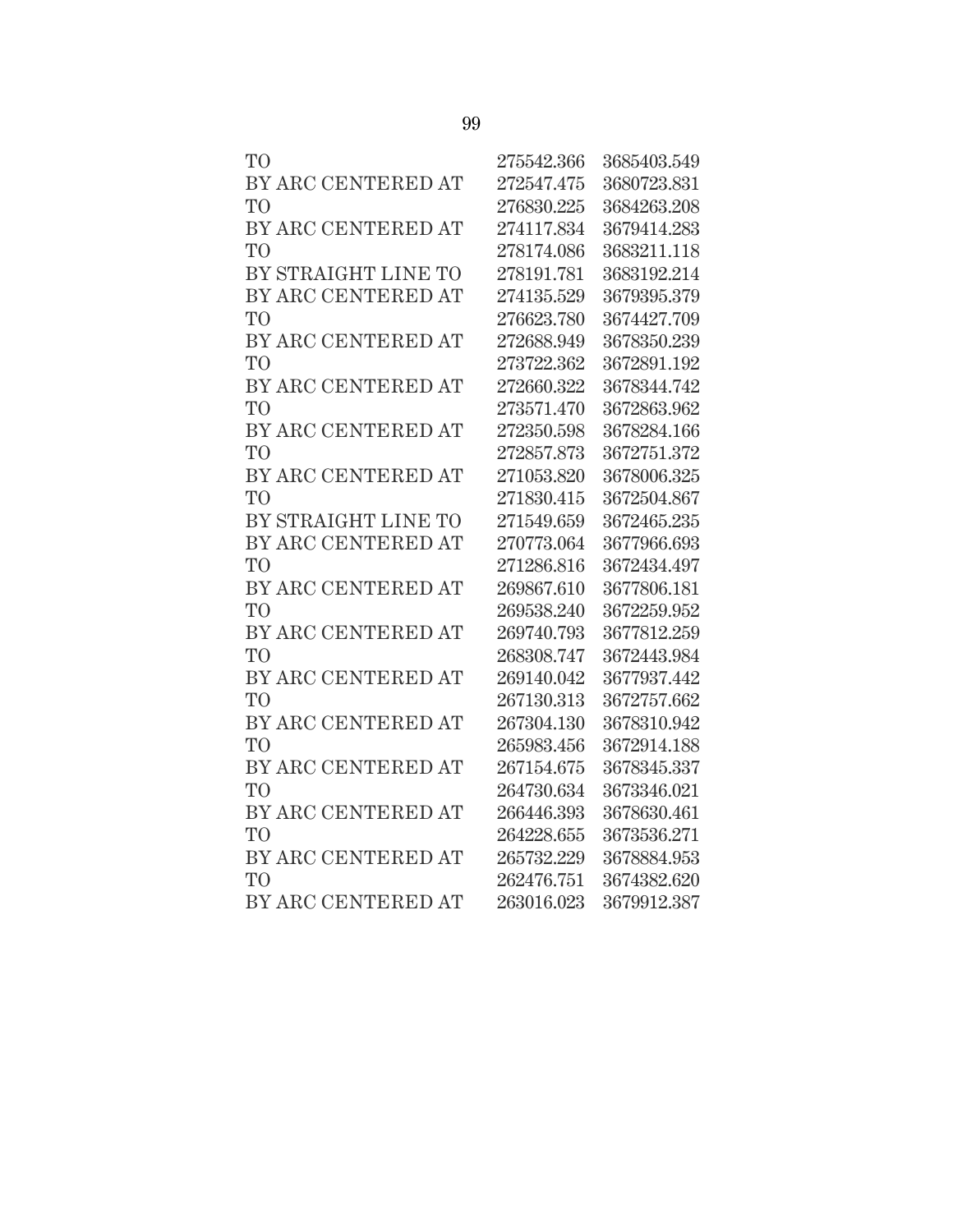| T <sub>O</sub>      | 261325.085 | 3674619.952 |
|---------------------|------------|-------------|
| BY STRAIGHT LINE TO | 261157.990 | 3674673.339 |
| BY ARC CENTERED AT  | 262848.928 | 3679965.774 |
| T <sub>O</sub>      | 260591.074 | 3674889.237 |
| BY ARC CENTERED AT  | 262679.695 | 3680037.712 |
| T <sub>O</sub>      | 258536.198 | 3676336.285 |
| BY ARC CENTERED AT  | 261927.366 | 3680737.320 |
| TO <sup>1</sup>     | 257817.498 | 3676998.588 |
| BY ARC CENTERED AT  | 261345.120 | 3681291.025 |
| T <sub>O</sub>      | 257708.250 | 3677090.750 |
| BY ARC CENTERED AT  | 260882.507 | 3681650.709 |
| TO                  | 255680.154 | 3679700.156 |
| BY ARC CENTERED AT  | 257480.892 | 3684956.246 |
| TO                  | 253102.770 | 3681535.547 |
| BY ARC CENTERED AT  | 257408.070 | 3685047.459 |
| TO                  | 252192.498 | 3686962.385 |
| BY ARC CENTERED AT  | 257438.689 | 3685133.010 |
| TО                  | 258629.149 | 3690559.974 |

#### SANTA BARBARA ISLAND

 BEGINNING AT 304057.921 3705917.837 TO 304407.140 3708415.383 TO 305425.202 3710303.607 --------------------------------------------------------------------------- NAD 83/WGS 84 UTM ZONE 11 (meters) x-coordinate y-coordinate BY ARC CENTERED AT 309591.425 3706417.303 BY ARC CENTERED AT 309714.637 3706772.334 BY ARC CENTERED AT 309751.687 3706817.826

- TO 308609.912 3712255.241 TO 309649.997 3712605.090 BY ARC CENTERED AT 310892.622 3707189.832
	-
	-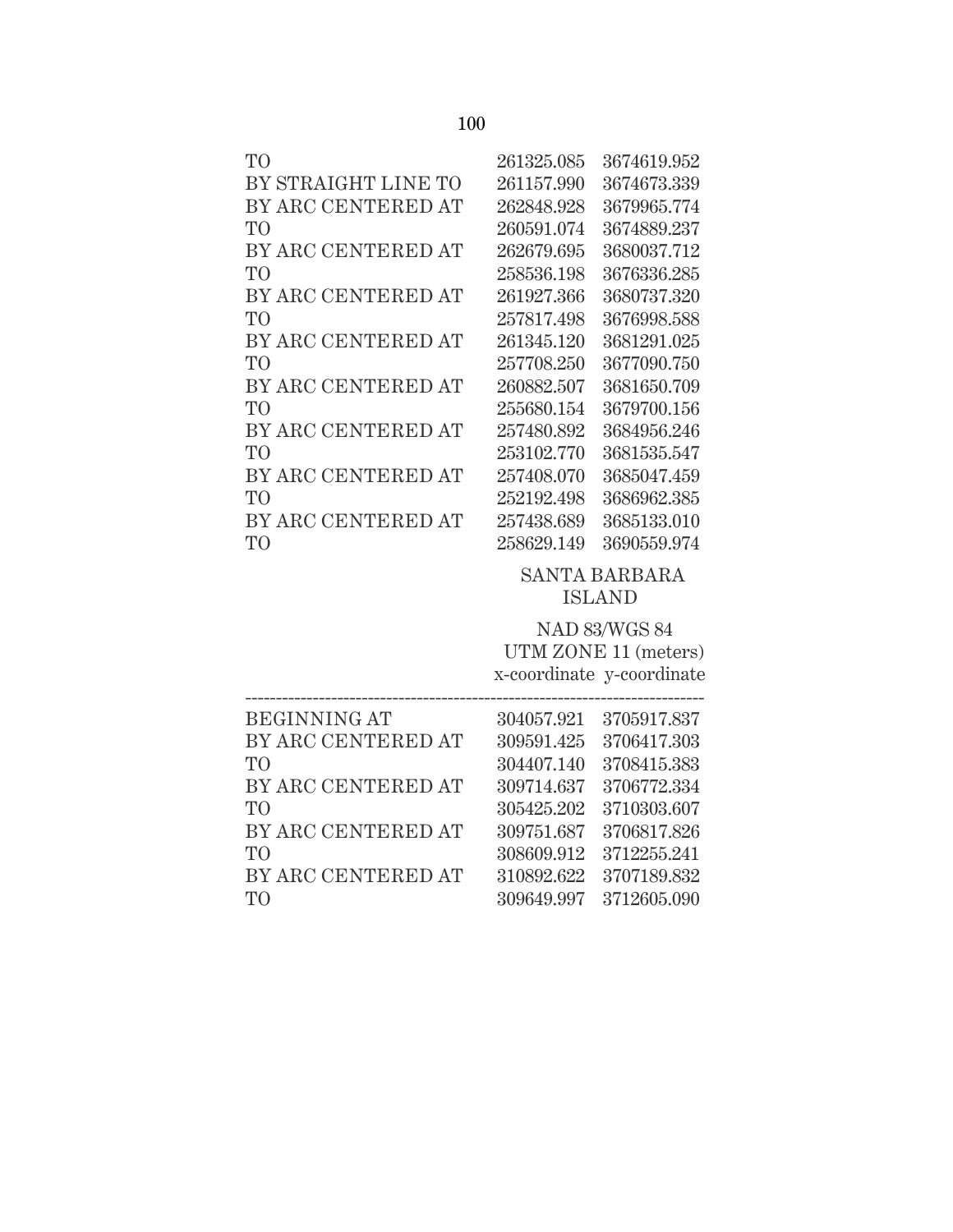| BY ARC CENTERED AT  | 311440.512 | 3707345.509 |
|---------------------|------------|-------------|
| T <sub>O</sub>      | 313671.214 | 3712434.036 |
| BY ARC CENTERED AT  | 311594.180 | 3707280.875 |
| T <sub>O</sub>      | 316358.922 | 3710138.561 |
| BY ARC CENTERED AT  | 311601.683 | 3707268.402 |
| T <sub>O</sub>      | 317140.249 | 3706828.609 |
| BY ARC CENTERED AT  | 311613.053 | 3706263.600 |
| T <sub>O</sub>      | 317166.175 | 3706442.412 |
| BY ARC CENTERED AT  | 311630.515 | 3705967.432 |
| T <sub>O</sub>      | 317082.137 | 3704895.540 |
| BY STRAIGHT LINE TO | 317070.669 | 3704837.214 |
| BY ARC CENTERED AT  | 311619.047 | 3705909.106 |
| T <sub>O</sub>      | 316754.355 | 3703788.317 |
| BY ARC CENTERED AT  | 311349.680 | 3705076.192 |
| T <sub>O</sub>      | 316038.814 | 3702096.064 |
| BY ARC CENTERED AT  | 311291.014 | 3704981.811 |
| T <sub>O</sub>      | 315435.264 | 3701281.226 |
| BY ARC CENTERED AT  | 311142.999 | 3704809.058 |
| T <sub>O</sub>      | 314488.180 | 3700372.967 |
| BY ARC CENTERED AT  | 311087.935 | 3704766.994 |
| T <sub>O</sub>      | 312954.516 | 3699533.925 |
| BY ARC CENTERED AT  | 310793.829 | 3704652.574 |
| T <sub>O</sub>      | 310901.248 | 3699097.613 |
| BY ARC CENTERED AT  | 309690.900 | 3704520.176 |
| T <sub>O</sub>      | 309947.234 | 3698970.092 |
| BY ARC CENTERED AT  | 309504.695 | 3704508.440 |
| T <sub>O</sub>      | 304422.738 | 3702262.810 |
| BY STRAIGHT LINE TO | 304410.375 | 3702290.788 |
| BY ARC CENTERED AT  | 309492.332 | 3704536.418 |
| T <sub>O</sub>      | 304007.750 | 3703648.444 |
| BY STRAIGHT LINE TO | 303996.238 | 3703719.548 |
| BY ARC CENTERED AT  | 309480.820 | 3704607.522 |
| T <sub>O</sub>      | 303924.836 | 3704621.006 |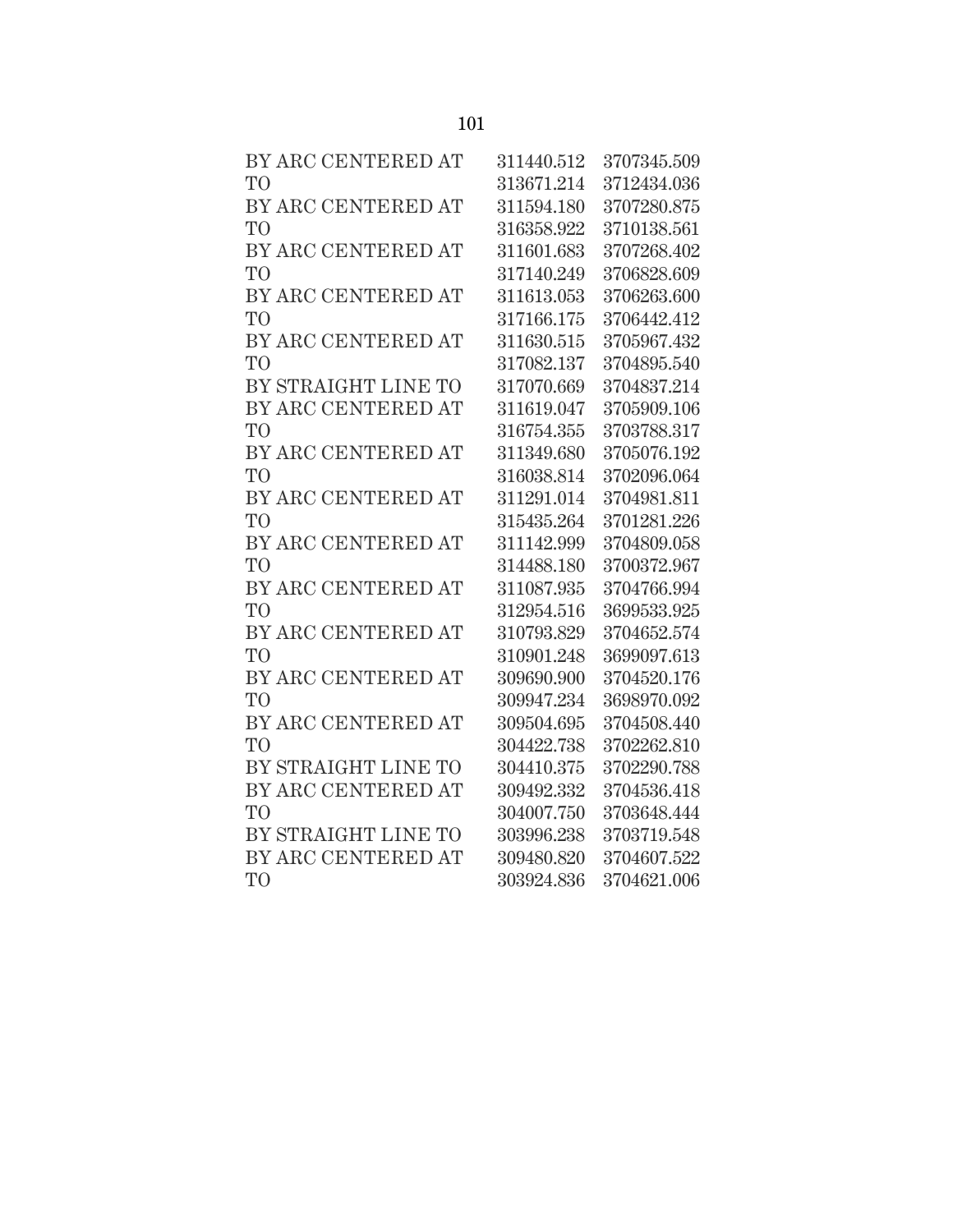| BY ARC CENTERED AT<br>T <sub>O</sub> | 309480.184<br>304057.921 | 3704706.145<br>3705917.837 |
|--------------------------------------|--------------------------|----------------------------|
|                                      |                          | <b>SANTA CATALINA</b>      |
|                                      |                          | <b>ISLAND</b>              |
|                                      |                          | <b>NAD 83/WGS 84</b>       |
|                                      |                          | UTM ZONE 11 (meters)       |
|                                      | X-COORD                  | Y-COORD                    |
| <b>BEGINNING AT</b>                  | 351237.227               | 3711104.561                |
| BY ARC CENTERED AT                   | 350852.361               | 3705561.907                |
| T <sub>O</sub>                       | 352343.476               | 3710914.076                |
| BY ARC CENTERED AT                   | 351477.663               | 3705425.952                |
| T <sub>O</sub>                       | 352345.409               | 3710913.771                |
| BY ARC CENTERED AT                   | 352287.340               | 3705358.074                |
| T <sub>O</sub>                       | 353889.572               | 3710678.035                |
| BY ARC CENTERED AT                   | 354171.244               | 3705129.180                |
| T <sub>O</sub>                       | 355288.561               | 3710571.674                |
| BY ARC CENTERED AT                   | 357039.684               | 3705298.847                |
| T <sub>O</sub>                       | 360532.315               | 3709619.803                |
| BY STRAIGHT LINE TO                  | 360710.907               | 3709475.447                |
| BY ARC CENTERED AT                   | 357218.276               | 3705154.491                |
| T <sub>O</sub>                       | 361017.398               | 3709208.601                |
| BY ARC CENTERED AT                   | 361379.459               | 3703664.411                |
| T <sub>O</sub>                       | 363048.653               | 3708963.744                |
| BY ARC CENTERED AT                   | 361389.742               | 3703661.183                |
| T <sub>O</sub>                       | 366362.061               | 3706140.131                |
| BY ARC CENTERED AT                   | 362698.015               | 3701963.541                |
| T <sub>O</sub>                       | 366403.273               | 3706103.613                |
| BY ARC CENTERED AT                   | 364038.817               | 3701075.842                |
| T <sub>O</sub>                       | 367805.169               | 3705160.414                |
| BY ARC CENTERED AT                   | 367149.514               | 3699643.236                |
| T <sub>O</sub>                       | 368266.222               | 3705085.855                |
| BY ARC CENTERED AT                   | 367667.625               | 3699562.195                |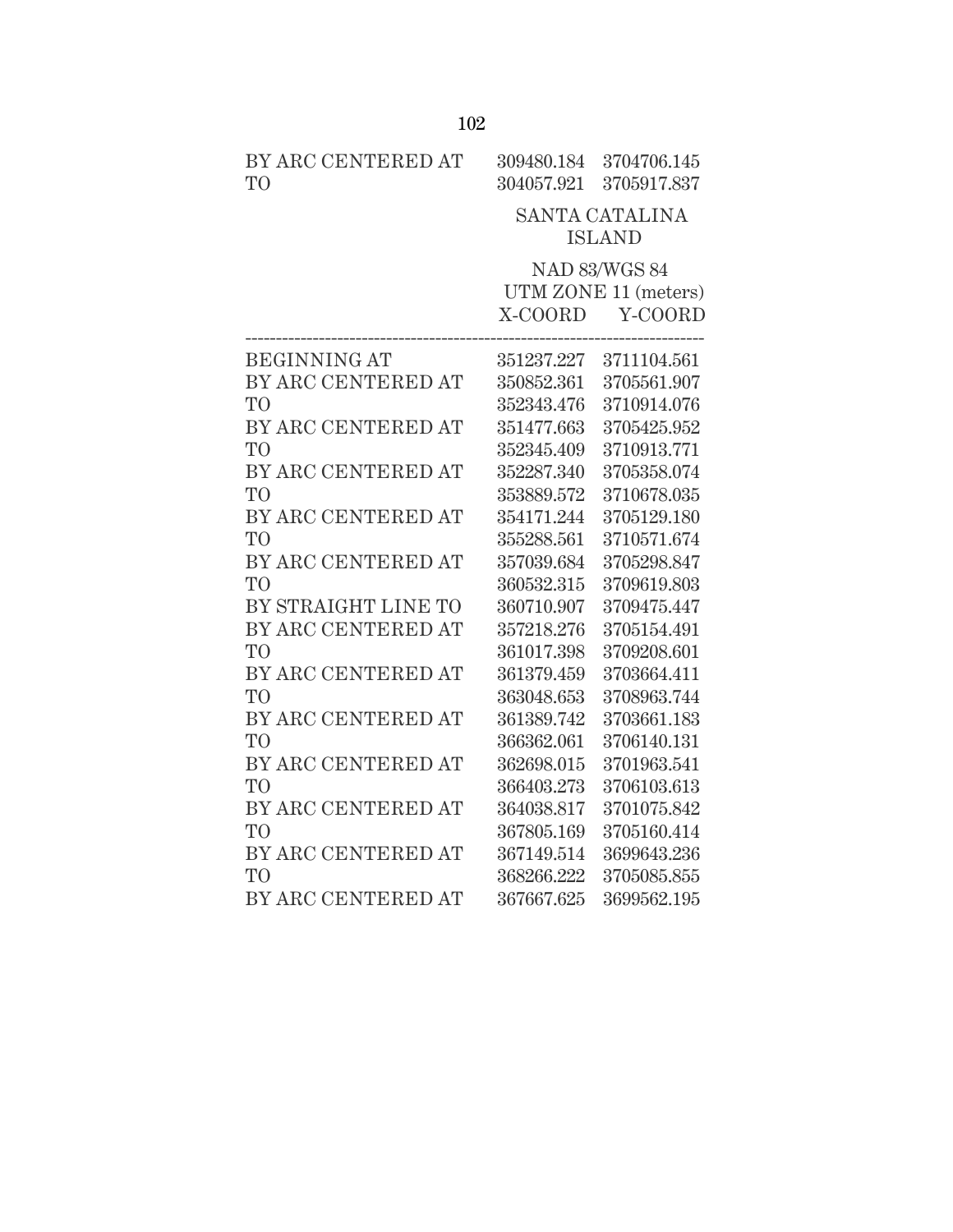| T <sub>O</sub>     | 368447.413 | 3705063.201 |
|--------------------|------------|-------------|
| BY ARC CENTERED AT | 367935.849 | 3699530.802 |
| T <sub>O</sub>     | 370755.944 | 3704317.889 |
| BY ARC CENTERED AT | 369366.684 | 3698938.382 |
| T <sub>O</sub>     | 371733.739 | 3703964.930 |
| BY ARC CENTERED AT | 370905.276 | 3698471.044 |
| T <sub>O</sub>     | 374425.878 | 3702769.241 |
| BY ARC CENTERED AT | 372402.441 | 3697594.800 |
| T <sub>O</sub>     | 375009.042 | 3702501.405 |
| BY ARC CENTERED AT | 372499.953 | 3697544.227 |
| T <sub>O</sub>     | 376228.193 | 3701663.616 |
| BY ARC CENTERED AT | 372949.866 | 3697177.893 |
| T <sub>O</sub>     | 378505.590 | 3697233.230 |
| BY ARC CENTERED AT | 374319.062 | 3693580.544 |
| T <sub>O</sub>     | 378947.694 | 3696653.800 |
| BY ARC CENTERED AT | 376014.242 | 3691935.326 |
| T <sub>O</sub>     | 380795.024 | 3694766.095 |
| BY ARC CENTERED AT | 376189.083 | 3691658.936 |
| T <sub>O</sub>     | 381045.515 | 3694357.863 |
| BY ARC CENTERED AT | 377410.960 | 3690155.584 |
| T <sub>O</sub>     | 381810.103 | 3693549.207 |
| BY ARC CENTERED AT | 377545.873 | 3689987.539 |
| T <sub>O</sub>     | 382203.829 | 3693016.166 |
| BY ARC CENTERED AT | 378029.121 | 3689349.976 |
| T <sub>O</sub>     | 383204.276 | 3691371.586 |
| BY ARC CENTERED AT | 378205.069 | 3688947.320 |
| T <sub>O</sub>     | 383492.841 | 3690652.782 |
| BY ARC CENTERED AT | 378317.475 | 3688631.713 |
| T <sub>O</sub>     | 383757.447 | 3689761.242 |
| BY ARC CENTERED AT | 378678.405 | 3687509.029 |
| T <sub>O</sub>     | 384222.523 | 3687145.860 |
| BY ARC CENTERED AT | 378666.798 | 3687201.140 |
| T <sub>O</sub>     | 384107.569 | 3686075.462 |
| BY ARC CENTERED AT | 378576.537 | 3686601.604 |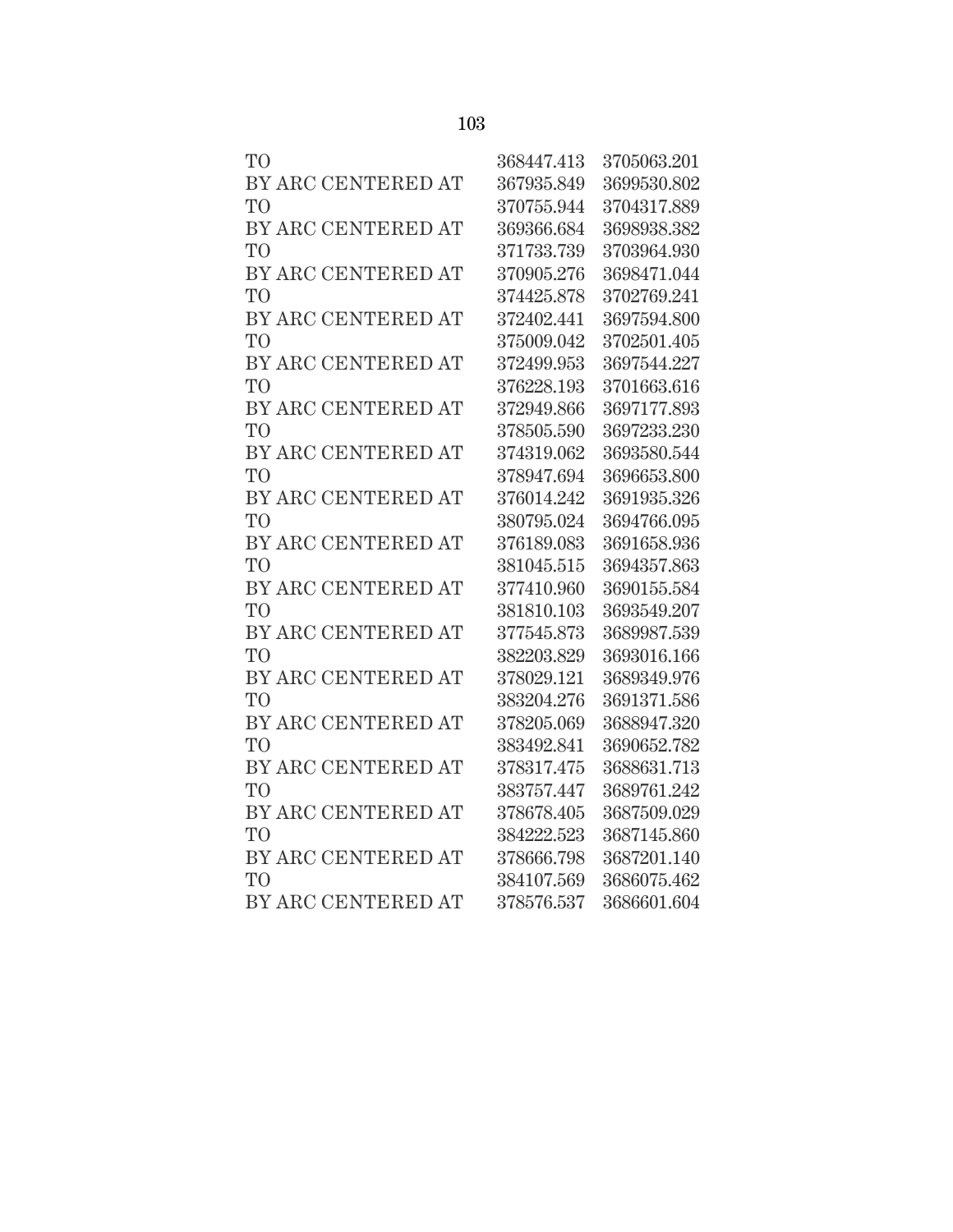| T <sub>O</sub>     | 384093.059 | 3685940.456 |
|--------------------|------------|-------------|
| BY ARC CENTERED AT | 378546.438 | 3686263.143 |
| T <sub>O</sub>     | 383743.308 | 3684298.026 |
| BY ARC CENTERED AT | 378516.988 | 3686183.423 |
| T <sub>O</sub>     | 382330.860 | 3682143.186 |
| BY ARC CENTERED AT | 378386.058 | 3686055.688 |
| T <sub>O</sub>     | 381235.850 | 3681286.221 |
| BY ARC CENTERED AT | 377634.313 | 3685516.831 |
| T <sub>O</sub>     | 379556.302 | 3680303.857 |
| BY ARC CENTERED AT | 377509.544 | 3685469.118 |
| T <sub>O</sub>     | 379364.176 | 3680231.802 |
| BY ARC CENTERED AT | 376439.833 | 3684955.927 |
| T <sub>O</sub>     | 372913.678 | 3680662.284 |
| BY ARC CENTERED AT | 375213.076 | 3685720.140 |
| T <sub>O</sub>     | 372334.173 | 3680968.188 |
| BY ARC CENTERED AT | 374773.827 | 3685959.903 |
| T <sub>O</sub>     | 371221.087 | 3681688.232 |
| BY ARC CENTERED AT | 374399.853 | 3686245.049 |
| T <sub>O</sub>     | 370864.376 | 3681959.079 |
| BY ARC CENTERED AT | 370262.172 | 3687482.347 |
| T <sub>O</sub>     | 369552.542 | 3681971.851 |
| BY ARC CENTERED AT | 368030.420 | 3687315.285 |
| T <sub>O</sub>     | 369513.417 | 3681960.861 |
| BY ARC CENTERED AT | 367786.288 | 3687241.596 |
| T <sub>O</sub>     | 369195.704 | 3681867.335 |
| BY ARC CENTERED AT | 367627.911 | 3687197.547 |
| T <sub>O</sub>     | 365889.197 | 3681920.615 |
| BY ARC CENTERED AT | 365942.765 | 3687476.357 |
| T <sub>O</sub>     | 365792.298 | 3681922.395 |
| BY ARC CENTERED AT | 365795.366 | 3687478.394 |
| T <sub>O</sub>     | 364264.939 | 3682137.333 |
| BY ARC CENTERED AT | 365725.800 | 3687497.839 |
| T <sub>O</sub>     | 363651.480 | 3682343.585 |
| BY ARC CENTERED AT | 364976.500 | 3687739.274 |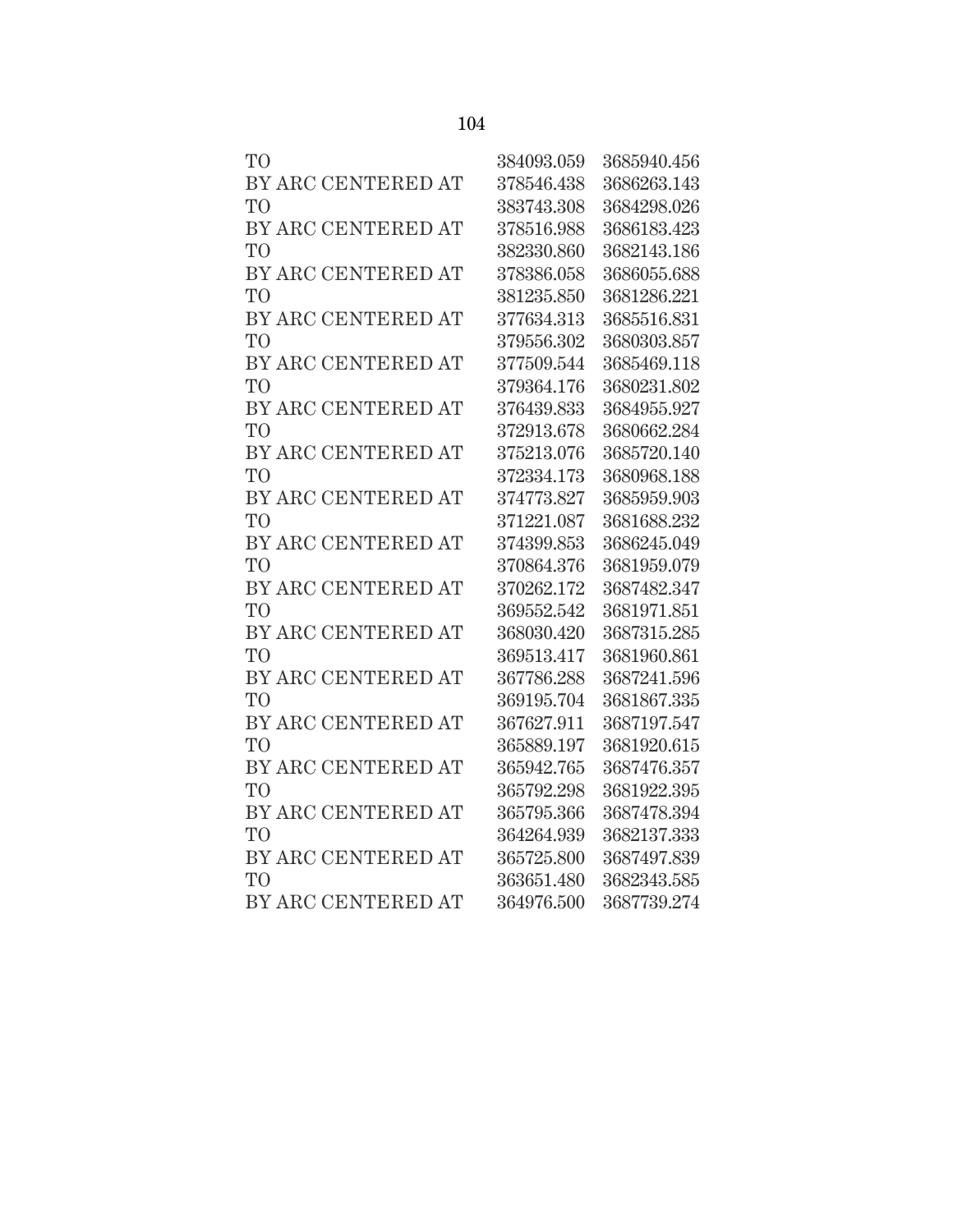| T <sub>O</sub>     | 363096.772 | 3682510.913 |
|--------------------|------------|-------------|
| BY ARC CENTERED AT | 364350.579 | 3687923.593 |
| T <sub>O</sub>     | 361547.412 | 3683126.574 |
| BY ARC CENTERED AT | 363734.211 | 3688234.122 |
| T <sub>O</sub>     | 359811.640 | 3684299.332 |
| BY ARC CENTERED AT | 363570.887 | 3688390.444 |
| T <sub>O</sub>     | 359402.034 | 3684717.597 |
| BY ARC CENTERED AT | 363321.173 | 3688655.806 |
| T <sub>O</sub>     | 358885.440 | 3685310.151 |
| BY ARC CENTERED AT | 362972.765 | 3689073.515 |
| T <sub>O</sub>     | 358261.761 | 3686128.081 |
| BY ARC CENTERED AT | 362848.729 | 3689263.183 |
| T <sub>O</sub>     | 357962.712 | 3686618.192 |
| BY ARC CENTERED AT | 361983.815 | 3690452.233 |
| T <sub>O</sub>     | 356883.268 | 3688249.154 |
| BY ARC CENTERED AT | 361825.688 | 3690787.189 |
| T <sub>O</sub>     | 356442.536 | 3689412.120 |
| BY ARC CENTERED AT | 361492.664 | 3691728.442 |
| T <sub>O</sub>     | 355979.870 | 3691036.896 |
| BY ARC CENTERED AT | 361473.922 | 3691864.257 |
| T <sub>O</sub>     | 356104.130 | 3693290.605 |
| BY ARC CENTERED AT | 361653.337 | 3693565.265 |
| T <sub>O</sub>     | 356160.878 | 3694403.137 |
| BY ARC CENTERED AT | 359051.538 | 3699147.947 |
| T <sub>O</sub>     | 356067.513 | 3694461.292 |
| BY ARC CENTERED AT | 357485.729 | 3699833.238 |
| T <sub>O</sub>     | 355840.526 | 3694526.408 |
| BY ARC CENTERED AT | 357354.556 | 3699872.140 |
| T <sub>O</sub>     | 355230.318 | 3694738.258 |
| BY ARC CENTERED AT | 354994.505 | 3700289.251 |
| T <sub>O</sub>     | 351981.170 | 3695621.387 |
| BY ARC CENTERED AT | 354643.742 | 3700497.846 |
| T <sub>O</sub>     | 351309.835 | 3696053.276 |
| BY ARC CENTERED AT | 353827.401 | 3701006.154 |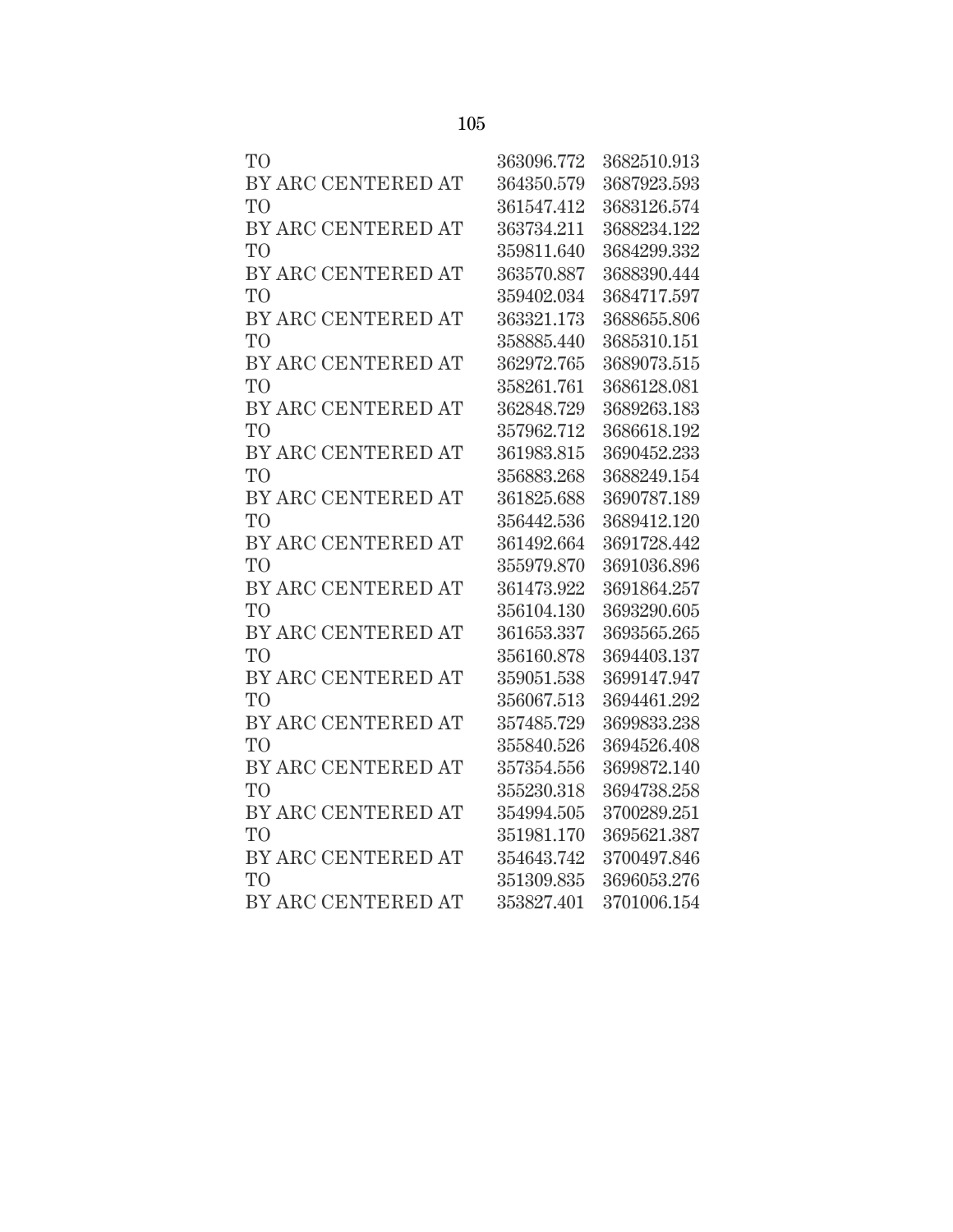| T <sub>O</sub>      | 349867.721           | 3697108.710               |  |
|---------------------|----------------------|---------------------------|--|
| BY ARC CENTERED AT  | 353723.059           | 3701109.398               |  |
| T <sub>O</sub>      | 348716.250           | 3698700.871               |  |
| BY STRAIGHT LINE TO | 348671.180           | 3698794.562               |  |
| BY ARC CENTERED AT  | 353065.398           | 3702194.560               |  |
| T <sub>O</sub>      | 348122.424           | 3699657.603               |  |
| BY ARC CENTERED AT  | 352808.780           | 3702642.098               |  |
| T <sub>O</sub>      | 348090.258           | 3699708.723               |  |
| BY ARC CENTERED AT  | 352119.962           | 3703533.723               |  |
| T <sub>O</sub>      | 347643.126           | 3700243.271               |  |
| BY ARC CENTERED AT  | 350819.946           | 3704801.445               |  |
| T <sub>O</sub>      | 345267.248           | 3704609.912               |  |
| BY ARC CENTERED AT  | 350741.318           | 3705560.542               |  |
| T <sub>O</sub>      | 347583.641           | 3710131.998               |  |
| BY ARC CENTERED AT  | 350754.367           | 3705569.583               |  |
| T <sub>O</sub>      | 351237.227           | 3711104.561               |  |
|                     |                      | <b>SAN CLEMENTE</b>       |  |
|                     | <b>ISLAND</b>        |                           |  |
|                     | <b>NAD 83/WGS 84</b> |                           |  |
|                     | UTM ZONE 11 (meters) |                           |  |
|                     |                      | x-coordinate y-coordinate |  |
| <b>BEGINNING AT</b> | 346962.619           | 3649388.722               |  |
| BY ARC CENTERED AT  | 349990.924           | 3654046.888               |  |
| T <sub>O</sub>      | 345889.209           | 3650299.213               |  |
| BY ARC CENTERED AT  | 349967.945           | 3654071.884               |  |
| T <sub>O</sub>      | 344450.843           | 3653415.593               |  |
| BY ARC CENTERED AT  | 349215.298           | 3656273.757               |  |
| T <sub>O</sub>      | 344056.173           | 3654211.583               |  |
| BY ARC CENTERED AT  | 349202.799           | 3656304.756               |  |
|                     |                      |                           |  |

TO 345577.601 3660515.109

TO 346921.788 3661375.261

BY ARC CENTERED AT 349213.318 3656313.836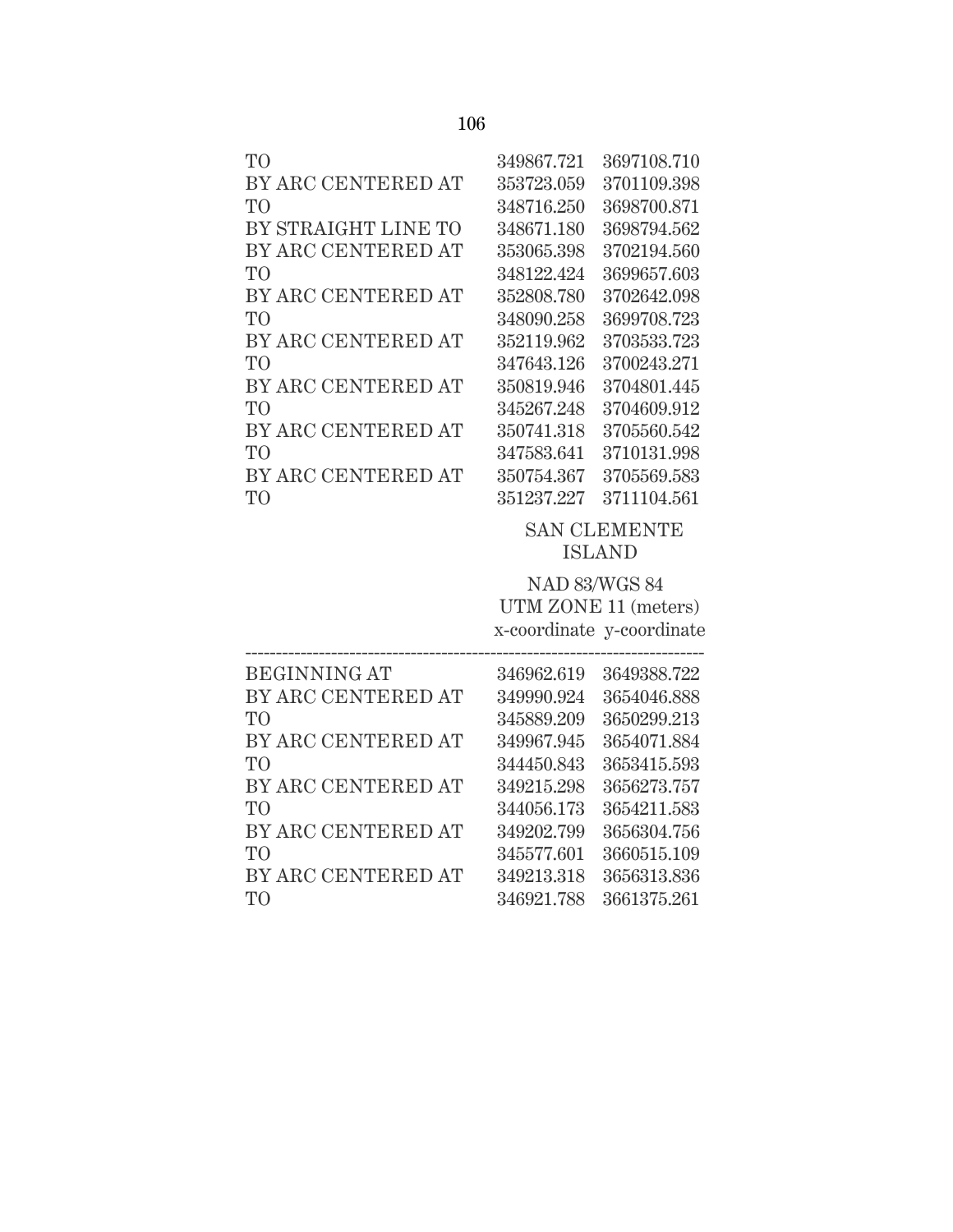| BY ARC CENTERED AT | 349686.720 | 3656556.103 |
|--------------------|------------|-------------|
| T <sub>O</sub>     | 350420.844 | 3662063.389 |
| BY ARC CENTERED AT | 351353.099 | 3656586.160 |
| T <sub>O</sub>     | 350631.177 | 3662095.059 |
| BY ARC CENTERED AT | 351373.901 | 3656588.926 |
| T <sub>O</sub>     | 351333.830 | 3662144.781 |
| BY ARC CENTERED AT | 351472.529 | 3656590.513 |
| T <sub>O</sub>     | 353895.974 | 3661590.118 |
| BY ARC CENTERED AT | 352910.848 | 3656122.151 |
| T <sub>O</sub>     | 357037.038 | 3659842.863 |
| BY ARC CENTERED AT | 353417.272 | 3655627.838 |
| T <sub>O</sub>     | 357044.209 | 3659836.693 |
| BY ARC CENTERED AT | 353442.896 | 3655605.892 |
| T <sub>O</sub>     | 357540.203 | 3659358.387 |
| BY ARC CENTERED AT | 353573.196 | 3655468.400 |
| T <sub>O</sub>     | 357588.754 | 3659308.248 |
| BY ARC CENTERED AT | 353987.789 | 3655077.150 |
| T <sub>O</sub>     | 359406.841 | 3656303.123 |
| BY ARC CENTERED AT | 355356.462 | 3652500.024 |
| T <sub>O</sub>     | 360525.076 | 3654538.299 |
| BY ARC CENTERED AT | 355391.528 | 3652413.253 |
| T <sub>O</sub>     | 360828.768 | 3653555.863 |
| BY ARC CENTERED AT | 356893.036 | 3649634.237 |
| T <sub>O</sub>     | 361727.004 | 3652373.194 |
| BY ARC CENTERED AT | 357941.070 | 3648306.766 |
| T <sub>O</sub>     | 362751.565 | 3651086.744 |
| BY ARC CENTERED AT | 358075.524 | 3648086.114 |
| T <sub>O</sub>     | 362917.133 | 3650811.542 |
| BY ARC CENTERED AT | 358398.051 | 3647579.355 |
| T <sub>O</sub>     | 363574.562 | 3649597.491 |
| BY ARC CENTERED AT | 359318.605 | 3646025.941 |
| T <sub>O</sub>     | 364111.875 | 3648835.513 |
| BY ARC CENTERED AT | 359832.851 | 3645291.633 |
| T <sub>O</sub>     | 364347.204 | 3648530.422 |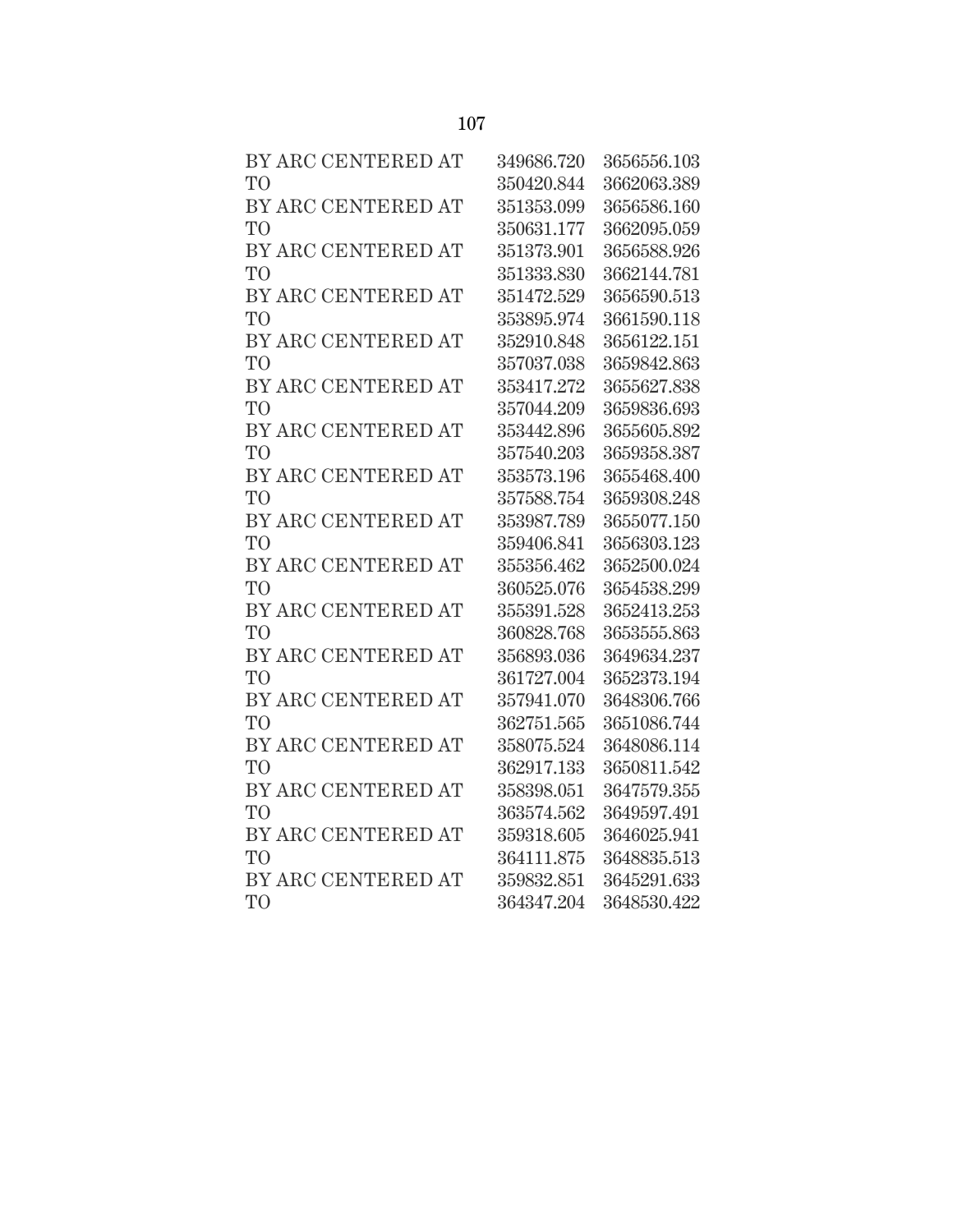| BY ARC CENTERED AT | 360389.783 | 3644630.684 |
|--------------------|------------|-------------|
| T <sub>O</sub>     | 364714.227 | 3648118.996 |
| BY ARC CENTERED AT | 361711.037 | 3643444.599 |
| T <sub>O</sub>     | 365110.217 | 3647839.450 |
| BY ARC CENTERED AT | 362212.844 | 3643098.736 |
| T <sub>O</sub>     | 365159.493 | 3647808.980 |
| BY ARC CENTERED AT | 362785.298 | 3642785.800 |
| T <sub>O</sub>     | 366904.781 | 3646513.936 |
| BY ARC CENTERED AT | 363421.365 | 3642185.547 |
| T <sub>O</sub>     | 368217.387 | 3644990.419 |
| BY ARC CENTERED AT | 364538.234 | 3640827.131 |
| T <sub>O</sub>     | 368454.085 | 3644768.609 |
| BY ARC CENTERED AT | 365273.109 | 3640213.334 |
| T <sub>O</sub>     | 369240.467 | 3644102.962 |
| BY ARC CENTERED AT | 365634.965 | 3639875.730 |
| T <sub>O</sub>     | 369876.949 | 3643463.864 |
| BY ARC CENTERED AT | 366175.827 | 3639320.094 |
| T <sub>O</sub>     | 370233.086 | 3643115.853 |
| BY ARC CENTERED AT | 366434.837 | 3639060.925 |
| T <sub>O</sub>     | 370272.810 | 3643078.274 |
| BY ARC CENTERED AT | 367471.846 | 3638279.969 |
| T <sub>O</sub>     | 371702.815 | 3641881.086 |
| BY ARC CENTERED AT | 368192.863 | 3637574.187 |
| T <sub>O</sub>     | 372252.786 | 3641367.097 |
| BY ARC CENTERED AT | 368775.791 | 3637033.548 |
| T <sub>O</sub>     | 372988.154 | 3640656.411 |
| BY ARC CENTERED AT | 369757.063 | 3636136.545 |
| T <sub>O</sub>     | 373898.522 | 3639840.253 |
| BY ARC CENTERED AT | 370826.544 | 3635210.773 |
| T <sub>O</sub>     | 374960.259 | 3638923.122 |
| BY ARC CENTERED AT | 371785.423 | 3634363.566 |
| T <sub>O</sub>     | 375485.268 | 3638508.476 |
| BY ARC CENTERED AT | 372148.234 | 3634066.254 |
| T <sub>O</sub>     | 376843.278 | 3637037.062 |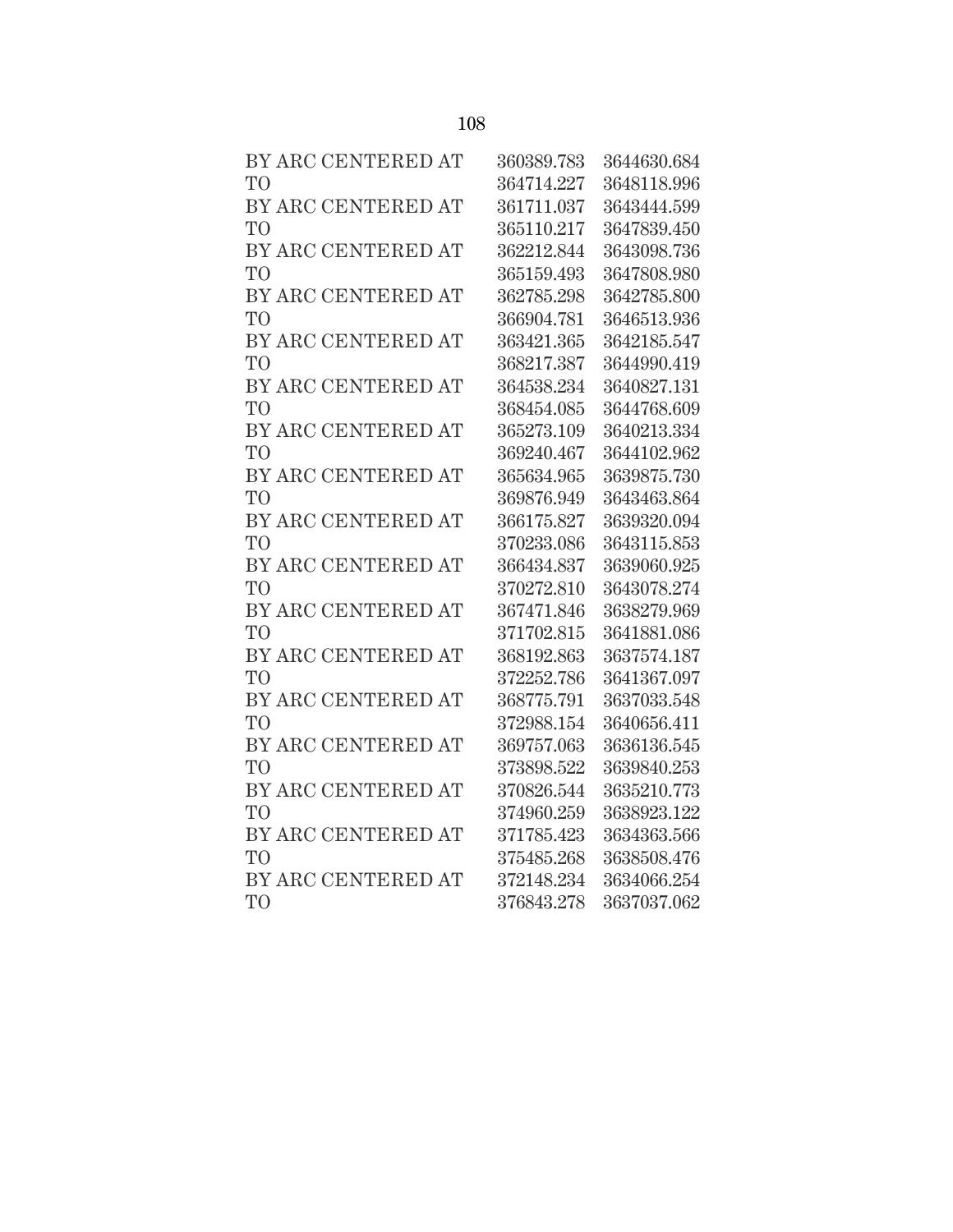| BY ARC CENTERED AT | 372759.498 | 3633269.851 |
|--------------------|------------|-------------|
| T <sub>O</sub>     | 377206.420 | 3636600.620 |
| BY ARC CENTERED AT | 373835.330 | 3632184.186 |
| T <sub>O</sub>     | 379206.022 | 3633607.142 |
| BY ARC CENTERED AT | 373842.777 | 3632156.370 |
| T <sub>O</sub>     | 377142.363 | 3627686.262 |
| BY ARC CENTERED AT | 373519.567 | 3631898.682 |
| T <sub>O</sub>     | 376498.280 | 3627208.650 |
| BY ARC CENTERED AT | 373209.933 | 3631687.032 |
| T <sub>O</sub>     | 374436.769 | 3626268.175 |
| BY ARC CENTERED AT | 373087.307 | 3631657.803 |
| T <sub>O</sub>     | 373449.675 | 3626113.633 |
| BY ARC CENTERED AT | 372626.276 | 3631608.280 |
| T <sub>O</sub>     | 371018.812 | 3626289.897 |
| BY ARC CENTERED AT | 368592.857 | 3631288.285 |
| T <sub>O</sub>     | 370615.990 | 3626113.725 |
| BY ARC CENTERED AT | 368370.519 | 3631195.752 |
| T <sub>O</sub>     | 370422.796 | 3626032.682 |
| BY ARC CENTERED AT | 366367.294 | 3629830.318 |
| T <sub>O</sub>     | 362748.039 | 3625614.855 |
| BY ARC CENTERED AT | 365834.229 | 3630234.873 |
| T <sub>O</sub>     | 360835.905 | 3627808.787 |
| BY ARC CENTERED AT | 364322.736 | 3632134.425 |
| T <sub>O</sub>     | 360573.618 | 3628034.028 |
| BY ARC CENTERED AT | 364235.371 | 3632212.629 |
| T <sub>O</sub>     | 359838.296 | 3628816.327 |
| BY ARC CENTERED AT | 362562.155 | 3633658.819 |
| T <sub>O</sub>     | 359659.693 | 3628921.219 |
| BY ARC CENTERED AT | 362551.840 | 3633665.123 |
| T <sub>O</sub>     | 358574.808 | 3629785.387 |
| BY ARC CENTERED AT | 360696.991 | 3634920.119 |
| T <sub>O</sub>     | 356752.947 | 3631006.853 |
| BY ARC CENTERED AT | 359570.439 | 3635795.472 |
| T <sub>O</sub>     | 356108.670 | 3631449.751 |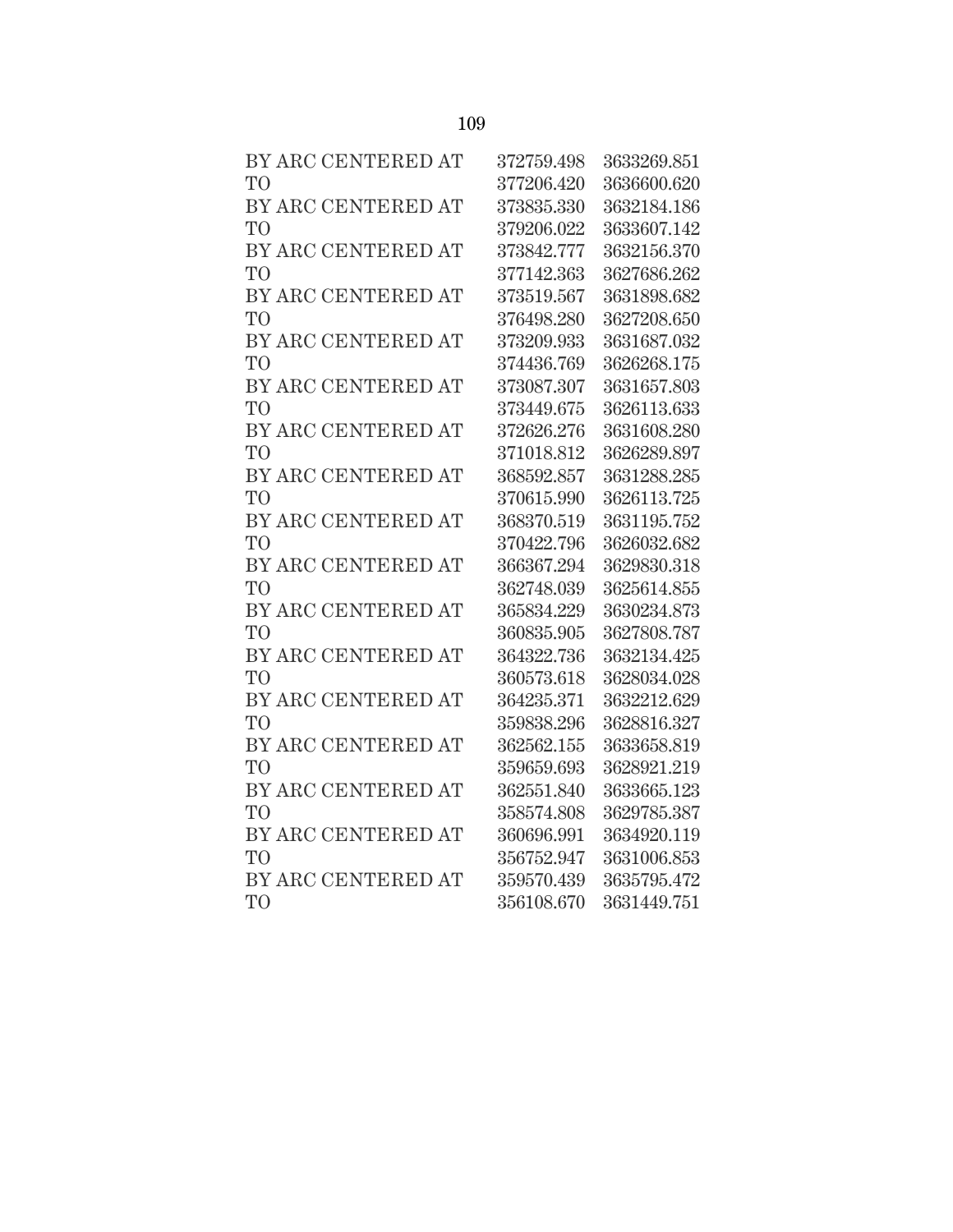| BY ARC CENTERED AT | 359477.858 | 3635867.636 |
|--------------------|------------|-------------|
| TО                 | 353971.493 | 3635126.640 |
| BY ARC CENTERED AT | 358877.877 | 3637733.655 |
| T <sub>O</sub>     | 353693.908 | 3635734.754 |
| BY ARC CENTERED AT | 357757.205 | 3639524.049 |
| T <sub>O</sub>     | 353309.122 | 3636194.831 |
| BY ARC CENTERED AT | 357481.393 | 3639863.794 |
| T <sub>O</sub>     | 352485.292 | 3637433.133 |
| BY ARC CENTERED AT | 356357.777 | 3641417.226 |
| T <sub>O</sub>     | 351266.201 | 3639193.492 |
| BY ARC CENTERED AT | 355813.209 | 3642386.274 |
| T <sub>O</sub>     | 350763.557 | 3640068.915 |
| BY ARC CENTERED AT | 355301.346 | 3643274.786 |
| TO                 | 349745.504 | 3643316.643 |
| BY ARC CENTERED AT | 355070.642 | 3644901.584 |
| T <sub>O</sub>     | 349558.851 | 3644202.090 |
| BY ARC CENTERED AT | 353292.614 | 3648316.473 |
| TО                 | 348465.268 | 3645565.861 |
| BY ARC CENTERED AT | 352929.563 | 3648873.308 |
| T <sub>O</sub>     | 347510.798 | 3647646.065 |
| BY ARC CENTERED AT | 352681.927 | 3649677.952 |
| TO                 | 347481.795 | 3647721.485 |
| BY ARC CENTERED AT | 352461.049 | 3650186.473 |
| TO <sup>1</sup>    | 346962.619 | 3649388.722 |

4. Plane coordinates refer to the Universal Transverse Mercator (UTM). All coordinates are referenced to the North American Datum 1983 (NAD 83), which is equivalent to the World Geodetic System 1984 (WGS 84).

5. Pursuant to 43 U.S.C. 1301(b), upon entry of this decree, the federal-state boundary shall be immobilized at the coordinates provided in paragraph 3 and shall not be ambulatory.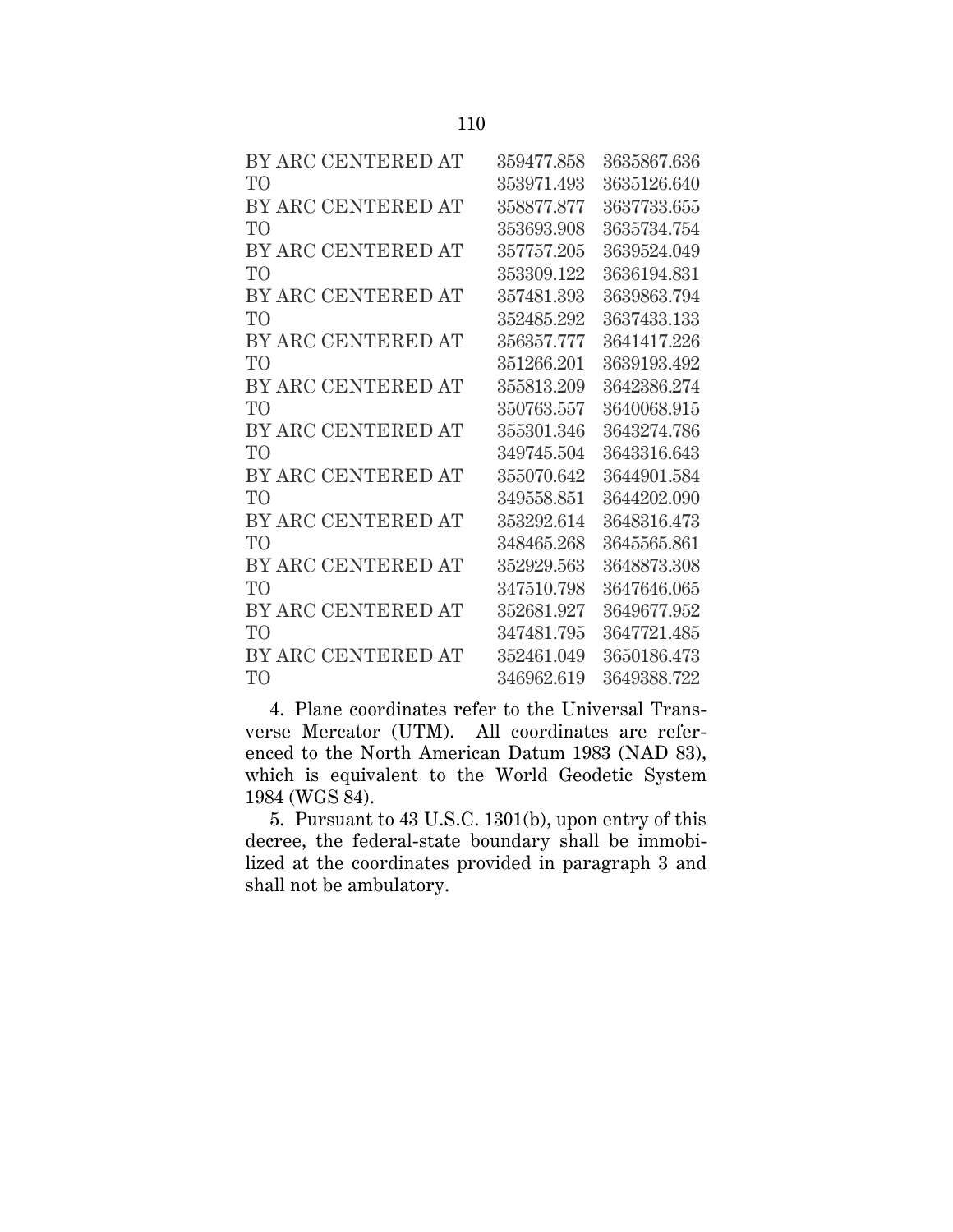6. The Court retains jurisdiction to entertain such further proceedings, to enter such orders, and to issue such writs as may from time to time be deemed necessary or advisable to give proper force and effect to this decree, or to effectuate the rights of the parties.